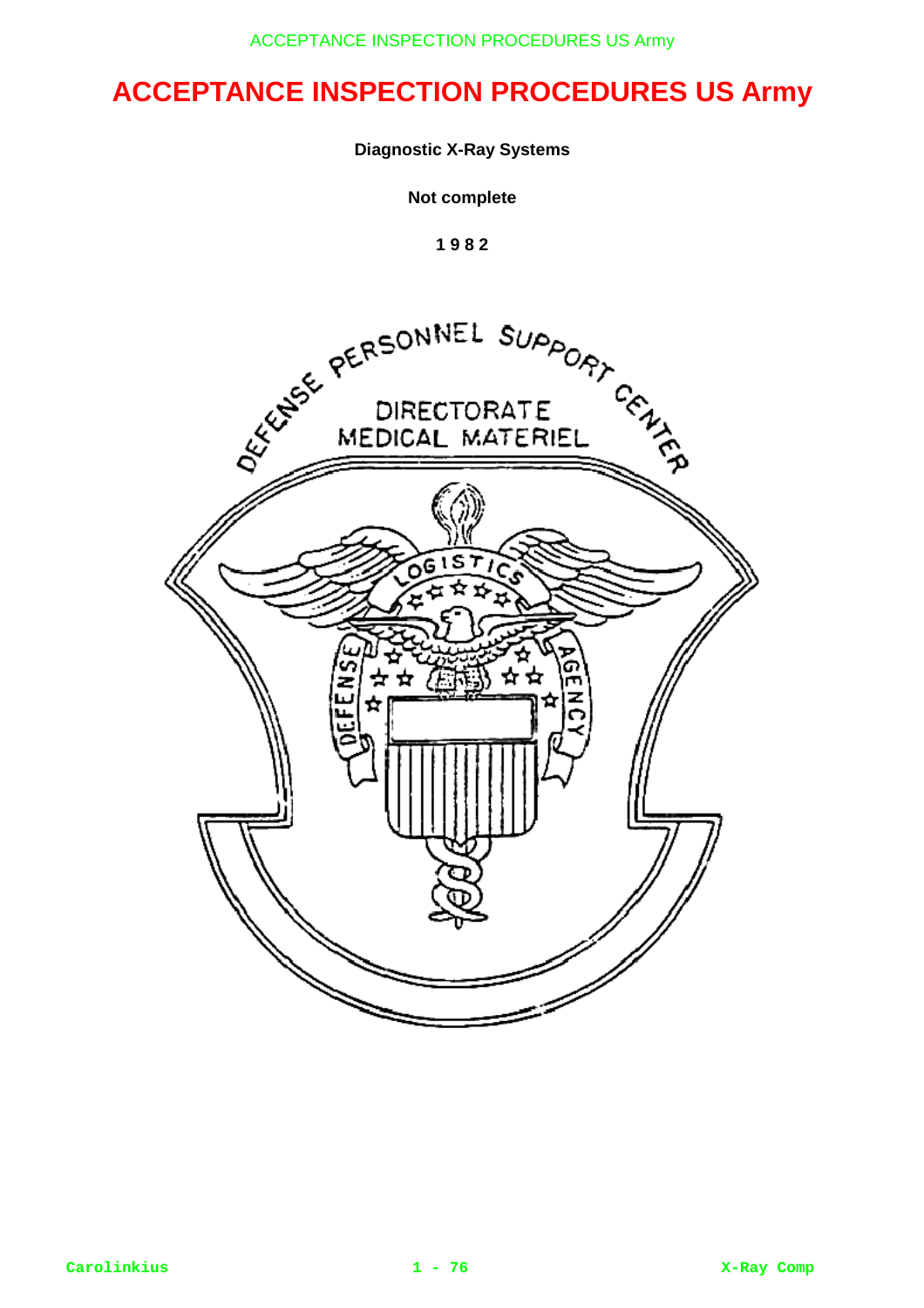## **Test equipment and accessories required**

Test equipment and accessories which will be required to complete all appropriate tests:

- a. High voltage divider.
- b. Dual trace storage oscilloscope (with 100X and 10X probes).
- c. Radiation survey meter with appropriate ion chambers.
- d. Test stand (equivalent to Victoreen or BRH) with inserts for focal spot location and half value measurements (1100 alloy aluminum sheets in .5 and 1.0 mm thicknesses).
- e. Phantom with absorbers and mesh.
- f. Step wedge (penetrometer).
- g. Body sectional device (tomographic phantom).
- h. Tape measure (20 foot).
- i. Ruler graduated in 1/10 inch increments.
- j. Reed tachometer.
- k. Light meter for measuring footcandles or lux.
- l. Oscilloscope camera.
- m. Polaroid camera/film.
- n. Phantom for indicating center and dimensions of light and radiation fields with lead markers (included with BRH conformance test stand).
- o. Voltmeter capable of reading RMS ac voltage,
- p. mAs meter (if not using Machlett dynalyzer).
- q. Pull guage (footpounds).
- r. Level (three foot minimum).
- s. Stopwatch.
- t. Publications:

"Regulations for the Administration and Enforcement of the Radiation Control for Health and Safety Act of 1968".

GG-X-635d (Federal x-ray specifications).

- u. Graph paper for determining half-value layer.
- v. Direct print paper (no processing needed).
- w. Paper cassettes.
- x. Black ink or felt tip pen for completing package.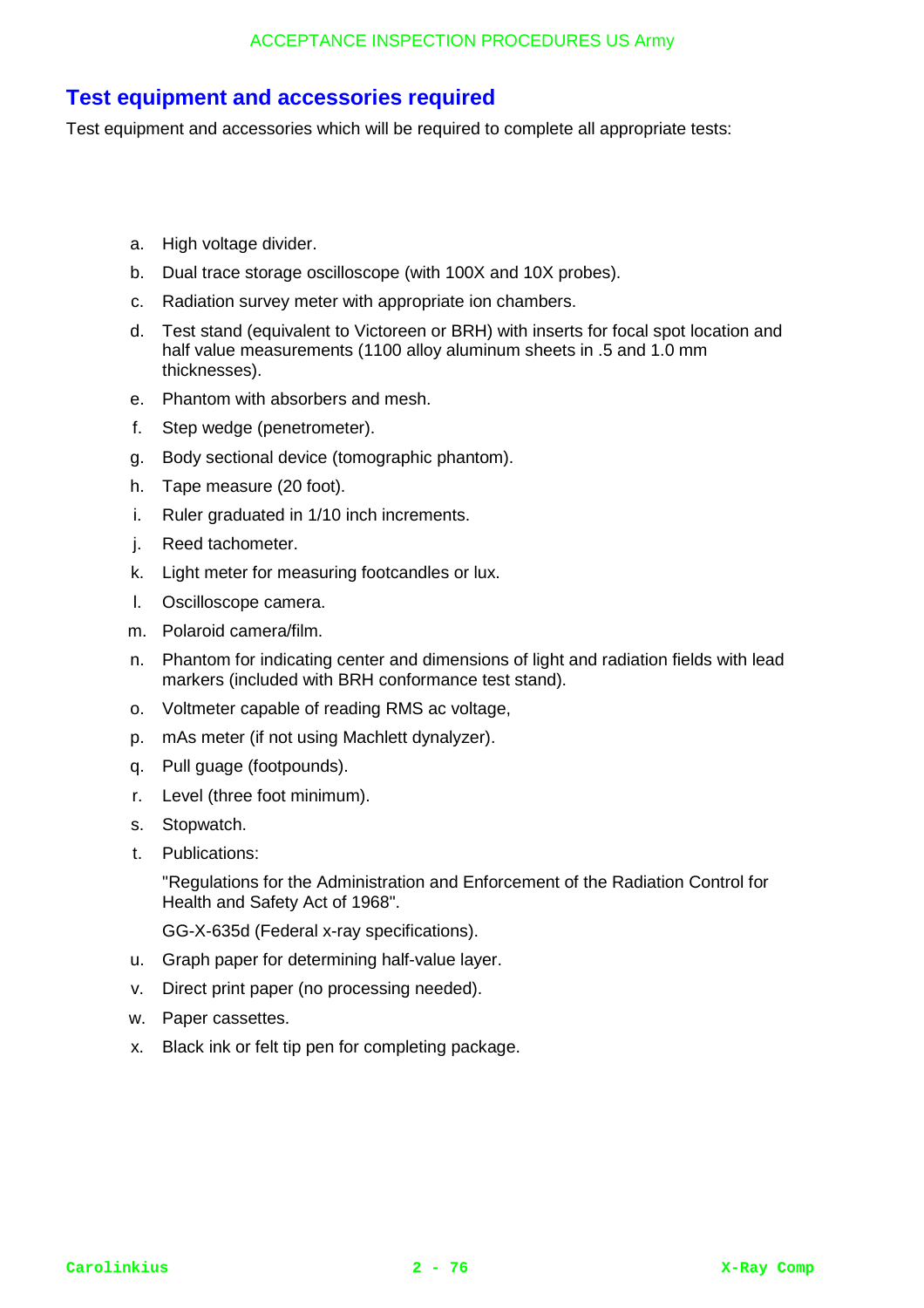# **Inspector's Responsibilities**

The following paragraphs describe requirements, suggestions, and clarifications which should make acceptance inspections easier and more effective:

## **1. Arranging for Inspections**

After receiving notification that a system is ready for inspection, the inspecting authority has 30 days in which to complete the inspection.

After 30 days the Government loses all rights to performance of an inspection.

It is the responsibility of the inspector to establish the time of the inspection. Since the inspection time must be coordinated with both the radiology department and manufacturer representatives, the local medical supply officer is normally requested to make the arrangements for the inspector.

It is important to note that the local manufacturer's representative may not always be aware of the Government testing requirements.

The inspector should inform the medical supply officer of the desired date and expected length (normally 2 days) of the acceptance inspection and request that the local manufacturer's representative be asked to be present on those dates.

## **2. Interviewing Users**

Inspectors will find it advantageous to arrive at the inspection site prior to the appointment with the manufacturer's representative.

This time can be used to ask users to describe any operational problems with the equipment, if it is already in use. It will also give the inspector an opportunity to visually inspect the system for general workmanship quality and to become familiar with the system prior to the inspection.

This preparation can considerably shorten the inspection and at the same time make it more effective. The inspector shall not perform any electronic tests of the x-ray system without the presence of the manufacturer's representative. Any discrepancies discovered during the visual inspection should be brought to the attention of the manufacturer's representative and he should be allowed to make appropriate corrections during the course of the inspection.

## **3. Interpreting Tolerances**

Occasionally situations may arise in which there are disagreements between the inspector and the manufacturer's representative over whether a particular point of system performance meets required specifications, or in which the inspector is not sure if a performance factor is a deficiency.

The DPSC contract specifications are based on a combination of manufacturer's published specifications: GG-X-635d and 21 Code pf Federal Regulations.

In some instances, particularly company and manufacturer's specifications, as they apply to GG-X-635d, criteria given by the various systems may differ, the ultimate authority to make deficiency / rejection determinations rests with the contracting officer.

Whenever disagreements or doubts exist, the inspector and/or manufacturer's representative may contact the contracting officer or manufacturer for guidance or interpretations.

All such conversations should be recorded in the formal report.

As a -minimum, all doubts and disagreements should be fully documented in the report for final determination by the contracting officer.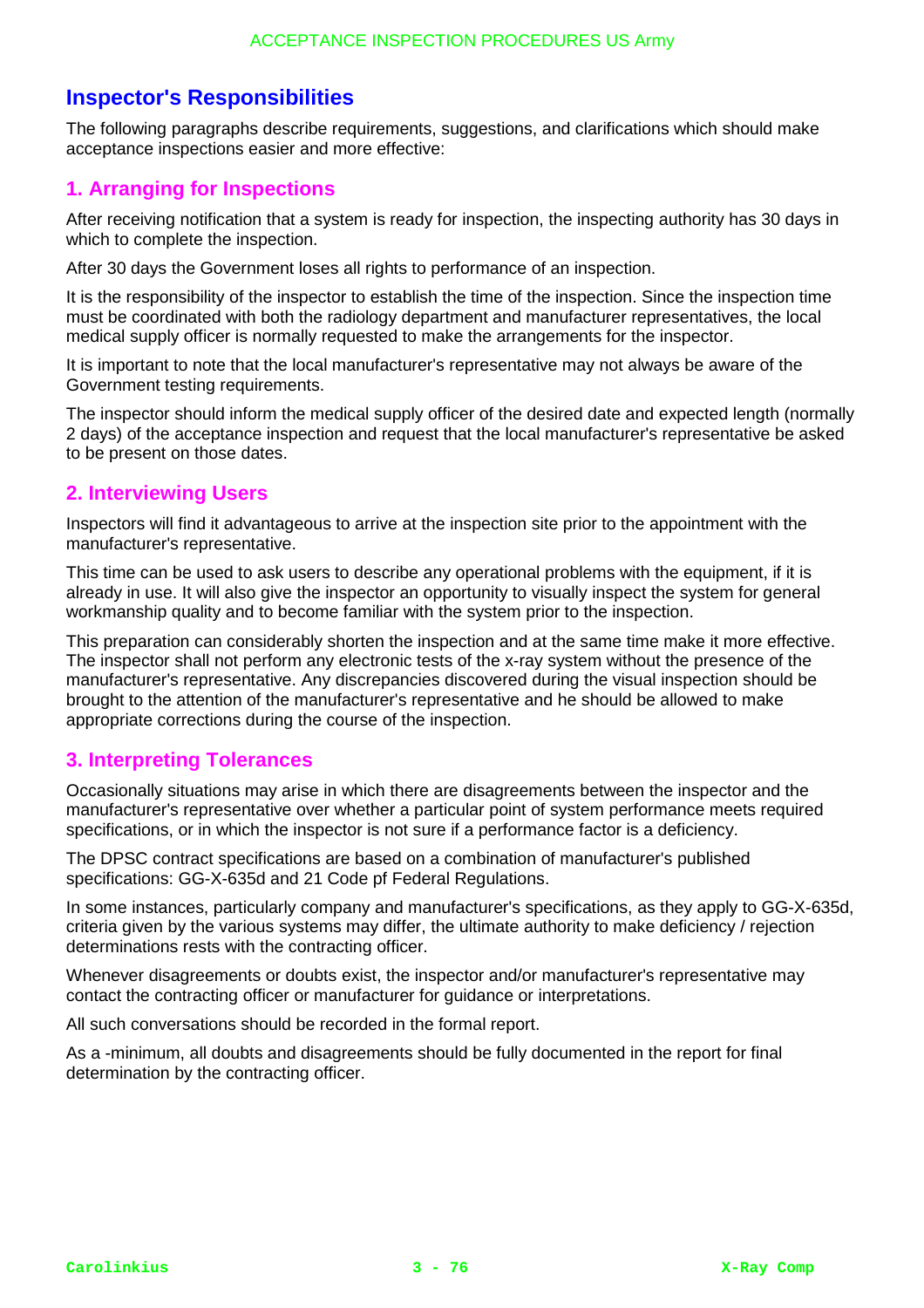## **4. Documentation of Deficiencies**

Any failure to meet specifications must be completely documented (such as photos of waveforms) with an explanation of the discrepancy which will be submitted to the manufacturer with the rejection letter.

Reproduced copies of the dynalyzer printouts do not copy well and should be retyped if they are unclear. Use black ink or felt tip pen when filling out the inspection report as blue ink does not reproduce well.

## **5. On the Spot Corrections**

Normally deficiencies will be encountered during most acceptance inspections. When these deficiencies consist of minor adjustments or repairs which could be accomplished rapidly on-site by the manufacturer's representatives, the inspector should afford the opportunity to make corrections during the acceptance inspection.

All such corrections should be noted in the inspection report. The decision to terminate the inspection or to permit correction of a certain deficiency is largely a matter of judgement by the inspector.

## **I. Scope**

This procedure contains over 30 tests relating to the design, performance, and radiation safety characteristics of the medical x-ray components systems and the manner in which they are advertised to be used.

The findings vary in importance and the manufacturer's contract compliance. Others are equally important to determine if the assemblers have properly installed the x-ray system.

At the bottem of each test reporting form is the reference to the applicable test requirement publication.

## **II. Definition**

Inspection, 'as utilized herein, is defined as both examination (such as visual and auditory investigation) and testing (determination by technical means with aid of testing equipment) of the components or system.

Note: Upon receipt of this manual it is requested that it be reviewed as soon as possible for workload planning. Should there be any technical questions, it is requested that DPSC-AX, autor von 444-2896, be contacted for resolution prior to the inspection.

## **III. Responsibilities**

## **A. Contractor Installed**

The inspection shall be performed by the Military Technical Representative of the Contracting Officer (TRCO). The TRCO shall be responsible for operating the test equipment and recording the data generated through the use of this equipment. The contractor is responsible for hook-up of the TRCO's test equipment within the x-ray components and for operation and performance of the x-ray components of the diagnostic x-ray system during the acceptance inspection.

### **B. Government Installed**

The TRCO shall perform the same function described above.The Government installer shall be responsible for the hook-up of TRCO's test equipment within the x-ray components of the diagnostic xray system during this acceptance inspection.

Note: During this inspection the TRCO must evaluate each defect found and identified in the report. It is the TRCO's responsibility to indicate whether the defect is a manufacturing, shipment, or installation problem.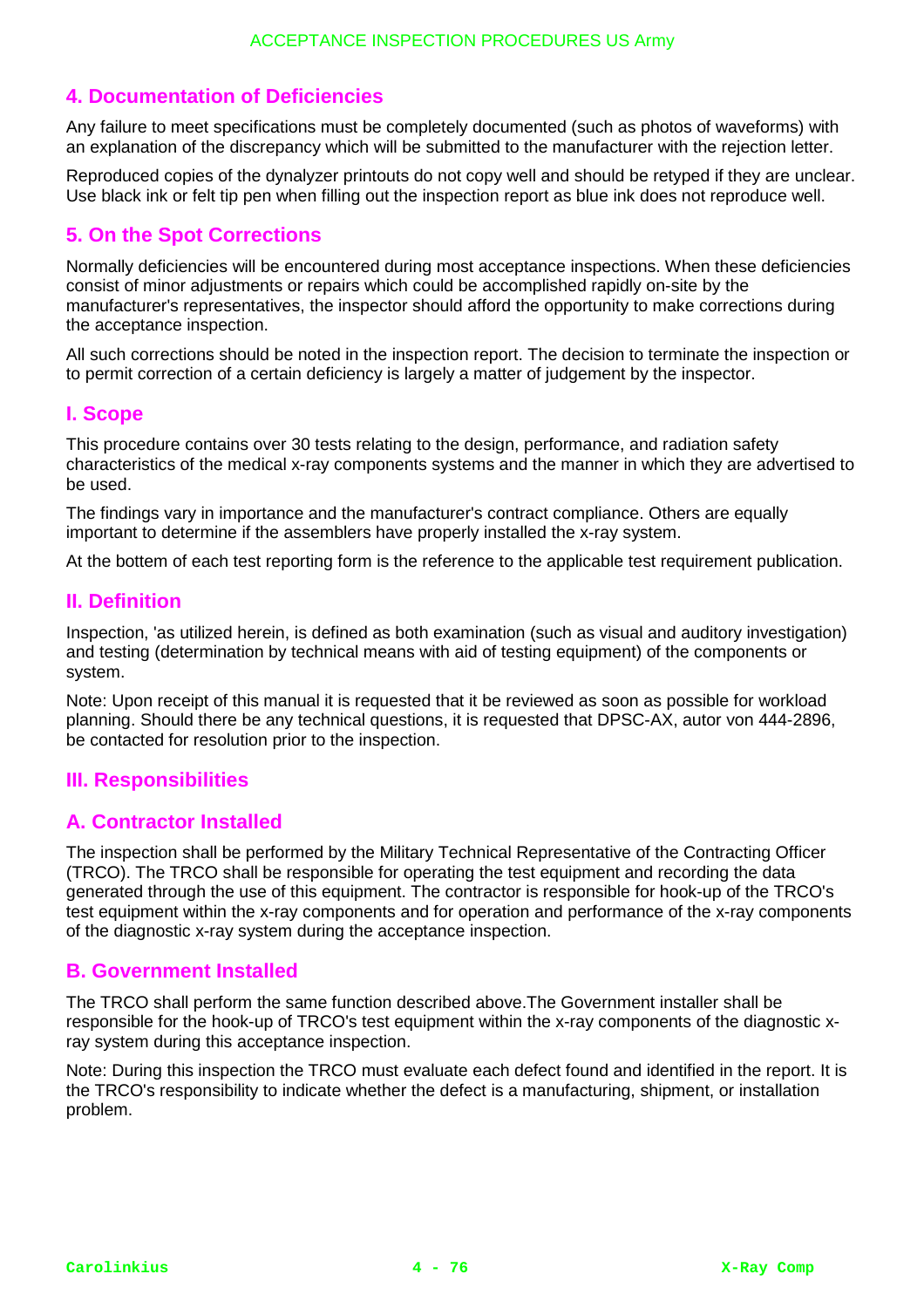# Test Equipment List

All test equipment used in the required testing is to be listed below:

| <b>Nomenclature</b>    | Model #                                                                                   | Serial # | <b>Date Last Calibrated</b> |
|------------------------|-------------------------------------------------------------------------------------------|----------|-----------------------------|
| Bleeder (HV)           |                                                                                           |          |                             |
| <b>Digital Display</b> |                                                                                           |          |                             |
| <b>Digital Printer</b> |                                                                                           |          |                             |
| Oscilloscope           |                                                                                           |          |                             |
| Densitometer           | <u> 1980 - Johann Barn, mars an t-Amerikaansk politiker (</u>                             |          |                             |
| Tachometer             |                                                                                           |          |                             |
| <b>Light Meter</b>     |                                                                                           |          |                             |
| Digital VOM            |                                                                                           |          |                             |
| <b>Radiation Meter</b> | the control of the control of the control of the control of the control of the control of |          |                             |
| mAs meter              |                                                                                           |          |                             |

Note: Insure that any test equipment which requires calibration has a valid certification label. If any equipment is overdue calibration it should not be used unless its accuracy can be proven by comparing it with an instrument of known accuracy and with the consent of the TRCO (inspector) and the manufacturer's representative.

### IMPORTANT NOTICE

Iff inspection is a reinspection, the manufacturer is responsible for the actual cost of transportation, salary, per diem, and other costs. Indicate the actual costs incurred below and attach any supporting documentation. If the request for reimbursement will follow indicate reasons for the delay and the expected mailing date.

| Salary: (Include computation)                   |  |
|-------------------------------------------------|--|
| Transportation: (Include airline tickets, etc.) |  |
| Per Diem: (Include TDY vouchers, etc.)          |  |
| Other Costs: (i.e., excess baggage costs, etc.) |  |
| TOTAL COST OF RE-INSPSCTION:                    |  |
|                                                 |  |

# Inventory List 21 CFR 1020.30 (e)

- a. In the process of completing the inventory list, the inspector should check the completeness of the installation against the purchase order. Particular attention should be paid to literature as it compares to the Service Data Clause (CD7) in the Basic Ordering Agreement (BOA) as stated below and any attachable accessories should be placed on the table so they can be identified when photographs are taken.
- b. During the inventory the inspector should also check general Workmanship (wiring, screws, bolts, cleanliness, physical damage, etc) of the installation, including all control cabinets with removable covers.

Deficiencies identified should be documented with photographs.

Note: A copy of the inventory list should be retained and used as a preference to update the historical maintenance records on the equipment.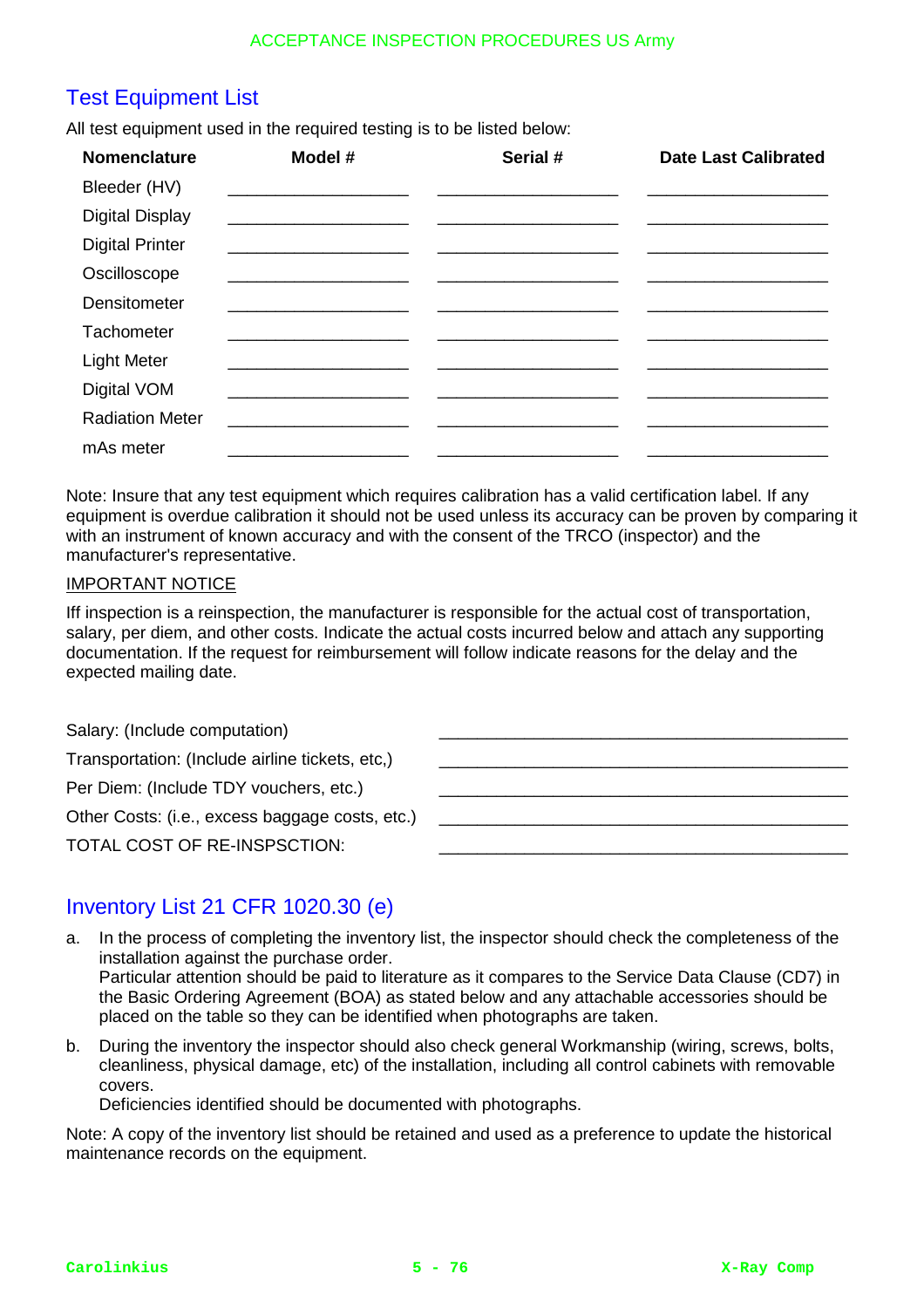# CD7 Service Data Manual for X-ray Equipment

The contractor shall furnish, in triplicate, manuals, handbooks and/or brochures containing complete operation, installation, and service / maintenance instructions (including pictures or illustrations, as necessary) with complete schematics and wiring diagrams.

All manuals, handbooks, and/or brochures will be written in the English language and all schematics and wiring diagrams will use American electrical and electronic symbols.

The manuals will include electrical data and connection diagrams for all applicable utilities.

The instructions shall also contain a complete list of all replaceable parts showing part number, name and quantity required.

All service notes, service memos, etc., pertaining to the equipment and issued subsequent to the printing of the original instructions shall also be included.

These instructions shall be, as a minimum, that furnished to service engineers (or servicemen) that normally install and service the equipment for the company or distributor.

When the system being procured includes or will operate with other ancillary equipment, the service data shall include complete instructions and drawings which show interfacing of all system components.

Two copies of the above information will be furnished to the Chief of Medical Materiel Services at the hospital receiving the equipment.

In addition, the Contractor will be required to furnish one copy of the above information to DPSC-AX, 2800 South 20th St., Phila., PA 19101. When the supplier has furnished acceptable manuals for the identical item and proposes to furnish manuals identical to those previously accepted, then the requirements for providing one copy to DPSC-AX shall not apply.

For shipboard units, a fourth copy of the service data shall also be forwarded to Commanding Officer, Naval Medical Materiel Support Command, 3500 S. Broad St., Phila., PA 19145. The Government reserves the right to award based upon those contractors which meet the above service data requirements for both contractor and subcontractor items.

\_\_\_\_\_\_\_\_\_\_\_\_\_\_\_\_\_\_\_\_\_\_\_\_\_\_\_\_\_\_\_\_\_\_\_\_\_\_\_\_\_\_\_\_\_\_\_\_\_\_\_\_\_\_\_\_\_\_\_\_\_\_\_\_\_\_\_\_\_\_

COMMENTS: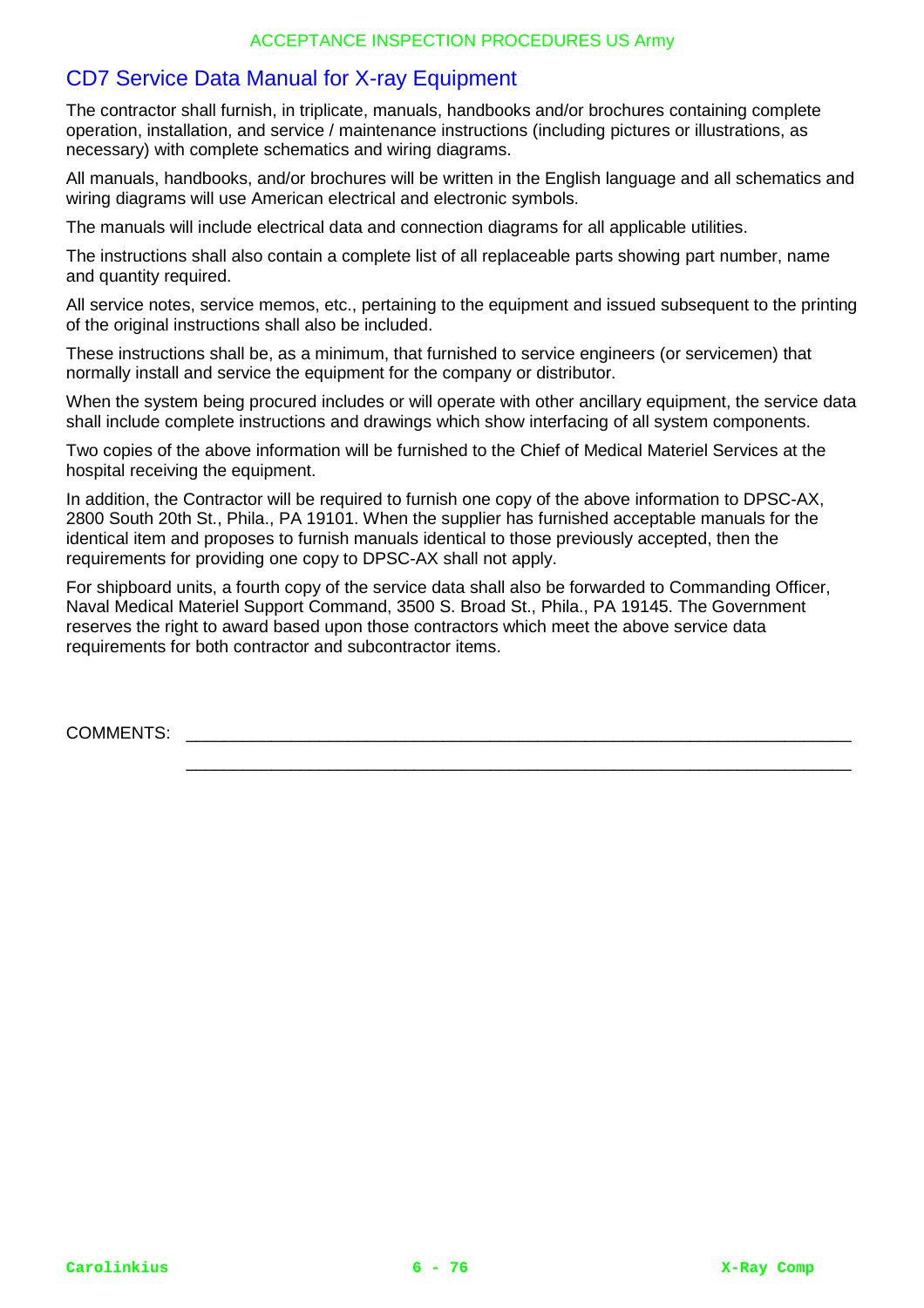# **Inventory List**

| <b>COMPONENTS</b>         | <b>MANUFACTURER</b> | MODEL, STYLE, ETC | <b>SERIAL#</b> |
|---------------------------|---------------------|-------------------|----------------|
| Control #1                |                     |                   |                |
| <b>High Speed Starter</b> |                     |                   |                |
| Control #2                |                     |                   |                |
| <b>High Speed Starter</b> |                     |                   |                |
| Transformer #1            |                     |                   |                |
| Transformer #2            |                     |                   |                |
| Tubestand #1              |                     |                   |                |
| Tubehousing               |                     |                   |                |
| Insert                    |                     |                   |                |
| Collimator                |                     |                   |                |
| Tubestand #2              |                     |                   |                |
| Tubehousing               |                     |                   |                |
| Insert                    |                     |                   |                |
| Collimator                |                     |                   |                |
| Fluoroscopic Tubehead     |                     |                   |                |
| Collimator                |                     |                   |                |
| Table                     |                     |                   |                |
| Spot Film Device          |                     |                   |                |
| Image Intensifier         |                     |                   |                |
| Tube                      |                     |                   |                |
| Suspension<br>System      |                     |                   |                |
| Cine Camera               |                     |                   |                |
| TV Camera                 |                     |                   |                |
| TV Camera Tube            |                     |                   |                |
| Monitor                   |                     |                   |                |
| Video Recorder            |                     |                   |                |
| Spot Film Camera          |                     |                   |                |
| <b>Cassette Holder</b>    |                     |                   |                |
| <b>Chest Unit</b>         |                     |                   |                |
| <b>Bucky Stand</b>        |                     |                   |                |
| Syringe (Auto)            |                     |                   |                |
| Rapid Film Changer        |                     |                   |                |
| Programmer                |                     |                   |                |
| Heat Integrator           |                     |                   |                |
| <b>Extension Cones</b>    |                     |                   |                |
| <b>Power Units</b>        |                     |                   |                |
| <b>Phototimer Unit</b>    |                     |                   |                |

Carolinkius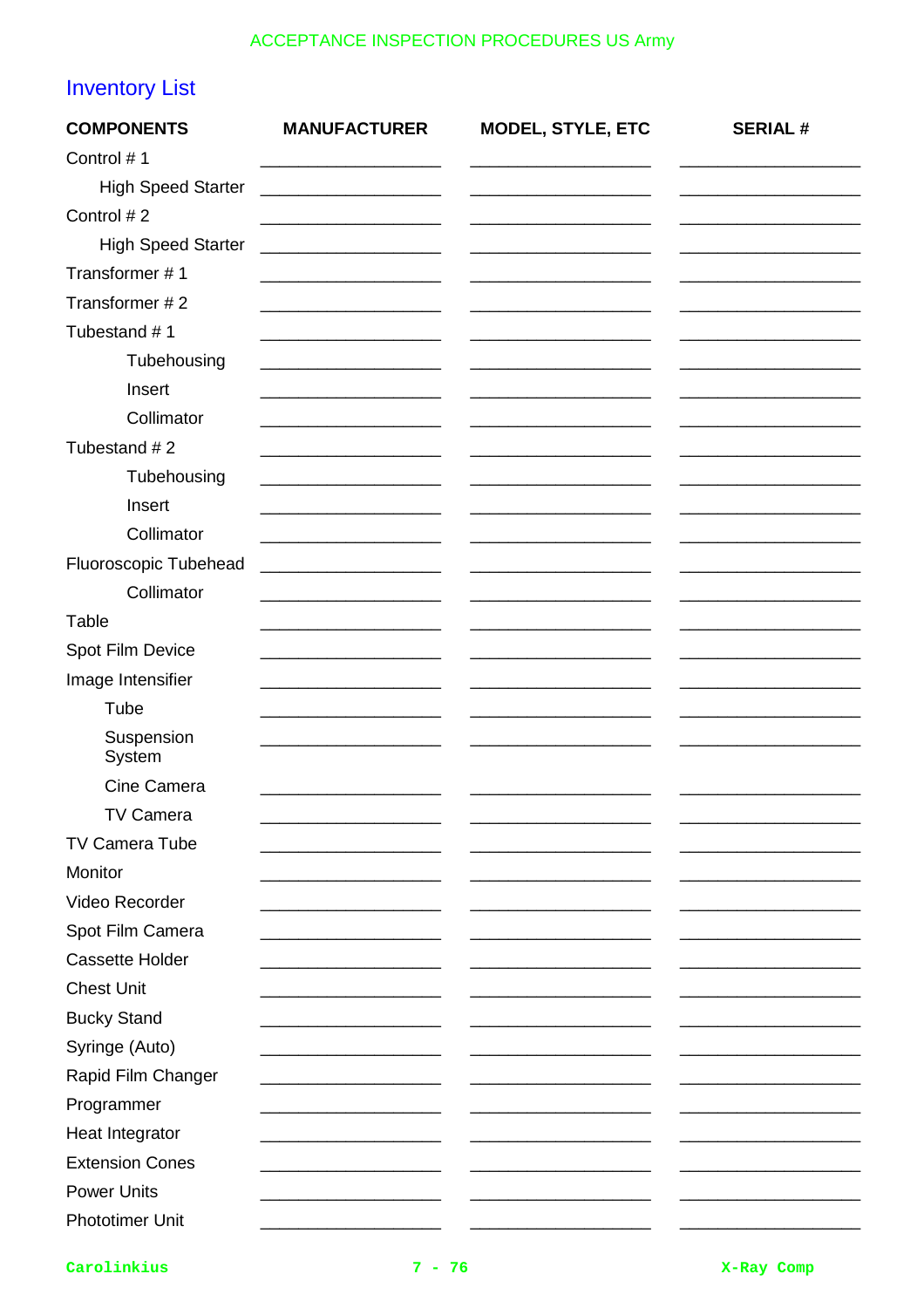| <b>Collimator PS</b><br>(Other)                                                                                  |           |                                     |
|------------------------------------------------------------------------------------------------------------------|-----------|-------------------------------------|
| Note: Be sure to record the exposure counter reading on page 19.                                                 |           |                                     |
| <b>Documents</b>                                                                                                 |           |                                     |
| Are two copies of all maintenance literature supplied?                                                           |           |                                     |
| <b>YES</b>                                                                                                       | <b>NO</b> | 21 CFR 1020.30 (h) (1) (ii)         |
| Have the anode cooling and tube rating charts bean supplied<br>and are they correct for the x-ray tube supplied? |           |                                     |
| <b>YES</b>                                                                                                       | <b>NO</b> | 21 CFR 1020.30 (h) (2) (ii) / (iii) |
| Has the FD 2579 been filled out and copies appropriately filed?                                                  |           |                                     |
| <b>YES</b>                                                                                                       | <b>NO</b> | 21 CFR 1020.30 (d)                  |
| The above equipment is located in Room:                                                                          |           |                                     |

Note: Be sure and read the entire test procedure and all the notes prior to beginning the test.

# **Deficiencies or Discrepancies**

**Deficiencies or Discrepancies found during this inspection are as follows:**

(Insert additional pages as required)

(List deficiencies in detail using black ink) \_\_\_\_\_\_\_\_\_\_\_\_\_\_\_\_\_\_\_\_\_\_\_\_\_\_\_\_\_\_\_\_\_\_\_\_\_\_\_\_\_\_\_\_\_\_\_\_\_\_\_\_\_\_\_\_\_\_\_\_\_\_\_\_\_\_\_\_\_\_\_\_\_\_\_\_\_\_\_\_\_\_\_

\_\_\_\_\_\_\_\_\_\_\_\_\_\_\_\_\_\_\_\_\_\_\_\_\_\_\_\_\_\_\_\_\_\_\_\_\_\_\_\_\_\_\_\_\_\_\_\_\_\_\_\_\_\_\_\_\_\_\_\_\_\_\_\_\_\_\_\_\_\_\_\_\_\_\_\_\_\_\_\_\_\_\_ \_\_\_\_\_\_\_\_\_\_\_\_\_\_\_\_\_\_\_\_\_\_\_\_\_\_\_\_\_\_\_\_\_\_\_\_\_\_\_\_\_\_\_\_\_\_\_\_\_\_\_\_\_\_\_\_\_\_\_\_\_\_\_\_\_\_\_\_\_\_\_\_\_\_\_\_\_\_\_\_\_\_\_ \_\_\_\_\_\_\_\_\_\_\_\_\_\_\_\_\_\_\_\_\_\_\_\_\_\_\_\_\_\_\_\_\_\_\_\_\_\_\_\_\_\_\_\_\_\_\_\_\_\_\_\_\_\_\_\_\_\_\_\_\_\_\_\_\_\_\_\_\_\_\_\_\_\_\_\_\_\_\_\_\_\_\_ \_\_\_\_\_\_\_\_\_\_\_\_\_\_\_\_\_\_\_\_\_\_\_\_\_\_\_\_\_\_\_\_\_\_\_\_\_\_\_\_\_\_\_\_\_\_\_\_\_\_\_\_\_\_\_\_\_\_\_\_\_\_\_\_\_\_\_\_\_\_\_\_\_\_\_\_\_\_\_\_\_\_\_ \_\_\_\_\_\_\_\_\_\_\_\_\_\_\_\_\_\_\_\_\_\_\_\_\_\_\_\_\_\_\_\_\_\_\_\_\_\_\_\_\_\_\_\_\_\_\_\_\_\_\_\_\_\_\_\_\_\_\_\_\_\_\_\_\_\_\_\_\_\_\_\_\_\_\_\_\_\_\_\_\_\_\_ \_\_\_\_\_\_\_\_\_\_\_\_\_\_\_\_\_\_\_\_\_\_\_\_\_\_\_\_\_\_\_\_\_\_\_\_\_\_\_\_\_\_\_\_\_\_\_\_\_\_\_\_\_\_\_\_\_\_\_\_\_\_\_\_\_\_\_\_\_\_\_\_\_\_\_\_\_\_\_\_\_\_\_ \_\_\_\_\_\_\_\_\_\_\_\_\_\_\_\_\_\_\_\_\_\_\_\_\_\_\_\_\_\_\_\_\_\_\_\_\_\_\_\_\_\_\_\_\_\_\_\_\_\_\_\_\_\_\_\_\_\_\_\_\_\_\_\_\_\_\_\_\_\_\_\_\_\_\_\_\_\_\_\_\_\_\_ \_\_\_\_\_\_\_\_\_\_\_\_\_\_\_\_\_\_\_\_\_\_\_\_\_\_\_\_\_\_\_\_\_\_\_\_\_\_\_\_\_\_\_\_\_\_\_\_\_\_\_\_\_\_\_\_\_\_\_\_\_\_\_\_\_\_\_\_\_\_\_\_\_\_\_\_\_\_\_\_\_\_\_ \_\_\_\_\_\_\_\_\_\_\_\_\_\_\_\_\_\_\_\_\_\_\_\_\_\_\_\_\_\_\_\_\_\_\_\_\_\_\_\_\_\_\_\_\_\_\_\_\_\_\_\_\_\_\_\_\_\_\_\_\_\_\_\_\_\_\_\_\_\_\_\_\_\_\_\_\_\_\_\_\_\_\_ \_\_\_\_\_\_\_\_\_\_\_\_\_\_\_\_\_\_\_\_\_\_\_\_\_\_\_\_\_\_\_\_\_\_\_\_\_\_\_\_\_\_\_\_\_\_\_\_\_\_\_\_\_\_\_\_\_\_\_\_\_\_\_\_\_\_\_\_\_\_\_\_\_\_\_\_\_\_\_\_\_\_\_ \_\_\_\_\_\_\_\_\_\_\_\_\_\_\_\_\_\_\_\_\_\_\_\_\_\_\_\_\_\_\_\_\_\_\_\_\_\_\_\_\_\_\_\_\_\_\_\_\_\_\_\_\_\_\_\_\_\_\_\_\_\_\_\_\_\_\_\_\_\_\_\_\_\_\_\_\_\_\_\_\_\_\_ \_\_\_\_\_\_\_\_\_\_\_\_\_\_\_\_\_\_\_\_\_\_\_\_\_\_\_\_\_\_\_\_\_\_\_\_\_\_\_\_\_\_\_\_\_\_\_\_\_\_\_\_\_\_\_\_\_\_\_\_\_\_\_\_\_\_\_\_\_\_\_\_\_\_\_\_\_\_\_\_\_\_\_ \_\_\_\_\_\_\_\_\_\_\_\_\_\_\_\_\_\_\_\_\_\_\_\_\_\_\_\_\_\_\_\_\_\_\_\_\_\_\_\_\_\_\_\_\_\_\_\_\_\_\_\_\_\_\_\_\_\_\_\_\_\_\_\_\_\_\_\_\_\_\_\_\_\_\_\_\_\_\_\_\_\_\_

Attached is the inspection requirement folder along with the documentation of findings.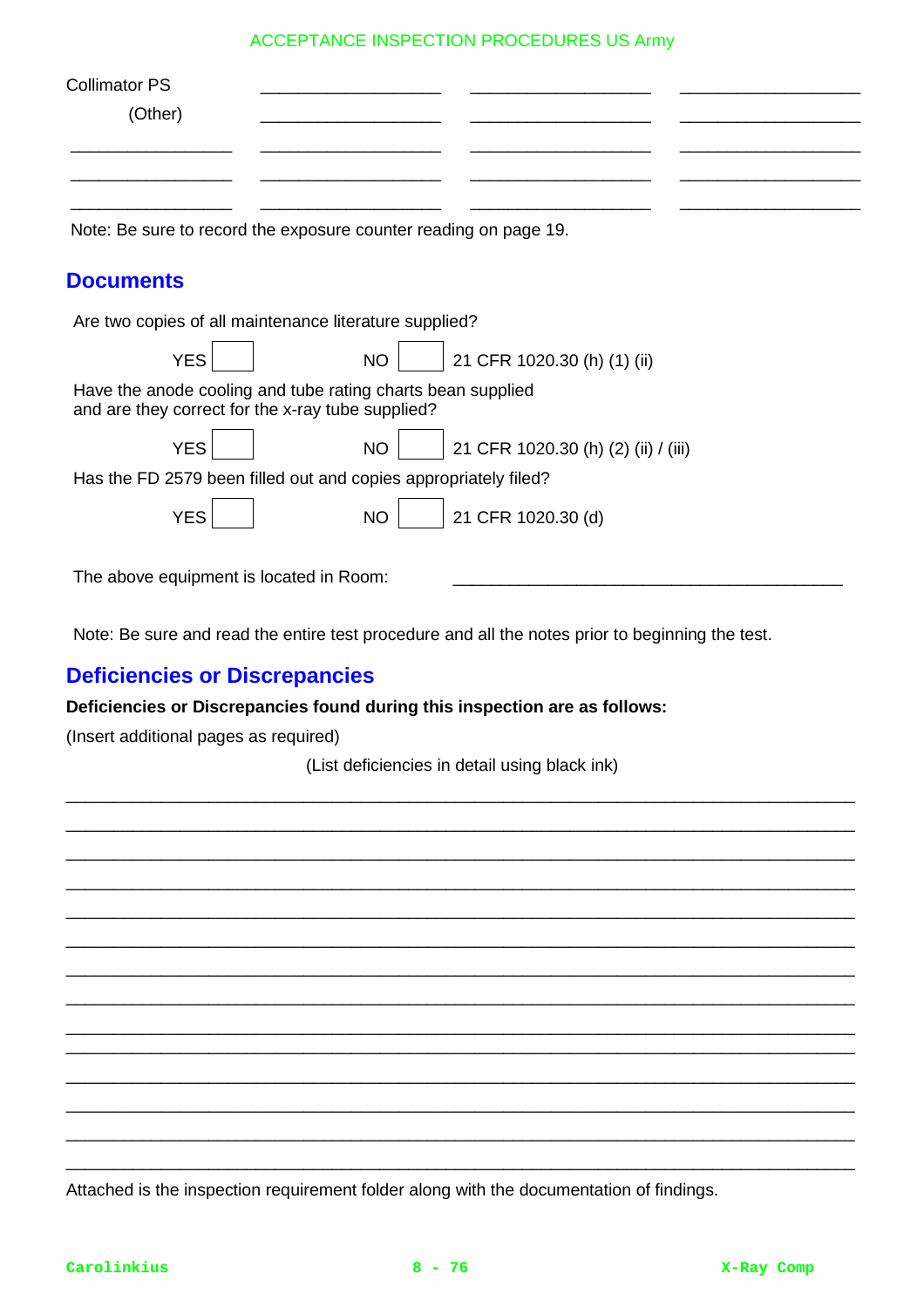# **Personnel contacted and/or assisting in this inspection were:**

| Inspector(Signature) |  |
|----------------------|--|

## **Record the reading on the exposure counter:**

| Beginning Reading: ______                  |  |
|--------------------------------------------|--|
| Ending Reading ________                    |  |
| <b>Total Number of Exposures</b><br>Taken: |  |

# **Photographs of Room**

Provide photographs of the control booth, table, tubestand, transformer, electronics cabinets, etc., and attach to page 21.

Note: If possible, one photograph should be taken to show as much of the room as possible, oriented to show table, tubestand and cable drape.

More than one component may be included on each photo if it helps to show relative position of the components with respect to each other.

### **a. Room Identification**

| Hospital   | Give full name of medical facility and location. |
|------------|--------------------------------------------------|
| X-Ray Room | Give the radiology number (i.e., X-ray Room 31). |

- **b.** Take two photographs of any deficiencies, crowding, or other inappropriate component location and attach. The extra copies of the photos will be sent by DPSC to the manufacturer to more closely identify the discrepancies as photos do not reproduce well.
- Note 1: When taking photos of any discrepancies which require close-up detail, remember that most cameras have a minimum focus distance of three feet unless the camera is equipped with a special close up lens.

\_\_\_\_\_\_\_\_\_\_\_\_\_\_\_\_\_\_\_\_\_\_\_\_\_\_\_\_\_\_\_\_\_\_\_\_\_\_\_\_\_\_\_\_\_\_\_\_\_\_\_\_\_\_\_\_\_\_\_\_\_\_\_\_\_\_\_\_\_\_\_\_\_\_\_\_\_\_\_\_\_ \_\_\_\_\_\_\_\_\_\_\_\_\_\_\_\_\_\_\_\_\_\_\_\_\_\_\_\_\_\_\_\_\_\_\_\_\_\_\_\_\_\_\_\_\_\_\_\_\_\_\_\_\_\_\_\_\_\_\_\_\_\_\_\_\_\_\_\_\_\_\_\_\_\_\_\_\_\_\_\_\_ \_\_\_\_\_\_\_\_\_\_\_\_\_\_\_\_\_\_\_\_\_\_\_\_\_\_\_\_\_\_\_\_\_\_\_\_\_\_\_\_\_\_\_\_\_\_\_\_\_\_\_\_\_\_\_\_\_\_\_\_\_\_\_\_\_\_\_\_\_\_\_\_\_\_\_\_\_\_\_\_\_ \_\_\_\_\_\_\_\_\_\_\_\_\_\_\_\_\_\_\_\_\_\_\_\_\_\_\_\_\_\_\_\_\_\_\_\_\_\_\_\_\_\_\_\_\_\_\_\_\_\_\_\_\_\_\_\_\_\_\_\_\_\_\_\_\_\_\_\_\_\_\_\_\_\_\_\_\_\_\_\_\_

COMMENTS: \_\_\_\_\_\_\_\_\_\_\_\_\_\_\_\_\_\_\_\_\_\_\_\_\_\_\_\_\_\_\_\_\_\_\_\_\_\_\_\_\_\_\_\_\_\_\_\_\_\_\_\_\_\_\_\_\_\_\_\_\_\_\_\_\_\_\_\_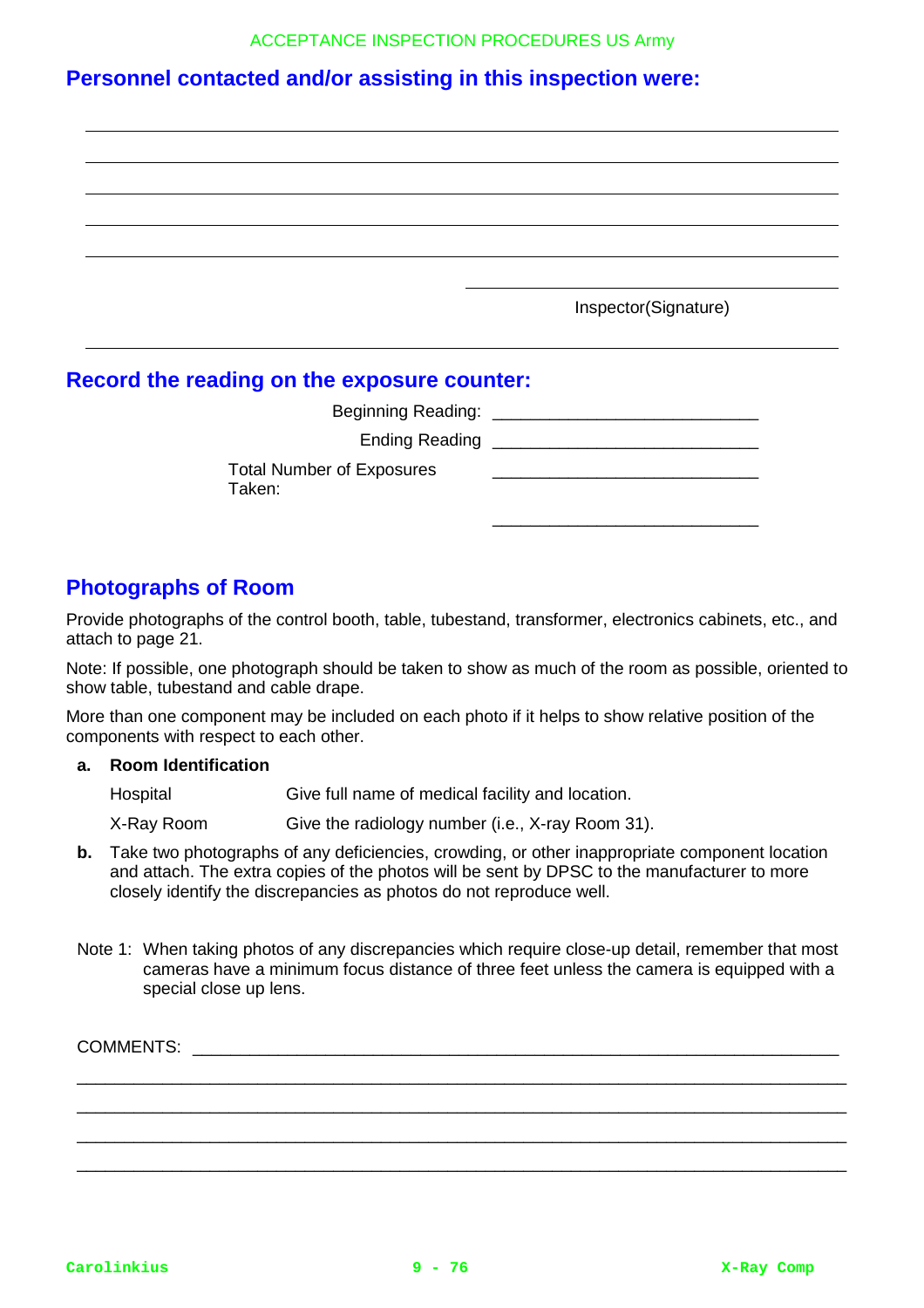# **PHOTOGRAPHS OF ROOM**

**Medical Facility** \_\_\_\_\_\_\_\_\_\_\_\_\_\_\_\_\_\_\_\_\_\_\_\_\_\_\_\_\_\_\_\_\_\_\_\_\_\_\_\_\_\_\_\_\_\_\_\_\_\_\_\_\_\_\_\_\_\_\_\_

**X-Ray Room or Location** \_\_\_\_\_\_\_\_\_\_\_\_\_\_\_\_\_\_\_\_\_\_\_\_\_\_\_\_\_\_\_\_\_\_\_\_\_\_\_\_\_\_\_\_\_\_\_\_\_\_\_\_\_\_\_\_\_\_\_\_

Views shall show equipment both front and back side views where practical.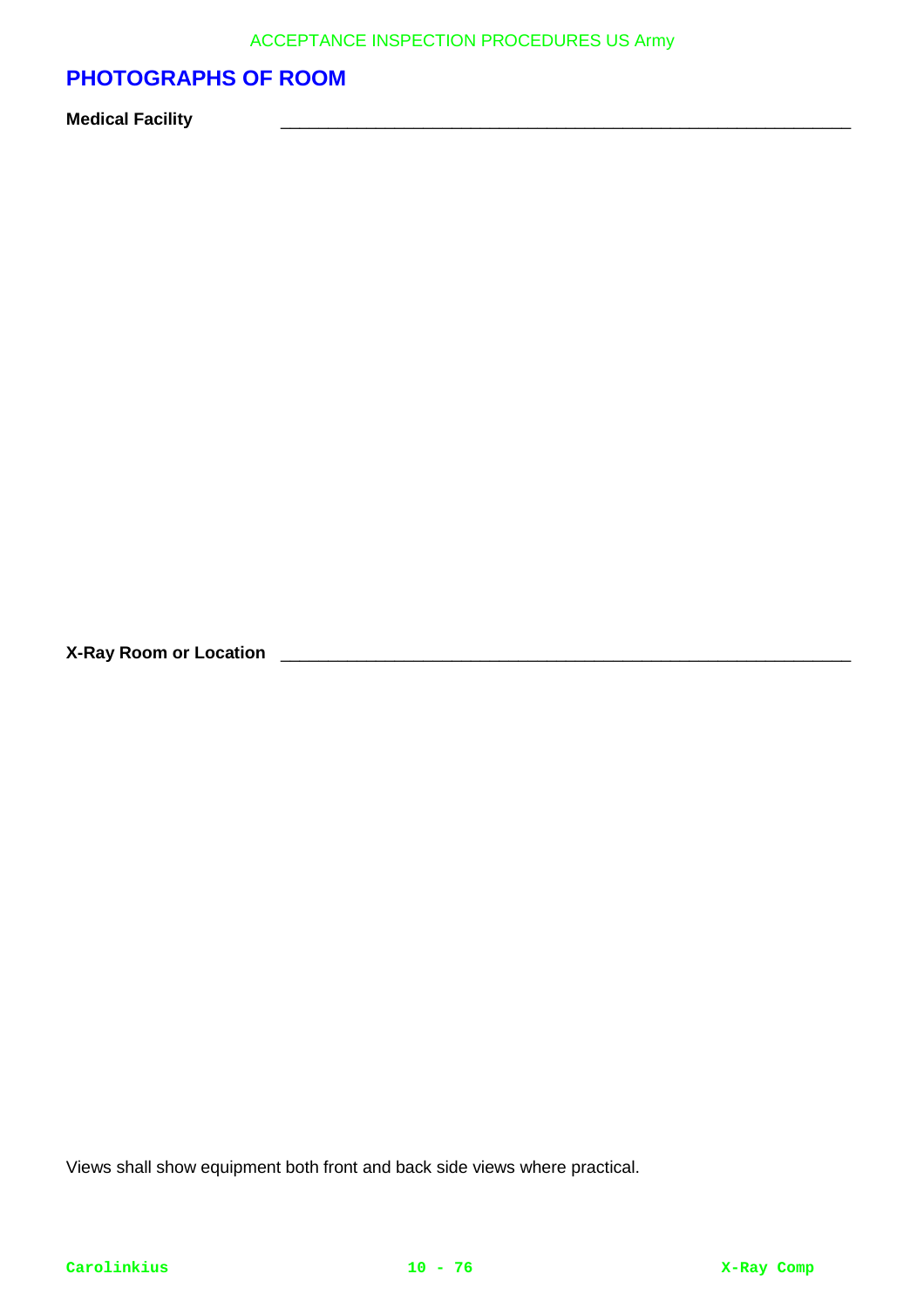# **Table and Table Operation**

Inspection of the table should include inspection of spot film drive, locks, and releases, and the Bucky to be counter-balanced without a cassette to avoid interference with fluoroscopy.

With the table vertical and the Bucky unlocked without a cassette in place, there should be no Bucky drift. The Bucky lock should hold the Bucky in place with a cassette in the top vertical position.

- **a.** Is table as specified on purchase order?
	- $(1200)$
- **b.** Record all missing accessories and literature. (May be taken from page 17) (1206) \_\_\_\_\_\_\_\_\_\_\_\_\_\_\_\_\_\_\_\_\_\_\_\_\_\_\_\_\_\_\_\_\_\_\_\_\_\_\_\_\_\_\_\_\_\_\_\_\_\_\_\_\_\_\_\_\_\_\_\_\_\_\_\_\_\_\_

**c.** Smoothness of Operation: Does power top support and move freely with a 300 pound patient load? (You may have to use two people and get as close as posssible to 300 pounds.)

Check the operation of the table bucky throughout the entire range of travel and verify that the grid oscillates prior to exposure.

 $(1213)$ 

- **d.** Variable Speed Tilt: (Use stopwatch or tilt indicators)
	- (1) Tilt operation is quiet and smooth without vibration?

 $(2204)$ 

(2) Table tilt indicator is accurate, moves freely, and readily visible?

 $(2210)$ 

(3) The table motor brake performance is not erratic or jerky?

 $(2201)$ 

(4) Cassette size sensing circuits operate properly. Circuits should open past 15 degrees tilt and operate again at 90 degrees tilt.

 $(2218)$ 

(5) Tubehanger does not interfere with table tilt when the tubahanger is "parked".

 $(2107)$ 

(6) Foot rest supports 300 pounds; moves with table top; and doesn't strike the floor when tilting.

(7) Maximum tilt motor speed: 4,5 +/- 0.3 degrees per second. Minimum tilt motor spaed: 1.2 degrees per second. (Use stopwatch)

(2206) \_\_\_\_\_\_\_\_\_\_\_\_\_\_\_\_\_\_\_\_\_\_\_\_\_\_\_\_\_\_\_\_\_\_\_\_\_\_\_\_\_\_\_\_\_\_\_\_\_\_\_\_\_\_\_\_\_\_\_\_\_\_\_\_

- (8) Visually check all counterweight cables for cut and frayed areas? This defect will be more predominate in clamnpdown areas.
- (9) Is the table securely fastened to the floor?

 $(1220)$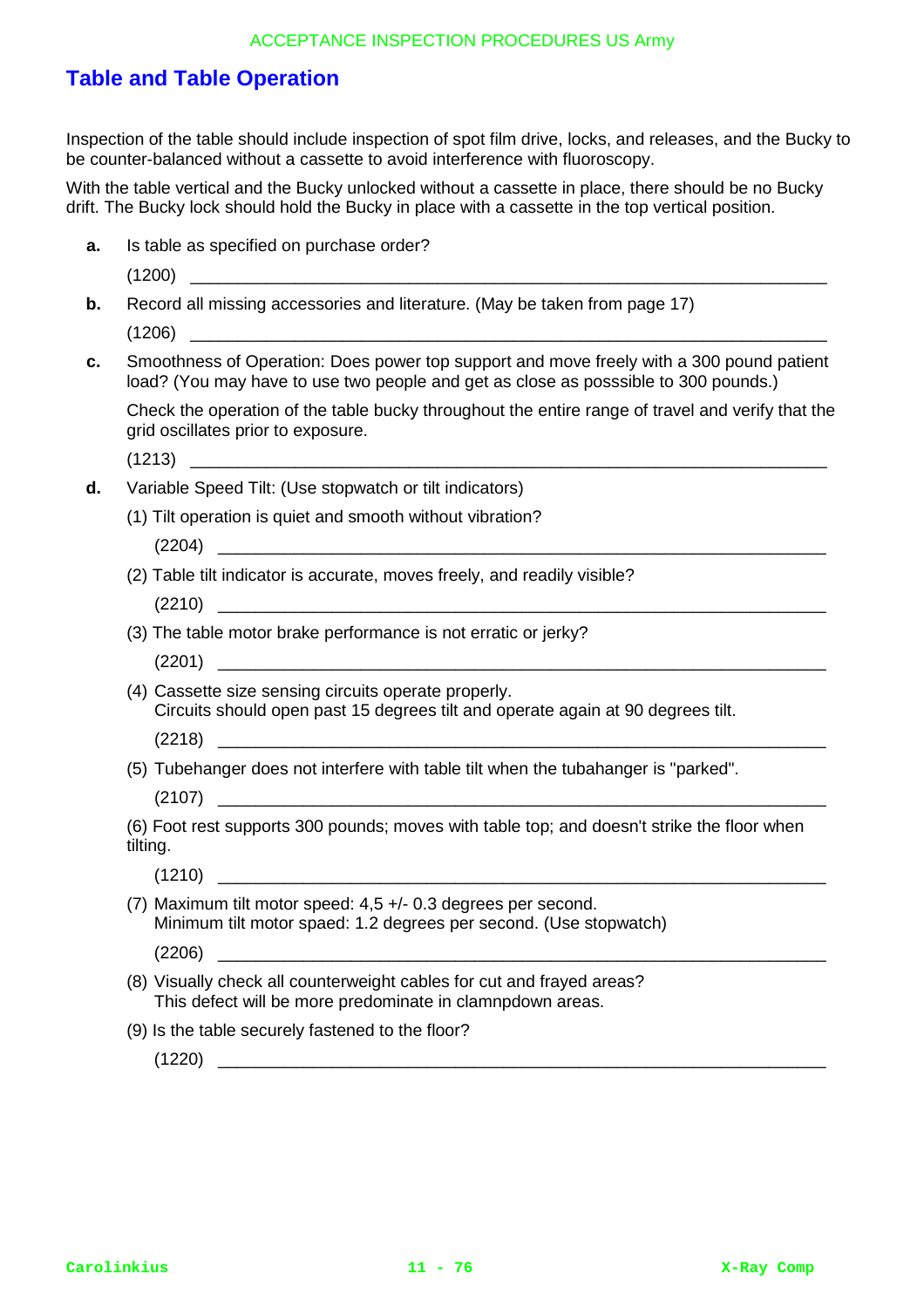| е. | <b>Table Top</b>                                                                                                                                                                  |  |  |  |  |  |
|----|-----------------------------------------------------------------------------------------------------------------------------------------------------------------------------------|--|--|--|--|--|
|    | (1) Minimum table top speed 2 inches per second to 30 inches past either end of table;<br>1 inch per second transverse to 4.5 inches either side of the center line.              |  |  |  |  |  |
|    |                                                                                                                                                                                   |  |  |  |  |  |
|    | (2) Does the table top support 250 pounds at fully extended ends?                                                                                                                 |  |  |  |  |  |
|    |                                                                                                                                                                                   |  |  |  |  |  |
|    | (3) Is the table top center line clearly marked?                                                                                                                                  |  |  |  |  |  |
|    |                                                                                                                                                                                   |  |  |  |  |  |
|    | (4) Is table cover shield (under the tabla top) properly mounted, in good condition, and suitable<br>for protection of interior parts?                                            |  |  |  |  |  |
|    |                                                                                                                                                                                   |  |  |  |  |  |
|    | (5) Does the table top permit mounting of required accessories?                                                                                                                   |  |  |  |  |  |
|    |                                                                                                                                                                                   |  |  |  |  |  |
|    | (6) Compression device attachable to table sides; sufficient to cross the abdomen of a 300<br>pound patient and adjusts to the full width of the table top?                       |  |  |  |  |  |
|    |                                                                                                                                                                                   |  |  |  |  |  |
| f. | Other:                                                                                                                                                                            |  |  |  |  |  |
|    | Is a mounting step supplied, skidproof and retractable?                                                                                                                           |  |  |  |  |  |
|    |                                                                                                                                                                                   |  |  |  |  |  |
|    | The radiation shield doesn't interfere with use of the table,<br>doesa not fall down easily, and projects a minimum of five inches above the table top (fixed and<br>2 way tops)? |  |  |  |  |  |
|    |                                                                                                                                                                                   |  |  |  |  |  |
| g. | <b>Table Bucky:</b>                                                                                                                                                               |  |  |  |  |  |
|    | (1) Bucky release switch operational?                                                                                                                                             |  |  |  |  |  |
|    | (2214)                                                                                                                                                                            |  |  |  |  |  |
|    | (2) The bucky slot cover is present and operable? (Indicate whether automatic or manual<br>close.)                                                                                |  |  |  |  |  |
|    | (1215)<br><u> 1988 - Johann John Stein, marwolaethau (b. 1988)</u>                                                                                                                |  |  |  |  |  |
|    | (3) Does the positive beam (PBL) sensing circuits deactivate when the tray is removed?                                                                                            |  |  |  |  |  |
|    |                                                                                                                                                                                   |  |  |  |  |  |
|    | (4) Check table top to Bucky distance. (1219)                                                                                                                                     |  |  |  |  |  |
|    | (a) Fixed Top (Maximum 2-5/8").                                                                                                                                                   |  |  |  |  |  |
|    | (b) Movable Top (Maximum 3-3/8").                                                                                                                                                 |  |  |  |  |  |
|    |                                                                                                                                                                                   |  |  |  |  |  |

(c) Tomo unit as specified by manuf: \_\_\_\_\_\_\_\_\_\_\_\_\_\_\_\_\_\_\_\_\_\_\_\_\_\_\_\_\_\_\_\_\_\_\_\_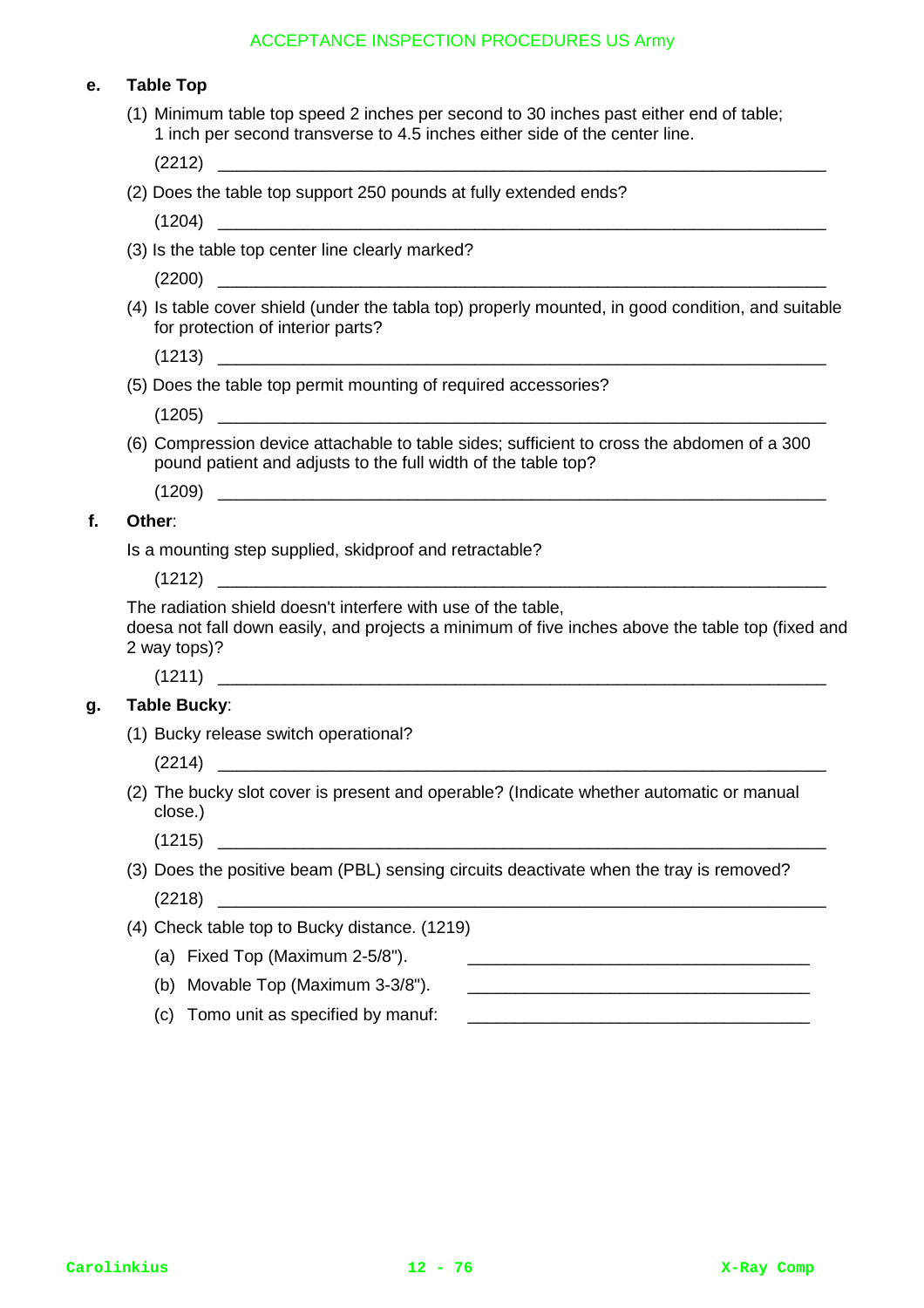### **h. Undertable Tube**:

(1) The X-ray tube is supplied with proper cable horns and federal standard cable wells.

 $(13369)$ 

- (2) Tube blower is not noisy, works, and is properly installed?
	- (1338) \_\_\_\_\_\_\_\_\_\_\_\_\_\_\_\_\_\_\_\_\_\_\_\_\_\_\_\_\_\_\_\_\_\_\_\_\_\_\_\_\_\_\_\_\_\_\_\_\_\_\_\_\_\_\_\_\_\_\_\_\_\_\_\_
- (3) Anode visual inspection. On some systems, visual inspection of the anode could be very time-consuming due to the possible requirement to remove the collimator and the degree of difficulty involved. If there are any unusual rotational noises, a complete visual inspection should be performed.
- (4) Rotor Speed Verification: (1337)
	- (a) Check anode rotor speed with a suitable tachometer.
		- (1) Standard Speed \_\_\_\_\_\_\_\_\_\_\_\_\_\_\_\_\_\_\_\_\_\_\_ RPM
		- (2) High Speed \_\_\_\_\_\_\_\_\_\_\_\_\_\_\_\_\_\_\_\_\_\_\_ RPM
	- (b) Are there any unusual rotor bearing noises?
		- $(1333)$
	- (c) Does the HS rotor brake operate within manufacturer's specifications? (2112)
- **i.** Room lights activate when fluoroscopic foot switch is depressed.
	- $\triangle$  If not, check the contract to see if special provisions for this feature were provided for. It is the customer's responsibility to provide the necessary wiring if this feature is desired.

\_\_\_\_\_\_\_\_\_\_\_\_\_\_\_\_\_\_\_\_\_\_\_\_\_\_\_\_\_\_\_

(1117)



**j.** X-ray radiation is not possible from the fluoroscopic tube when the spot film device is in the "parked" position. 21 CFR 1020.32 (a) (1)

\_\_\_\_\_\_\_\_\_\_\_\_\_\_\_\_\_\_\_\_\_\_\_\_\_\_\_\_\_\_\_\_\_\_\_\_\_\_\_\_\_\_\_\_\_\_\_\_\_\_\_\_\_\_\_\_\_\_\_\_\_\_\_\_\_\_\_\_\_\_\_\_\_

\_\_\_\_\_\_\_\_\_\_\_\_\_\_\_\_\_\_\_\_\_\_\_\_\_\_\_\_\_\_\_\_\_\_\_\_\_\_\_\_\_\_\_\_\_\_\_\_\_\_\_\_\_\_\_\_\_\_\_\_\_\_\_\_\_\_\_\_\_\_\_\_\_

(1306)

# **Tubestand Operation**

### **a. Drag:**

(1) Is the tubestand free of binding, bearing noise, or drift?

 $(1101)$ 

(2) The force required to position the tubestand is not over 7 pounds as measured with a pull gauge? This value should be taken once the tubestand is in motion. Measurements should be taken in several positions and the values averaged. Any excessive measurement should be annotated.

 $(2101)$ 

- (3) The x-ray tube is properly counterbalanced?
	- $(2100)$

### **b. Operation of Locks:**

(1) The locks are quiet acting, positive locking, easily operated and within easy reach of the operator? (Most locks are for "maintaining" position, not brakes for stopping equipment from counterweighing motion.)

 $(2104)$   $\_\_$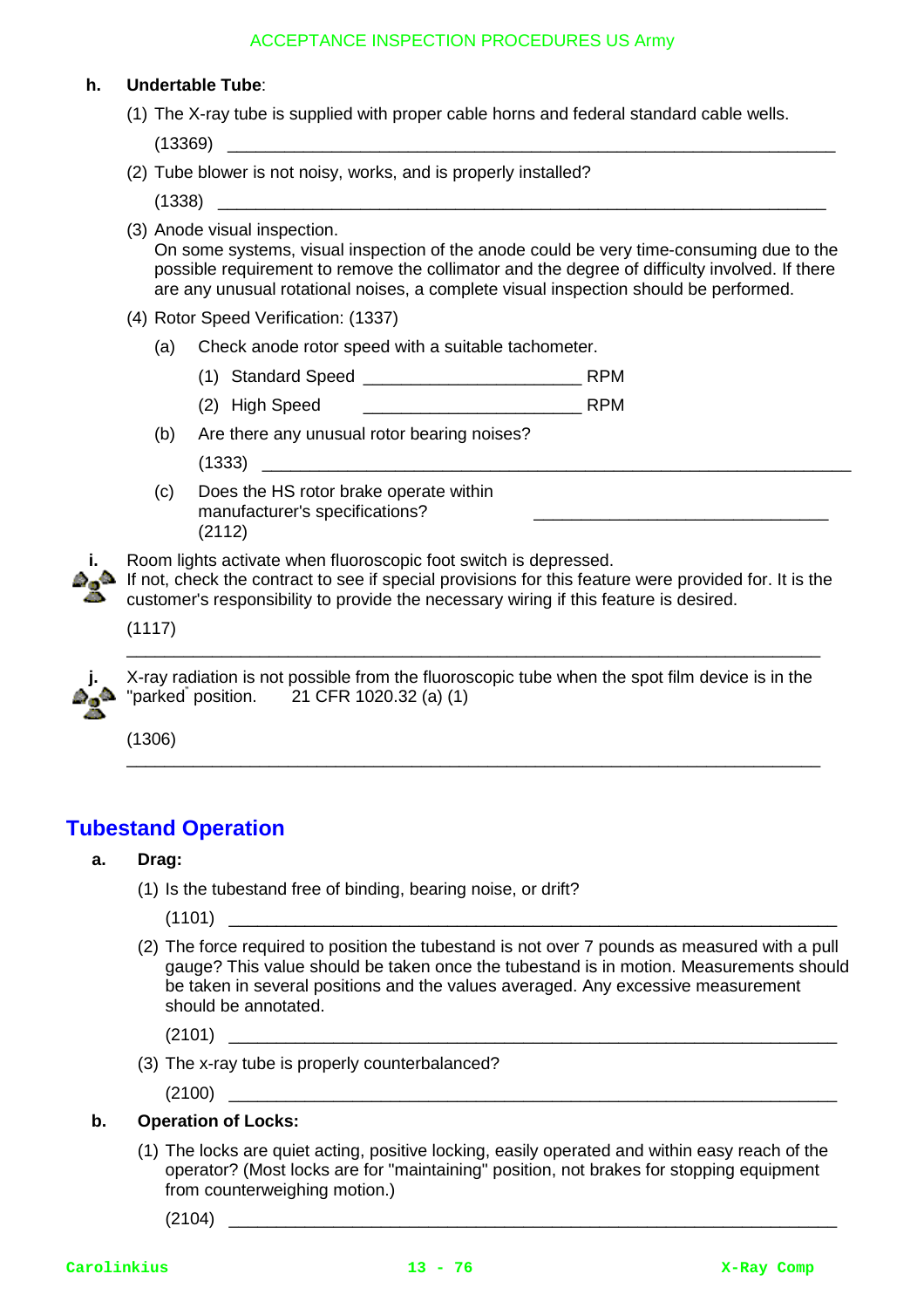(2) The tubestand remains firmly in place when the locks are applied?

 $(1105)$   $(1104)$ 

(3) Additional special purpose cones (auch as mammo cones) are ertified, properly collimate the x-ray beam with no visible clipping nd the tubestand is counterbalanced when the cones are attached.

A radiograph should be taken with each cona attached and discrepancies oted. Radiographs should be taken with the extension cones fully extended. Check the tube angulation locks at several points with the sinus cones in place.

(1120) \_\_\_\_\_\_\_\_\_\_\_\_\_\_\_\_\_\_\_\_\_\_\_\_\_\_\_\_\_\_\_\_\_\_\_\_\_\_\_\_\_\_\_\_\_\_\_\_\_\_\_\_\_\_\_\_\_\_\_\_\_\_\_\_

### **c. Tube Angulation and Rotation:**

- (1) Ease of Operation: The tube angulates smoothly and is free of whip and backlash?  $(2106)$
- (2) The detent is positive acting in longitudinal (2103) and lateral (1102) positions.

(1106) \_\_\_\_\_\_\_\_\_\_\_\_\_\_\_\_\_\_\_\_\_\_\_\_\_\_\_\_\_\_\_\_\_\_\_\_\_\_\_\_\_\_\_\_\_\_\_\_\_\_\_\_\_\_\_\_\_\_\_\_\_\_\_\_

(3) The tube housing can be rotated a minimum of 180 degrees (1115) and the tube scales are easily read and permit accurate positioning of the tubehead.

\_\_\_\_\_\_\_\_\_\_\_\_\_\_\_\_\_\_\_\_\_\_\_\_\_\_\_\_\_\_\_\_\_\_\_\_\_\_\_\_\_\_\_\_\_\_\_\_\_\_\_\_\_\_\_\_\_\_\_\_\_\_\_\_\_\_\_\_\_\_\_

### **d. Cable Dress:**

- (1) The cable retractor is properly installed and is operating properly?
	- (1113) \_\_\_\_\_\_\_\_\_\_\_\_\_\_\_\_\_\_\_\_\_\_\_\_\_\_\_\_\_\_\_\_\_\_\_\_\_\_\_\_\_\_\_\_\_\_\_\_\_\_\_\_\_\_\_\_\_\_\_\_\_\_\_\_
- (2) The cables are properly dressed and do not cause the tubestand to "drift" when the tubestand is positioned at its most distant point from cable origination. The cables are protected by strain reliefs and are covered when required?

(1114) \_\_\_\_\_\_\_\_\_\_\_\_\_\_\_\_\_\_\_\_\_\_\_\_\_\_\_\_\_\_\_\_\_\_\_\_\_\_\_\_\_\_\_\_\_\_\_\_\_\_\_\_\_\_\_\_\_\_\_\_\_\_\_\_

### **e. Tube Carriage Travel and Rigidity**

- (1) The tube carriage is properly aligned vertically and horizontally (as checked with a level)?  $(1103)$
- (2) The tubestand and carriage are rigidly assembled?

(1105) \_\_\_\_\_\_\_\_\_\_\_\_\_\_\_\_\_\_\_\_\_\_\_\_\_\_\_\_\_\_\_\_\_\_\_\_\_\_\_\_\_\_\_\_\_\_\_\_\_\_\_\_\_\_\_\_\_\_\_\_\_\_\_\_

- (3) The tubehanger properly accommodates the x-ray tube and associated components?  $(1100)$
- (4) The floor rails of the tubestand (ceiling-floor mounted only) do not interfere with passage of wheeled stretchers?

(2108) \_\_\_\_\_\_\_\_\_\_\_\_\_\_\_\_\_\_\_\_\_\_\_\_\_\_\_\_\_\_\_\_\_\_\_\_\_\_\_\_\_\_\_\_\_\_\_\_\_\_\_\_\_\_\_\_\_\_\_\_\_\_\_\_

(5) Longitudinal positioning of the tube housing does not prevent the primary beam from striking the center of the table Bucky, when the table is vertically positioned and the bucky is at it's lowest point?

 $(1116)$ 

(6) The illuminated distance scales light up as required?

(1117) \_\_\_\_\_\_\_\_\_\_\_\_\_\_\_\_\_\_\_\_\_\_\_\_\_\_\_\_\_\_\_\_\_\_\_\_\_\_\_\_\_\_\_\_\_\_\_\_\_\_\_\_\_\_\_\_\_\_\_\_\_\_\_\_

- (7) The tube hanger tracks allow for minimum transverse travel distance in manufacturer's specifications?
	- $(1118)$
- (8) Visually check all counterweight cables for cut or frayed areas. This discrepancy will be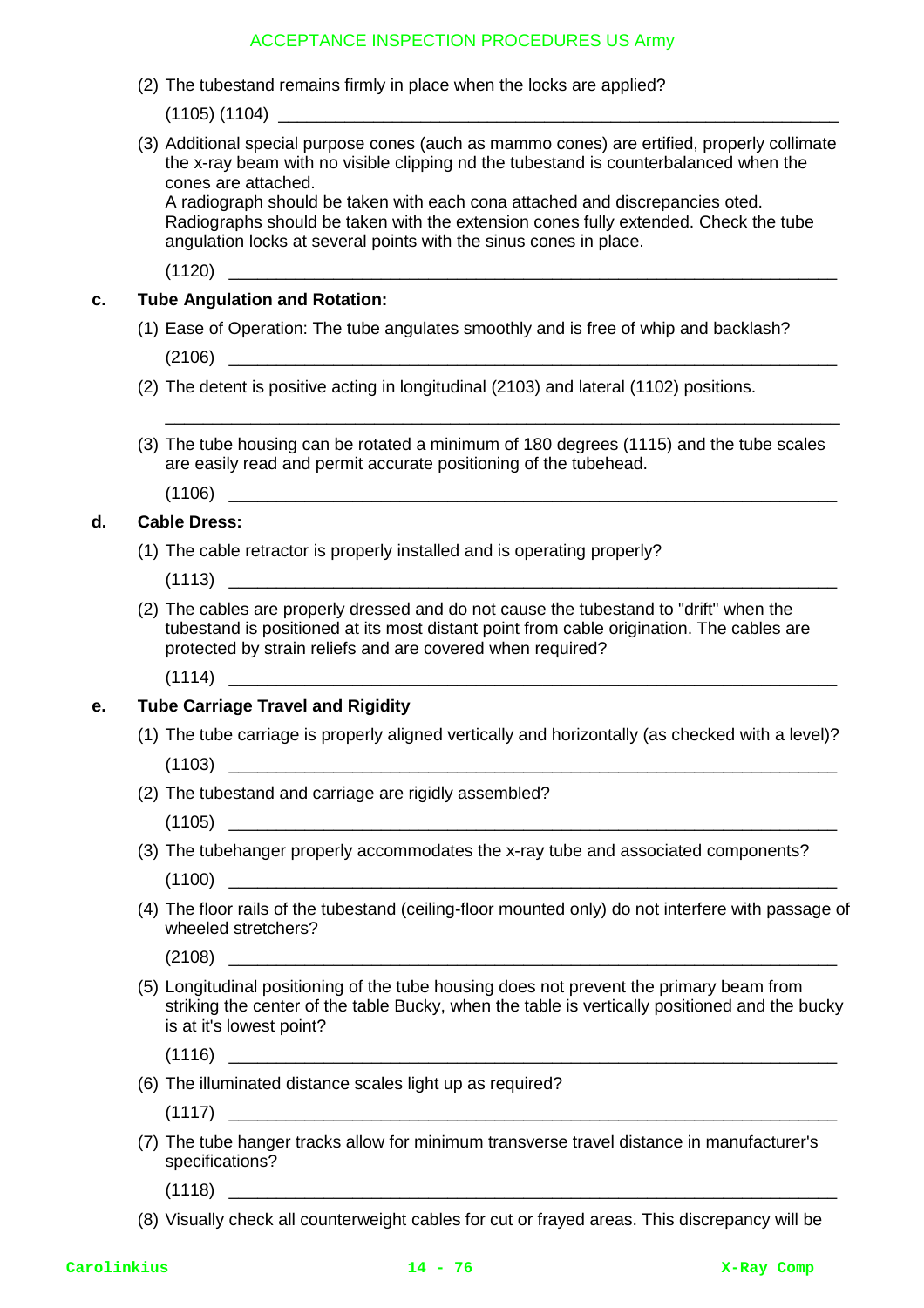more predominate at clampdown areas.

### **f. Accuracy of Scales (1106):**

In order to verify the accuracy of the scales, it is necessary to determine the focal spot location using the following procedure:

(1) Using the BRH conformance test stand, locate a cardboard cassette 14" from a  $2^{n}$  beam defining aperture.



(2) Initiate a radiographic exposure and develop the film. Use the procedure outlined on page 95 to determine the focal spot location.

(3) The distance obtained is the distance from the 2" aperture to the actual focal spot location.

Note: You may permit the manufacturer's representative to permanently mark/remark this location on the tubehousing for future reference.

(4) Using the focal spot location, measure the source-image-distance (SID) and compare the actual distance to the SID indicators and any tape measures at several distances and annotate the results below and on page 101 of this report: (2105)

(a) Longitudinal:

(b) Lateral:

(c) Vertical:

(5) Can the center of the beam be brought to within 1.5 inches of the table top for lateral radiography? If not, how far can it be lowered? Record the distance below.

\_\_\_\_\_\_\_\_\_\_\_\_\_\_\_\_\_\_\_\_\_\_\_\_\_\_\_\_\_\_\_\_\_\_\_\_\_\_\_\_\_\_\_\_\_\_\_\_\_\_\_\_\_\_\_\_\_\_\_\_\_\_\_

\_\_\_\_\_\_\_\_\_\_\_\_\_\_\_\_\_\_\_\_\_\_\_\_\_\_\_\_\_\_\_\_\_\_\_\_\_\_\_\_\_\_\_\_\_\_\_\_\_\_\_\_\_\_\_\_\_\_\_\_\_\_\_

\_\_\_\_\_\_\_\_\_\_\_\_\_\_\_\_\_\_\_\_\_\_\_\_\_\_\_\_\_\_\_\_\_\_\_\_\_\_\_\_\_\_\_\_\_\_\_\_\_\_\_\_\_\_\_\_\_\_\_

(1107) \_\_\_\_\_\_\_\_\_\_\_\_\_\_\_\_\_\_\_\_\_\_\_\_\_\_\_\_\_\_\_\_\_\_\_\_\_\_\_\_\_\_\_\_\_\_\_\_\_\_\_\_\_\_\_\_\_\_\_\_\_\_\_\_

(6) Check that the focal spot (source) can be positioned at least 43 inches above the table top? If this is not possible, measure the ceiling height and annotate the distance below. Also record the maximum SID obtainable.

(1108) \_\_\_\_\_\_\_\_\_\_\_\_\_\_\_\_\_\_\_\_\_\_\_\_\_\_\_\_\_\_\_\_\_\_\_\_\_\_\_\_\_\_\_\_\_\_\_\_\_\_\_\_\_\_\_\_\_\_\_\_\_\_\_\_

(7) Check that the focal spot can be brought to within 40 inches of the vertical bucky stand and 36 inches of the table bucky with the table vertical?

(1109) \_\_\_\_\_\_\_\_\_\_\_\_\_\_\_\_\_\_\_\_\_\_\_\_\_\_\_\_\_\_\_\_\_\_\_\_\_\_\_\_\_\_\_\_\_\_\_\_\_\_\_\_\_\_\_\_\_\_\_\_\_\_\_\_

### **g. Overhead Tube:**

(1) X-ray tube is supplied with proper cable horns and federal standard cable wells.

 $(1123)$ 

(2) Tube blower is not noisy, works, and is properly installed?

 $(1112)$ 

(3) Anode Visual Inspection.

On some systems, visual inspection of the anode could be very time-consuming due to the possible requirement to remove the collimator and the degree of difficulty involved. If there are any unusual rotational noises, a complete visual inspection should be performed.



CAUTION: Verify that radiation is not being produced when verifing anode rotation. The safest method is to inspect the anode using a mirror or piece of polished metal.

- (4) Rotor Speed Verification: (1124)
	- (a) Check anode rotor speed with a suitable tachometer.
		- (1) Standard Speed \_\_\_\_\_\_\_\_\_\_\_\_\_\_\_\_\_\_\_\_\_\_\_\_\_\_\_\_\_\_\_\_\_\_ RPM
		- (2) High Speed **RPM**
	- (b) Is there any unusual rotor bearing noise?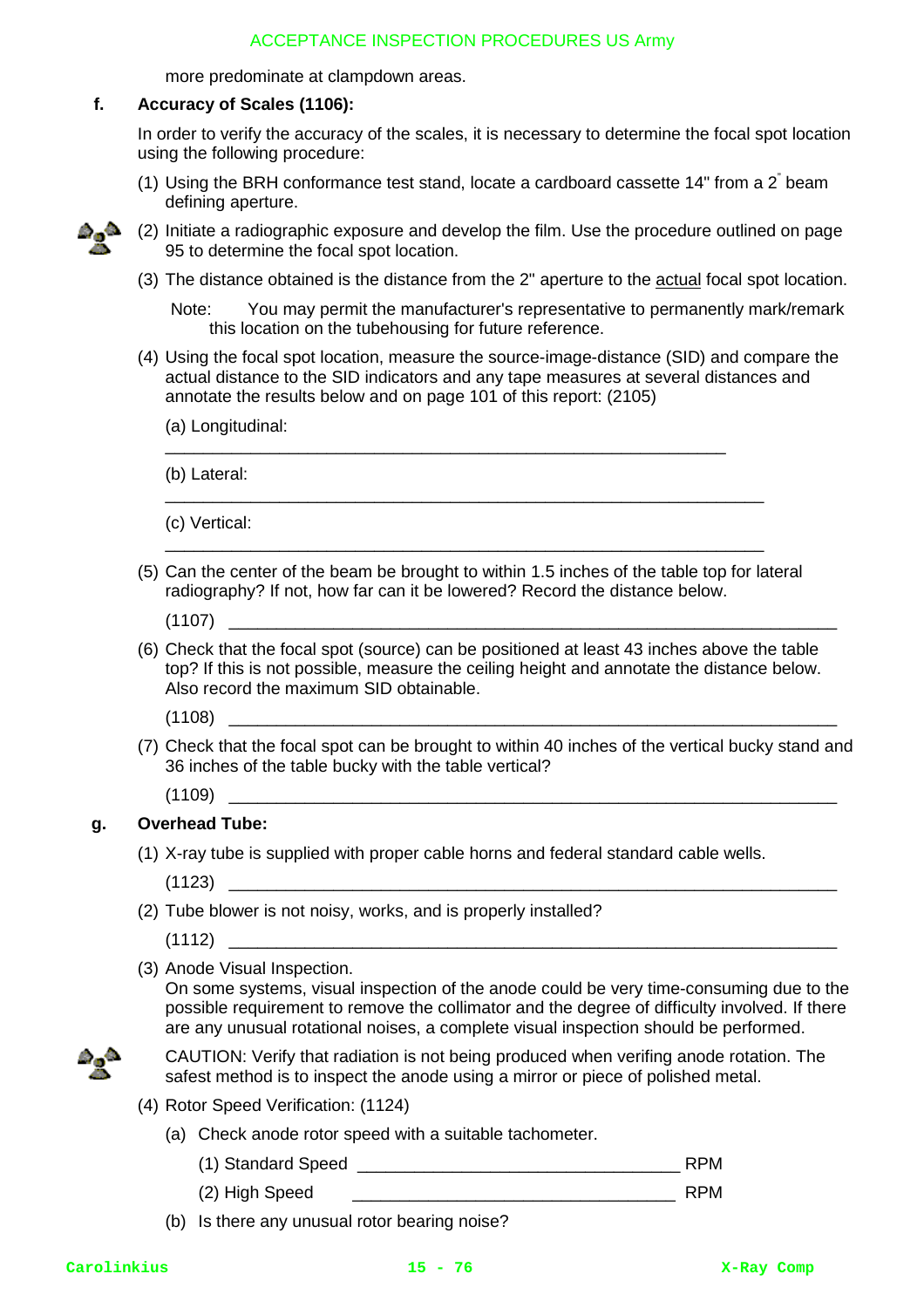(c) Does the HS rotor brake operate within manufacturer's specifications?

 $(2112)$ 

(5) Visually check that the total fixed filtration as stated on the certification labels (including the collimator) is not less than 2.5 mm of aluminum equilavent for units over 90 KVP. 21 CFR 1020.30 (h)(4)

 $(2110)$ 

### **h. Collimator:**

- (1) Check to insure proper centering of the tube unit to table (horizontal and vertical) and chest unit?
- (2) The interval-timer collimator light works properly and is adjusted for the length of time as determined by the using activity?
	- $(1121)$
- (3) The bucky centering light is provided and aligns properly on the table bucky?  $(2113)$
- (4) The bucky centering light aligns properly on the vertical bucky cassette holder?  $(2113)$
- (5) If the unit is equipped with a special purpose multidiaphragm, it properly adjusts?

 $(1121)$ 

### **i. Other:**

(1) The vertical bucky is as specified: proper spaed, grid, smooth operation, proper travel and properly counterbalanced with and without a cassette?

1216) (1217) \_\_\_\_\_\_\_\_\_\_\_\_\_\_\_\_\_\_\_\_\_\_\_\_\_\_\_\_\_\_\_\_\_\_\_\_\_\_\_\_\_\_\_\_\_\_\_\_\_\_\_\_\_\_\_\_\_\_\_

(2) Workmanship:

There are no broken components, dents, marred finishes, or any other discrepancy which indicates poor or unprofessional installation practices?

\_\_\_\_\_\_\_\_\_\_\_\_\_\_\_\_\_\_\_\_\_\_\_\_\_\_\_\_\_\_\_\_\_\_\_\_\_\_\_\_\_\_\_\_\_\_\_\_\_\_\_\_\_\_\_\_\_\_\_\_\_\_\_\_\_\_\_\_\_\_ \_\_\_\_\_\_\_\_\_\_\_\_\_\_\_\_\_\_\_\_\_\_\_\_\_\_\_\_\_\_\_\_\_\_\_\_\_\_\_\_\_\_\_\_\_\_\_\_\_\_\_\_\_\_\_\_\_\_\_\_\_\_\_\_\_\_\_\_\_\_

 $(2219)$ 



(3) Vertical and longitudinal stereo shifts are electrically controlled and shift over a range of 3.6 to 7 inches without excessive vibration after shift termination. If "excessive" vibration is observed, it can'be validated by taking resolution films and attached to page 81.

\_\_\_\_\_\_\_\_\_\_\_\_\_\_\_\_\_\_\_\_\_\_\_\_\_\_\_\_\_\_\_\_\_\_\_\_\_\_\_\_\_\_\_\_\_\_\_\_\_\_\_\_\_\_\_\_\_\_\_\_\_\_\_\_\_\_\_\_\_\_ \_\_\_\_\_\_\_\_\_\_\_\_\_\_\_\_\_\_\_\_\_\_\_\_\_\_\_\_\_\_\_\_\_\_\_\_\_\_\_\_\_\_\_\_\_\_\_\_\_\_\_\_\_\_\_\_\_\_\_\_\_\_\_\_\_\_\_\_\_\_ \_\_\_\_\_\_\_\_\_\_\_\_\_\_\_\_\_\_\_\_\_\_\_\_\_\_\_\_\_\_\_\_\_\_\_\_\_\_\_\_\_\_\_\_\_\_\_\_\_\_\_\_\_\_\_\_\_\_\_\_\_\_\_\_\_\_\_\_\_\_

COMMENTS: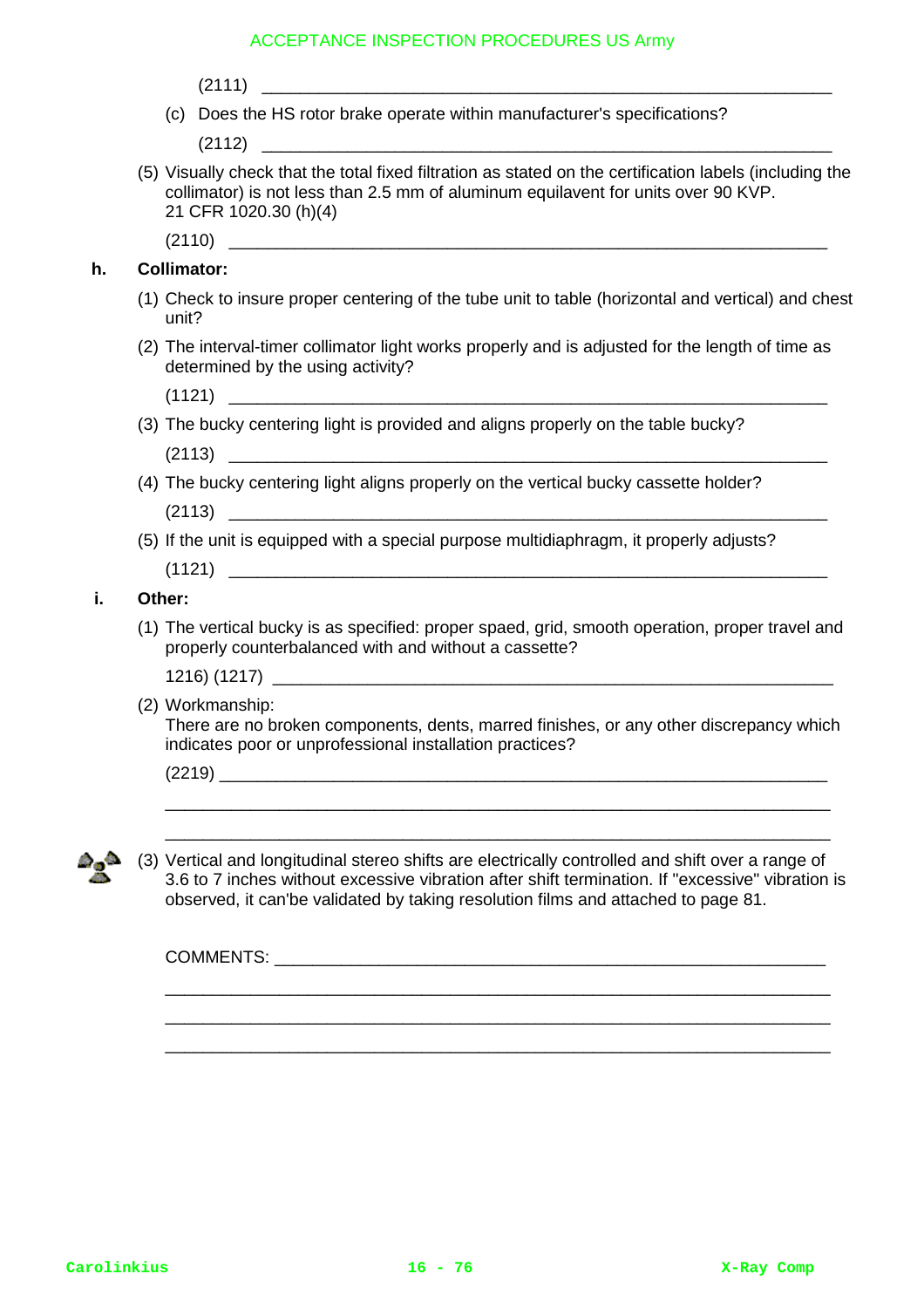# **Control and Transformer**

|    | a. Are the control and transformer as specified in the contract?                                                                                                                                                                                                                                                                                                   |
|----|--------------------------------------------------------------------------------------------------------------------------------------------------------------------------------------------------------------------------------------------------------------------------------------------------------------------------------------------------------------------|
|    |                                                                                                                                                                                                                                                                                                                                                                    |
|    | b. Is the control and transformer suitably mounted and supported?                                                                                                                                                                                                                                                                                                  |
|    |                                                                                                                                                                                                                                                                                                                                                                    |
|    | c. Do the control meters indicate "zero" and are they operational?                                                                                                                                                                                                                                                                                                 |
|    |                                                                                                                                                                                                                                                                                                                                                                    |
|    | d. The high tension transformer does not leak oil, the tube cable wells are fully seated, the<br>cables are fully seated in the cable wells without stress, and any unused cable wells are<br>properly covered? Also verify that the high voltage cable ends are properly protected<br>against HV breakdown. This will require removing the cables from the wells. |
|    |                                                                                                                                                                                                                                                                                                                                                                    |
|    | e. There are no broken or cracked interior components, loose wire terminals or circuit boards,<br>improper wire dress, or cracked or uncovered terminal panels?                                                                                                                                                                                                    |
|    |                                                                                                                                                                                                                                                                                                                                                                    |
| f. | The control main-line switch breaks both sides of the line.<br>The circuit breaker is supplied and is within easy reach of the operator (accessible)?                                                                                                                                                                                                              |
|    | (1412)                                                                                                                                                                                                                                                                                                                                                             |
| q. | Is the control adequately cooled/vented and does it have strain reliefs provided on all cable<br>exit ports?                                                                                                                                                                                                                                                       |
|    |                                                                                                                                                                                                                                                                                                                                                                    |
|    | h. Are the control knobs/switches tight and will they index properly?                                                                                                                                                                                                                                                                                              |
|    |                                                                                                                                                                                                                                                                                                                                                                    |
|    | i. Are there lamps in the control panel which are burned out?                                                                                                                                                                                                                                                                                                      |
|    |                                                                                                                                                                                                                                                                                                                                                                    |
| j. | Is the MA selector positive acting and properly indexed?<br>(Timer accuracy will not be checked here.)                                                                                                                                                                                                                                                             |
|    |                                                                                                                                                                                                                                                                                                                                                                    |
| k. | Is the exposure switch properly secured in the control booth and in such a position that<br>would permit an exposure while the operator is outside the confines of the control booth?                                                                                                                                                                              |
|    |                                                                                                                                                                                                                                                                                                                                                                    |
| L. | Are there any sharp edges where operator may come in contact with control or<br>transformer?                                                                                                                                                                                                                                                                       |
|    |                                                                                                                                                                                                                                                                                                                                                                    |
|    | m. Does the control indicate proper changeover of components or electrical equipment<br>Buckys, tubes, phototimers, etc.)                                                                                                                                                                                                                                          |
|    | (2403)                                                                                                                                                                                                                                                                                                                                                             |
|    |                                                                                                                                                                                                                                                                                                                                                                    |
|    |                                                                                                                                                                                                                                                                                                                                                                    |
|    |                                                                                                                                                                                                                                                                                                                                                                    |
|    |                                                                                                                                                                                                                                                                                                                                                                    |
|    |                                                                                                                                                                                                                                                                                                                                                                    |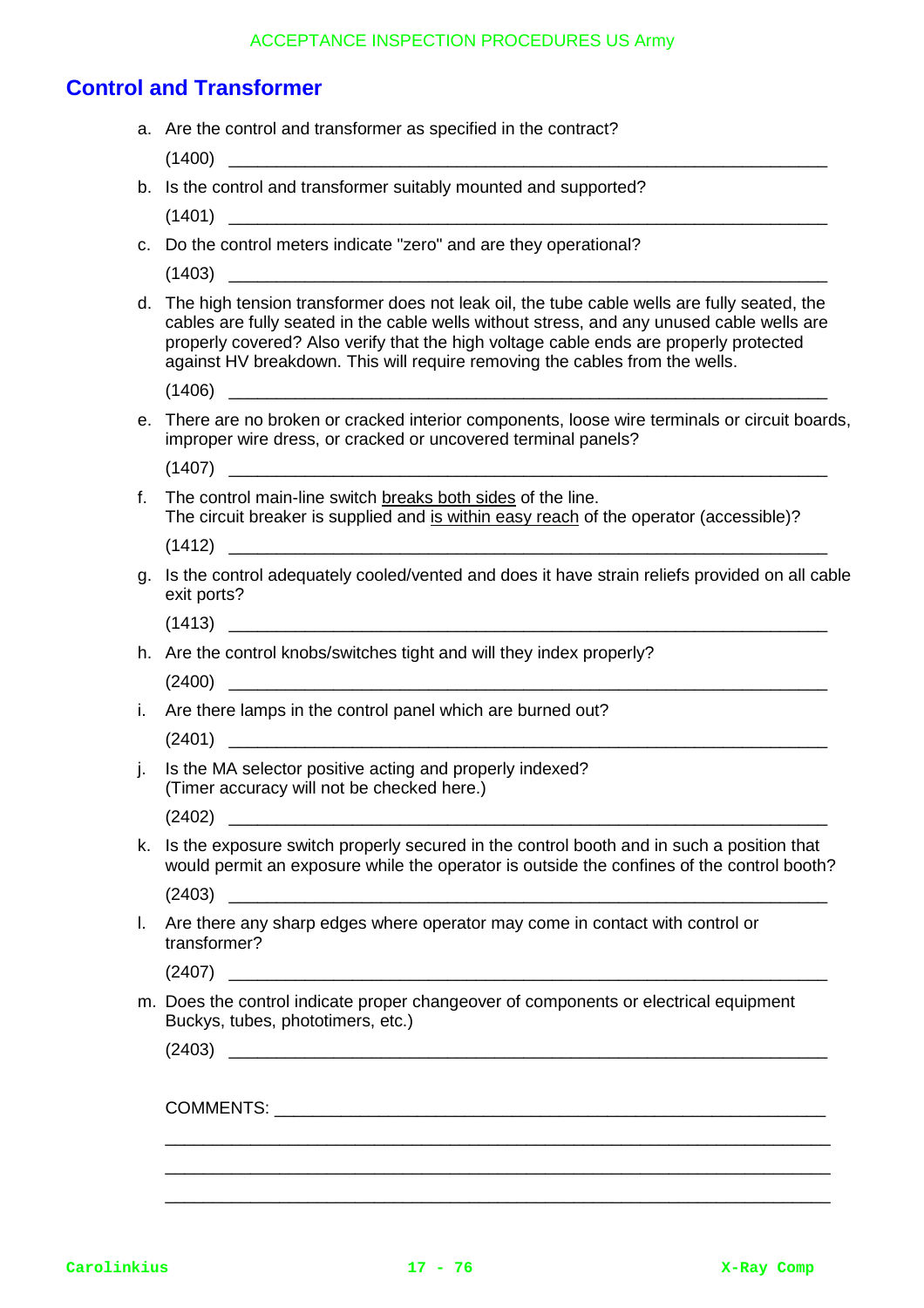# **Tables**

These tables will be used to assist in the performance of later tests.

## **MA FOR CONTINUOUS OPERATION**

### **MA FOR CONTINUOUS OPERATION**

| <b>MAX KVP</b> | Anode Cooling Rate (H.U. /minute) |        |        |        |        |        |        |        |         |
|----------------|-----------------------------------|--------|--------|--------|--------|--------|--------|--------|---------|
|                | 25,000                            | 30,000 | 35,000 | 40,000 | 45,000 | 50,000 | 60,000 | 70,000 | 100,000 |
| 90             | 4.63                              | 5.55   | 6.48   | 7.41   | 8.33   | 9.26   | 11.1   | 12.9   | 18.5    |
| 100            | 4.17                              | 5.00   | 5.83   | 6.67   | 7.50   | 8.33   | 10.0   | 11.7   | 16.6    |
| 110            | 3.79                              | 4.54   | 5.30   | 6.06   | 6.82   | 7.57   | 9.09   | 10.6   | 15.2    |
| 120            | 3.47                              | 4.17   | 4.86   | 5.55   | 6.25   | 6.94   | 8.33   | 9.72   | 13.8    |
| 130            | 3.21                              | 3.85   | 4.49   | 5.13   | 5.77   | 6.41   | 7.69   | 8.97   | 12.8    |
| 140            | 2.98                              | 3.57   | 4.19   | 4.76   | 5.36   | 5.75   | 7.14   | 8.33   | 11.9    |
| 150            | 2.77                              | 3.33   | 3.89   | 4.44   | 5.00   | 5.55   | 6.67   | 7.77   | 11.1    |

To find the MA for continuous operation for an anode cooling rate not given: Divide the anode cooling rate by 60 and then divide this value by the KVP (i.e., 150) to be used in the test.

## **CHART FOR DETERMINING FOCAL SPOT LOCATION**

### **CHART FOR DETERMINING FOCAL SPOT LOCATION**

| <b>Image Size</b> | <b>STFD</b> | Image<br><b>Size</b> | <b>STFD</b> | Image<br><b>Size</b> | <b>STFD</b> | <b>Image Size</b> | <b>STFD</b> |
|-------------------|-------------|----------------------|-------------|----------------------|-------------|-------------------|-------------|
| 2.40              | 84.00       | 3.45                 | 33.31       | 4.50                 | 25.20       | 5.70              | 21.57       |
| 2.50              | 70.00       | 3.55                 | 32.06       | 4.60                 | 24.77       | 5.80              | 21.37       |
| 2.60              | 60.67       | 3.65                 | 30.97       | 4.70                 | 24.37       | 5.90              | 21.18       |
| 2.70              | 54.00       | 3.75                 | 30.00       | 4.80                 | 24.00       | 6.00              | 21.00       |
| 2.80              | 49.00       | 3.85                 | 29.14       | 4.90                 | 23.66       | 6.10              | 20.83       |
| 2.90              | 45.11       | 3.95                 | 28.36       | 5.00                 | 23.33       | 6.20              | 20.67       |
| 3.00              | 42.00       | 4.05                 | 27.66       | 5.10                 | 23.03       | 6.30              | 20.51       |
| 3.10              | 39.45       | 4.15                 | 27.02       | 5.20                 | 22.75       | 6.40              | 20.36       |
| 3.20              | 37.33       | 4.25                 | 26.44       | 5.30                 | 22.48       | 6.50              | 20.22       |
| 3.30              | 35.54       | 4.35                 | 25.91       | 5.40                 | 22.24       | 6.60              | 20.09       |
| 3.40              | 34.00       | 4.45                 | 25.43       | 5.50                 | 22.00       | 6.70              | 19.96       |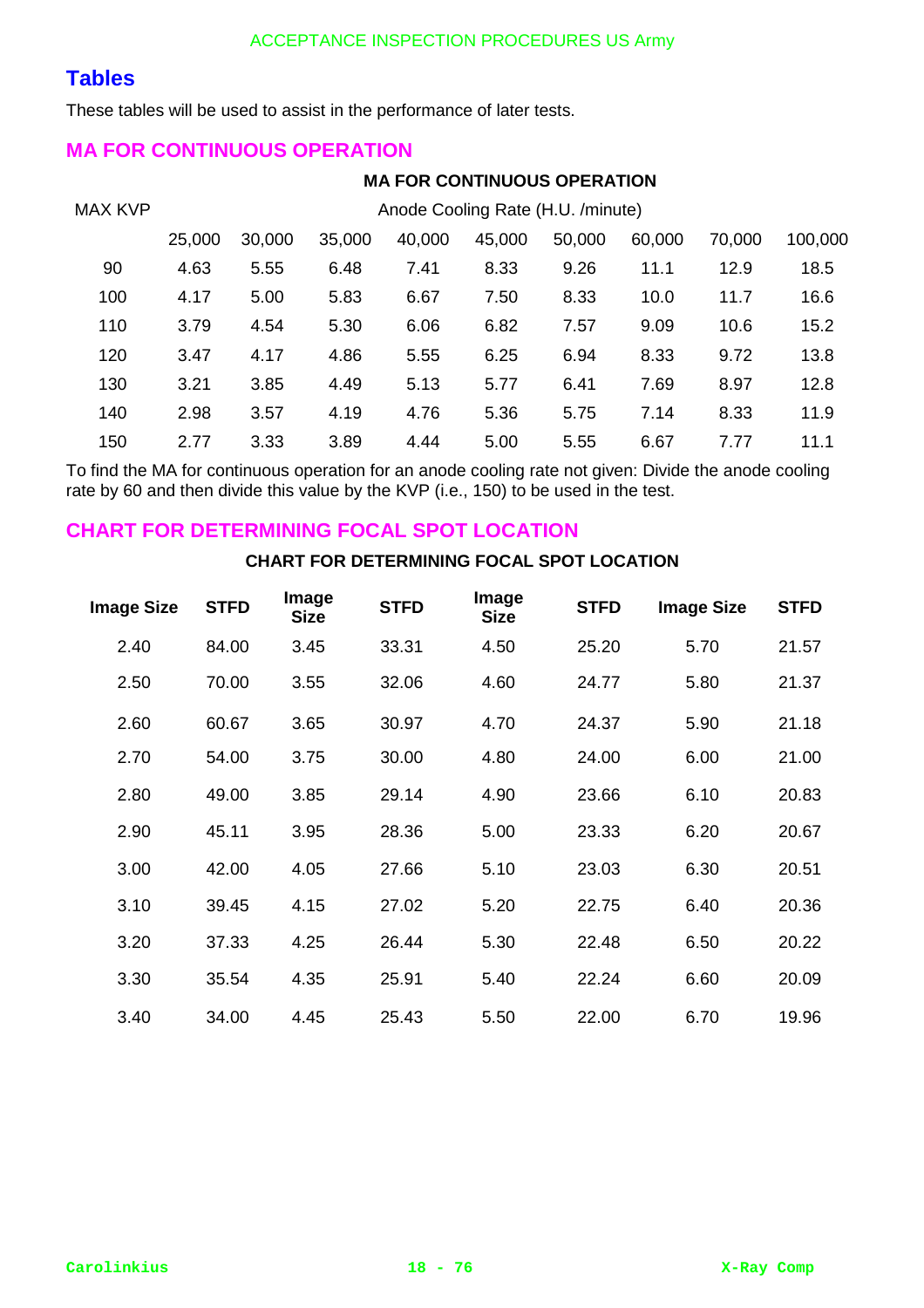# **X-Ray Tube Protection**

Purpose: To insure the maximum techniques will not exceed the tube rating charts. Be sure the tube rating chart matches the particular tubehead being tested, i.e., focal spot size, low/high speed operation, etc.

a. Provide several examples of techniques at which the protector circuit just operates (the next lower setting will permit exposure). Techniques at each MA station should be checked.

Verify than an exposure inhibit of overload light operates and exposure is prohibited. (Note: Some units may require the rotor circuit to be activated in order for the tube protection circuit to operate.)

- b. On the larger MA stations it is necessary to check the linearity of the tube protection circuitry. This will require the inspector to plot the tube rating chart at two other KVP points and adjust the time to the point where the tube protection circuitry just operates. Record these additional settings.
- c. These values should be compared to the tube rating chart and should not exceed the tube rating. They will normally be set 80 to 90 percent of the tube rating values if it is with the concurrence of the radiology department. The purpose for this would be to extend tube life. You may want to perform this test after the maximum advertised load test on page 44 to negate having to readjust these values.

\_\_\_\_\_\_\_\_\_\_\_\_\_\_\_\_\_\_\_\_\_\_\_\_\_\_\_\_\_\_\_\_\_\_\_\_\_\_\_\_\_\_\_\_\_\_\_\_\_\_\_\_\_\_\_\_\_\_\_\_\_\_\_\_\_\_\_\_\_\_\_\_\_\_\_\_\_\_\_\_\_\_\_

\_\_\_\_\_\_\_\_\_\_\_\_\_\_\_\_\_\_\_\_\_\_\_\_\_\_\_\_\_\_\_\_\_\_\_\_\_\_\_\_\_\_\_\_\_\_\_\_\_\_\_\_\_\_\_\_\_\_\_\_\_\_\_\_\_\_\_\_\_\_\_\_\_\_\_\_\_\_\_\_\_\_\_

\_\_\_\_\_\_\_\_\_\_\_\_\_\_\_\_\_\_\_\_\_\_\_\_\_\_\_\_\_\_\_\_\_\_\_\_\_\_\_\_\_\_\_\_\_\_\_\_\_\_\_\_\_\_\_\_\_\_\_\_\_\_\_\_\_\_\_\_\_\_\_\_\_\_\_\_\_\_\_\_\_\_\_

COMMENTS: \_\_\_\_\_\_\_\_\_\_\_\_\_\_\_\_\_\_\_\_\_\_\_\_\_\_\_\_\_\_\_\_\_\_\_\_\_\_\_\_\_\_\_\_\_\_\_\_\_\_\_\_\_\_\_\_\_\_\_\_\_\_\_\_\_\_\_\_\_\_\_

VALUES PER

Record the settings at which integrated tube protection circuits operate and the actual values observed.

ACTUAL VALUES UNDER TEST

\_\_\_\_\_\_\_\_\_\_\_\_\_\_\_\_\_\_\_\_\_\_\_\_\_\_\_\_\_\_\_\_\_\_\_\_\_\_\_\_\_\_\_\_\_\_\_\_\_\_\_\_\_\_\_\_\_\_\_\_\_\_\_\_\_\_\_\_\_\_\_\_\_\_\_\_\_\_\_\_\_\_

| TUBE CHART                                                                                                                                                                                                                                                                                                                                                                                                                                                                                                          |  |                      |
|---------------------------------------------------------------------------------------------------------------------------------------------------------------------------------------------------------------------------------------------------------------------------------------------------------------------------------------------------------------------------------------------------------------------------------------------------------------------------------------------------------------------|--|----------------------|
| $\begin{picture}(180,10) \put(0,0){\line(1,0){10}} \put(15,0){\line(1,0){10}} \put(15,0){\line(1,0){10}} \put(15,0){\line(1,0){10}} \put(15,0){\line(1,0){10}} \put(15,0){\line(1,0){10}} \put(15,0){\line(1,0){10}} \put(15,0){\line(1,0){10}} \put(15,0){\line(1,0){10}} \put(15,0){\line(1,0){10}} \put(15,0){\line(1,0){10}} \put(15,0){\line($                                                                                                                                                                 |  |                      |
|                                                                                                                                                                                                                                                                                                                                                                                                                                                                                                                     |  |                      |
|                                                                                                                                                                                                                                                                                                                                                                                                                                                                                                                     |  |                      |
|                                                                                                                                                                                                                                                                                                                                                                                                                                                                                                                     |  |                      |
| $MA \begin{tabular}{c} \multicolumn{2}{c} {\textbf{MA}} \\ \multicolumn{2}{c} {\textbf{MA}} \\ \multicolumn{2}{c} {\textbf{MA}} \\ \multicolumn{2}{c} {\textbf{MA}} \\ \multicolumn{2}{c} {\textbf{MA}} \\ \multicolumn{2}{c} {\textbf{MA}} \\ \multicolumn{2}{c} {\textbf{MA}} \\ \multicolumn{2}{c} {\textbf{MA}} \\ \multicolumn{2}{c} {\textbf{MA}} \\ \multicolumn{2}{c} {\textbf{MA}} \\ \multicolumn{2}{c} {\textbf{MA}} \\ \multicolumn{2}{c} {\textbf{MA}} \\ \multicolumn{2}{c} {\textbf{MA}} \\ \multic$ |  |                      |
|                                                                                                                                                                                                                                                                                                                                                                                                                                                                                                                     |  |                      |
|                                                                                                                                                                                                                                                                                                                                                                                                                                                                                                                     |  |                      |
|                                                                                                                                                                                                                                                                                                                                                                                                                                                                                                                     |  |                      |
| $\begin{picture}(180,10) \put(0,0){\line(1,0){100}} \put(15,0){\line(1,0){100}} \put(15,0){\line(1,0){100}} \put(15,0){\line(1,0){100}} \put(15,0){\line(1,0){100}} \put(15,0){\line(1,0){100}} \put(15,0){\line(1,0){100}} \put(15,0){\line(1,0){100}} \put(15,0){\line(1,0){100}} \put(15,0){\line(1,0){100}} \put(15,0){\line(1,0){100}}$                                                                                                                                                                        |  |                      |
|                                                                                                                                                                                                                                                                                                                                                                                                                                                                                                                     |  |                      |
|                                                                                                                                                                                                                                                                                                                                                                                                                                                                                                                     |  |                      |
|                                                                                                                                                                                                                                                                                                                                                                                                                                                                                                                     |  |                      |
| Carolinkius                                                                                                                                                                                                                                                                                                                                                                                                                                                                                                         |  | $19 - 76$ X-Ray Comp |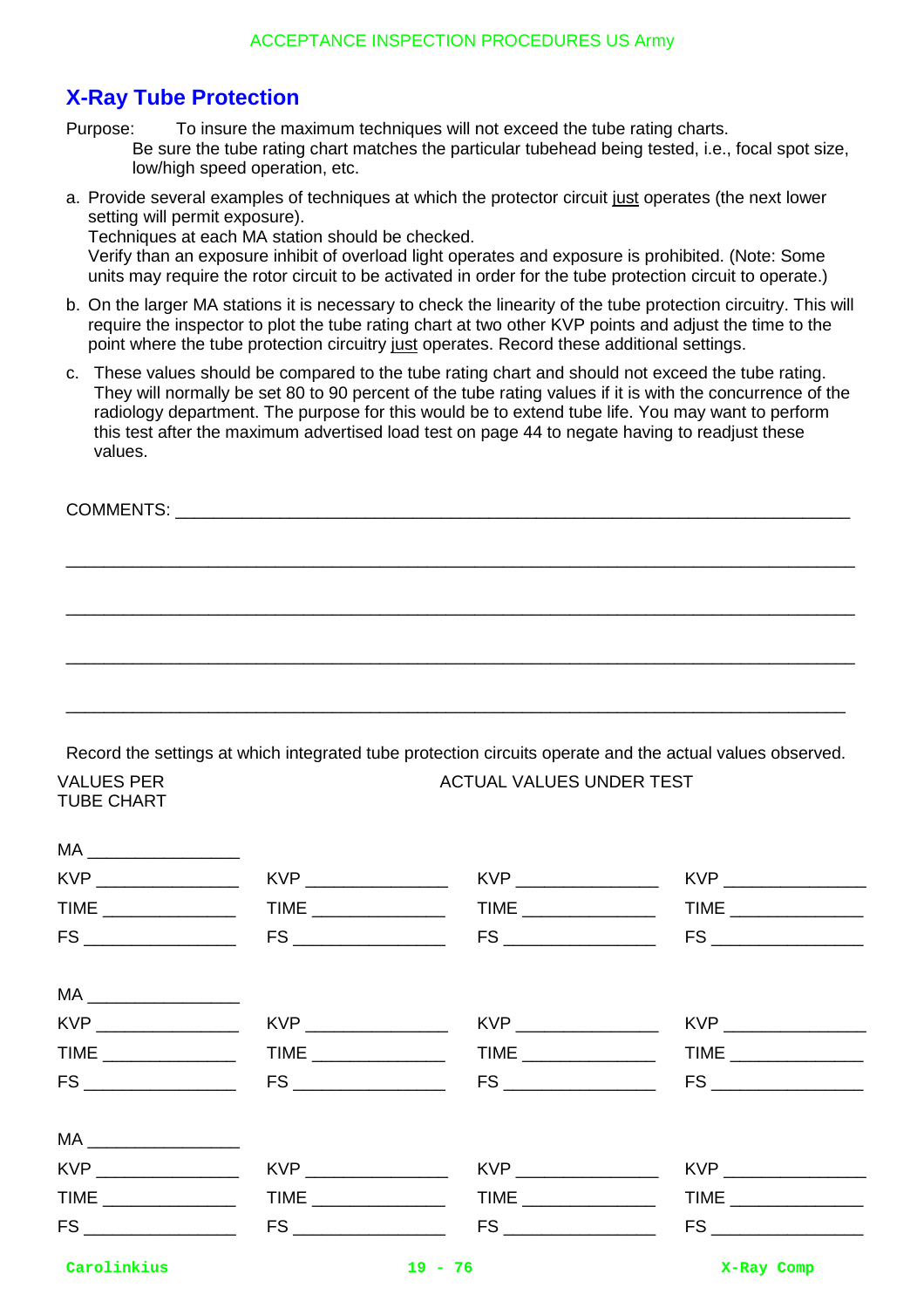| $MA \begin{tabular}{c} \multicolumn{2}{c} {\textbf{MA}} \\ \multicolumn{2}{c} {\textbf{MA}} \\ \multicolumn{2}{c} {\textbf{MA}} \\ \multicolumn{2}{c} {\textbf{MA}} \\ \multicolumn{2}{c} {\textbf{MA}} \\ \multicolumn{2}{c} {\textbf{MA}} \\ \multicolumn{2}{c} {\textbf{MA}} \\ \multicolumn{2}{c} {\textbf{MA}} \\ \multicolumn{2}{c} {\textbf{MA}} \\ \multicolumn{2}{c} {\textbf{MA}} \\ \multicolumn{2}{c} {\textbf{MA}} \\ \multicolumn{2}{c} {\textbf{MA}} \\ \multicolumn{2}{c} {\textbf{MA}} \\ \multic$ |  |  |
|---------------------------------------------------------------------------------------------------------------------------------------------------------------------------------------------------------------------------------------------------------------------------------------------------------------------------------------------------------------------------------------------------------------------------------------------------------------------------------------------------------------------|--|--|
|                                                                                                                                                                                                                                                                                                                                                                                                                                                                                                                     |  |  |
|                                                                                                                                                                                                                                                                                                                                                                                                                                                                                                                     |  |  |
|                                                                                                                                                                                                                                                                                                                                                                                                                                                                                                                     |  |  |
| $\begin{picture}(20,10) \put(0,0){\dashbox{0.5}(5,0){ }} \put(15,0){\dashbox{0.5}(5,0){ }} \put(15,0){\dashbox{0.5}(5,0){ }} \put(15,0){\dashbox{0.5}(5,0){ }} \put(15,0){\dashbox{0.5}(5,0){ }} \put(15,0){\dashbox{0.5}(5,0){ }} \put(15,0){\dashbox{0.5}(5,0){ }} \put(15,0){\dashbox{0.5}(5,0){ }} \put(15,0){\dashbox{0.5}(5,0){ }} \put(15,0){\dashbox{0.5}(5,0){ }}$                                                                                                                                         |  |  |
|                                                                                                                                                                                                                                                                                                                                                                                                                                                                                                                     |  |  |
|                                                                                                                                                                                                                                                                                                                                                                                                                                                                                                                     |  |  |
|                                                                                                                                                                                                                                                                                                                                                                                                                                                                                                                     |  |  |
| $MA \begin{tabular}{c} \multicolumn{2}{c} {\textbf{MA}} \\ \multicolumn{2}{c} {\textbf{MA}} \\ \multicolumn{2}{c} {\textbf{MA}} \\ \multicolumn{2}{c} {\textbf{MA}} \\ \multicolumn{2}{c} {\textbf{MA}} \\ \multicolumn{2}{c} {\textbf{MA}} \\ \multicolumn{2}{c} {\textbf{MA}} \\ \multicolumn{2}{c} {\textbf{MA}} \\ \multicolumn{2}{c} {\textbf{MA}} \\ \multicolumn{2}{c} {\textbf{MA}} \\ \multicolumn{2}{c} {\textbf{MA}} \\ \multicolumn{2}{c} {\textbf{MA}} \\ \multicolumn{2}{c} {\textbf{MA}} \\ \multic$ |  |  |
|                                                                                                                                                                                                                                                                                                                                                                                                                                                                                                                     |  |  |
|                                                                                                                                                                                                                                                                                                                                                                                                                                                                                                                     |  |  |
|                                                                                                                                                                                                                                                                                                                                                                                                                                                                                                                     |  |  |
| $\begin{picture}(20,20) \put(0,0){\dashbox{0.5}(5,0){ }} \put(15,0){\dashbox{0.5}(5,0){ }} \put(15,0){\dashbox{0.5}(5,0){ }} \put(15,0){\dashbox{0.5}(5,0){ }} \put(15,0){\dashbox{0.5}(5,0){ }} \put(15,0){\dashbox{0.5}(5,0){ }} \put(15,0){\dashbox{0.5}(5,0){ }} \put(15,0){\dashbox{0.5}(5,0){ }} \put(15,0){\dashbox{0.5}(5,0){ }} \put(15,0){\dashbox{0.5}(5,0){ }}$                                                                                                                                         |  |  |
|                                                                                                                                                                                                                                                                                                                                                                                                                                                                                                                     |  |  |
|                                                                                                                                                                                                                                                                                                                                                                                                                                                                                                                     |  |  |
|                                                                                                                                                                                                                                                                                                                                                                                                                                                                                                                     |  |  |
| $\begin{picture}(20,20) \put(0,0){\dashbox{0.5}(5,0){ }} \put(15,0){\dashbox{0.5}(5,0){ }} \put(15,0){\dashbox{0.5}(5,0){ }} \put(15,0){\dashbox{0.5}(5,0){ }} \put(15,0){\dashbox{0.5}(5,0){ }} \put(15,0){\dashbox{0.5}(5,0){ }} \put(15,0){\dashbox{0.5}(5,0){ }} \put(15,0){\dashbox{0.5}(5,0){ }} \put(15,0){\dashbox{0.5}(5,0){ }} \put(15,0){\dashbox{0.5}(5,0){ }}$                                                                                                                                         |  |  |
|                                                                                                                                                                                                                                                                                                                                                                                                                                                                                                                     |  |  |
|                                                                                                                                                                                                                                                                                                                                                                                                                                                                                                                     |  |  |
|                                                                                                                                                                                                                                                                                                                                                                                                                                                                                                                     |  |  |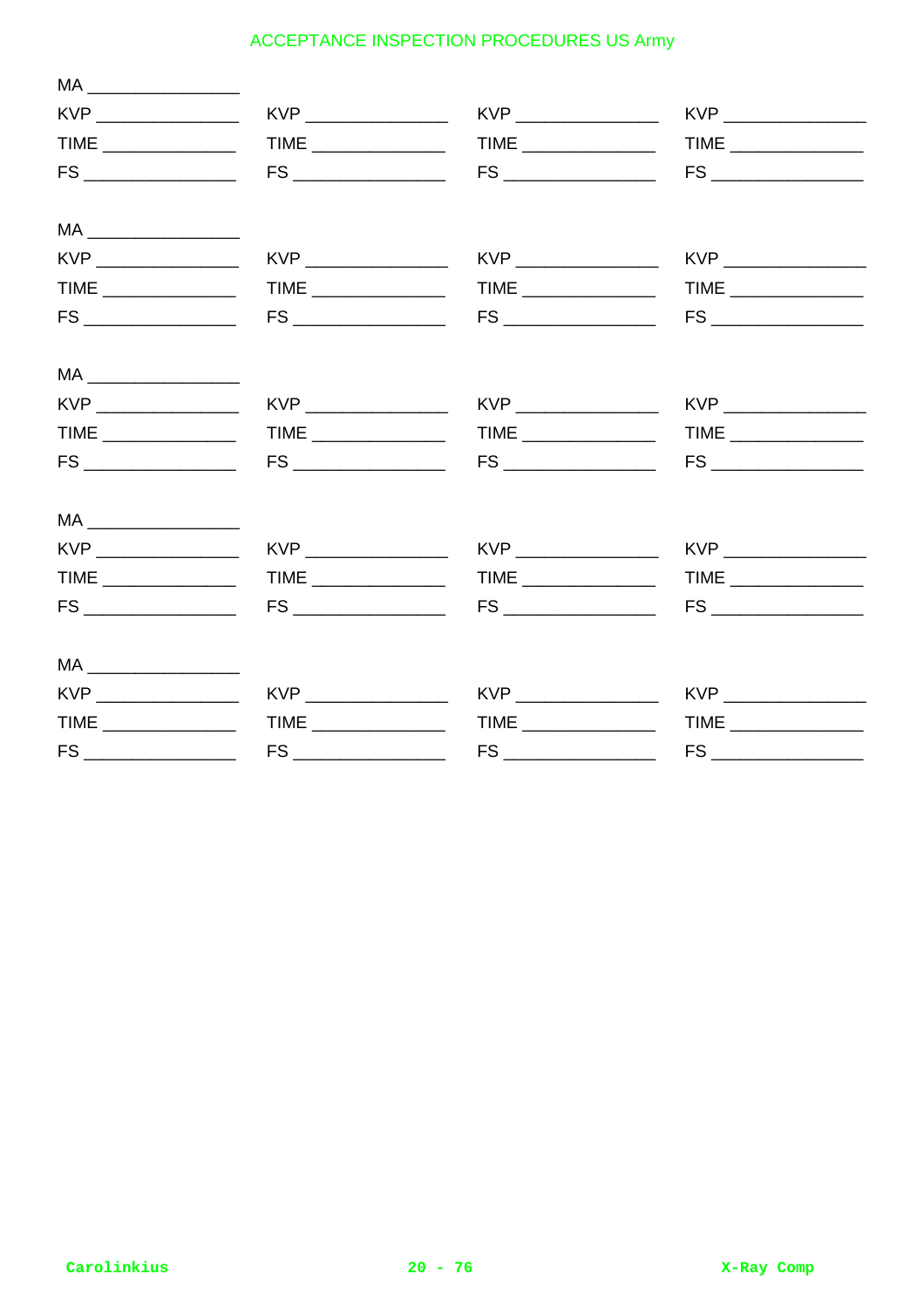# **Scope Alignment and Probe Calibration**

Purpose: The purpose of the scope photographs is to indicate proper adjustment of oscilloscope focus, astigmatism, scope calibration, and trace rotation.

- a. Provide, as a minimum, scope photographs of the following and include the time setting and volts/division.
	- (1) In chopped mode both channel A and B baselines on separate horizontal graticules.
	- (2) Both channel A and B superimposed on the center graticule in the add mode.
- b. If the Machlett Dynalyzer will be used during testing, provide a photograph of a calibrated waveform (1 KHz, 0.6V square wave) for each channel. The photo should show two complete square waves with a height of six graticules.
- c. If a GE bleeder is used, provide oscilloscope photographs for each 10X probe used. If the 100X probe is to be used for line load drop tests, provide a photograph as in (b) above.

| Photo 1<br><u> 1988 - Johann Stoff, deutscher Stoffen und der Stoffen und der Stoffen und der Stoffen und der Stoffen und der</u> |                                      |
|-----------------------------------------------------------------------------------------------------------------------------------|--------------------------------------|
| Settings: _____________________________                                                                                           | V/div                                |
|                                                                                                                                   | ________________________________time |
|                                                                                                                                   |                                      |
|                                                                                                                                   |                                      |
|                                                                                                                                   | _____________________________time    |
|                                                                                                                                   |                                      |
| Settings:                                                                                                                         | V/div                                |
|                                                                                                                                   | time                                 |
|                                                                                                                                   |                                      |
| Settings: _________________________                                                                                               | V/div                                |
|                                                                                                                                   | time                                 |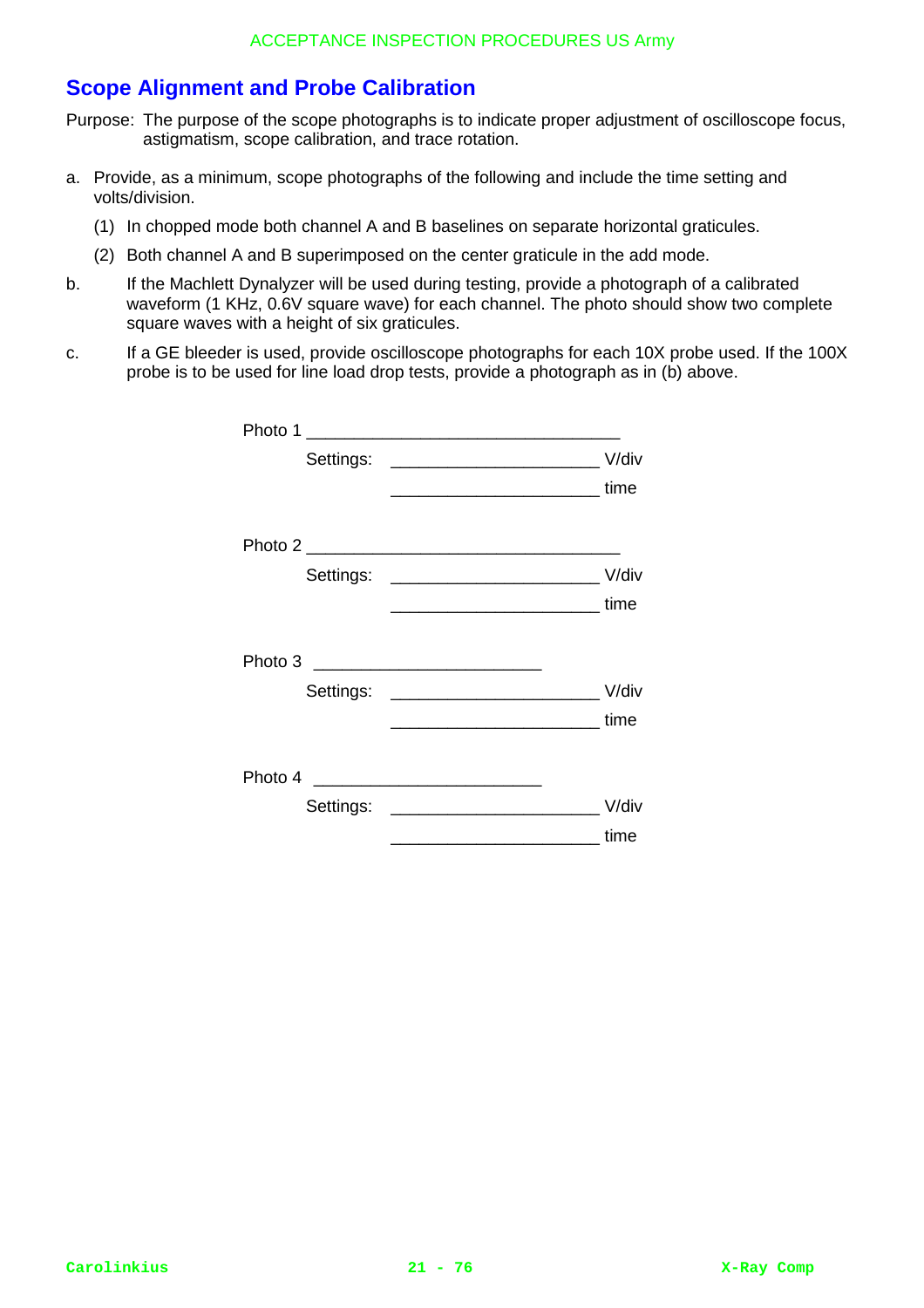# **Line Load Drop Test**

## 21 CFR 1020.30 (b) (23)

- Purpose: To observe the drop in supply voltage at the maximum KVA demand of the x-ray unit. The test should be performed at the maximum MA and KVP product obtainable. Multiply each MA station times the maximum allowable KVP on that station and use the setting which gives the highest value. For example, if a unit allows 110 KVP at 1000 MA and 150 KVP at 800 MA, the test should be performed at 150 KVP on the 800 MA station since 800 X 150 is greater than 1000 X 110. Time should normally be no longer than 1/20 second. Observe tube charts and warmup procedures.
- a. Procedures for using oscilloscope:
- 96
- (1) For Single Phase Units. With the scope ungrounded, connect 100X probes across incoming power and adjust scope vertical gain to obtain a sine wave as large as possible within the limits of the vertical graticules. Set oscilloscope on single sweep, time on 0.2 sec/div. With maximum technique at 1/20 seconds, press rotor switch. When the rotor is up to speed, press scope reset and then initiate an exposure. This should provide a single 1 second sweep displaying a 1/20 second drop caused by the exposure.
- (2) For Three Phase Units. Provide a photograph for each ossible phase to phase connection following the above procedure.

Check each line to ground for proper balance.

b. If a dynalyzer is used:

Scope photographs are not required. Dynalyzer printouts will be attached, labeled to show line volts during pre-exposure and exposure for each phase. Note: In order for the digital display to update the load voltage during a short time exposure, the HV divider roust be connected. Insure that the ink bar on the printer is replaced or new for these tests as a dry ink bar will not produce readable or reproducible results.

c. Calculate the percentage of line regulation and compare it against the manufacturer's specifications. If the line regulation exceeds the specifications, the unit should have been derated by the manufacturer during installation. Identify any discrepancies and annotate any corrective action taken.

### **CAUTION**

### **USE EXTREME CAUTION WHEN PERFORMING THESE TESTS AS THE SCOPE IS NOT GROUNDED (FLOATED).**

### **CONTACT WITH AN UNGROUNDED SCOPE DURING EXPOSURE CAN CAUSE SERIOUS SHOCK**

Scope Settings: (If used)

Mode

| Volts/Div |  |  |  |
|-----------|--|--|--|
|           |  |  |  |

| Time/Div |  |  |
|----------|--|--|
| Probe    |  |  |

X-ray Control Settings:

| МA   |  |
|------|--|
| KVP  |  |
| TIME |  |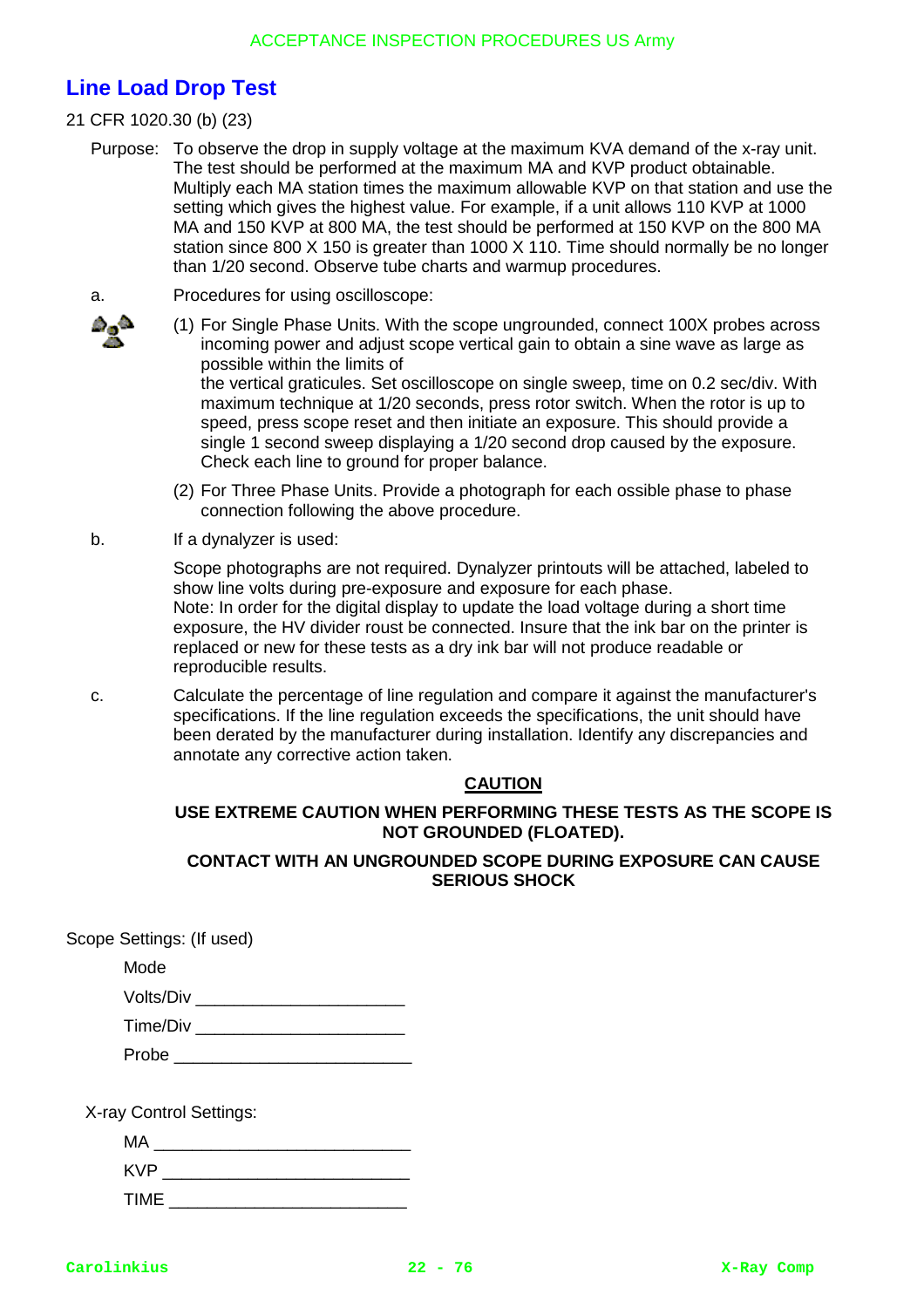## **CAUTION: DO NOT EXCEED TUBE LIMIT**

| Manufacturer's Specification % Line<br>Regulation:       | % | @          |
|----------------------------------------------------------|---|------------|
|                                                          |   | <b>KVP</b> |
| Calculated Percent Regulation                            |   |            |
| Calculate the percentage of regulation from the formula: |   |            |
| Percent Regulation $100 \times \frac{(V_{nl} - V_l)}{N}$ |   |            |

\_\_\_\_\_\_\_\_\_\_\_\_\_\_\_\_\_\_\_\_\_\_\_\_\_\_\_\_\_\_\_\_\_\_\_\_\_\_\_\_\_\_\_\_\_\_\_\_\_\_\_\_\_\_\_\_\_\_\_\_\_\_\_\_\_\_\_\_\_\_\_\_\_\_\_ \_\_\_\_\_\_\_

\_\_\_\_\_\_\_\_\_\_\_\_\_\_\_\_\_\_\_\_\_\_\_\_\_\_\_\_\_\_\_\_\_\_\_\_\_\_\_\_\_\_\_\_\_\_\_\_\_\_\_\_\_\_\_\_\_\_\_\_\_\_\_\_\_\_\_\_\_\_\_\_\_\_\_\_\_\_\_\_\_\_\_

\_\_\_\_\_\_\_\_\_\_\_\_\_\_\_\_\_\_\_\_\_\_\_\_\_\_\_\_\_\_\_\_\_\_\_\_\_\_\_\_\_\_\_\_\_\_\_\_\_\_\_\_\_\_\_\_\_\_\_\_\_\_\_\_\_\_\_\_\_\_\_\_\_\_\_\_\_\_\_\_\_\_\_

\_\_\_\_\_\_\_\_\_\_\_\_\_\_\_\_\_\_\_\_\_\_\_\_\_\_\_\_\_\_\_\_\_\_\_\_\_\_\_\_\_\_\_\_\_\_\_\_\_\_\_\_\_\_\_\_\_\_\_\_\_\_\_\_\_\_\_\_\_\_\_\_\_\_\_\_\_\_\_\_\_\_\_

\_\_\_\_\_\_\_\_\_\_\_\_\_\_\_\_\_\_\_\_\_\_\_\_\_\_\_\_\_\_\_\_\_\_\_\_\_\_\_\_\_\_\_\_\_\_\_\_\_\_\_\_\_\_\_\_\_\_\_\_\_\_\_\_\_\_\_\_\_\_\_\_\_\_\_\_\_\_\_\_\_\_\_

 $\overline{V_l}$ 

Where:  $V_{nl} = No$ -load Voltage

 $V_1$  = Voltage under load

### COMMENTS: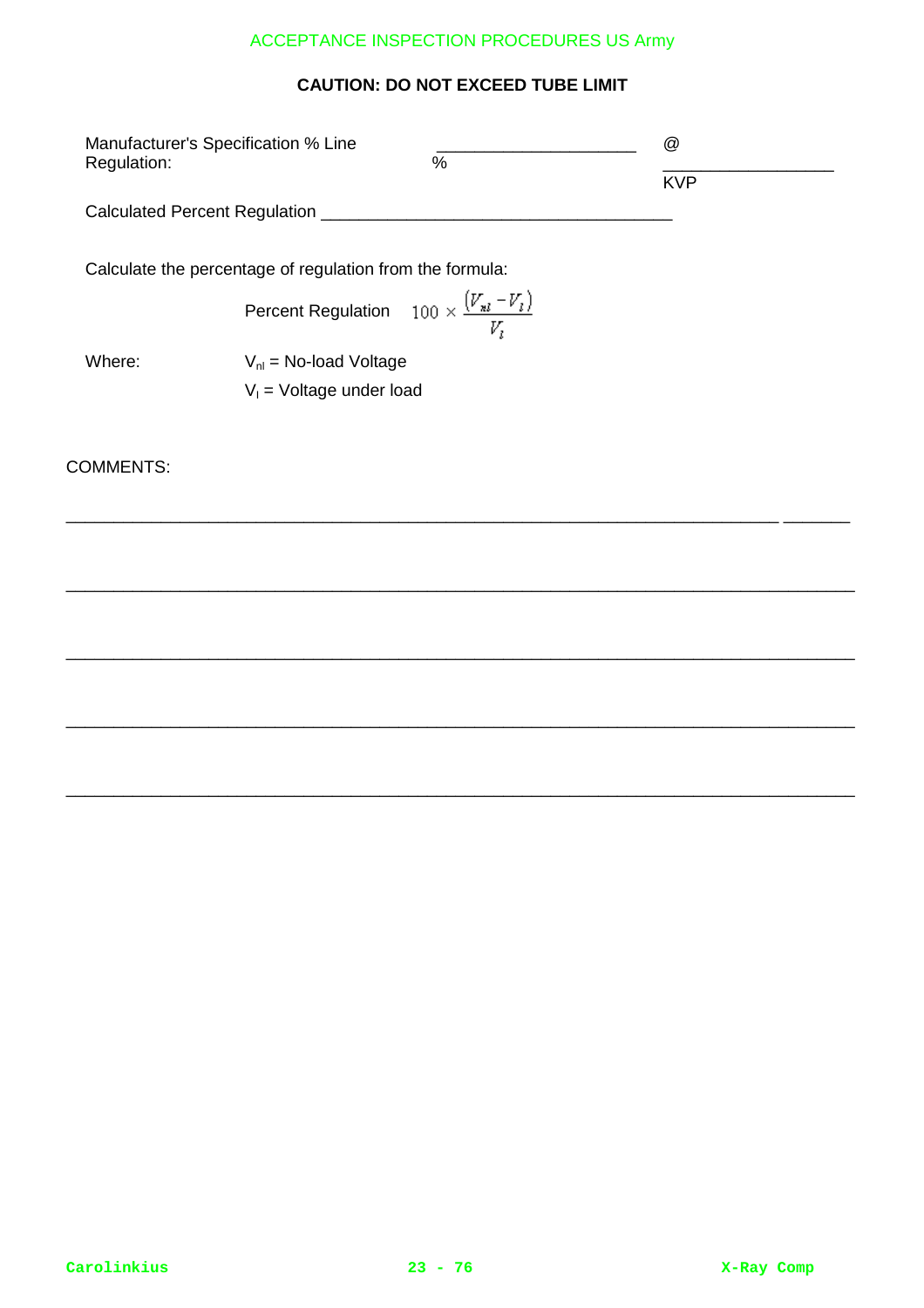# **Transformer Balance Test**

Purpose: To insure the high voltage transformer is properly balanced on both the anode and cathode side of the transformer.

- a. Connect the bleeder or dynalyzer to the radiographic tubehead with the anode output connected to oscilloscope channel 1 and the cathode to oscilloscope channel 2.
- b. The vertical gain should be set to obtain 20 KVP per major division and channel 2 should be in the normal (not inverted) position. Insure the oscilloscope is in the chopped mode
- c. This will provide an indication of anode voltage in the positive direction and the cathode voltage in a negative direction.



d. At the lowest MA station on the large focal spot, provide a photograph of a family of curves at the KVP settings indicated in the report. Exposure time shall be 1/20 (.05) seconds. Be sure and include the lowest and highest KVP stations. Settings which should normally be checked are 40, 60, 80, 100, 120, 140, and 150 KVP settings

Note: It is not necessary to record the results at the 140 KVP station as it makes it difficult to observe the maximum (150) KVP station. The 140 KVP station should be shot, however, as part of the step-up procedure to the maximum setting to reduce the possibility of high voltage breakdown.

\_\_\_\_\_\_\_\_\_\_\_\_\_\_\_\_\_\_\_\_\_\_\_\_\_\_\_\_\_\_\_\_\_\_\_\_\_\_\_\_\_\_\_\_\_\_\_\_\_\_\_\_\_\_\_\_\_\_\_\_\_\_\_\_\_\_\_\_\_\_\_\_\_\_\_\_\_\_\_\_\_\_\_

\_\_\_\_\_\_\_\_\_\_\_\_\_\_\_\_\_\_\_\_\_\_\_\_\_\_\_\_\_\_\_\_\_\_\_\_\_\_\_\_\_\_\_\_\_\_\_\_\_\_\_\_\_\_\_\_\_\_\_\_\_\_\_\_\_\_\_\_\_\_\_\_\_\_\_\_\_\_\_\_\_\_\_

\_\_\_\_\_\_\_\_\_\_\_\_\_\_\_\_\_\_\_\_\_\_\_\_\_\_\_\_\_\_\_\_\_\_\_\_\_\_\_\_\_\_\_\_\_\_\_\_\_\_\_\_\_\_\_\_\_\_\_\_\_\_\_\_\_\_\_\_\_\_\_\_\_\_\_\_\_\_\_\_\_\_\_

\_\_\_\_\_\_\_\_\_\_\_\_\_\_\_\_\_\_\_\_\_\_\_\_\_\_\_\_\_\_\_\_\_\_\_\_\_\_\_\_\_\_\_\_\_\_\_\_\_\_\_\_\_\_\_\_\_\_\_\_\_\_\_\_\_\_\_\_\_\_\_\_\_\_\_\_\_\_\_\_\_\_\_

COMMENTS:

Record Manufacturer's Specification Limits:

KVP  $\qquad \qquad \textcircled{2} \qquad \qquad \textcircled{4}$ 



### PLACE PHOTOGRAPH HERE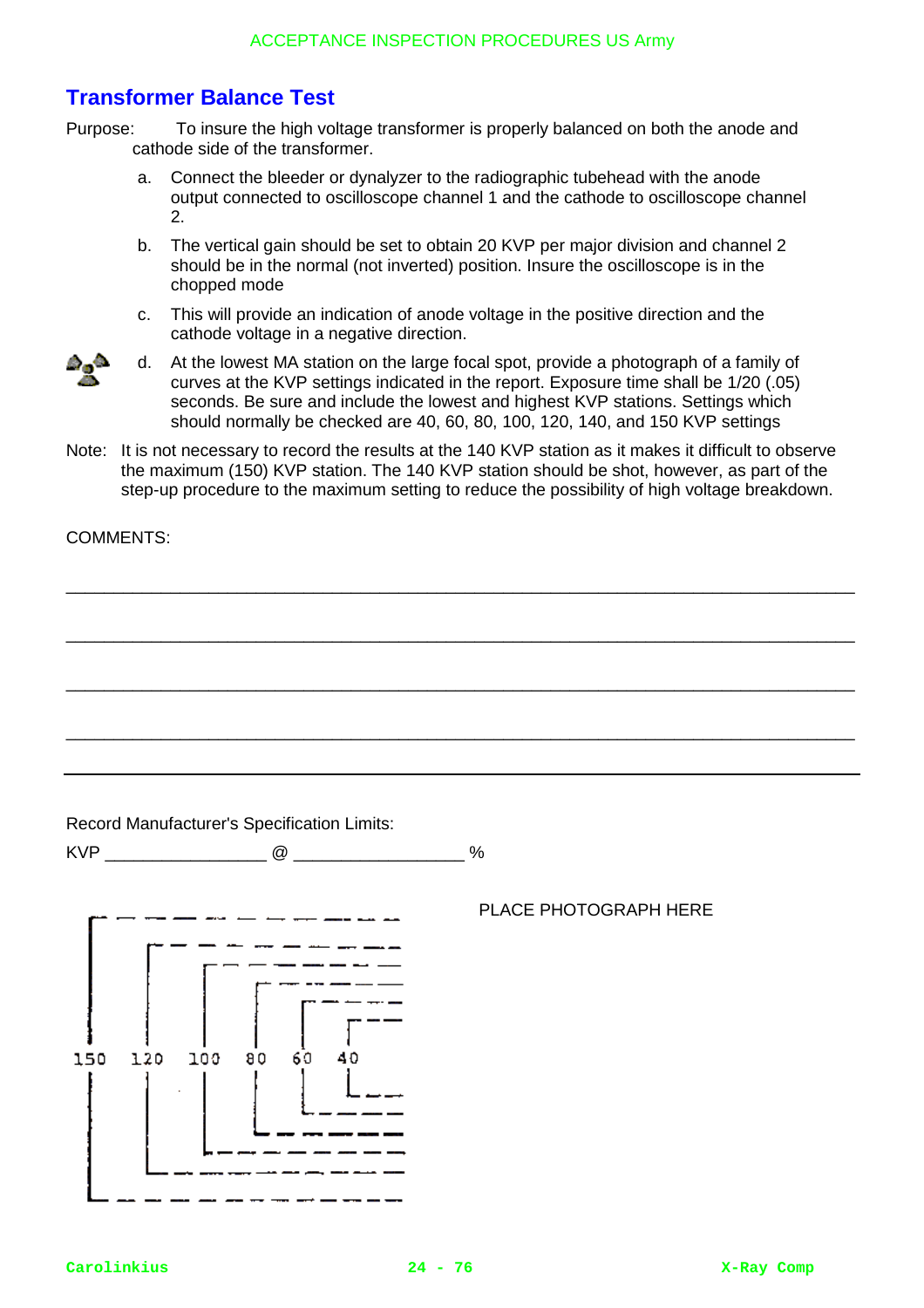| Scope Settings in Chopped Mode: | X-Ray Control Settings: |
|---------------------------------|-------------------------|
| Volts/Div                       | <b>KVP</b>              |
|                                 | MA                      |
|                                 | Time (1/20) .05 Seconds |
| GE Bleeder $\vert$              | Machlett Dynalyzer  __  |

## **Timer Test**

Purpose: To verify the accuracy of the exposure timer.

a. Provide either oscilloscope photographs or dynalyzer printouts to verify timer accuracy. If oscilloscope photographs are provided, more than one timer setting can be indicated per photograph by varying the horizontal position control. If dynalyzer printouts are provided, each should be labeled with the timer setting (milliseconds).



- b. Documentation for each available timer setting need not be provided. However, results for the longest available time (can be taken from page 45), one second, and all settings below 1/2 second should be provided with additional selected settings in other ranges. If minor discrepancies occur at the lower timer settings, it may be beneficial to attach an oscilloscope and count the number of pulses (single phase units only).
- Note 1: When using the digital display be sure to switch the delay switch in the back to the "OFF" position when measuring all timer settings less than 1/120 of a second. When using the dynalyzer on three.phase units, note that changing the KVP to a lower setting at any time will require taking another initial exposure to re-establish the 70% threshold point of the KVP waveform for measuring time.
- Note 2: If the dynalyzer is used, the measured values need not be written on page 43. Attach the dynalyzer printout and label each setting. Insure that the ink bar on the dynalyzer printer is new or has recently been replaced. A dry ink bar produces results which do not reproduce well.

\_\_\_\_\_\_\_\_\_\_\_\_\_\_\_\_\_\_\_\_\_\_\_\_\_\_\_\_\_\_\_\_\_\_\_\_\_\_\_\_\_\_\_\_\_\_\_\_\_\_\_\_\_\_\_\_\_\_\_\_\_\_\_\_\_\_\_\_\_\_\_\_\_\_\_\_\_\_\_\_\_\_\_

\_\_\_\_\_\_\_\_\_\_\_\_\_\_\_\_\_\_\_\_\_\_\_\_\_\_\_\_\_\_\_\_\_\_\_\_\_\_\_\_\_\_\_\_\_\_\_\_\_\_\_\_\_\_\_\_\_\_\_\_\_\_\_\_\_\_\_\_\_\_\_\_\_\_\_\_\_\_\_\_\_\_\_

\_\_\_\_\_\_\_\_\_\_\_\_\_\_\_\_\_\_\_\_\_\_\_\_\_\_\_\_\_\_\_\_\_\_\_\_\_\_\_\_\_\_\_\_\_\_\_\_\_\_\_\_\_\_\_\_\_\_\_\_\_\_\_\_\_\_\_\_\_\_\_\_\_\_\_\_\_\_\_\_\_\_\_

\_\_\_\_\_\_\_\_\_\_\_\_\_\_\_\_\_\_\_\_\_\_\_\_\_\_\_\_\_\_\_\_\_\_\_\_\_\_\_\_\_\_\_\_\_\_\_\_\_\_\_\_\_\_\_\_\_\_\_\_\_\_\_\_\_\_\_\_\_\_\_\_\_\_\_\_\_\_\_\_\_\_\_

COMMENTS: The community of the community of the community of the community of the community of the community of the community of the community of the community of the community of the community of the community of the comm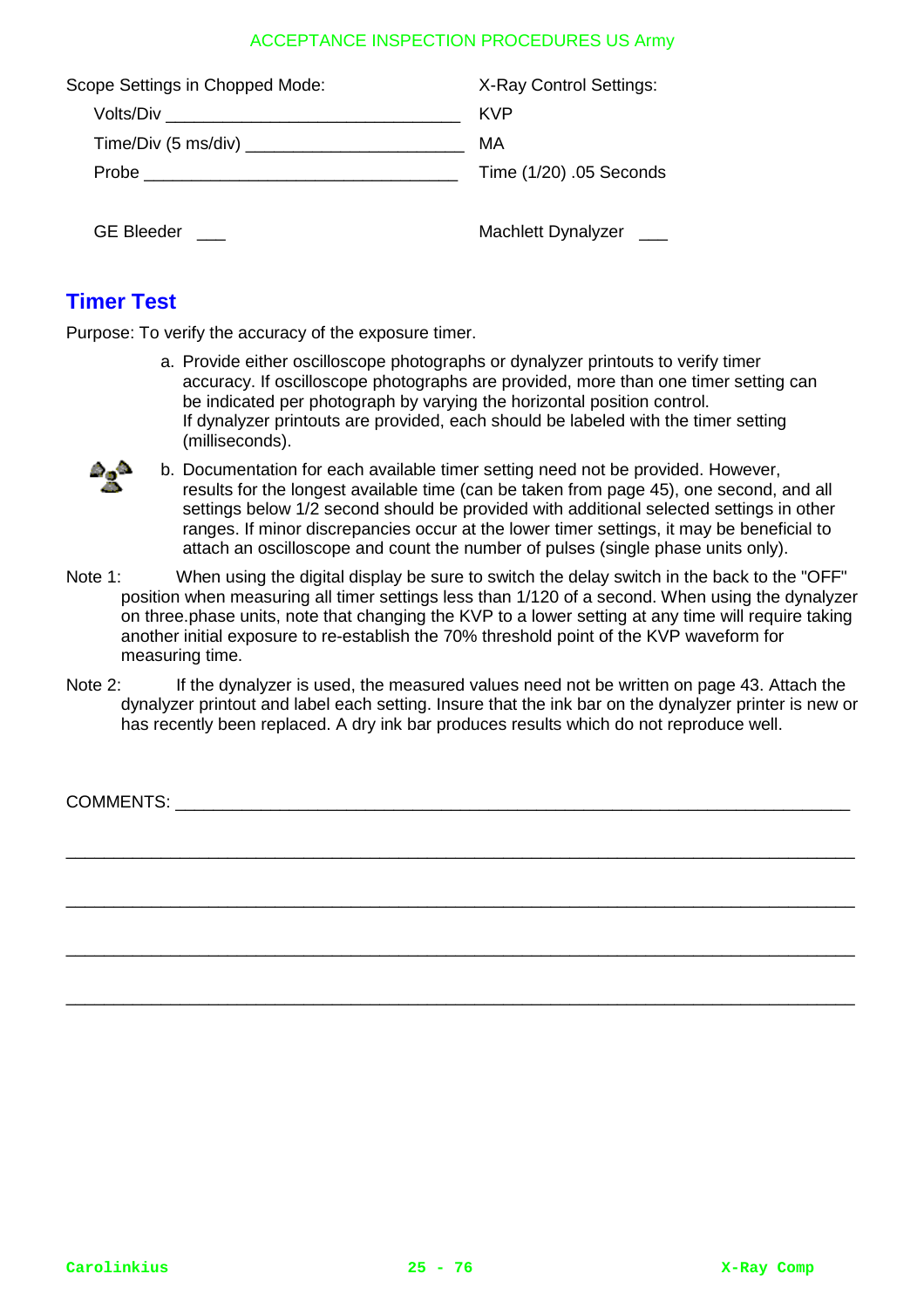# **Scope Settings: (If used)**

Be sure to include the time/division setting on the oscilloscope for each photo taken. X-ray Control Settings:

|             | MA <b>Martin</b>                                                                                                                                                                                                               |                                |                 |
|-------------|--------------------------------------------------------------------------------------------------------------------------------------------------------------------------------------------------------------------------------|--------------------------------|-----------------|
|             |                                                                                                                                                                                                                                |                                |                 |
|             | <b>INDICATED</b>                                                                                                                                                                                                               | <b>MEASURED</b>                |                 |
|             |                                                                                                                                                                                                                                | Time _____________________     |                 |
|             |                                                                                                                                                                                                                                | Time ______________________    |                 |
|             |                                                                                                                                                                                                                                | Time ______________________    |                 |
|             |                                                                                                                                                                                                                                | Time ____________________      |                 |
|             | Time ____________________                                                                                                                                                                                                      | Time ____________________      |                 |
|             |                                                                                                                                                                                                                                | Time _____________________     |                 |
|             | Time _____________________                                                                                                                                                                                                     | Time ________________________  |                 |
|             |                                                                                                                                                                                                                                | Time _____________________     |                 |
|             | Time ____________________                                                                                                                                                                                                      | Time _______________________   |                 |
|             |                                                                                                                                                                                                                                | Time _______________________   |                 |
|             | Time ______________________                                                                                                                                                                                                    | Time ________________________  |                 |
|             | Time the contract of the contract of the contract of the contract of the contract of the contract of the contract of the contract of the contract of the contract of the contract of the contract of the contract of the contr | Time _________________________ |                 |
|             | <b>CAUTION: Do Not Exceed Tube Limits.</b>                                                                                                                                                                                     |                                |                 |
|             | Verify the following does or does not.occur:                                                                                                                                                                                   |                                |                 |
| دي جا<br>л  | (1) An audible signal indication upon termination of exposure?                                                                                                                                                                 |                                |                 |
|             | (1402) 21 CFR 1020.31 (i)                                                                                                                                                                                                      | Yes $\vert$ $\vert$            | $\mathsf{No}$   |
| (2)<br>دہ م | Is there a visual indication when an exposure is in progress?                                                                                                                                                                  |                                |                 |
|             | (1403) 21 CFR 1020.31 (i)                                                                                                                                                                                                      | $Yes \mid \cdot \cdot \mid$    | $\mathsf{No}$   |
| (3)         | Does the unit allow uncontrolled or repeated<br>timed exposures?                                                                                                                                                               |                                |                 |
|             | (1411) 21 CFR 1020.31- (a) (2) (i)                                                                                                                                                                                             | $Yes \mid \cdot \cdot \mid$    | No <sub>1</sub> |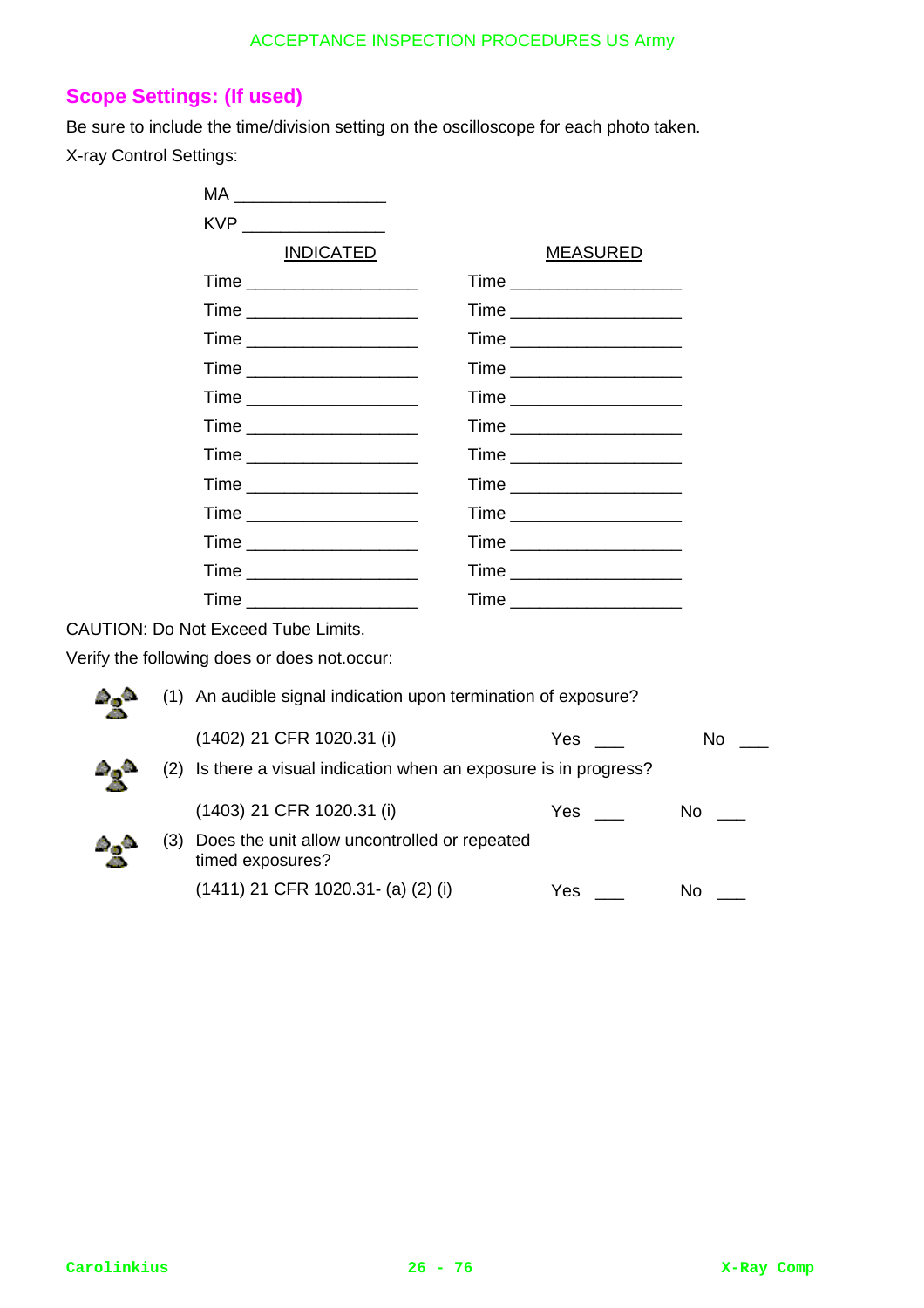# **Maximum Advertised Load Test**

Purpose: To verify that the x-ray system will provide the advertised KW output and withstand the advertised KVP. It is not a tubehead heat unit endurance test. Do not exceed tubehead rating charts. The tube protection circuitry may have to be temporarily readjusted to 100% of the maximum tube rating in order to perform these tests.

a,a

**a.** Provide a KVP photograph of the maximum rated KVP at the highest MA station that can be obtained. For example, if the system is a 1000 MA unit rated at 150 KVP, but the integrated tube protect circuit prevents an exposure at 150 KVP and 1000 MA, reduce the MA until an exposure can be made. Follow the manfacturer's and x-ray tube rating chart for these exposures.



**b.** Provide a KVP photograph of the maximum rated MA at the highest KVP station that can be obtained. For example, if the system is a 1000 MA unit rated at 150 KVP, but the integrated tube protect circuit prevents an exposure at 1000 MA and 150 KVP, reduce the KVP until an exposure can be made.



**c.** Provide a KVP photograph of the maximum time at the highest KVP that can be obtained. This is a test of high voltage insulation and not a tubehead heat unit endurance test.

- Note 1: Any high voltage breakdowns which occur should be documented in detail. Provide additional photographs of any arcing or HV breakdowns which occur.
- Note 2: Any reluctance on the part of the manufacturers representative to perform these tests should be documented here. If questions arise concerning the maximum advertised limits, consult the procurement contract.

Note 3: If the tubehead will not allow a test at the maximum capacity of the generator, the test can still

be performed by removing the tubehead completely from the circuit and take an exposure with the HV bleeder connected.

\_\_\_\_\_\_\_\_\_\_\_\_\_\_\_\_\_\_\_\_\_\_\_\_\_\_\_\_\_\_\_\_\_\_\_\_\_\_\_\_\_\_\_\_\_\_\_\_\_\_\_\_\_\_\_\_\_\_\_\_\_\_\_\_\_\_\_\_\_\_\_\_\_\_\_\_\_\_\_\_\_\_\_

\_\_\_\_\_\_\_\_\_\_\_\_\_\_\_\_\_\_\_\_\_\_\_\_\_\_\_\_\_\_\_\_\_\_\_\_\_\_\_\_\_\_\_\_\_\_\_\_\_\_\_\_\_\_\_\_\_\_\_\_\_\_\_\_\_\_\_\_\_\_\_\_\_\_\_\_\_\_\_\_\_\_\_

\_\_\_\_\_\_\_\_\_\_\_\_\_\_\_\_\_\_\_\_\_\_\_\_\_\_\_\_\_\_\_\_\_\_\_\_\_\_\_\_\_\_\_\_\_\_\_\_\_\_\_\_\_\_\_\_\_\_\_\_\_\_\_\_\_\_\_\_\_\_\_\_\_\_\_\_\_\_\_\_\_\_\_

\_\_\_\_\_\_\_\_\_\_\_\_\_\_\_\_\_\_\_\_\_\_\_\_\_\_\_\_\_\_\_\_\_\_\_\_\_\_\_\_\_\_\_\_\_\_\_\_\_\_\_\_\_\_\_\_\_\_\_\_\_\_\_\_\_\_\_\_\_\_\_\_\_\_\_\_\_\_\_\_\_\_\_

If this is the case, dummy plugs should be placed in the "TUBE" wells.

**COMMENTS:**  $\blacksquare$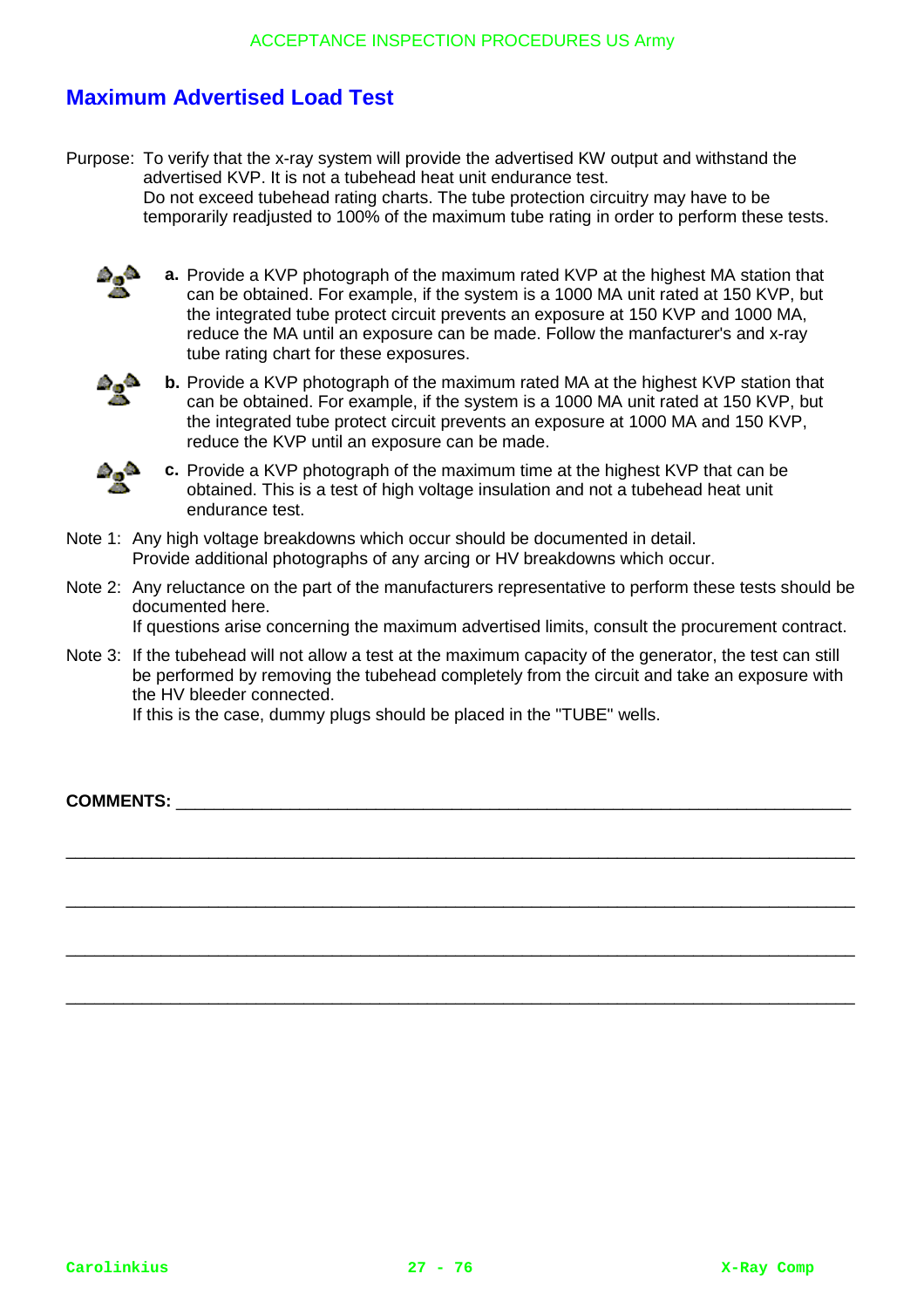Photo 1: Maximum KVP with the maximum allowable-MA and time.

Photo 2: Maximum MA with the maximum allowable KVP and time.

Photo 3: Maximum time with the maximum allowable KVP, low MA.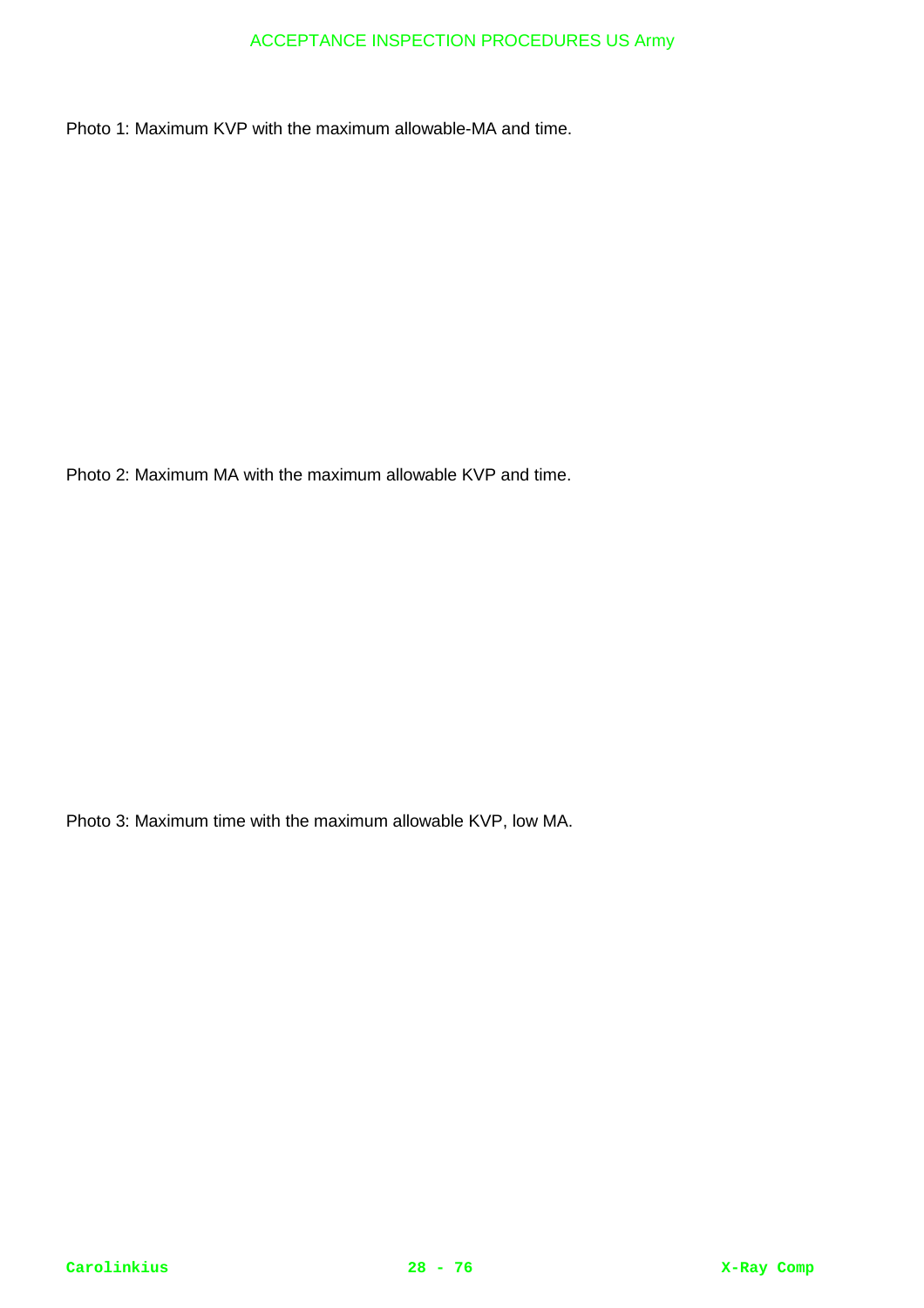# **Maximum Advertised Limits**

Time \_\_\_\_\_\_\_\_\_\_\_\_\_\_\_\_\_\_\_\_\_\_

| Scope Settings in ADD Mode:<br>Volts/Div<br>Millisec/Div _____________________<br>Probe (If Used) _______________ |                              |
|-------------------------------------------------------------------------------------------------------------------|------------------------------|
| X-Ray Control Settings #1:<br>KVP ____________________________<br>Time ___________________________                | <b>PLACE PHOTOGRAPH HERE</b> |
| X-Ray Control Settings #2:<br>KVP ____________________________<br>Time ___________________________                | PLACE PHOTOGRAPH HERE        |
| X-Ray Control Settings #3:<br>KVP ___________________________<br>mA                                               | PLACE PHOTOGRAPH HERE        |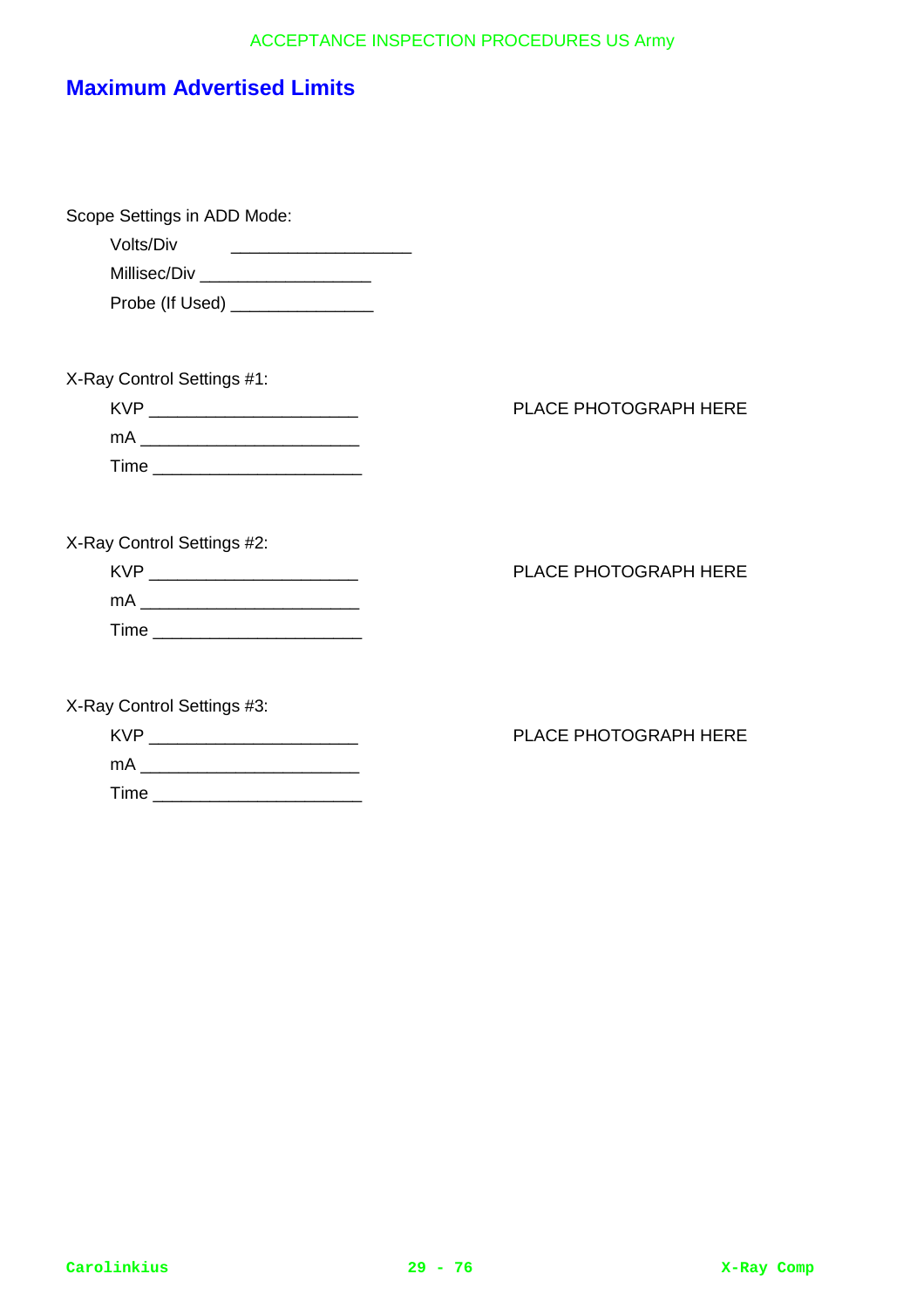# **Space Charge and KVP Test**

- Purpose: To insure the space charge compensation circuit is properly adjusted, i.e., the mA remains relatively constant throughout the KVP range, and that the KVP stations are accurate.
	- **a.** Dynalyzer printouts may be provided in lieu of oscilloscope photographs for this test. If this option is selected, the inspector should have the oscilloscope connected during testing and observe all waveforms. Photographs of all discrepancies or suspicious waveforms should be provided.
	- **b.** Label all dynalyzer printouts.
	- **c.** If oscilloscope photographs are provided, the ADD mode should be used at 20 KVP per division, and all waveforms for the mA station superimposed in a single photograph. Exposure time should be at least 1/10 second.



- **d.** Record mAs for each exposure using a mAs meter or the dynalyzer mAs setting. mAs values per mA station checked shall be within 5 percent of the average mAs recorded for that mA station.
	- **e.** Measurements shall be taken for the two lowest and the two highest mA stations and exposures shall be taken at the lowest, neutral, and the highest KVP stations. If discrepancies are observed, the inspector will check each of the other mA stations also. In order to establish a baseline for all future calibrations, the inspector may want to verify each of the mA stations regardless of whether any discrepancies are observed in the initial testing. The manufacturer's representative should be given the opportunity to correct any discrepancies.
- Note 1: If the dynalyzer is being used the cathode cable should be removed. mAs can be significantly reduced by the test equipment. The cause of low readings should be annotated in the report. True readings should be obtained by using the anode only connected and doubling the KVP obtained, providing transformer balance was previously verified.
- Note 2: In order to keep heat units from building up, it is advised to start at the highest mA station and work down, but start at the lowest KVP station and work up.

\_\_\_\_\_\_\_\_\_\_\_\_\_\_\_\_\_\_\_\_\_\_\_\_\_\_\_\_\_\_\_\_\_\_\_\_\_\_\_\_\_\_\_\_\_\_\_\_\_\_\_\_\_\_\_\_\_\_\_\_\_\_\_\_\_\_\_\_\_\_\_\_\_\_\_\_\_\_\_\_\_\_\_

COMMENTS: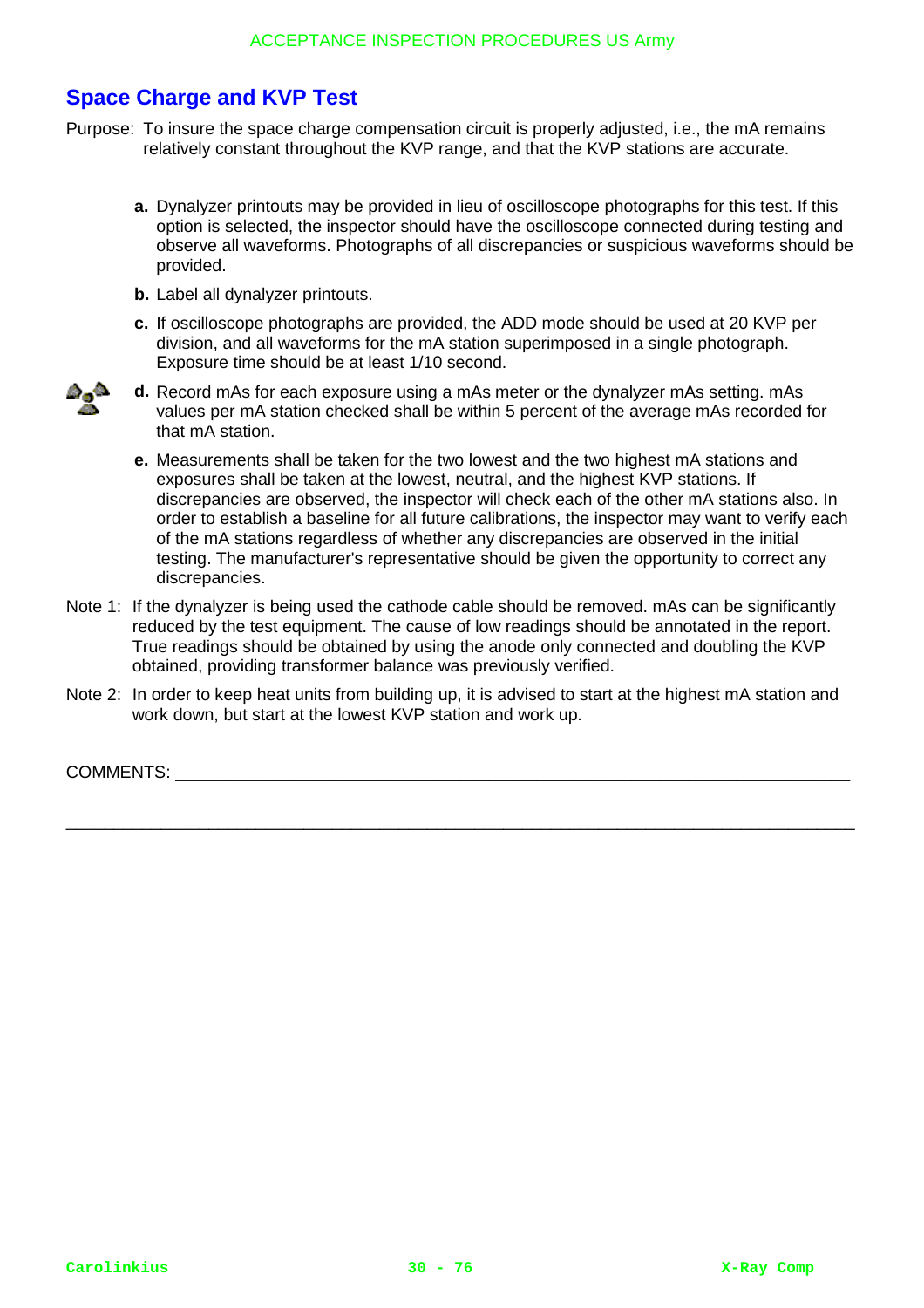# **Space Charge and KVP Test**

Scope Settings:

Volts/Div \_\_\_\_\_\_\_\_\_\_\_\_\_\_\_

Time/Div \_\_\_\_\_\_\_\_\_\_\_\_\_\_\_

Indicate High and Low KVP settings used: Low \_\_\_\_\_\_\_\_\_\_\_\_\_\_\_\_\_\_\_\_High \_\_\_\_\_\_\_\_\_\_\_

| <b>MA Station:</b> |     |
|--------------------|-----|
|                    | mAs |
| Low KVP            |     |
| <b>80 KVP</b>      |     |
| High KVP           |     |
|                    |     |
| <b>MA Station:</b> |     |
|                    | mAs |
| Low KVP            |     |
| <b>80 KVP</b>      |     |
| High KVP           |     |
|                    |     |
| <b>MA Station:</b> |     |
|                    | mAs |
| Low KVP            |     |
| <b>80 KVP</b>      |     |
| High KVP           |     |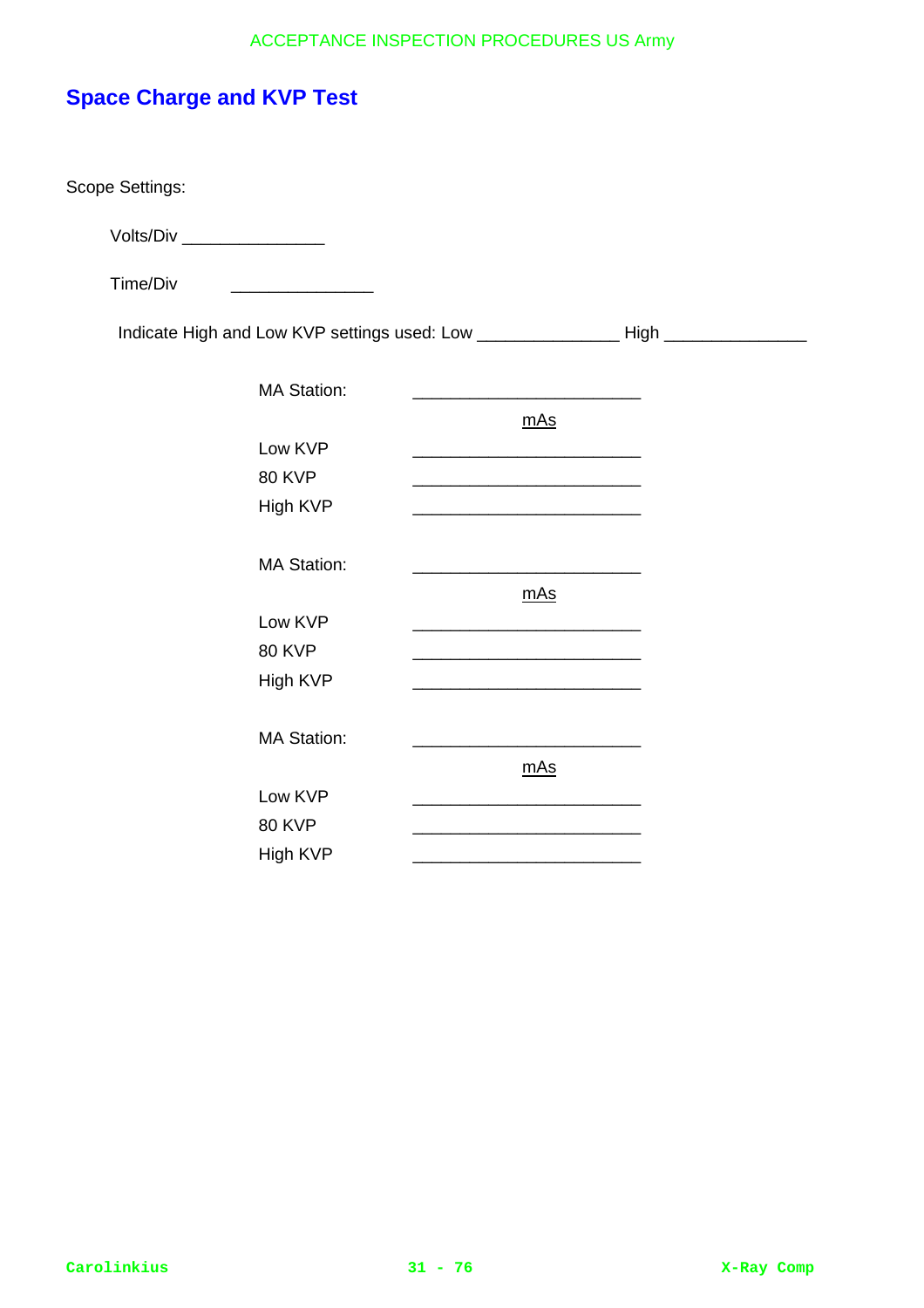# **Rapid Film Changer Tests**

- Purpose: To verify the proper exposure rate, uniformity of KVP, exposure time, and a uniform time between exposures.
	- **a.** Data for these two sections can be obtained simultaneously.
	- **b.** Place a Westinghouse penetrometer and wire mesh on the film changer and select the technique that will produce a readable film.
	- **c.** With the oscilloscope connected to the dynalyzer or bleeder obtain KVP photographs of 2 second long series for a 2 second rate, and six second rate. Sweep speed should be .2 seconds per division (two seconds per sweep.)
		- **d.** During the 4 per second rate, set the x-ray timer at the maximum allowable exposure time, and attach sections of film to this page. (Use the same section each time.) Inspect films for non-uniformity or blurring due to movement and attach films to this page.
			- **e.** Attach oscilloscope photographs; dynalyzer printouts are not acceptable for this test. The photographs should be inspected for proper exposure rate, uniformity of KVP and exposure time, and uniform time between exposures.
			- **f.** Define any irregularities, pulses, or timing errors which may be present on the waveform. Misadjustment of the timing cams in the rapid film changer can cause extra pulses and should be corrected.

Scope Settings:

"ADD" mode \_\_\_\_\_\_\_\_\_\_\_\_\_\_\_\_\_\_ Volts/Div \_\_\_\_\_\_\_\_\_\_\_\_\_\_\_\_\_\_

Millisec/Div \_\_\_\_\_\_\_\_\_\_\_\_\_\_\_\_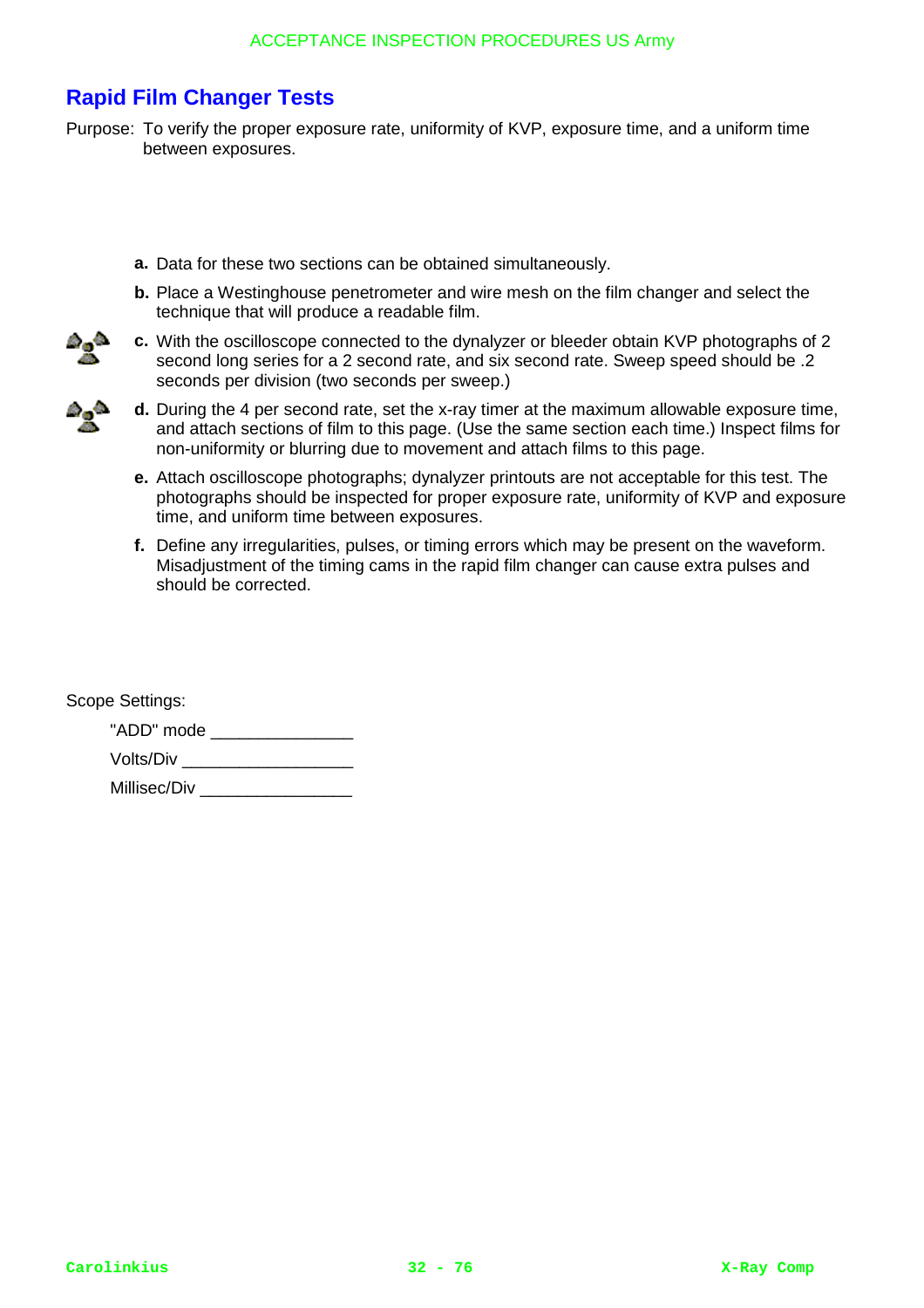2/Second

| X-Ray Settings: . |  |
|-------------------|--|
|-------------------|--|

| <b>KVP</b> |  |
|------------|--|
| mA         |  |
| Time       |  |

PLACE PHOTOGRAPH HERE

4/Second

### PLACE PHOTOGRAPH HERE

X-Ray Settings: . KVP \_\_\_\_\_\_\_\_\_\_\_\_\_\_\_\_\_\_\_\_\_ mA \_\_\_\_\_\_\_\_\_\_\_\_\_\_\_\_\_\_\_\_\_\_ Time \_\_\_\_\_\_\_\_\_\_\_\_\_\_\_\_\_\_\_\_\_

Note: Additional sheets should be added if provisions for both AP and Lateral exist

6/Second

PLACE PHOTOGRAPH HERE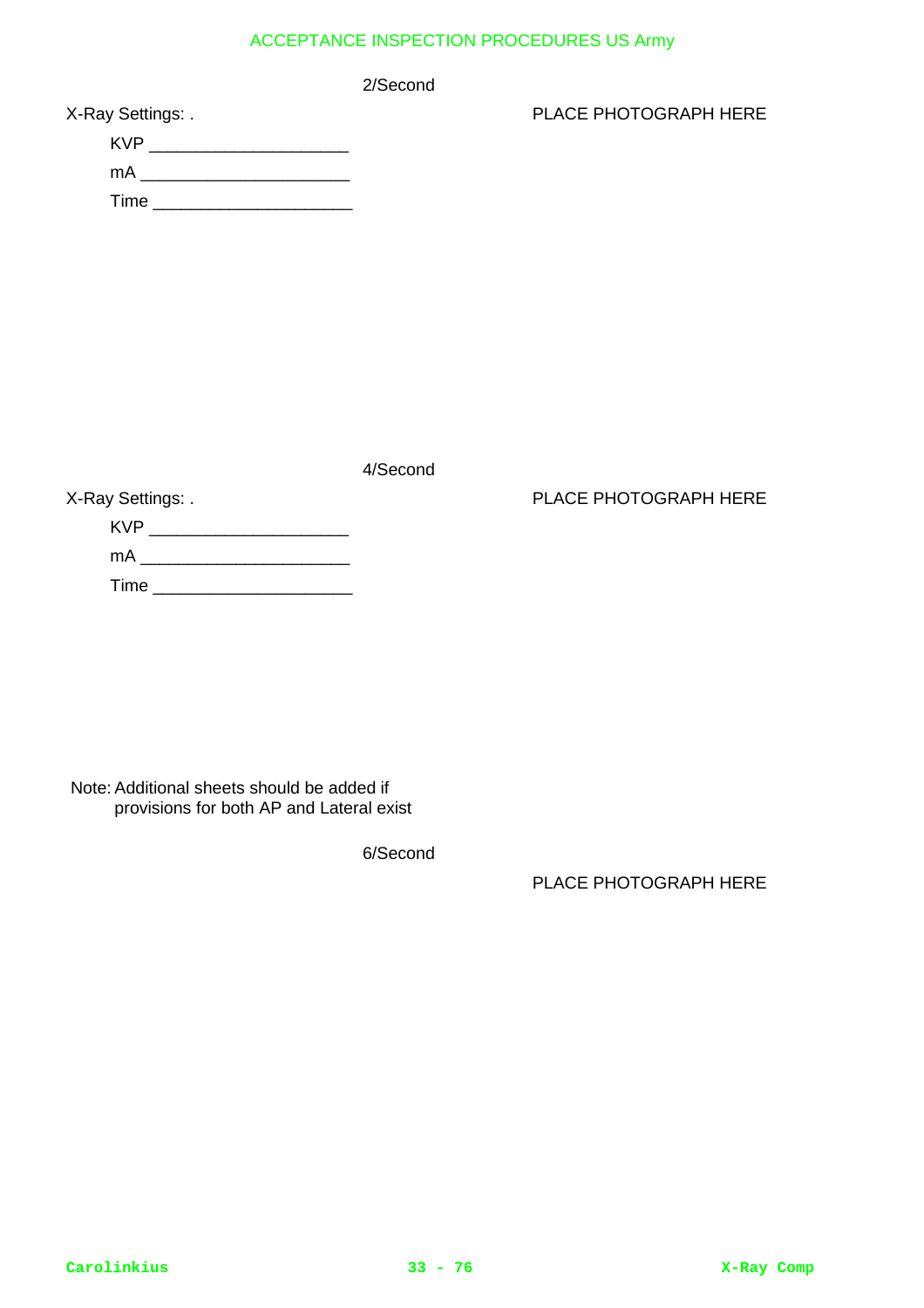| PLACE       | <b>PLACE</b> | PLACE       | <b>PLACE</b> |
|-------------|--------------|-------------|--------------|
| FILM        | FILM         | FILM        | FILM         |
| <b>HERE</b> | <b>HERE</b>  | <b>HERE</b> | HERE         |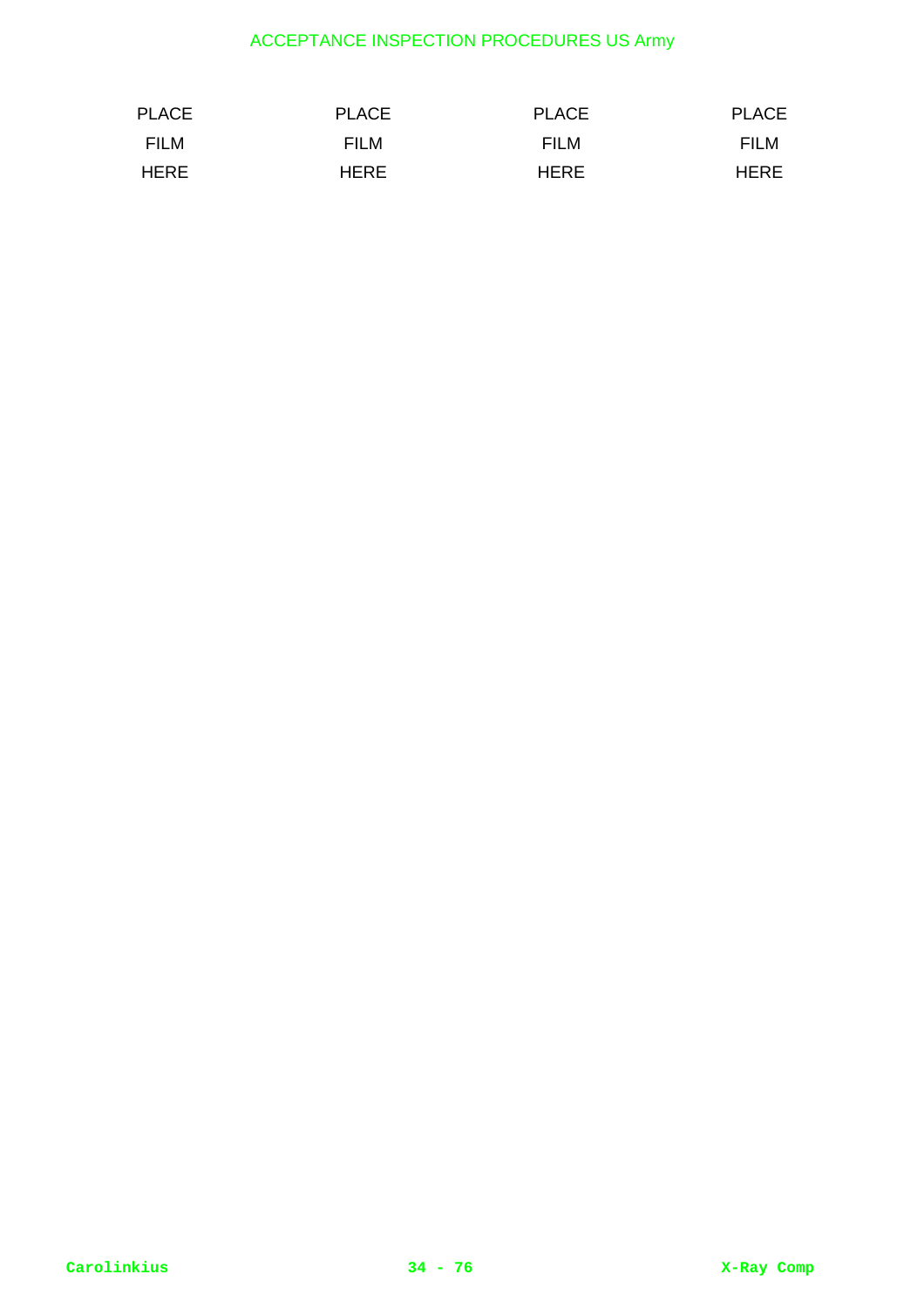# **Maximum Tube Current and Exposure Time**

(Table Bucky) 21 CFR 1020.31 (a)(3)(iii)

- Purpose: To verify that the automatic safety circuits limit maximum possible exposure to either 600 mAs or 60 KW's (KVP X mA X Time) at exposures above 50 KVP in the automatic exposure control (Phototimed) mode, and to less than 2000 mAs below 50 KVP in the same mode. This is normally accomplished by providing automatic backup time in the phototimed mode.
	- a. Consult the manufacturer's literature for the maximum limits specified for 50 KVP and greater, and for any setting below 50 KVP and record in paragraph 1 and 2 on the next page.
	- **b.** Select a KVP setting above 50 KVP and initiate a phototimed exposure with the x-ray beam blocked with lead. If a manual backup timer is available it should be set to the longest time. Measure mAs obtained using the dynalyzer or mAs meter, or calculate mAs from mA and actual time of exposure.
		- c. If the manufacturer specified a 600 mAs limit, record maximum mAs obtained. If 60 KW's was specified, calculate this by multiplying the KVP settings by the mAs obtained and record the maximum.
		- d. Repeat the above procedure at a KVP setting below 50 KVP and verify that 2000 mAs cannot be exceeded and record the results.
		- e. If the unit is equipped with an integrated heat unit indicator, record the readings prior to, and immediately after, each exposure.

Note:This test needs to be performed on the overhead radiographic tube only as manufacturers use the same circuitry for both radiographic and fluoroscopic mode.

COMMENTS:

\_\_\_\_\_\_\_\_\_\_\_\_\_\_\_\_\_\_\_\_\_\_\_\_\_\_\_\_\_\_\_\_\_\_\_\_\_\_\_\_\_\_\_\_\_\_\_\_\_\_\_\_\_\_\_\_\_\_\_\_\_\_\_\_\_\_\_\_\_\_\_\_\_\_\_\_\_\_\_\_\_\_\_

\_\_\_\_\_\_\_\_\_\_\_\_\_\_\_\_\_\_\_\_\_\_\_\_\_\_\_\_\_\_\_\_\_\_\_\_\_\_\_\_\_\_\_\_\_\_\_\_\_\_\_\_\_\_\_\_\_\_\_\_\_\_\_\_\_\_\_\_\_\_\_\_\_\_\_\_\_\_\_\_\_\_\_

\_\_\_\_\_\_\_\_\_\_\_\_\_\_\_\_\_\_\_\_\_\_\_\_\_\_\_\_\_\_\_\_\_\_\_\_\_\_\_\_\_\_\_\_\_\_\_\_\_\_\_\_\_\_\_\_\_\_\_\_\_\_\_\_\_\_\_\_\_\_\_\_\_\_\_\_\_\_\_\_\_\_\_

\_\_\_\_\_\_\_\_\_\_\_\_\_\_\_\_\_\_\_\_\_\_\_\_\_\_\_\_\_\_\_\_\_\_\_\_\_\_\_\_\_\_\_\_\_\_\_\_\_\_\_\_\_\_\_\_\_\_\_\_\_\_\_\_\_\_\_\_\_\_\_\_\_\_\_\_\_\_\_\_\_\_\_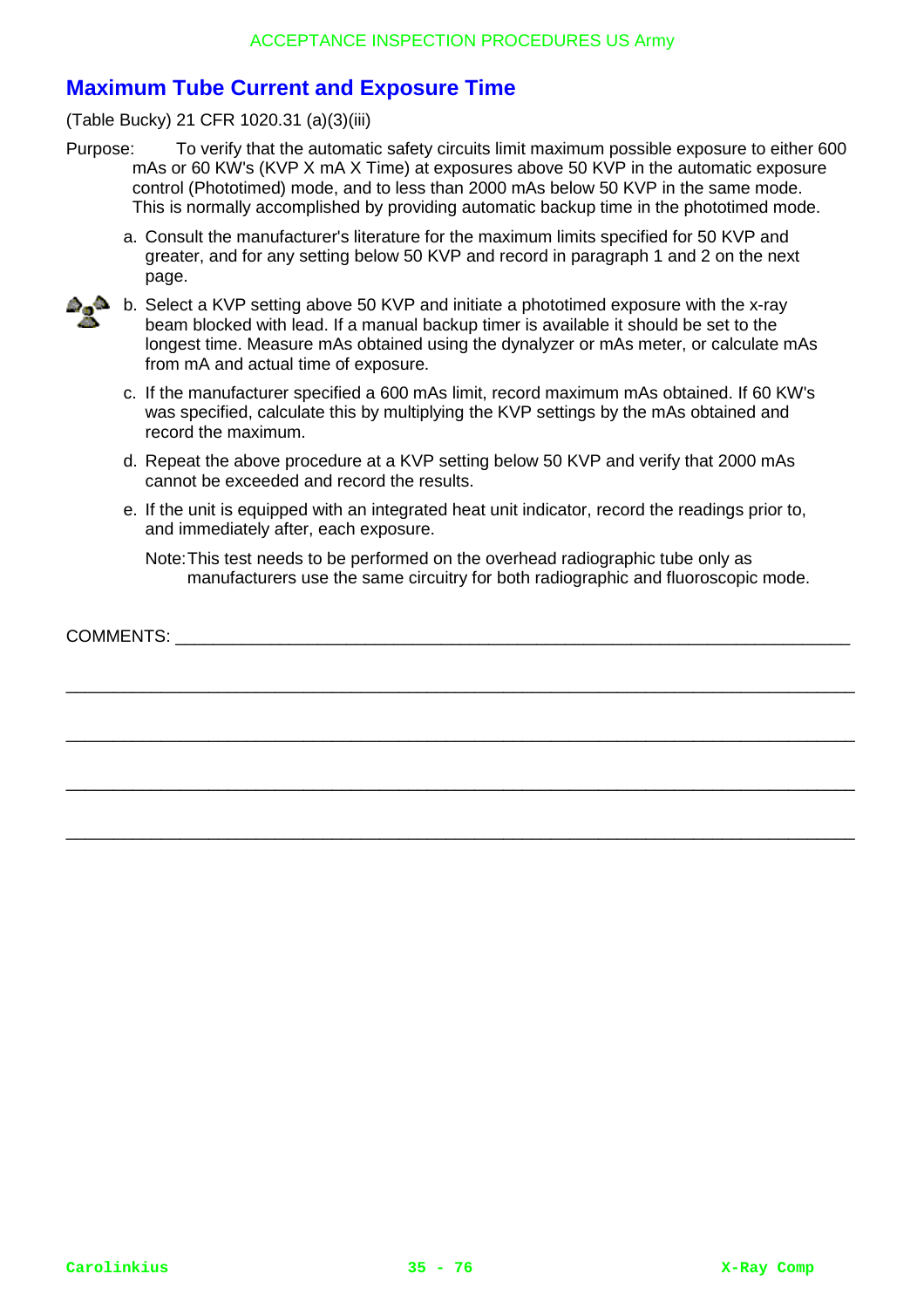# **(Table Bucky)**

- **a.** Prior to, and immediately after each exposure, record the readings on the heat unit indicator if the unit is so equipped.
- **b.** Record the maximum mAs or KWs limits the manufacturer specified for 50 KVP or greater.

mAs \_\_\_\_\_\_\_\_\_\_\_\_\_\_\_\_\_\_\_\_\_ or KWs \_\_\_\_\_\_\_\_\_\_\_\_\_\_\_\_\_\_\_\_\_

Record the maximum mAs or KWs developed during testing.

mAs \_\_\_\_\_\_\_\_\_\_\_\_\_\_\_\_\_\_\_\_\_ or KWs \_\_\_\_\_\_\_\_\_\_\_\_\_\_\_\_\_\_\_\_\_

**c.** Record the maximum mAs or KWs limits the manufacturer specified for less than 50 KVP

mAs \_\_\_\_\_\_\_\_\_\_\_\_\_\_\_\_\_\_\_\_\_ or KWs \_\_\_\_\_\_\_\_\_\_\_\_\_\_\_\_\_\_\_\_\_

Record the maximum mAs or KWs developed during testing.

mAs \_\_\_\_\_\_\_\_\_\_\_\_\_\_\_\_\_\_\_\_\_ or KWs \_\_\_\_\_\_\_\_\_\_\_\_\_\_\_\_\_\_\_\_\_

- **d.** Compare the results obtained with the maximum limits. (1411)
- **e.** Attach dynalyzer printout or scope photograph if available.
- **f.** Verify that the following occurs:
	- (1) Upon exposure termination does a visual indication occur?

21 CFR 1020.31 (a) (3) (iv) Yes |\_\_\_| No |\_\_\_|

(2) The automatic exposure control requires manual resetting after a backup timed exposure?

21 CFR 1020.31 (a) (3) (iv) Yes |\_\_\_| No |\_\_\_|

Before \_\_\_\_\_\_\_\_\_\_\_\_\_\_\_\_\_\_\_\_\_\_

**g.** Record the readings on the heat unit indicator as stated above.

Expo

| Exposure 1: |               |  |
|-------------|---------------|--|
|             | After         |  |
| Exposure 2: | <b>Before</b> |  |
|             | After         |  |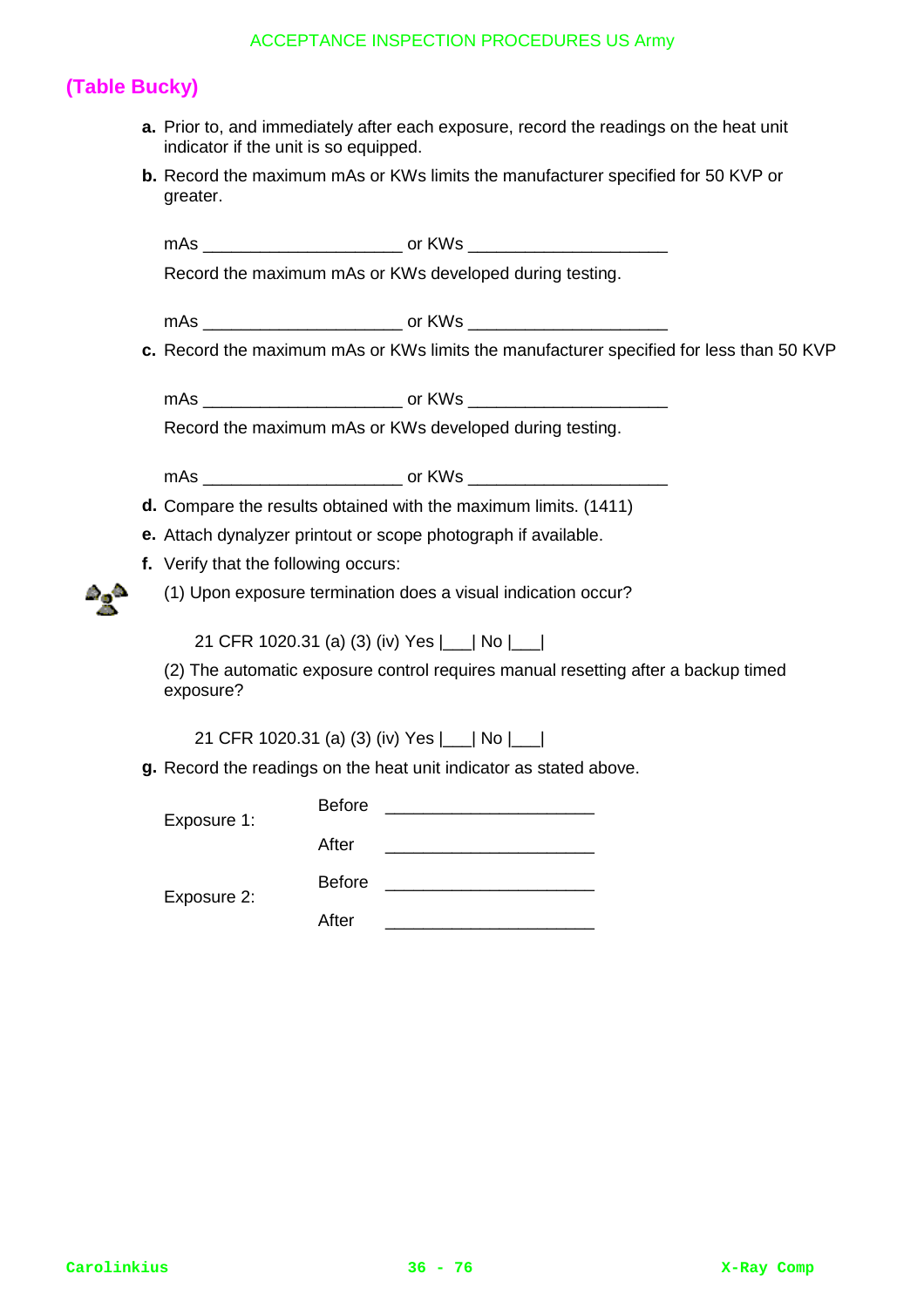# **Minimum Exposure Time for AEC (Table Bucky)**

21 CFR 1020.31 (a) (3) (ii)

Purpose: To verify that the automatic exposure controls (AEC) meet the minimum response time required by 21 Code of Federal Regulations. Automatic exposure controls must be capable of terminating exposures in 1/60 second or less (or allow less than 5 mAs for status below 300 mA).

- **a. a.** To perform this test select 70 KVP, automatic exposure control, and initiate exposures at several mA stations with the tube aligned to the receptor and the shutters open (do not use a phantom or block the view). Block receptors which are not being tested with lead or limit the radiation field to the receptor under test to insure the receptor being tested is the one providing the data to terminate the exposure. The manufacturer's literature should provide the exact location of each detector with respect to the table and may have to be consulted in order to cover the appropriate detector with lead.
	- **b.** Using the dynalyzer or bleeder and oscilloscope, verify that exposures do not exceed 1/60 second or 5 mAs, whichever is the greater mAs limit. For example, on a 600 mA station, 1/60 second would be the limit since that time results in a 10 mAs exposure. On a 100 mA station, 5 mAs would be the limit since a 1/60 second exposure would result in only 1.7 mAs.
	- **c.** Some phototimers offer selectable fields for phototiming. Repeat the test for each selectable receptor field if they are provided.

\_\_\_\_\_\_\_\_\_\_\_\_\_\_\_\_\_\_\_\_\_\_\_\_\_\_\_\_\_\_\_\_\_\_\_\_\_\_\_\_\_\_\_\_\_\_\_\_\_\_\_\_\_\_\_\_\_\_\_\_\_\_\_\_\_\_\_\_\_\_\_\_\_\_\_\_\_\_\_\_\_\_\_

\_\_\_\_\_\_\_\_\_\_\_\_\_\_\_\_\_\_\_\_\_\_\_\_\_\_\_\_\_\_\_\_\_\_\_\_\_\_\_\_\_\_\_\_\_\_\_\_\_\_\_\_\_\_\_\_\_\_\_\_\_\_\_\_\_\_\_\_\_\_\_\_\_\_\_\_\_\_\_\_\_\_\_

\_\_\_\_\_\_\_\_\_\_\_\_\_\_\_\_\_\_\_\_\_\_\_\_\_\_\_\_\_\_\_\_\_\_\_\_\_\_\_\_\_\_\_\_\_\_\_\_\_\_\_\_\_\_\_\_\_\_\_\_\_\_\_\_\_\_\_\_\_\_\_\_\_\_\_\_\_\_\_\_\_\_\_

\_\_\_\_\_\_\_\_\_\_\_\_\_\_\_\_\_\_\_\_\_\_\_\_\_\_\_\_\_\_\_\_\_\_\_\_\_\_\_\_\_\_\_\_\_\_\_\_\_\_\_\_\_\_\_\_\_\_\_\_\_\_\_\_\_\_\_\_\_\_\_\_\_\_\_\_\_\_\_\_\_\_\_



**e.** Label and attach dynalyzer printouts or oscilloscope photos if available.

Note: Most ion detectors have at least three separate detectors.

COMMENTS:

a. Record minimum mAs or millisecond the manufacturer specified.

mAs \_\_\_\_\_\_\_\_\_\_\_\_\_\_\_\_\_\_\_\_\_\_\_\_\_ or Millisecond \_\_\_\_\_\_\_\_\_\_\_\_\_\_\_\_\_\_\_\_\_\_\_\_\_

b. Record the minimum mAs or exposure time observed.

|                      | # | # 2 | #3 | #4 |
|----------------------|---|-----|----|----|
| <b>Exposure Time</b> |   |     |    |    |
| mAs                  |   |     |    |    |

c. Compare the results with the manufacturer's specifications and record any discrepancies.

d. Attach and label dynalyzer printout or oscilloscope photos.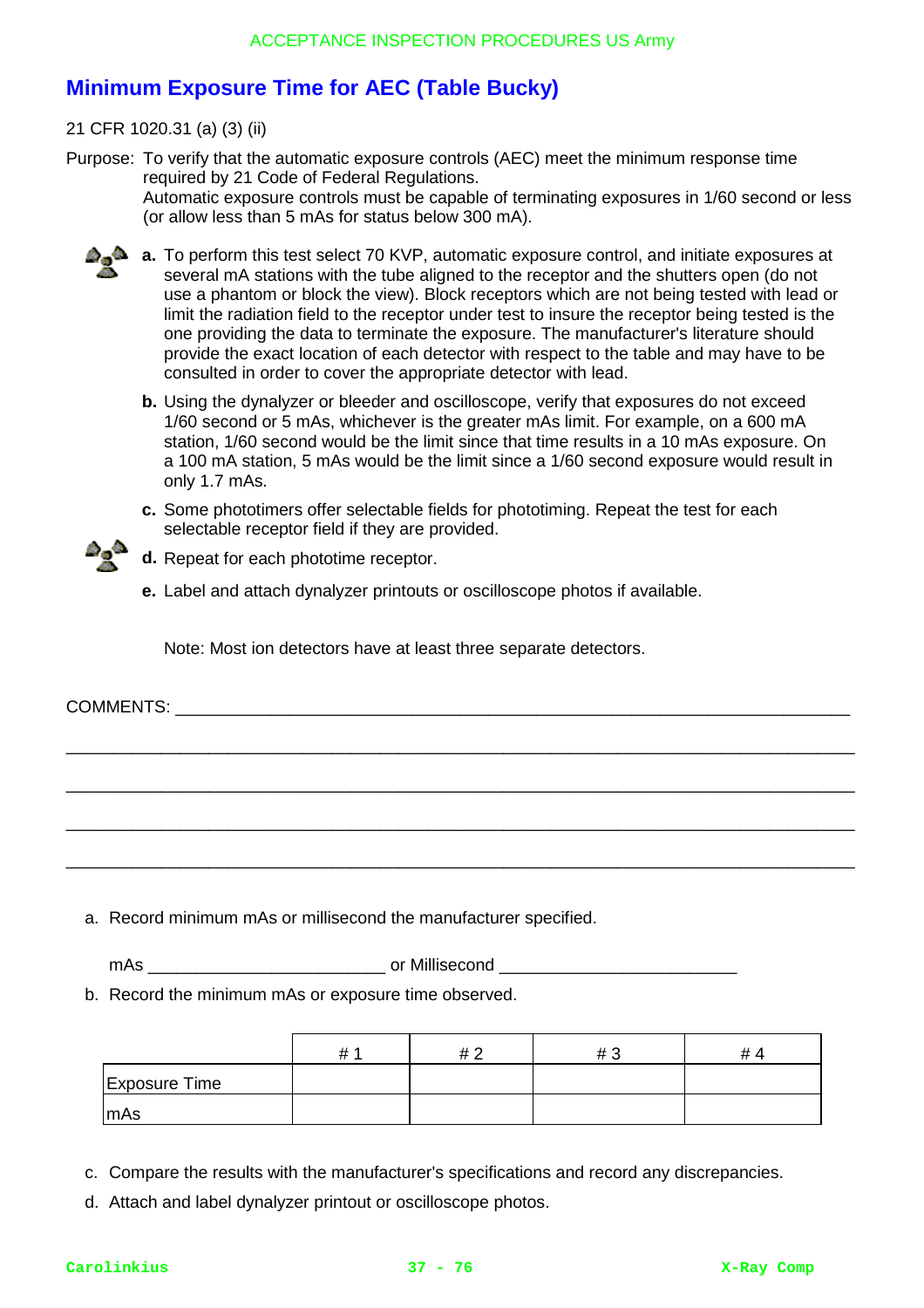# **Minimum Exposure Time for AEC (Vertical Cassette Holder)**

21 CFR 1020.31 (a) (3) (ii)

Purpose: To verify that the automatic exposure controls (AEC) meet the minimum response time required by 21 Code of Federal Regulations. Automatic exposure controls must be capable of terminating exposures in 1/60 second or less (or allow less than 5 mAs for status below 300 mA).



- **a. a.** To perform this test select 70 KVP, automatic exposure control, and initiate exposures at several mA stations with the tube aligned to the receptor and the shutters open (do not use a phantom or block the view). Block receptors which are not being tested with lead or limit the radiation field to the receptor under test to insure the receptor being tested is the one providing the data to terminate the exposure.
	- **b.** Using the dynalyzer or bleeder and oscilloscope, verify that exposures do not exceed 1/60 second or 5 mAs, whichever is the greater mAs limit. For example, on a 600 mA station, 1/60 second would be the limit since that time results in a 10 mAs exposure. On a 100 mA station, 5 mAs would be the limit since a 1/60 second exposure would result in only 1.7 mAs.
	- **c.** Some phototimers offer selectable fields for phototiming. Repeat the test for each selectable receptor field if they are provided.



- **d.** Repeat for each phototime receptor.
- **e.** Label and attach dynalyzer printouts or oscilloscope photos if available.

Note: Most ion detectors have at least three separate detectors.

- **a.** Record minimum mAs or millisecond the manufacturer specified.
- mAs **masure of Millisecond** of Millisecond  $\overline{\phantom{a}}$
- **b.** Record the minimum mAs or exposure time observed.

|                      | # | # 2 | #3 | # 4 |
|----------------------|---|-----|----|-----|
| <b>Exposure Time</b> |   |     |    |     |
| mAs                  |   |     |    |     |

- **c.** Compare the results with the manufacturer's specifications and record any discrepancies.
- **d.** Attach and label dynalyzer printout or oscilloscope photos.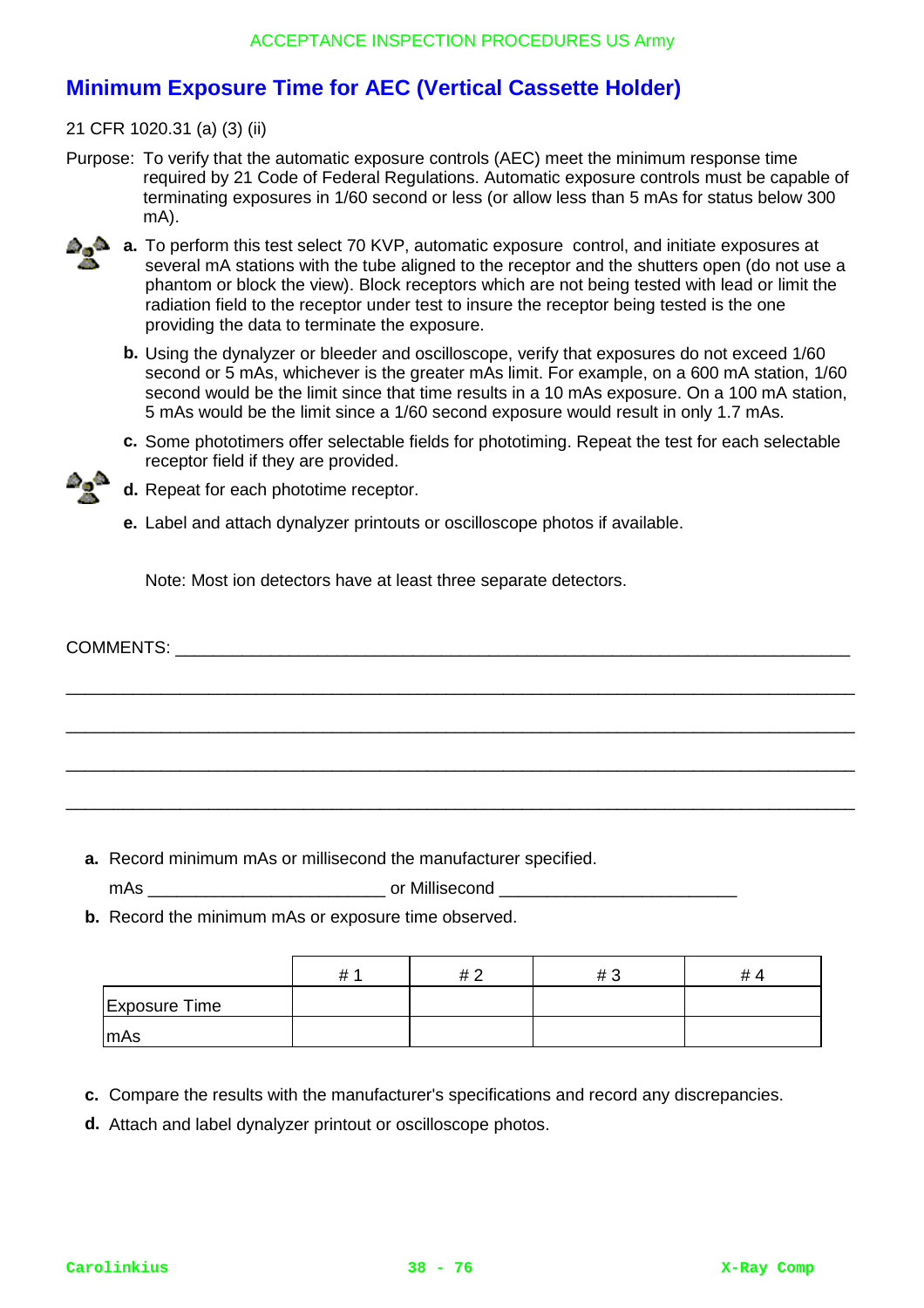# **Minimum Exposure Time for AEC (Fluoroscopic)**

21 CFR 1020.31 (a) (3) (ii)

Purpose: To verify that the automatic exposure controls (AEC) meet the minimum response time required by 21 Code of Federal Regulations. Automatic exposure controls must be capable of terminating exposures in 1/60 second or less (or allow less than 5 mAs for status below 300 mA).



- **a. a.** To perform this test select 70 KVP, automatic exposure control, and initiate exposures at several mA stations with the tube aligned to the receptor and the shutters open (do not use a phantom or block the view). Block receptors which are not being tested with lead or limit the radiation field to the receptor under test to insure the receptor being tested is the one providing the data to terminate the exposure.
	- **b.** Using the dynalyzer or bleeder and oscilloscope, verify that exposures do not exceed 1/60 second or 5 mAs, whichever is the greater-mAs limit. For example, on a 600 mA station, 1/60 second would be the limit since that time results in a 10 mAs exposure. On a 100 mA station, 5 mAs would'be the limit since a 1/60 second exposure would result in only 1.7 mAs.

Note:Insure the shutters are wide open and a full size cassette program is selected to prevent TV raster burn.

- **c.** Some phototimers offer selectable fields for phototiming. Repeat the test for each selectable receptor field if they are provided.
- **d.** Be sure and remove any grids from the beam which could affect the exposure time.



**f.** Label and attach dynalyzer printouts or oscilloscope photos if available.

\_\_\_\_\_\_\_\_\_\_\_\_\_\_\_\_\_\_\_\_\_\_\_\_\_\_\_\_\_\_\_\_\_\_\_\_\_\_\_\_\_\_\_\_\_\_\_\_\_\_\_\_\_\_\_\_\_\_\_\_\_\_\_\_\_\_\_\_\_\_\_\_\_\_\_\_\_\_\_\_\_\_\_

\_\_\_\_\_\_\_\_\_\_\_\_\_\_\_\_\_\_\_\_\_\_\_\_\_\_\_\_\_\_\_\_\_\_\_\_\_\_\_\_\_\_\_\_\_\_\_\_\_\_\_\_\_\_\_\_\_\_\_\_\_\_\_\_\_\_\_\_\_\_\_\_\_\_\_\_\_\_\_\_\_\_\_

**a.** Record minimum mAs or millisecond the manufacturer specified.

mAs \_\_\_\_\_\_\_\_\_\_\_\_\_\_\_\_\_\_\_\_\_\_\_\_\_ or Millisecond \_\_\_\_\_\_\_\_\_\_\_\_\_\_\_\_\_\_\_\_\_\_\_\_\_

**b.** Record the minimum mAs or exposure time observed.

|                      | # | #2 | #3 | $\overline{L}$<br>≖ |
|----------------------|---|----|----|---------------------|
| <b>Exposure Time</b> |   |    |    |                     |
| mAs                  |   |    |    |                     |

- **c.** Compare the results with the manufacturer's specifications and record any discrepancies.
- **d.** Attach and label dynalyzer printout or oscilloscope photos.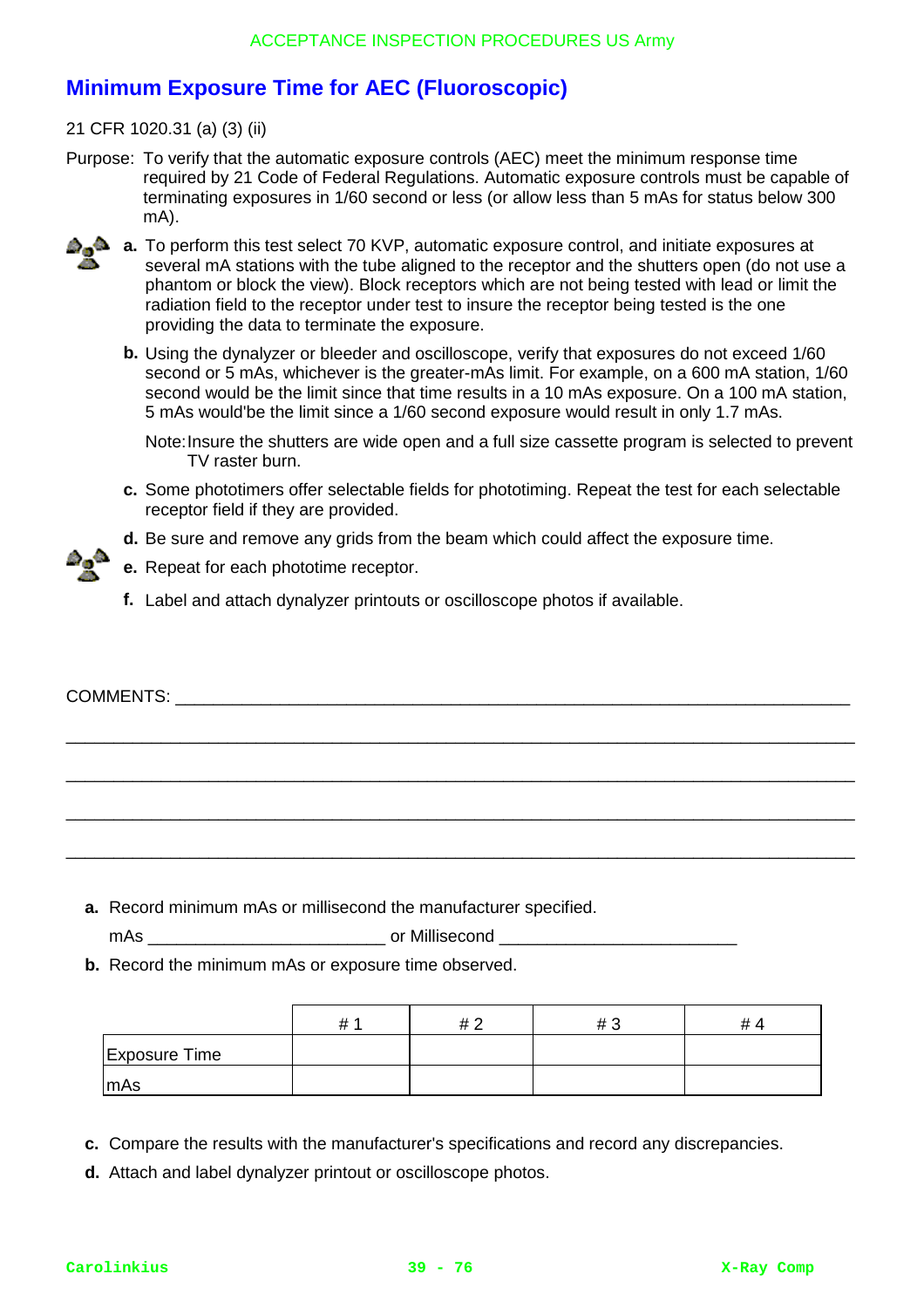# **Phototimer Performance Test (Table Bucky)**

Purpose: To verify that the phototimer density control varies mAs. There are no standards to look for other than those found acceptable to the activity.

**a.** Check to see if the radiology department was consulted when the densities were adjusted. If they have not been, radiographs of each setting may be required.



**b.** Perform the tests at a commonly-used technique, i.e., 80 KVP 300 mA with the Westinghouse phantom or equilavent with absorbers 1 and 2 in the beam. Record the mAs obtained from three settings, light, normal, and dark. Dynalyzer printouts may be used in lieu of oscilloscope photographs.

Note:Depending upon the distance from the source to the receptor, one of the absorbers may have to be removed if the backup timer energizes.

\_\_\_\_\_\_\_\_\_\_\_\_\_\_\_\_\_\_\_\_\_\_\_\_\_\_\_\_\_\_\_\_\_\_\_\_\_\_\_\_\_\_\_\_\_\_\_\_\_\_\_\_\_\_\_\_\_\_\_\_\_\_\_\_\_\_\_\_\_\_\_\_\_\_\_\_\_\_\_\_\_\_\_

\_\_\_\_\_\_\_\_\_\_\_\_\_\_\_\_\_\_\_\_\_\_\_\_\_\_\_\_\_\_\_\_\_\_\_\_\_\_\_\_\_\_\_\_\_\_\_\_\_\_\_\_\_\_\_\_\_\_\_\_\_\_\_\_\_\_\_\_\_\_\_\_\_\_\_\_\_\_\_\_\_\_\_

\_\_\_\_\_\_\_\_\_\_\_\_\_\_\_\_\_\_\_\_\_\_\_\_\_\_\_\_\_\_\_\_\_\_\_\_\_\_\_\_\_\_\_\_\_\_\_\_\_\_\_\_\_\_\_\_\_\_\_\_\_\_\_\_\_\_\_\_\_\_\_\_\_\_\_\_\_\_\_\_\_\_\_

\_\_\_\_\_\_\_\_\_\_\_\_\_\_\_\_\_\_\_\_\_\_\_\_\_\_\_\_\_\_\_\_\_\_\_\_\_\_\_\_\_\_\_\_\_\_\_\_\_\_\_\_\_\_\_\_\_\_\_\_\_\_\_\_\_\_\_\_\_\_\_\_\_\_\_\_\_\_\_\_\_\_\_

COMMENTS: \_\_\_\_\_\_\_\_\_\_\_\_\_\_\_\_\_\_\_\_\_\_\_\_\_\_\_\_\_\_\_\_\_\_\_\_\_\_\_\_\_\_\_\_\_\_\_\_\_\_\_\_\_\_\_\_\_\_\_\_\_\_\_\_\_\_\_\_\_\_\_

Record Exposure Factors:

KVP

mA

**Distance** 

\_\_\_\_\_\_\_\_\_\_\_\_\_\_\_\_\_\_\_\_\_\_\_

\_\_\_\_\_\_\_\_\_\_\_\_\_\_\_\_\_\_\_\_\_\_\_\_

\_\_\_\_\_\_\_\_\_\_\_\_\_\_\_\_\_\_\_\_

Setting # 1 (-) (Light)

 $mAs$ 

Setting # 2 (Normal

 $mAs$ 

Setting  $# 3 (+)$  (Dark)

mAs \_\_\_\_\_\_\_\_\_\_\_\_\_\_\_\_\_\_\_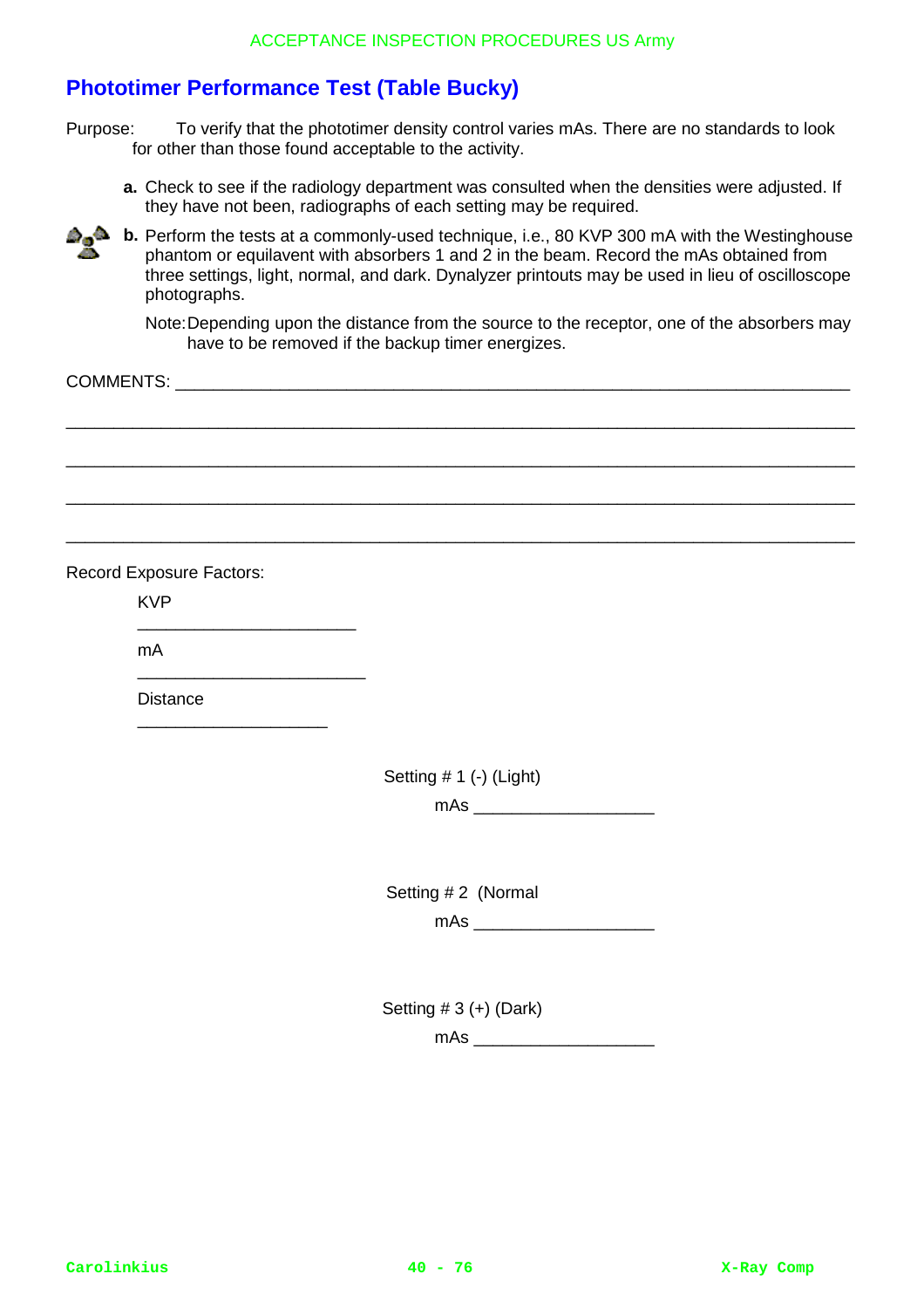# **Phototimer Performance Test (Vertical Cassette Holder)**

- Purpose: To verify that the phototimer density control varies mAs. There are no standards to look for other than those found acceptable to the activity.
	- **a.** Check to see if the radiology department was consulted when the densities were adjusted. If they have not been, radiographs of each setting may be required.



- **b.** Perform the tests at a commonly-used technique, i.e., 80 KVP 300 mA with the Westinghouse phantom or equilavent with absorbers 1 and 2 in the beam. Record the mAs obtained from three settings, light, normal, and dark. Dynalyzer printouts may be used in lieu of oscilloscope photographs.
	- **c.** Check the linearity of the phototimer by varying the distance from the source to the receptor as indicated. In analyzing the results of the mAs values at the different distances, it should be noted that the intensity of the x-ray beam varies inversely as the square of the distance varies, i.e., the "inverse square law." In other words, as the distance from the source to the receptor increases, the exposure time will automatically be increased to a value which will allow the same amount of radiation to strike the photo pickup. As an example, if the distance from the source to the receptor is doubled, the exposure time or the MA value must be increased by a factor of four.
	- **d.** The mAs value observed at 60" should be approximately 1.56 times greater than the value at 48". The mAs value observed at 72" should be approximately 1.44 times greater than the value obtained at 60". As a final check of linearity, the mAs value at 72" should be approximately 2.25 times greater than the value obtained at 48".
	- **e.** It should be pointed out that this test is not intended to verify the authenticity of the "inverse square law" as it applies to basic x-ray principles, but is intended to insure that the phototimer is adjusted properly to produce somewhat predeterminable results over the entire range of density and distance.

Note:Depending upon the distance from the source to the receptor, one of the absorbers may have to be removed if the backup timer energizes.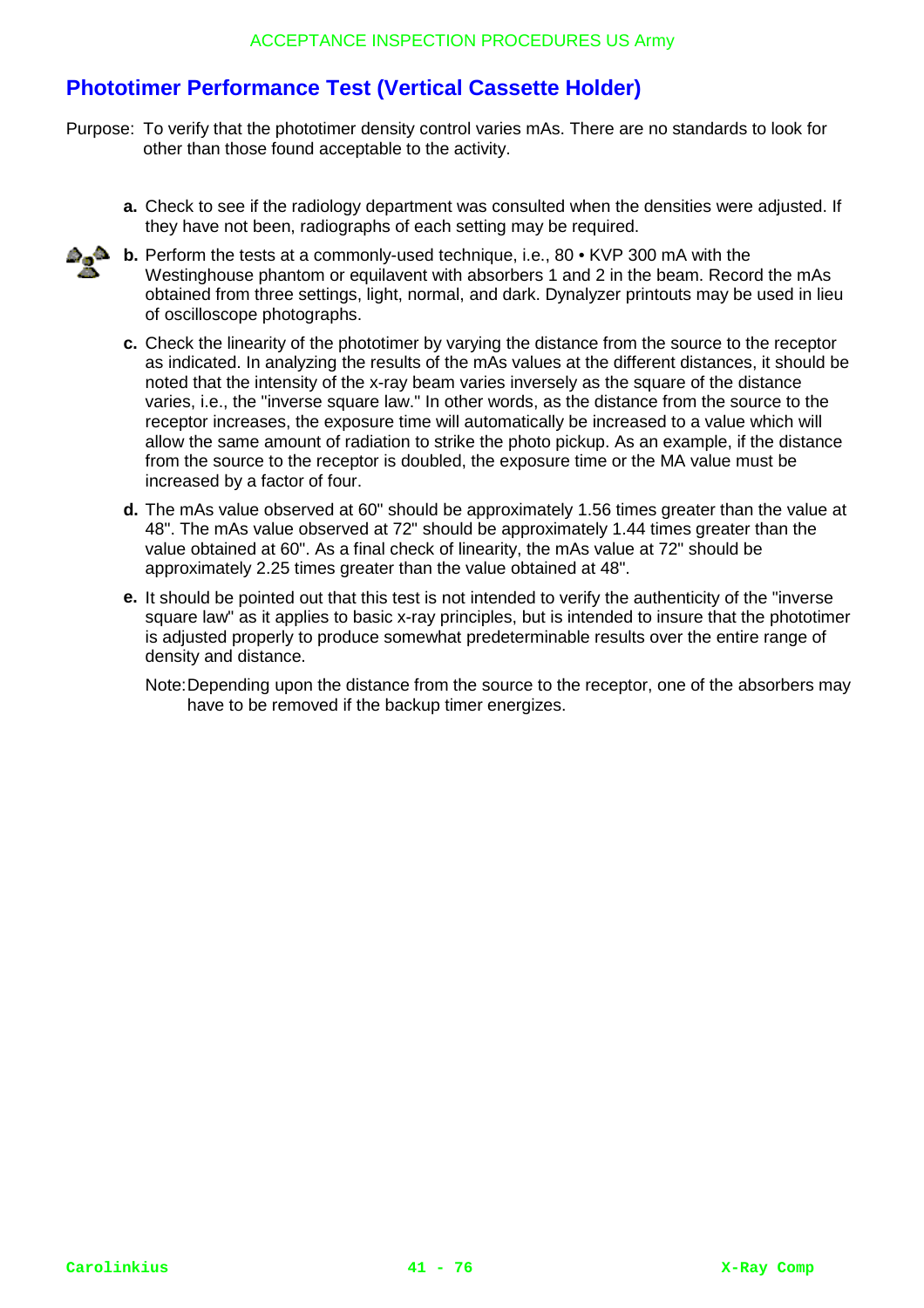| <b>Record Exposure Factors:</b>                                                  |     |     |     |
|----------------------------------------------------------------------------------|-----|-----|-----|
|                                                                                  |     |     |     |
|                                                                                  |     |     |     |
| Distance in Inches:                                                              | 48" | 60" | 72" |
|                                                                                  |     |     |     |
|                                                                                  |     |     |     |
|                                                                                  |     |     |     |
| ,我们也不能在这里的人,我们也不能在这里的人,我们也不能在这里的人,我们也不能在这里的人,我们也不能在这里的人,我们也不能在这里的人,我们也不能在这里的人,我们 |     |     |     |
|                                                                                  |     |     |     |
|                                                                                  |     |     |     |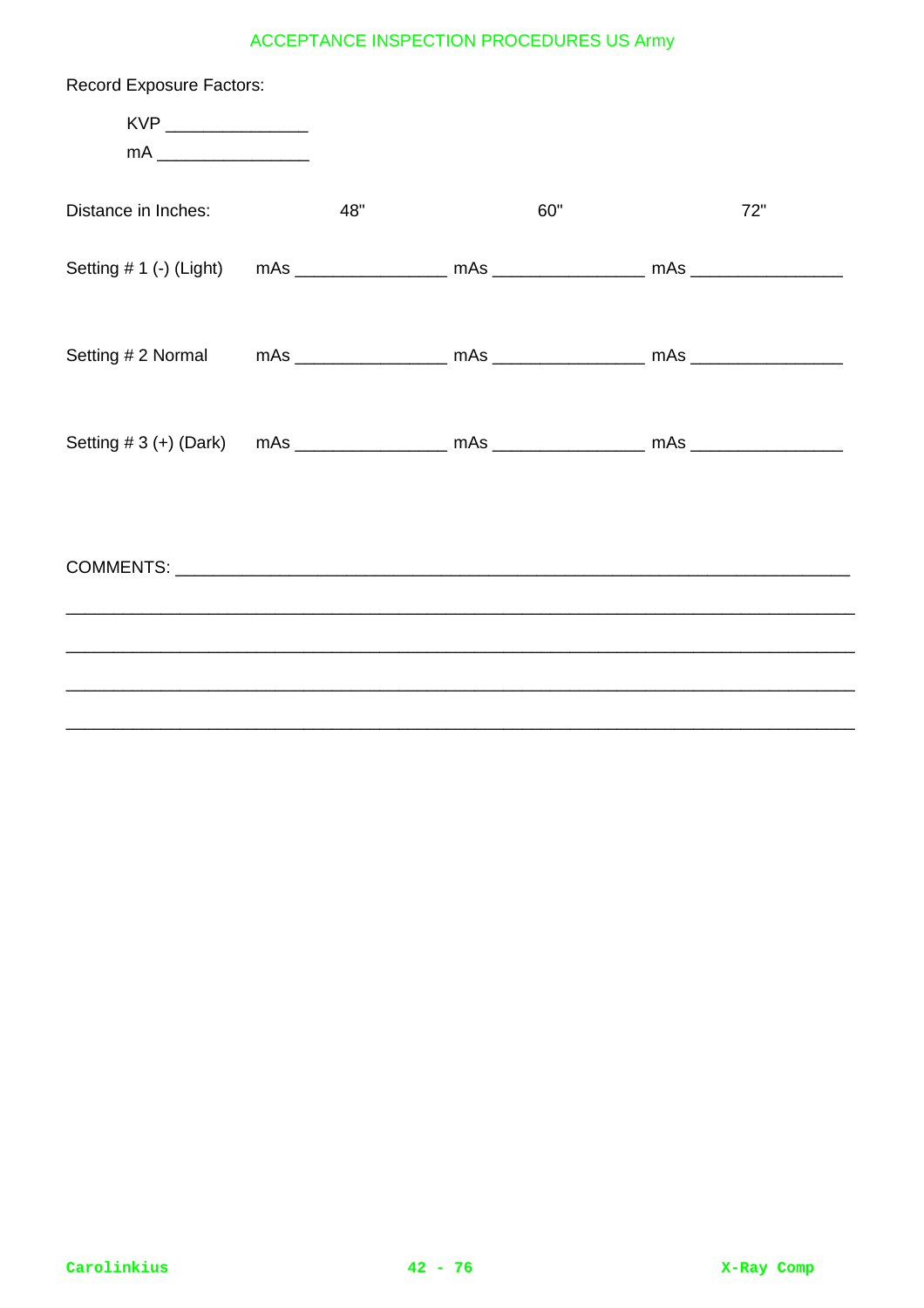# **Phototimer Performance Test (Spot Film Device)**

- Purpose: To verify that the phototimer density control varies mAs and that the four-on-one spot film is properly aligned.
- **a.** Check to see if the radiology department was consulted when the densities were adjusted.
- **b.** Perform the tests at a commoniv-used technique, i.e., 80 KVP 300 mA with the Westinghouse phantom or equilavent with absorbers 1 and 2 in the beam. Record the mAs obtained from three settings, light, normal, and dark. Dynalyzer printouts may be used in lieu of oscilloscope photographs.
- **c.** Set the controls to initiate a four-on-one exposure. The results of the phototimer test will also be used to verify proper alignment and. operation of the spot film device.
- **d.** Page 69 also contains additional operational tests on the spot film device. It may be more feasible to complete these tests in conjunction with the phototimer performance test at this time.
- **e.** Attach the exposed four-on-one radiograph here. (Three of the four exposures should show the varying densities as determined by the phototimer density settings.)
	- (1) Are any of the four exposures blurred or fuzzy which would indicate that an exposure occurred before the cassette was stopped?

 $(2314)$ (2) Are,there any intermittent dark densities on the film?  $(2313)$ 

- $\triangle$  (3) Is it possible to initiate a double exposure in the same area on the same film?
	- $(2313)$
	- Note:Depending upon the distance from the source to the receptor, one of the absorbers may have to be removed if the backup timer energizes.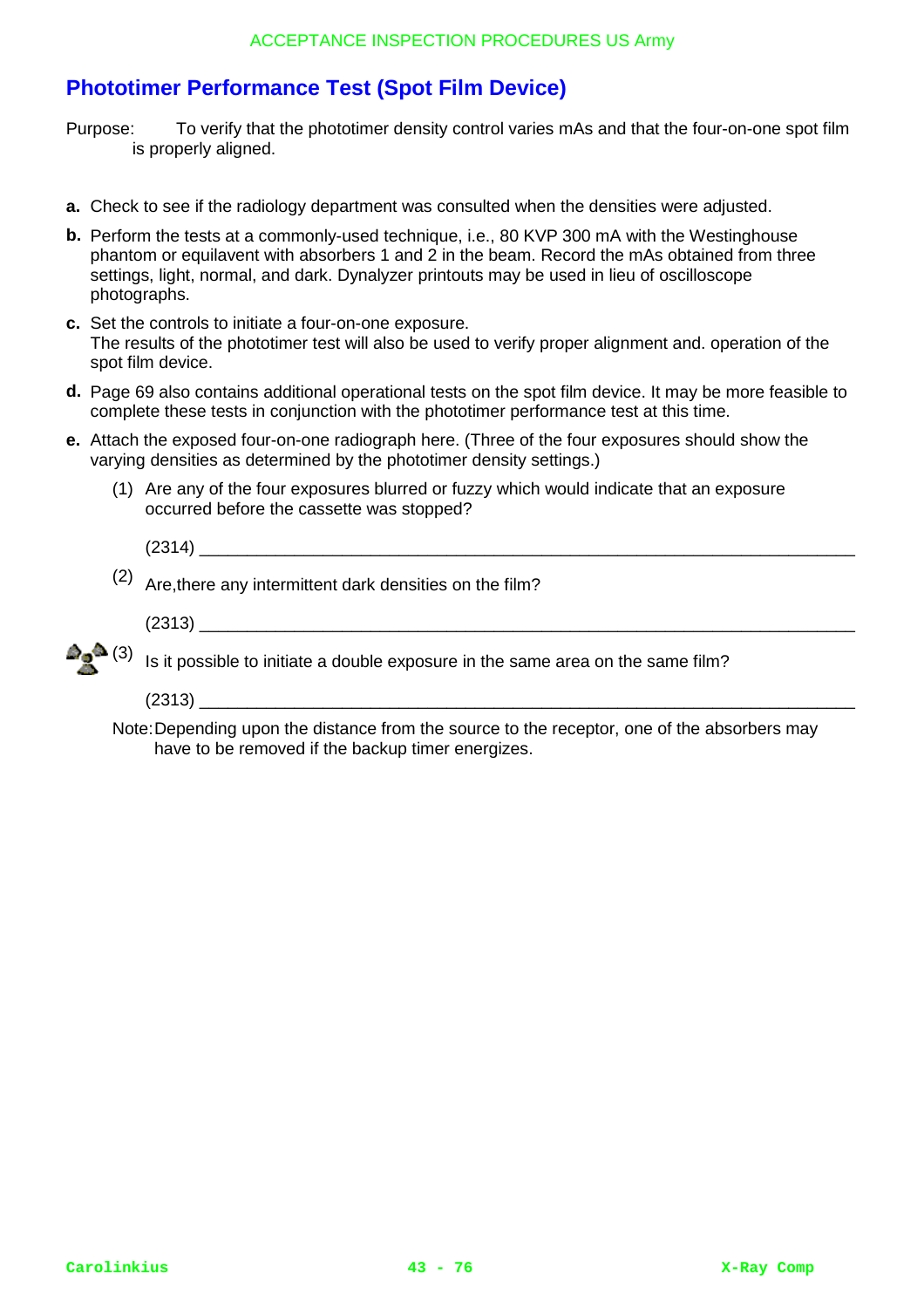**Record Exposure Factors:** 

**KVP** 

mA

Distance

Density Setting #1

Density Setting #2

Density Setting #3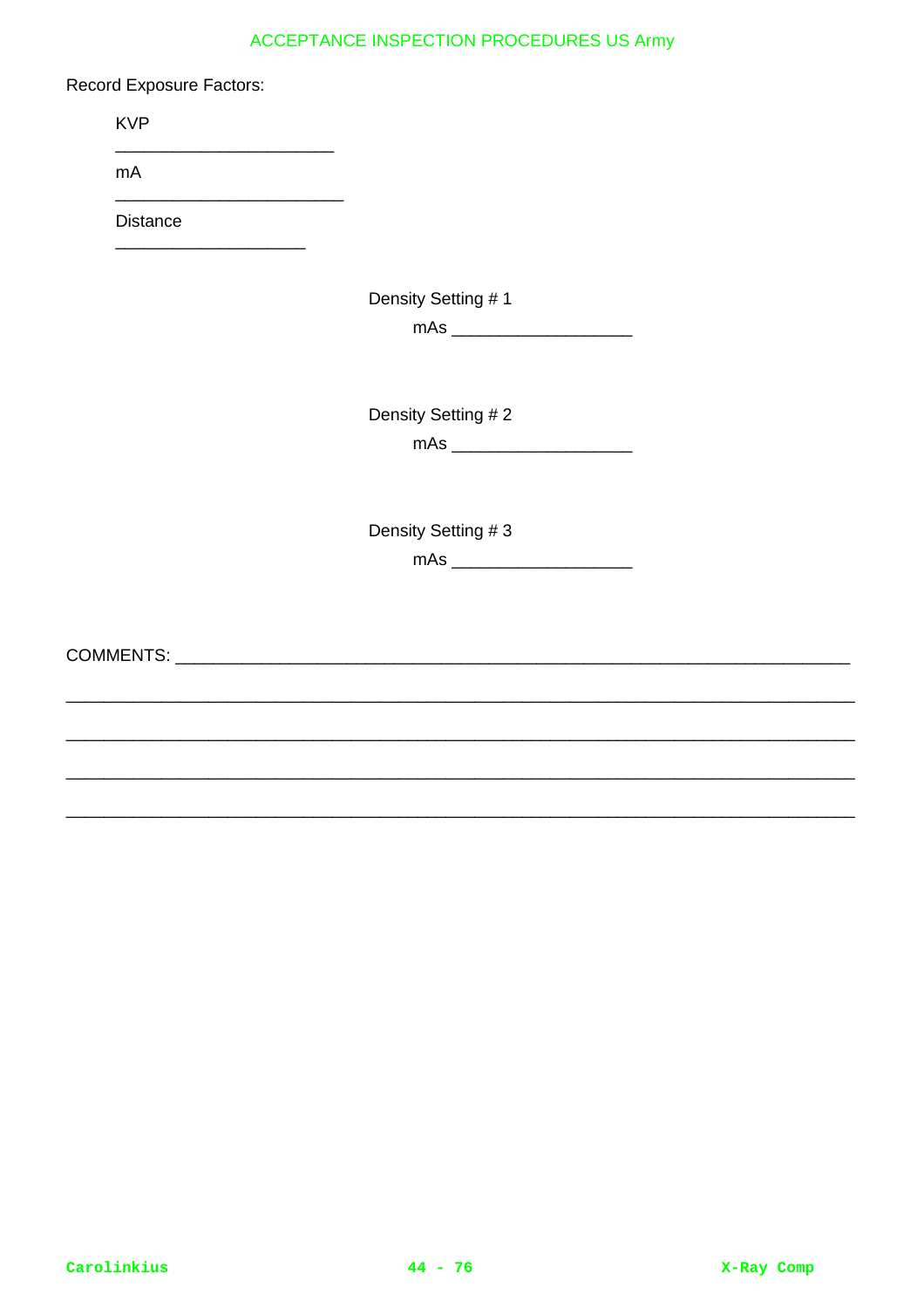# **Bucky Grid Radiographs**

Purpose: To insure the Bucky is operational. Grid lines will be visible if the Bucky is non-functional or if the exposure switches in the Bucky are incorrectly adjusted and an exposure occurs while the Bucky is at one end of it's travel.

Note: Make sure the cassette that will be used for this test is not a "gridded" cassette.

- **a.** Verify that the grid is as stated in the procurement contract and is appropriate, i.e., 36"- 40"?
- **b.** Make sure the cassette is placed in the cassette tray for this test and the Bucky switch is turned "ON".



**c.** Initiate an exposure and process the film.

- **d.** Verify that no visible grid lines are present on the film.
- **e.** If grid lines are visible, insure that all of the switches are in the right position and that the grid is in place.

Note: Prior to exposure the Bucky can usually be heard oscillating.

**f.** Repeat the test for each Bucky grid in the system and attach any radiographs which indicate that the Bucky is not functioning, that the grid is not present, or if any defects exist in the grid which are visible on the radiograph.

\_\_\_\_\_\_\_\_\_\_\_\_\_\_\_\_\_\_\_\_\_\_\_\_\_\_\_\_\_\_\_\_\_\_\_\_\_\_\_\_\_\_\_\_\_\_\_\_\_\_\_\_\_\_\_\_\_\_\_\_\_\_\_\_\_\_\_\_\_\_\_\_\_\_\_\_\_\_\_\_\_\_\_

\_\_\_\_\_\_\_\_\_\_\_\_\_\_\_\_\_\_\_\_\_\_\_\_\_\_\_\_\_\_\_\_\_\_\_\_\_\_\_\_\_\_\_\_\_\_\_\_\_\_\_\_\_\_\_\_\_\_\_\_\_\_\_\_\_\_\_\_\_\_\_\_\_\_\_\_\_\_\_\_\_\_\_

\_\_\_\_\_\_\_\_\_\_\_\_\_\_\_\_\_\_\_\_\_\_\_\_\_\_\_\_\_\_\_\_\_\_\_\_\_\_\_\_\_\_\_\_\_\_\_\_\_\_\_\_\_\_\_\_\_\_\_\_\_\_\_\_\_\_\_\_\_\_\_\_\_\_\_\_\_\_\_\_\_\_\_

\_\_\_\_\_\_\_\_\_\_\_\_\_\_\_\_\_\_\_\_\_\_\_\_\_\_\_\_\_\_\_\_\_\_\_\_\_\_\_\_\_\_\_\_\_\_\_\_\_\_\_\_\_\_\_\_\_\_\_\_\_\_\_\_\_\_\_\_\_\_\_\_\_\_\_\_\_\_\_\_\_\_\_

Note:Make sure the cassette is placed in the cassette tray for this test and the Bucky switch is turned "ON".

COMMENTS: \_\_\_\_\_\_\_\_\_\_\_\_\_\_\_\_\_\_\_\_\_\_\_\_\_\_\_\_\_\_\_\_\_\_\_\_\_\_\_\_\_\_\_\_\_\_\_\_\_\_\_\_\_\_\_\_\_\_\_\_\_\_\_\_\_\_\_\_\_\_\_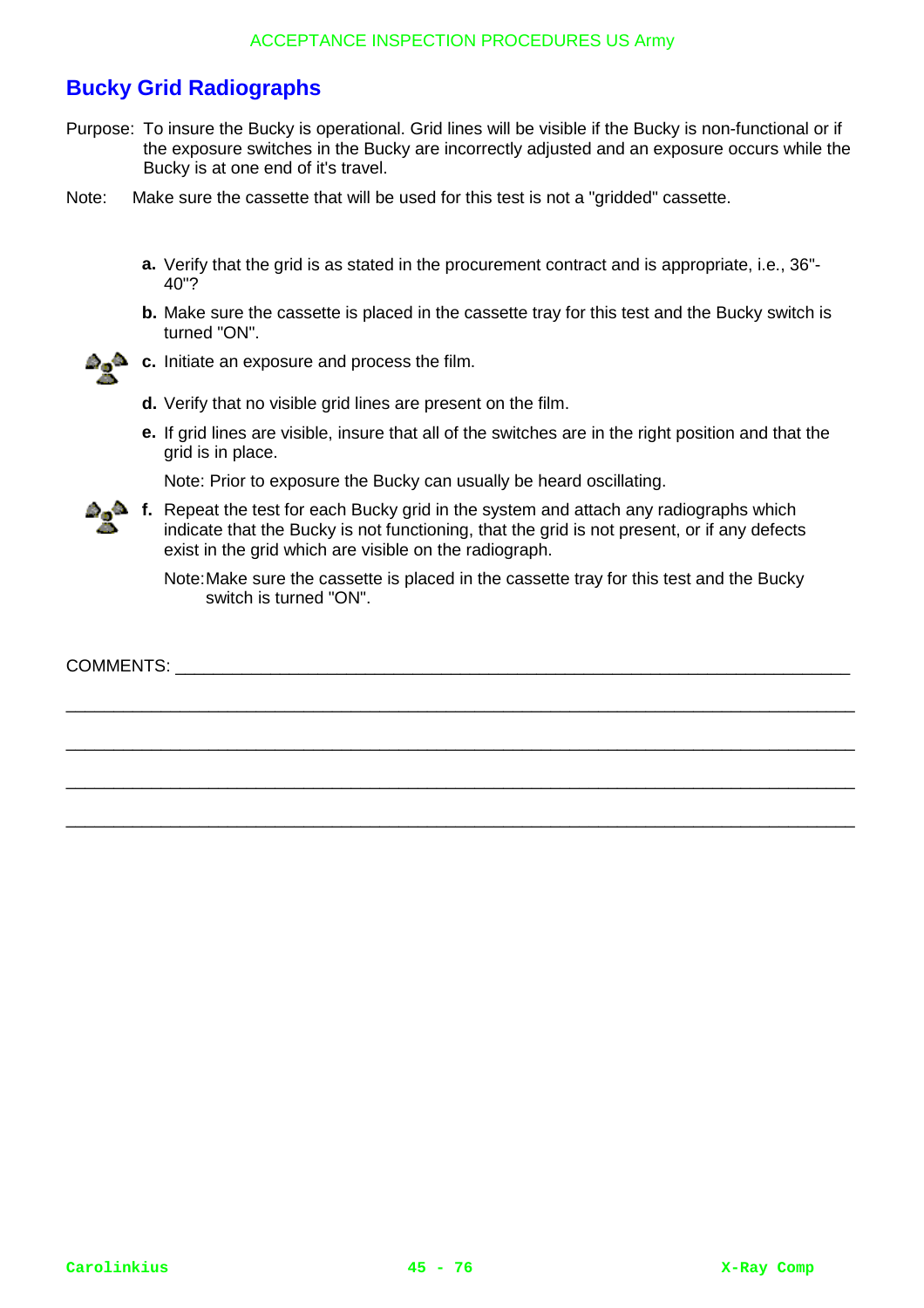# **Fluoroacopic Imaging Devices**

## **A. Fluoroscopic Carriage**

**(1)** Is the image system as specified in the contract and is it properly counterbalanced?

 $(1316)(1320)$ 

- **(2)** Does the image system move easily on the overhead tracks without binding or drifting? (2324) \_\_\_\_\_\_\_\_\_\_\_\_\_\_\_\_\_\_\_\_\_\_\_\_\_\_\_\_\_\_\_\_\_\_\_\_\_\_\_\_\_\_\_\_\_\_\_\_\_\_\_\_\_\_\_\_\_\_\_\_\_\_\_\_\_\_\_\_\_\_\_\_\_
- **(3)** Check that the fluoroscopic carriage movement meets the following maximum specifications as measured with a pull gauge:
	- (a) 8 pounds maximum moving lengthwise.
	- (b) 5 pounds maximum moving crosswise.
	- (c) 8 pounds maximum moving up and down.

 $(2300).$ 

**(4)** Does the cross travel centering lock center within manufacturer's specifications?

 $(2301)$ 

**(5)** Does the fluoroscopic assembly "creep" in any position longitudinally or laterally?

 $(2302)$ 

**(6)** Does the vertical carriage drag or bind on the table tracks when the table is horizontal or vertical?

\_\_\_\_\_\_\_\_\_\_\_\_\_\_\_\_\_\_\_\_\_\_\_\_\_\_\_\_\_\_\_\_\_\_\_\_\_\_\_\_\_\_\_\_\_\_\_\_\_\_\_\_\_\_\_\_\_\_\_\_\_\_\_\_\_\_\_\_\_\_\_\_\_\_\_\_\_\_\_

- (2306) \_\_\_\_\_\_\_\_\_\_\_\_\_\_\_\_\_\_\_\_\_\_\_\_\_\_\_\_\_\_\_\_\_\_\_\_\_\_\_\_\_\_\_\_\_\_\_\_\_\_\_\_\_\_\_\_\_\_\_\_\_\_\_\_\_\_\_\_\_\_\_\_\_
- **(7)** Is there an adjustable myelographic stop available for myelographic purposes and will it keep the fluoroscopic assembly from going below a predetermined position?

 $(2308)$ 

**(8)** Is there a quick release compression lock available and is it operational?

(2309) \_\_\_\_\_\_\_\_\_\_\_\_\_\_\_\_\_\_\_\_\_\_\_\_\_\_\_\_\_\_\_\_\_\_\_\_\_\_\_\_\_\_\_\_\_\_\_\_\_\_\_\_\_\_\_\_\_\_\_\_\_\_\_\_\_\_\_\_\_\_\_\_\_

- **(9)** Are there any sharp edges that exist which may come in contact with the operator or patient?  $(2321)$
- **(10)** Is all electrical wiring properly draped and the wires or wire bundles are not cut, stressed, or kinked?

 $(2322)$ 

**(11)** Are there any missing insulated bushings or other cable supporting devices?

 $(2323)$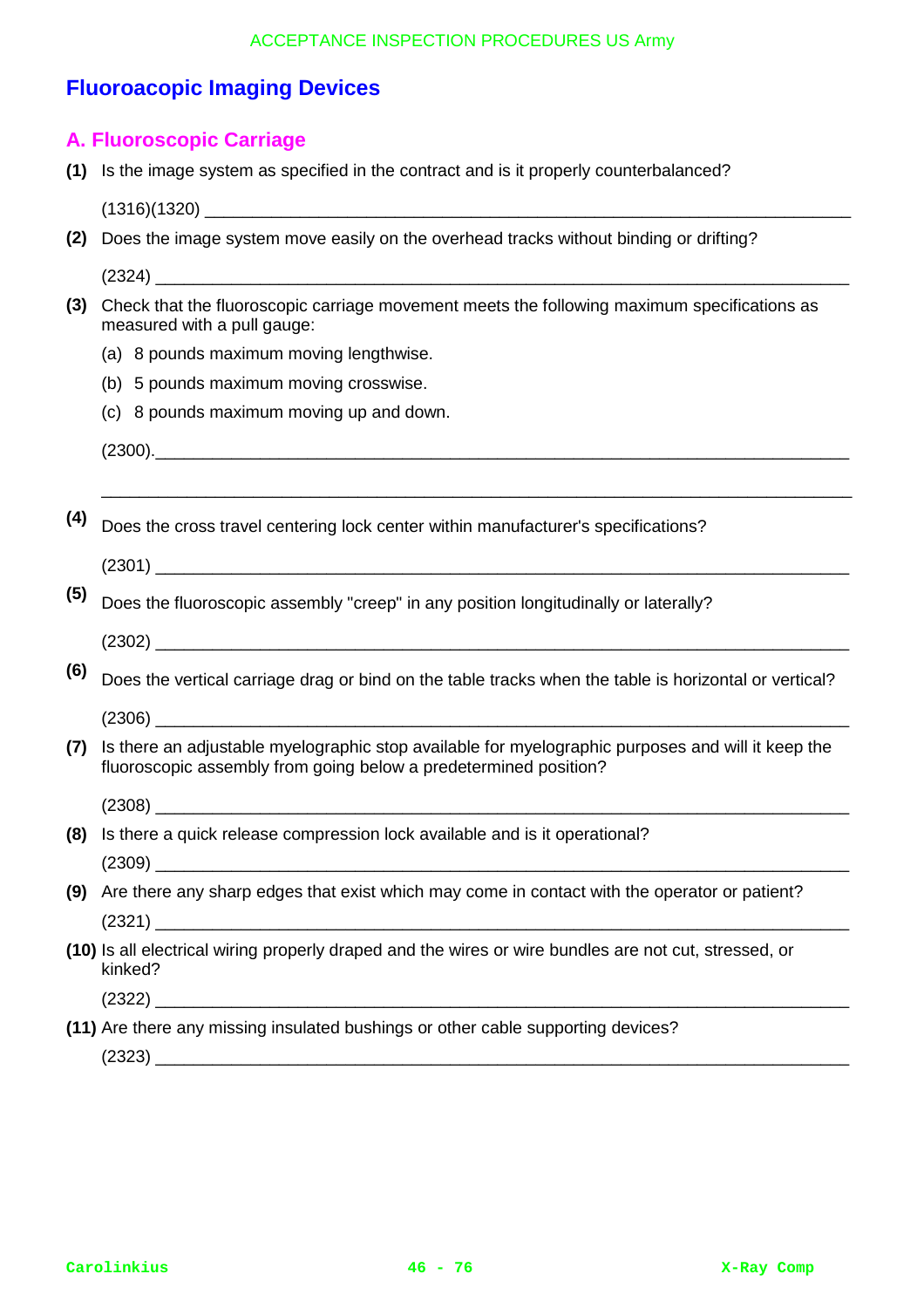## **B. Spot Film Device**

(Some or all of the tests may be accomplished in conjunction with the Phototimer Performance Test)

**(1)** Does the spot film device interfere with the tubestand?

| (2) | Does the spot film changeover operate as soon as the cassette in the spot film device moves into<br>position and does the associated circuitry switch to the radiographic mode? |
|-----|---------------------------------------------------------------------------------------------------------------------------------------------------------------------------------|
|     |                                                                                                                                                                                 |
| (3) | Does the cassette fit easily into the spot film device and is it easily removed when the release is<br>activated?                                                               |
|     |                                                                                                                                                                                 |
|     | (4) Are all hand operated table and spot film switches easily operated while wearing lead gloves?                                                                               |
|     |                                                                                                                                                                                 |
| (5) | Does the spot film device move easily when the table is located at various angles and positions?                                                                                |
|     |                                                                                                                                                                                 |

# **C. Mirror Viewing**

- **(1)** Is the mirror adjustable and permit true image viewing?
	- (1325) \_\_\_\_\_\_\_\_\_\_\_\_\_\_\_\_\_\_\_\_\_\_\_\_\_\_\_\_\_\_\_\_\_\_\_\_\_\_\_\_\_\_\_\_\_\_\_\_\_\_\_\_\_\_\_\_\_\_\_\_\_\_\_\_\_\_\_\_\_\_\_\_\_

**(2)** Are the fluoro shutters properly centered?

 $(1311)$ 

# **D. Television Viewing**

**(1)** Is the television as specified on the contract?

(1326) \_\_\_\_\_\_\_\_\_\_\_\_\_\_\_\_\_\_\_\_\_\_\_\_\_\_\_\_\_\_\_\_\_\_\_\_\_\_\_\_\_\_\_\_\_\_\_\_\_\_\_\_\_\_\_\_\_\_\_\_\_\_\_\_\_\_\_\_\_\_

**(2)** Does the output touch the top and bottom of the raster and is the output centered both horizontally and vertically?

 $(1326)(1311)$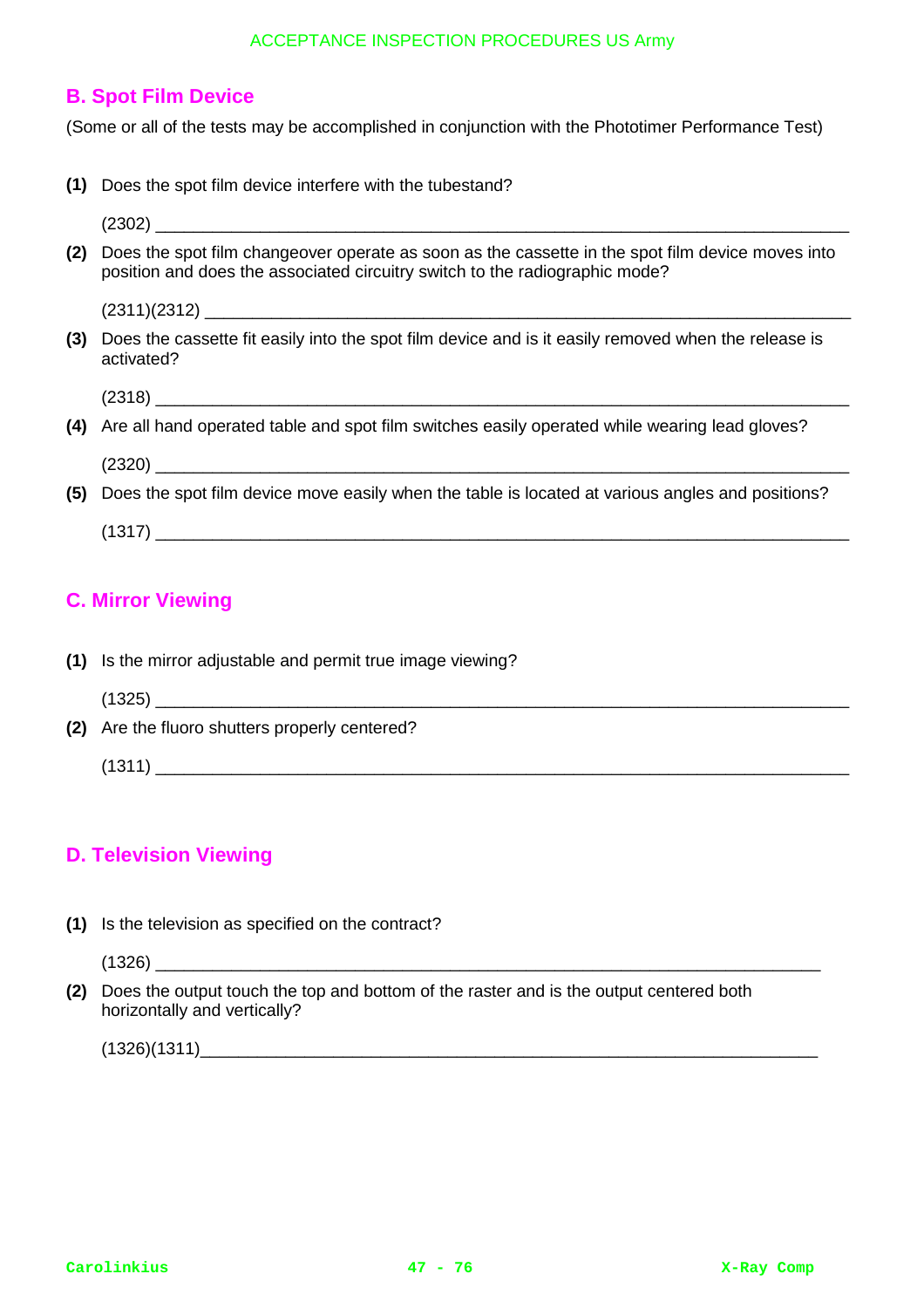# **Imaging Systems**

Purpose: To insure a quality and high resolution image is obtainable.

- **1.** Focusing and Resolution:
	- (a) Place a 1/2" aluminum attenuator on the tabletop and place the resolution pattern on top of the 12" spacer.
	- (b) Lower the fluoroscopic assembly until it is in contact with the resolution test pattern.
	- (c) Select a fluoro technique of 60 KVP and initiate an exposure. Adjust the mA for the highest quality image and record the number of mesh wire that can be clearly seen.
	- (d) Repeat the test for each magnification mode. Run test films on systems with cine and photospot and record the results.
- **2.** Low Contrast Perceptability (T-hole):
	- (a) Position the T-hole phantom with 1 1/2" aluminum attenuator at the tabletop and lower the imaging assembly to the 12" spacer.
	- (b) Select 80 KVP, Auto Brightness, and record the smallest pair of holes that can be visualized in the image.
	- (c) Make sure the fluoro grid is in position for this test.
- The minimum range of mesh numbers for image intensified fluoroscopic imaging systems for various viewing and film recording modes.

|             | Viewing Mode | Film Recording Mode |           |       |
|-------------|--------------|---------------------|-----------|-------|
| <b>Size</b> | Mirror       | TV.                 | Photospot | Cine  |
| $4 - 5"$    | 50/60        | 35/40               | 50/60     | 50/60 |
| $6 - 7"$    | 40/50        | 24/35               | 40/50     | 40/50 |
| $9 - 10"$   | 30/40        | 20/24               | 30/40     | 30/40 |

The minimum perceivable hole size for image intensified fluoroscopic imaging systems for various viewing and film recording modes.

|             | Viewing Mode | Film Recording Mode |           |      |
|-------------|--------------|---------------------|-----------|------|
| <b>Size</b> | Mirror       | TV                  | Photospot | Cine |
| $4 - 5"$    | .06"         | .06"                | .06"      | .06" |
| $6 - 7"$    | .06"         | .13"                | .06"      | .06" |
| $9 - 10"$   | .13"         | .13"                | .06"      | .06" |

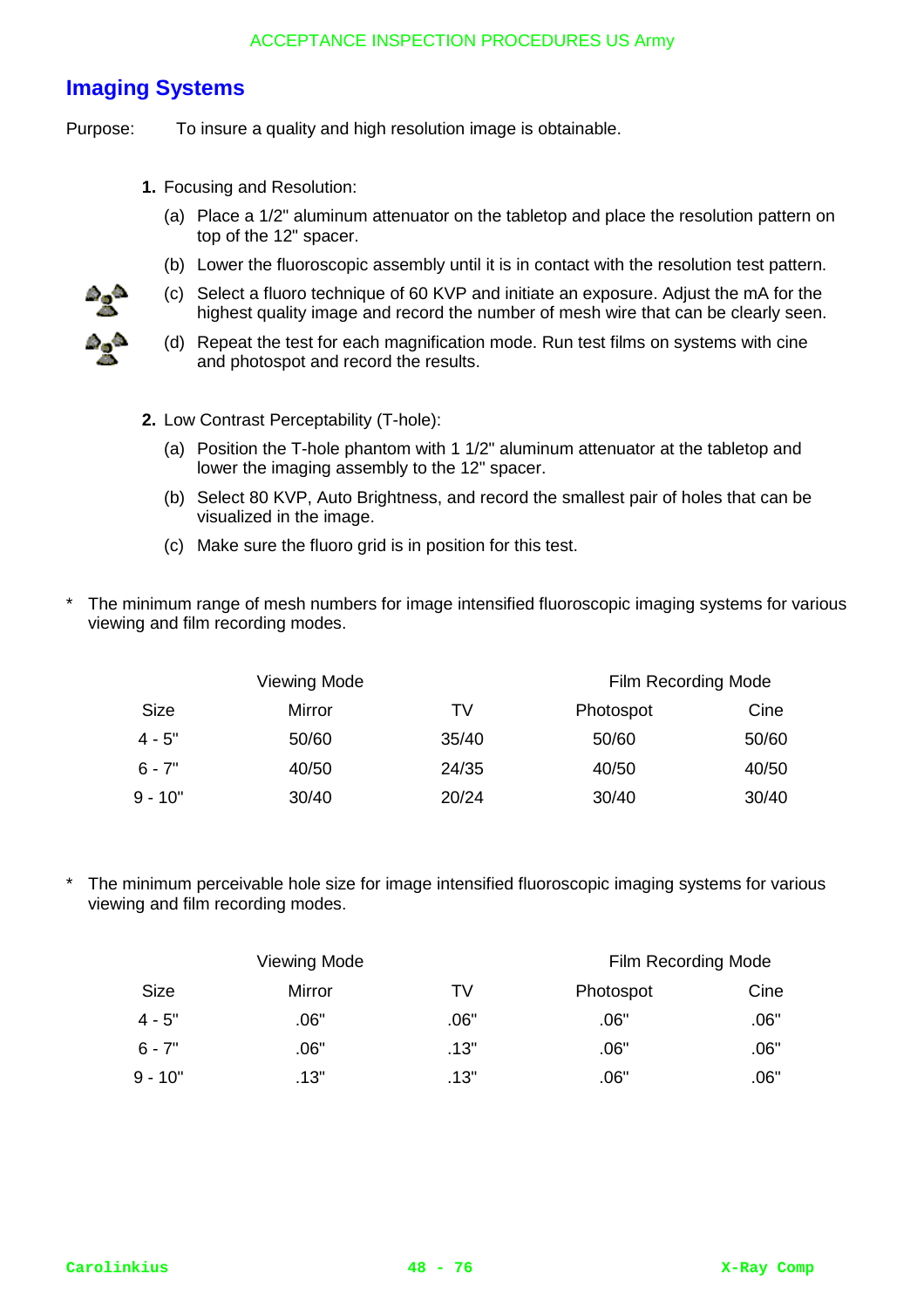Using the above criteria, check and record the mesh/T-Hole:

|            | 4.5" Mode | 6" Mode | 9" Mode | Photospot | Cine |
|------------|-----------|---------|---------|-----------|------|
| Resolution |           |         |         |           |      |
| T-Hole     |           |         |         |           |      |

- Note 1: The operational KVP of the system used for performing the T-hole test can also influence the results as the test device is optimized around 80 KVP. For some automatic brightness control systems no operator control of KVP is possible and it may be difficult to obtain the desired KVP. However, even for these systems, the majority will stabilize between 70 and 90 KVP for the particular phantom employed.
- Note 2: The four sizes of holes are: .25, .19, .13, .06 inch diameter.
- Note 3: For small format systems, it may be necessary to use a magnifying glass to evaluate the image on processed films.
- \* This information was taken from "Quality Assurance for Fluoroscopic X-Ray Units and Associated Equipment" published by the Bureau of Radiological Health, U.S. Department of Health, Education, and Welfare.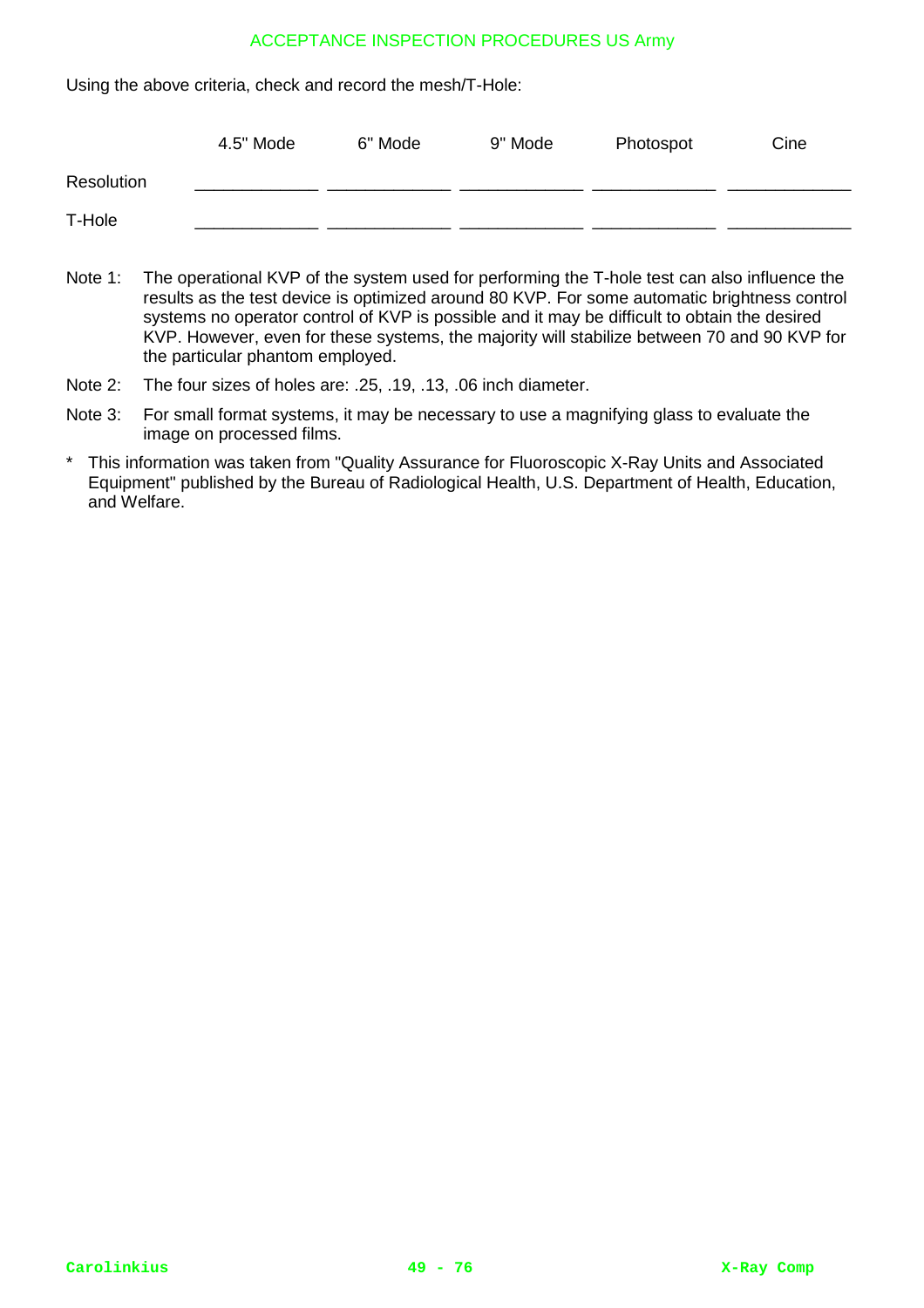# **TV/VTR (Video Recorder) Display**

(Normal and Reversed Modes)

X-Ray Control Settings

85 KVP

1.5 mA

- **a.** Insert the Westinghouse phantom with absorbers # 1 and # 2.
- **b.** Initiate a fluoro exposure and observe the image.
- **c.** Check the image for proper centering, proper linearity at the edges, etc.
- **d.** Switch to the reversed mode and observe the image.
- **e.** Take and attach two photographs of each image which is incorrect. If there is any question as to whether or not an image is incorrect, two photographs should be taken and the determination shall be made by the procurement officer.
- **f.** Repeat the procedure for each magnification mode available.

Note: Color film has been found to drastically improve the image quality of the TV displays.

PLACE PHOTOGRAPHS HERE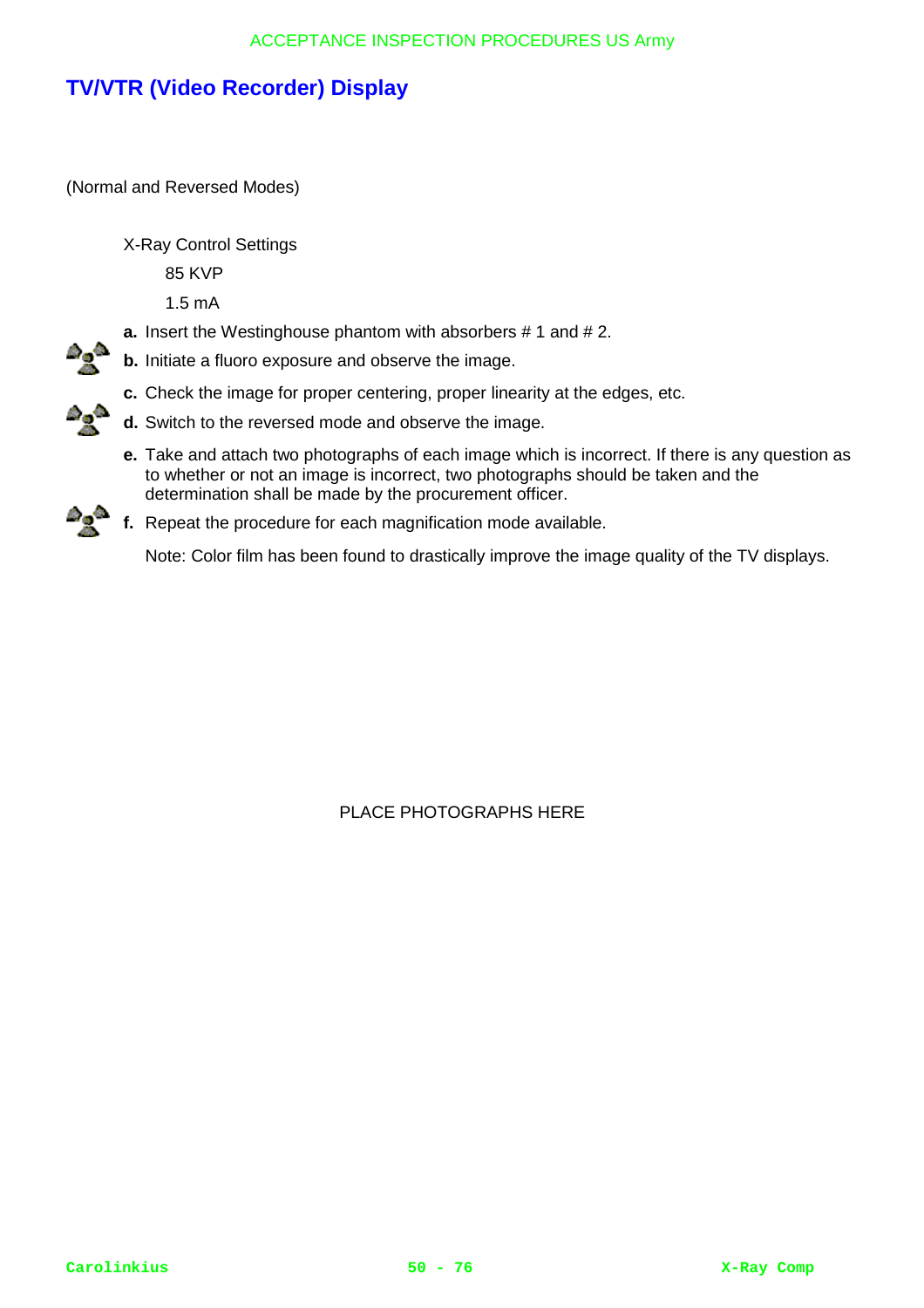# **Fluoroscopic KVP and Auto Brightness**

- Purpose: To verify proper KVP in the fluoroscopic mode and that, if automatic brightness control (ABC) is present, the KVP automatically drives upward with an increase in patient density.
	- **a.** Select one or two mA, and, with the scope in single trace, provide a family of KVP waveforms by initiating fluoroscopic exposures at several KVP settings. Be sure to include the lowest and highest KVP settings.
	- **b.** Dynalyzer printouts may be used in lieu of scope photographs.

Note 1: The image intensifier may be turned off for this test.

- **c.** If the unit has automatic brightness control (ABC) as an option provide an oscilloscope photograph of the following test.
	- (1) Set the scope for a two second sweep.
	- (2) Set the fluoro KVP for the lowest setting.
	- (3) Initiate a fluoro exposure and then close the fluoro shutters. The photograph should show an automatic increase in KVP up to the maximum level.
	- Note 2: Be sure to use a phantom to keep raw (unattenuated) radiation from damaging the image tube.

\_\_\_\_\_\_\_\_\_\_\_\_\_\_\_\_\_\_\_\_\_\_\_\_\_\_\_\_\_\_\_\_\_\_\_\_\_\_\_\_\_\_\_\_\_\_\_\_\_\_\_\_\_\_\_\_\_\_\_\_\_\_\_\_\_\_\_\_\_\_\_\_\_\_\_\_\_\_\_\_\_\_\_

\_\_\_\_\_\_\_\_\_\_\_\_\_\_\_\_\_\_\_\_\_\_\_\_\_\_\_\_\_\_\_\_\_\_\_\_\_\_\_\_\_\_\_\_\_\_\_\_\_\_\_\_\_\_\_\_\_\_\_\_\_\_\_\_\_\_\_\_\_\_\_\_\_\_\_\_\_\_\_\_\_\_\_

\_\_\_\_\_\_\_\_\_\_\_\_\_\_\_\_\_\_\_\_\_\_\_\_\_\_\_\_\_\_\_\_\_\_\_\_\_\_\_\_\_\_\_\_\_\_\_\_\_\_\_\_\_\_\_\_\_\_\_\_\_\_\_\_\_\_\_\_\_\_\_\_\_\_\_\_\_\_\_\_\_\_\_

\_\_\_\_\_\_\_\_\_\_\_\_\_\_\_\_\_\_\_\_\_\_\_\_\_\_\_\_\_\_\_\_\_\_\_\_\_\_\_\_\_\_\_\_\_\_\_\_\_\_\_\_\_\_\_\_\_\_\_\_\_\_\_\_\_\_\_\_\_\_\_\_\_\_\_\_\_\_\_\_\_\_\_

COMMENTS:

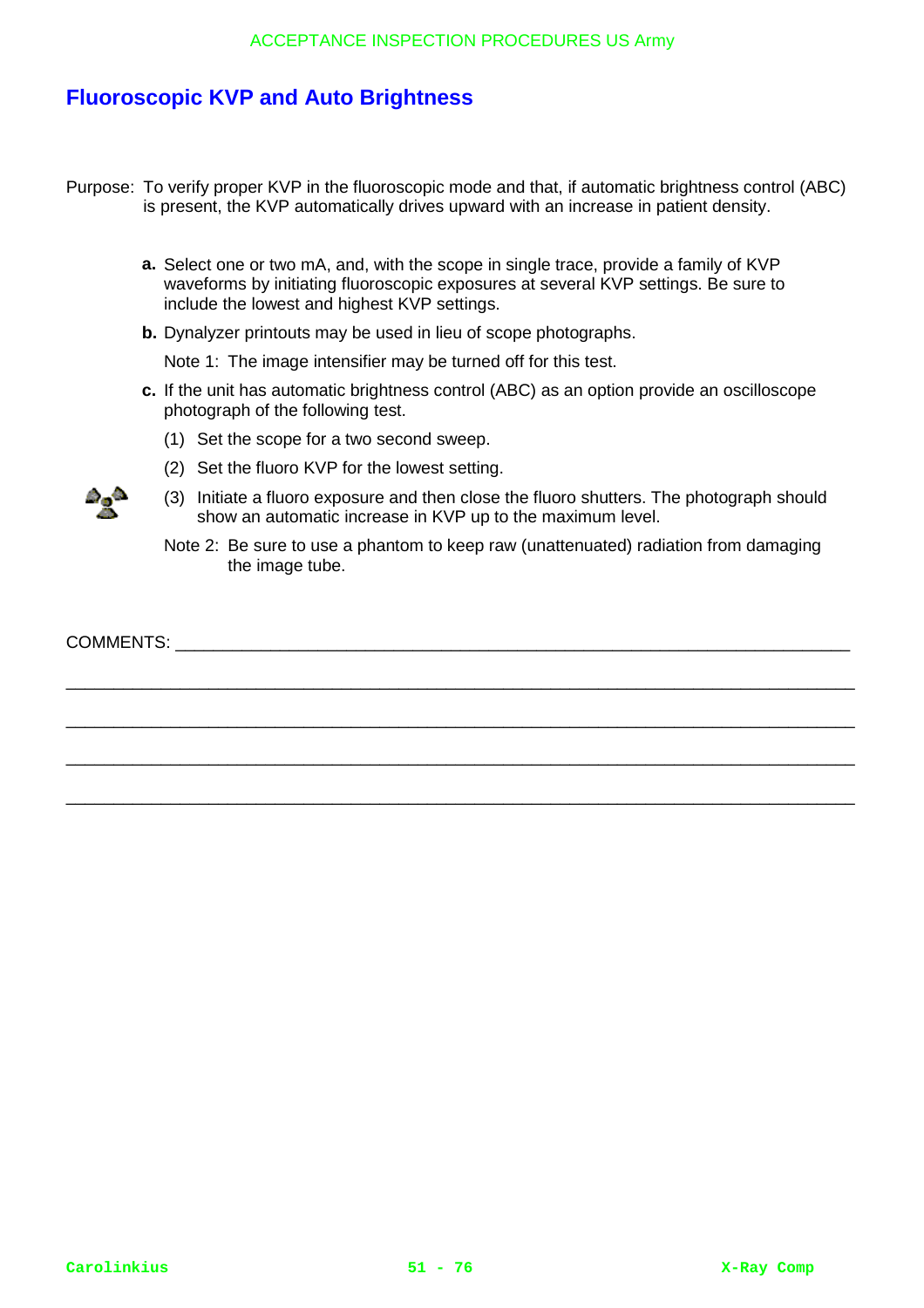# **Fluoroscopic and ABC Waveforms**

Scope Settings: (If used)

|                                           | Mode       | <u> 1989 - John Stein, Amerikaansk politiker (* 1908)</u>                                                             |
|-------------------------------------------|------------|-----------------------------------------------------------------------------------------------------------------------|
|                                           |            |                                                                                                                       |
|                                           |            |                                                                                                                       |
| X-ray Control Settings:                   |            |                                                                                                                       |
|                                           | mA         | <u> 1989 - Johann Harry Harry Harry Harry Harry Harry Harry Harry Harry Harry Harry Harry Harry Harry Harry Harry</u> |
|                                           | <b>KVP</b> |                                                                                                                       |
| Scope Settings: (Auto Brightness Control) |            |                                                                                                                       |
|                                           | Mode       |                                                                                                                       |
|                                           |            |                                                                                                                       |
|                                           |            |                                                                                                                       |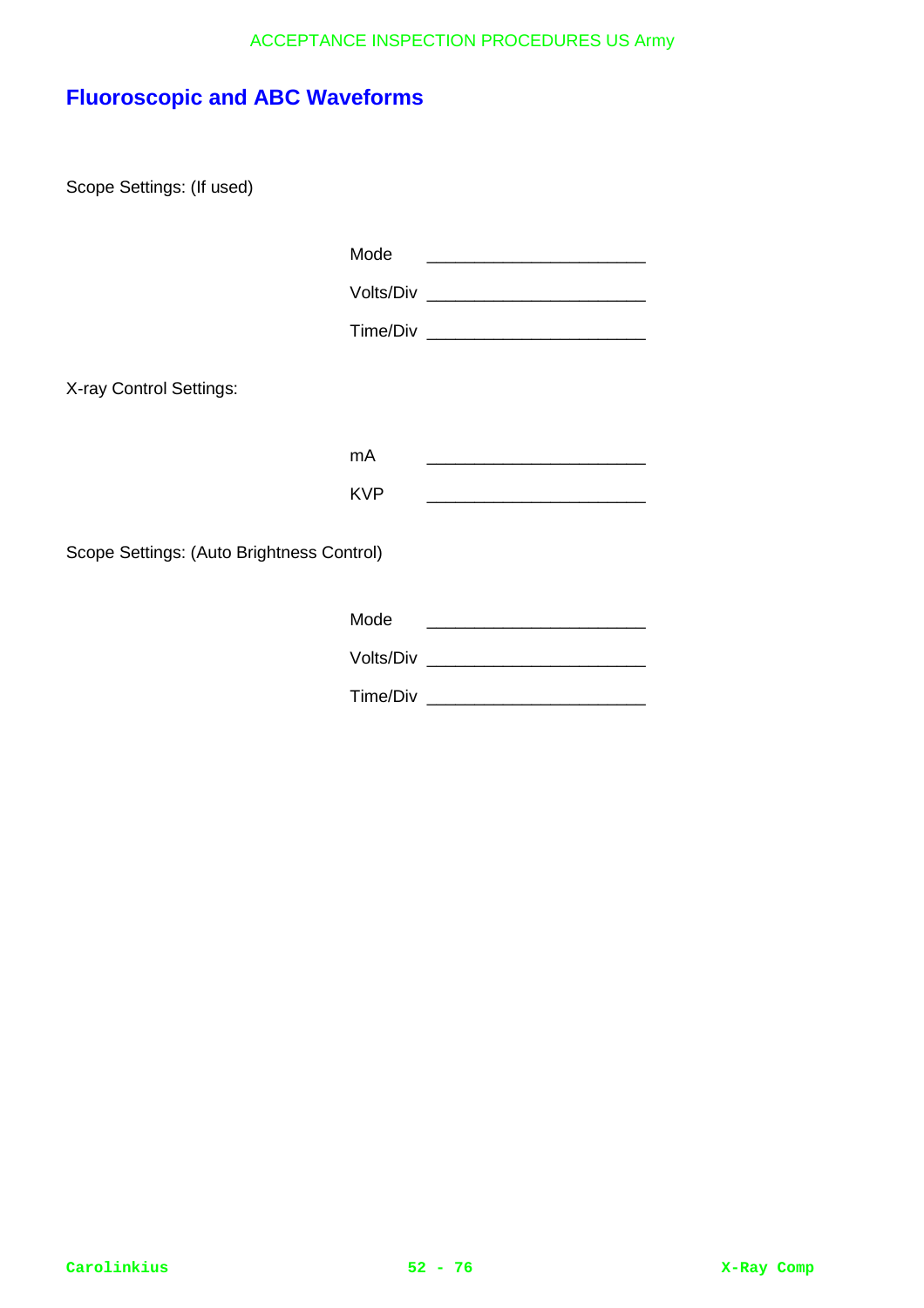# **Spot Film Space Charge and KVP Test**

This test should only be accomplished if the unit has more than one spot film mA stations which are independent from the radiographic mA' circuitry.

- Purpose: To insure the space charge compensation circuit is properly adjusted, i.e., the mA remains relatively constant throughout the KVP range, and that the KVP stations are accurate.
	- **a.** Dynalyzer printouts may be provided in lieu of oscilloscope photographs for this test. If this option is selected, the inspector should have the oscilloscope connected during testing and observe all waveforms. Photographs of all discrepancies or suspicious waveforms should be provided.
	- **b.** Label all dynalyzer printouts.
	- **c.** If oscilloscope photographs are provided, the ADD mode should be used at 20 KVP per division, and all waveforms for each mA station superimposed in a single photograph. Exposure time should be at least 1/10 second.



- **d.** Record mAs for each exposure using an mAs meter or the dynalyzer mAs setting. mAs values per mA station checked shall be within 5 percent of the highest mAs recorded for that mA station.
- **e.** Measurement shall be taken for every mA station. Note any discrepancies between actual KVP, mA, and space charge observed and the manufacturer's specifications. The manufacturer's representative should be given the opportunity to correct any discrepancies.
	- Note 1: If the dynalyzer is being used the cathode cable should be removed. mAs can be significantly reduced by the test equipment. The cause of low readings should be annotated in the report. True readings should be obtained by using the anode only connected and doubling the KVP obtained, providing transformer balance was previously verified.
	- Note 2: In order to keep heat units from building up, it is advised to start at the highest mA station and work down, but start at the lowest KVP station and work up.

|                |                                                                                                                                                  |       | <b>MA Station:</b> |        |
|----------------|--------------------------------------------------------------------------------------------------------------------------------------------------|-------|--------------------|--------|
|                | Scope Settings:                                                                                                                                  |       |                    | mAs    |
| F <sub>1</sub> | Volts/Div _________________________                                                                                                              |       |                    |        |
|                | Time/Div __________________________                                                                                                              | (CINI |                    | 80 KVP |
|                |                                                                                                                                                  |       |                    |        |
|                | $Fl$ MA Station:<br><u> 1980 - Jan Barat, margaret amerikan basar dan berasal dari berasal dalam basar dalam basar dalam basar dalam </u><br>mAs |       | <b>MA Station:</b> |        |
|                | 50 KVP ________________________                                                                                                                  | (CINI |                    | mAs    |
|                | 80 KVP                                                                                                                                           |       | <b>50 KVP</b>      |        |
| F <sub>1</sub> | 130 KVP                                                                                                                                          |       | <b>80 KVP</b>      |        |
|                |                                                                                                                                                  | (CINI |                    |        |

Attach other sheets if required.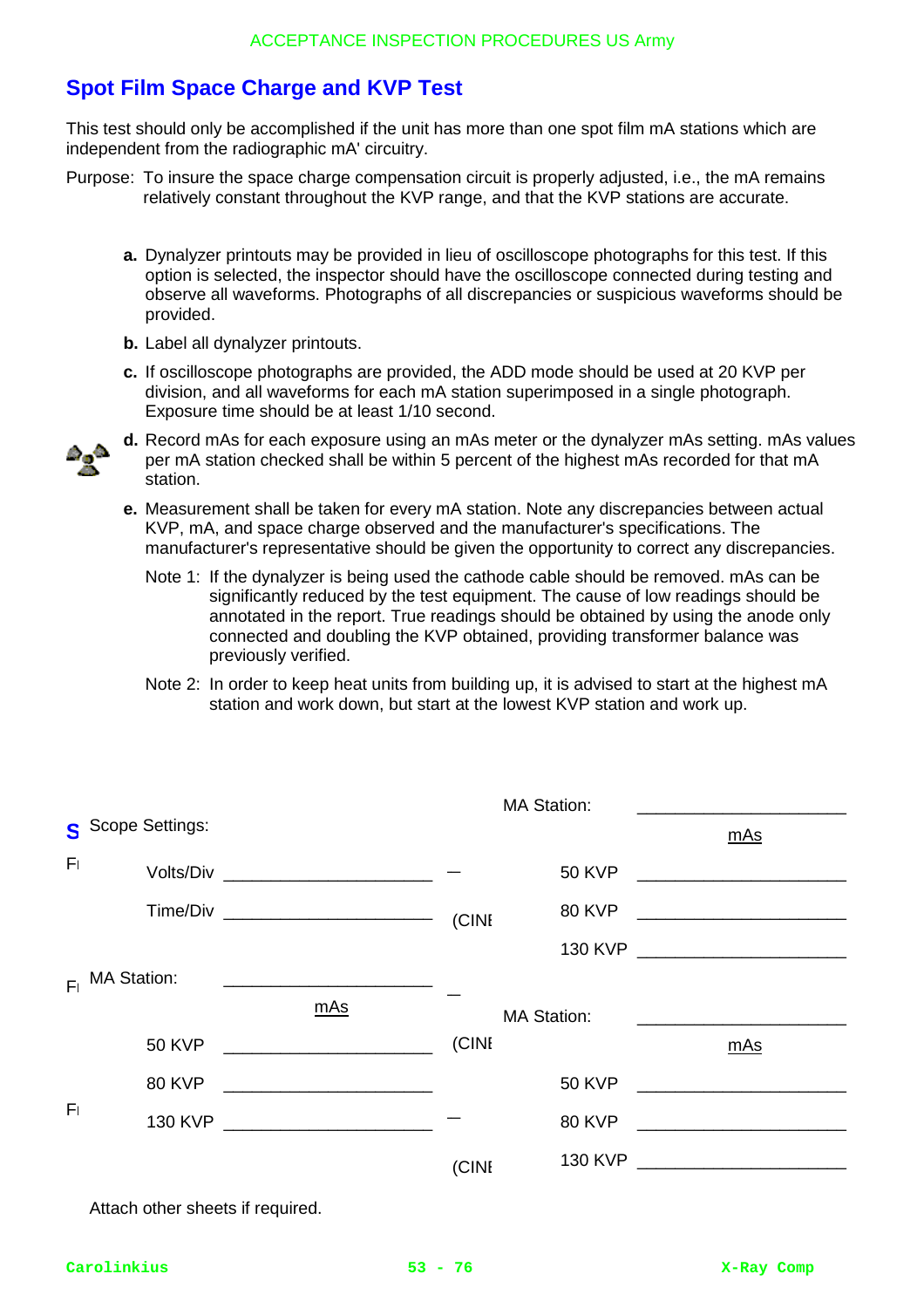# **Body Sectional Device Test**

Purpose: To verify that in the tomographic mode (if unit is so equipped) the indicated level of cut is properly focused.



- **a.** Any tomographic phantom calibrated in mm and cm is suitable for this test.
- Take radiographic films of three separate cuts and attach the film which demonstrates depth and width obtained.
- **b.** If the terminology or settings for section, stroke, or speed are different from those used in this protocol, so indicate.
- **c.** Provide the entire x-ray film for each cut shown below.

| Exposure | Level of Cut    | Amplitude        |
|----------|-----------------|------------------|
| 1st      | 4 cm            | 3 mm             |
| 2nd      | $12 \text{ cm}$ | 4 mm             |
| 3rd      | 20 cm           | $5 \, \text{mm}$ |



**d.** Some units are equipped with special features such as spiral, "X", etc. To verify the performance of these features, place a small hole in a sheet of lead and position the lead sheet approximately 6 inches above the table. Initiate an exposure and develop the film.

- **e.** The movement of the tubehead will cause a tracing on the film which can be compared to the special technique selected. If the tracing is too light, the technique factors will have to be increased.
- **f.** Insure that the tracing is complete and that no overlapping occurs. Attach the radiographic film to the next page.
- **g.** Does the body sectional device operate as specified?

 $(2329)$ 

**h.** Does the body sectional device interfer with the x-ray system when it is in it's "parked" position?

 $(2330)(2328)$ 

**i.** If the unit is equipped with a remote control, are there interlocks to the timing and Bucky circuits? Does the exposure control device have a "dead man" type of release when deactivated by the operator?

(1332) \_\_\_\_\_\_\_\_\_\_\_\_\_\_\_\_\_\_\_\_\_\_\_\_\_\_\_\_\_\_\_\_\_\_\_\_\_\_\_\_\_\_\_\_\_\_\_\_\_\_\_\_\_\_\_\_\_\_\_\_\_\_\_\_\_\_\_\_\_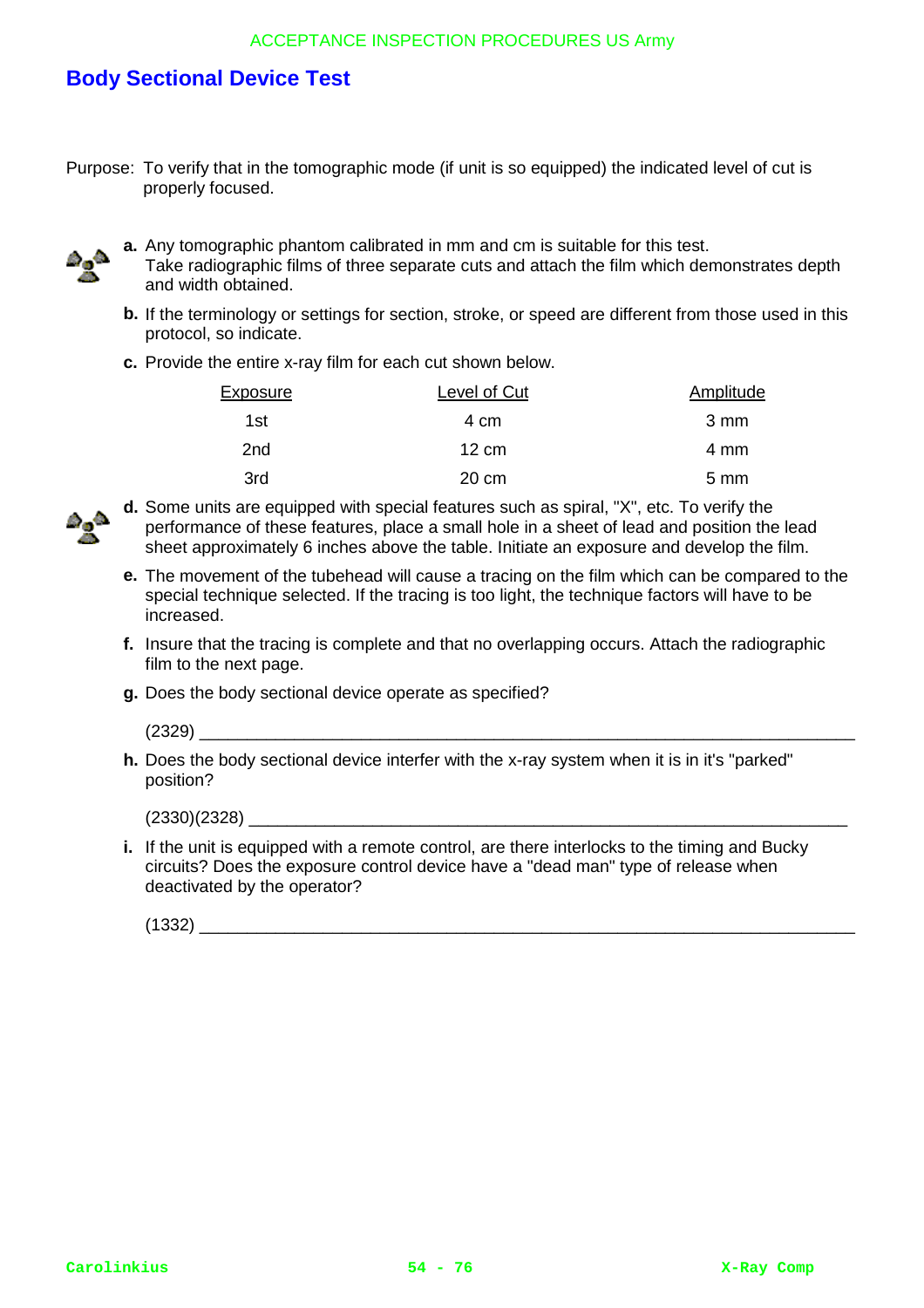| Exposure #11                                                                                                                                                                                                                                                                                                                                            | Exposure #2                                                                      | Exposure #3                                                                             |        |
|---------------------------------------------------------------------------------------------------------------------------------------------------------------------------------------------------------------------------------------------------------------------------------------------------------------------------------------------------------|----------------------------------------------------------------------------------|-----------------------------------------------------------------------------------------|--------|
| Cut 4 cm                                                                                                                                                                                                                                                                                                                                                | Cut 12 cm                                                                        | Cut 20 cm                                                                               |        |
| Section 3 mm                                                                                                                                                                                                                                                                                                                                            | Section 4 mm                                                                     | Section 5 mm                                                                            |        |
|                                                                                                                                                                                                                                                                                                                                                         |                                                                                  | Stroke ____________________inches Stroke __________________inches Stroke ______________ | inches |
|                                                                                                                                                                                                                                                                                                                                                         | Inches/sec ____________________________ Inches/sec _____________________________ |                                                                                         |        |
|                                                                                                                                                                                                                                                                                                                                                         |                                                                                  |                                                                                         |        |
| mA $\overline{\qquad \qquad }$ $\qquad \qquad$ $\qquad$ $\qquad$ $\qquad$ $\qquad$ $\qquad$ $\qquad$ $\qquad$ $\qquad$ $\qquad$ $\qquad$ $\qquad$ $\qquad$ $\qquad$ $\qquad$ $\qquad$ $\qquad$ $\qquad$ $\qquad$ $\qquad$ $\qquad$ $\qquad$ $\qquad$ $\qquad$ $\qquad$ $\qquad$ $\qquad$ $\qquad$ $\qquad$ $\qquad$ $\qquad$ $\qquad$ $\qquad$ $\qquad$ |                                                                                  | mA ________ <del>_________________</del> _                                              |        |
|                                                                                                                                                                                                                                                                                                                                                         |                                                                                  |                                                                                         |        |
| Number of Wires 3                                                                                                                                                                                                                                                                                                                                       | Number of Wires 3 to 4                                                           | Number of Wires 4                                                                       |        |
|                                                                                                                                                                                                                                                                                                                                                         |                                                                                  |                                                                                         |        |

| <b>PLACE</b> | <b>PLACE</b> | <b>PLACE</b> |
|--------------|--------------|--------------|
| <b>FILM</b>  | <b>FILM</b>  | FILM         |
| <b>STRIP</b> | <b>STRIP</b> | <b>STRIP</b> |
| <b>HERE</b>  | <b>HFRF</b>  | <b>HERE</b>  |

COMMENTS: \_\_\_\_\_\_\_\_\_\_\_\_\_\_\_\_\_\_\_\_\_\_\_\_\_\_\_\_\_\_\_\_\_\_\_\_\_\_\_\_\_\_\_\_\_\_\_\_\_\_\_\_\_\_\_\_\_\_\_\_\_\_\_\_\_\_\_\_\_\_\_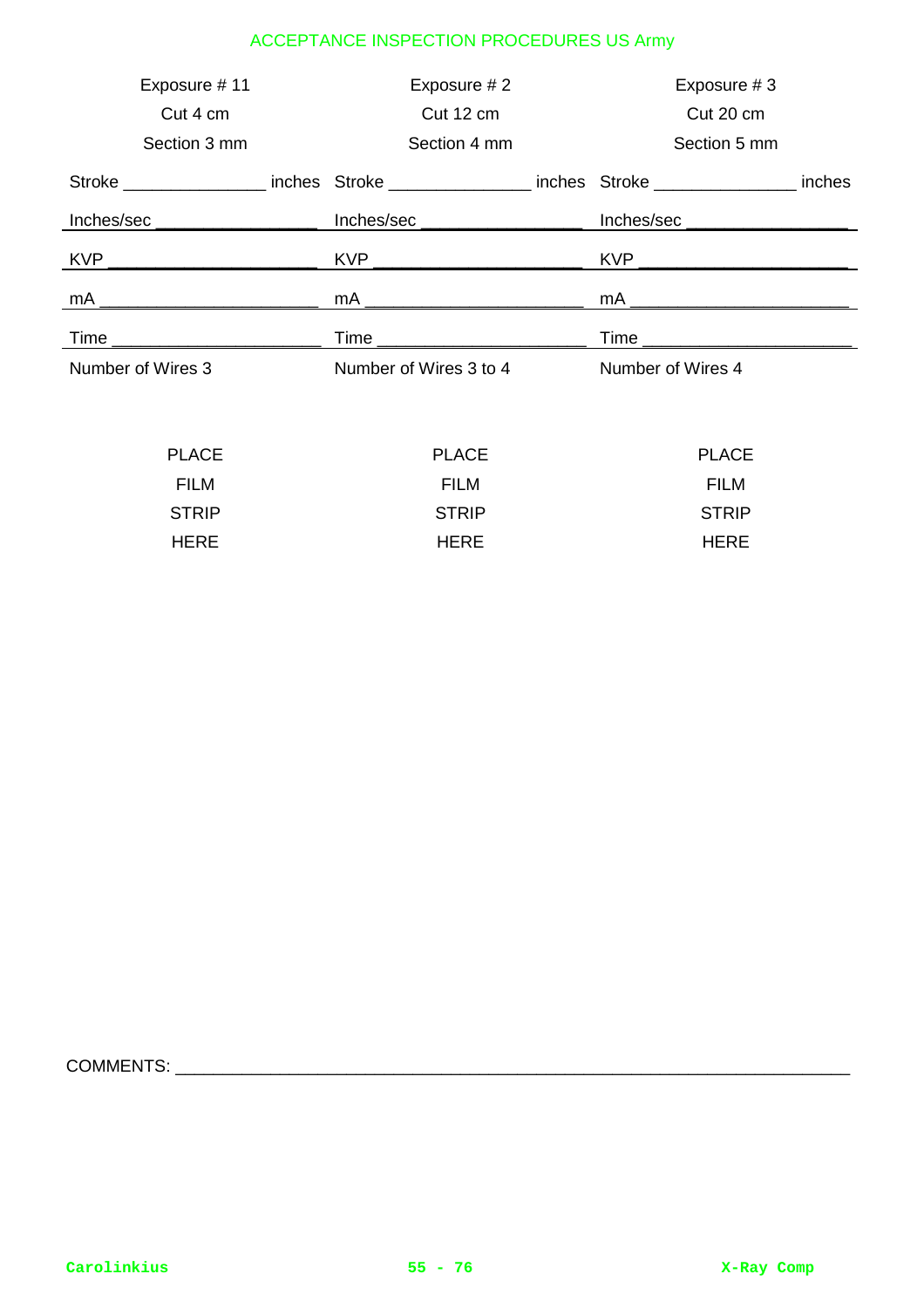# **Positive Beam Limitation**

|  | <b>a.</b> Does the system return to positive beam limitation (PEL) with a change in image<br>receptor?                                          |                                                                                                                                                                                                                                                      |  |
|--|-------------------------------------------------------------------------------------------------------------------------------------------------|------------------------------------------------------------------------------------------------------------------------------------------------------------------------------------------------------------------------------------------------------|--|
|  | 21 CPR 1020.31 (e) (iii)                                                                                                                        | Yes $\begin{array}{ c c c c c } \hline \quad\quad&\quad \text{No} & \begin{array}{ c c c }\hline \ \quad\quad&\quad \text{No} & \begin{array}{ c c c c }\hline \ \text{O}&\text{O} & \text{O} & \text{O} \end{array} \hline \end{array} \end{array}$ |  |
|  | <b>b.</b> Is PBL by-passed when the beam axis or table angulation is not within 10 degrees of the<br>horizontal or vertical plane?              |                                                                                                                                                                                                                                                      |  |
|  | 21 CPR 1020.31 (e) (iv)                                                                                                                         | Yes $\lfloor \rfloor$ No $\lfloor \rfloor$                                                                                                                                                                                                           |  |
|  | c. Does the capability exist to override PBL in the event of system failure and can the key<br>be removed when the positive mode is overridden? |                                                                                                                                                                                                                                                      |  |
|  | 21 CFR 1020.31 (e) (v)                                                                                                                          | Yes $\lfloor \rfloor$ No $\lfloor \rfloor$                                                                                                                                                                                                           |  |
|  | <b>d.</b> Is it possible (in the automatic mode) to adjust the x-ray field size smaller than the<br>selected size?                              |                                                                                                                                                                                                                                                      |  |
|  | 21 CPR 1020.31 (g) (3)                                                                                                                          | $Yes  $ No $ $                                                                                                                                                                                                                                       |  |
|  | e. Does PBL occur at several commonly-used SID'S?                                                                                               |                                                                                                                                                                                                                                                      |  |
|  | 21 CPR 1020.31 (e) (1) (iv)                                                                                                                     | Yes $\lfloor \rfloor$ No $\lfloor \rfloor$                                                                                                                                                                                                           |  |
|  | f. Does PBL occur within 5 seconds after the cassette is placed in the image receptor?                                                          |                                                                                                                                                                                                                                                      |  |
|  | 21 CPR 1020.31 (e) (2) (i)                                                                                                                      | Yes  ___         No  ___                                                                                                                                                                                                                             |  |
|  | g. Are x-rays produced when the source is at a SID in which PBL is not intended to<br>operate?                                                  |                                                                                                                                                                                                                                                      |  |
|  | 21 CPR 1020.31 (e) (2) (i)                                                                                                                      | Yes $\lfloor \_\_\_\_\_\_\_\_\_\_\_\_\_\_\_\_\_\_\_\_\_\_\_\_\_\_\_\_$                                                                                                                                                                               |  |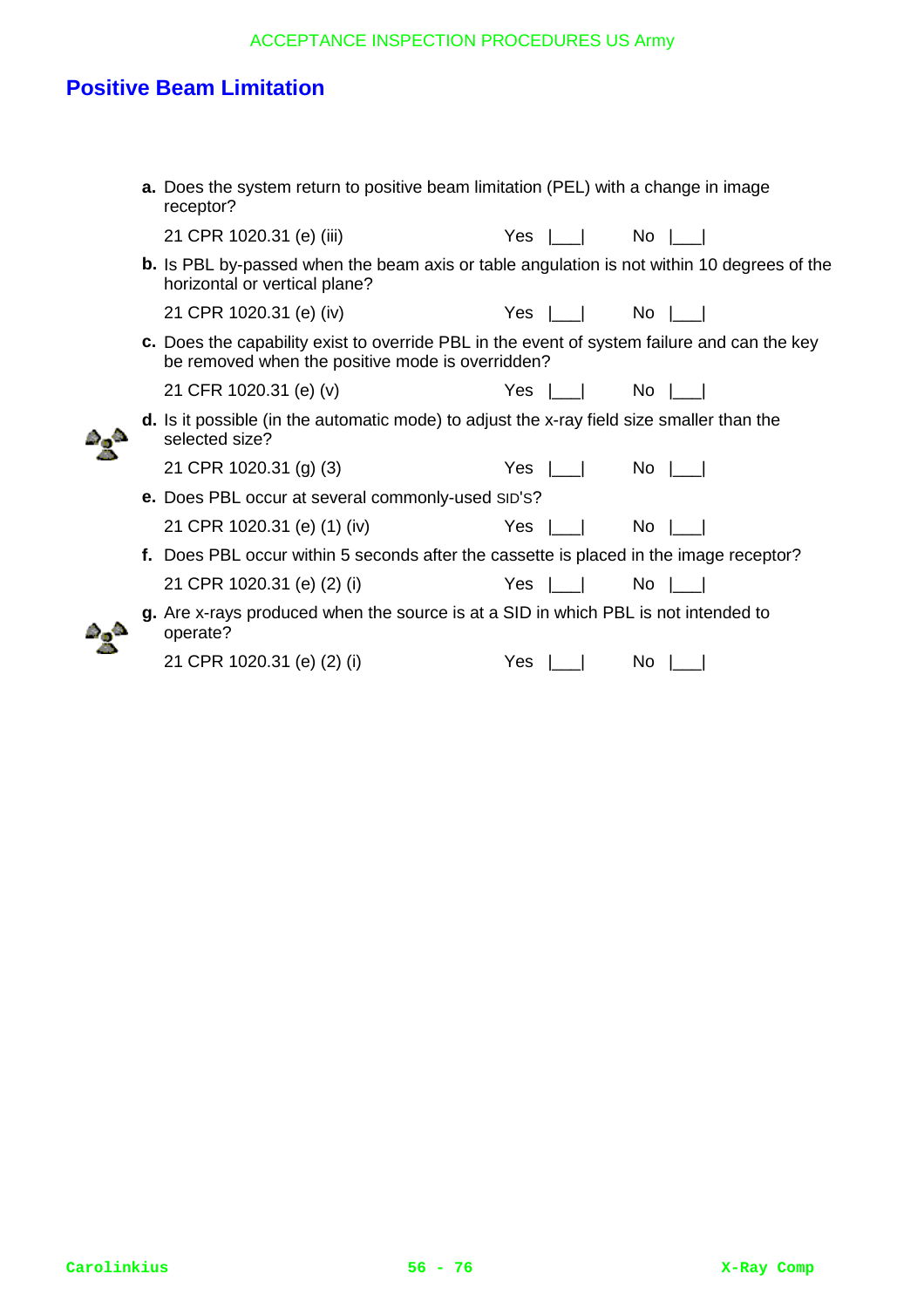# **Illuminance of Light Localizer**

21CFR1020.31 (d) (2) (ii)

Purpose: To verify the light localizer (collimator light) provides at least 15 footcandles at a distance of 100 cm (40") or at the maximum Source-to-image Distance (SID) whichever is less.

a. At a distance of 100 cm or at the maximum SID, record the readings obtained in the center of each quadrant in footcandles.

|                       | Quadrant       | Footcandles | Background/Ambient At<br>the Tabletop |
|-----------------------|----------------|-------------|---------------------------------------|
| Anzuzeigender Text da | 1              |             |                                       |
|                       | $\overline{2}$ |             |                                       |
|                       | 3              |             |                                       |
|                       | 4              |             |                                       |

- b. With the collimator light extinguished, record the background readings in each quadrant. Room lights should be left on for this test.
- c. Record the average illuminance from the four quadrants.
- d. Subtract the average background illuminance.
- e. Indicate whether the average illuminance exceeds 14.9 FC.

| Yes |  | No |  |
|-----|--|----|--|
|-----|--|----|--|

f. A reading of over 20 footcandles (FC) in any quadrant requires a voltage check of the lamp voltage. Record the lamp voltage under load.

Lamp Voltage Under Load

Note: The manufacturer's specifications for lamp voltage should be consulted to determine if the voltage is properly adjusted. Lamp voltage which is over that specified will cause premature failure of collimator bulbs.

\_\_\_\_\_\_\_\_\_\_\_\_\_\_\_\_\_\_\_\_\_\_\_\_\_\_\_\_\_\_\_\_\_\_\_\_\_\_\_\_\_\_\_\_\_\_\_\_\_\_\_\_\_\_\_\_\_\_\_\_\_\_\_\_\_\_\_\_\_\_\_\_\_\_\_\_\_\_\_\_\_\_\_

\_\_\_\_\_\_\_\_\_\_\_\_\_\_\_\_\_\_\_\_\_\_\_\_\_\_\_\_\_\_\_\_\_\_\_\_\_\_\_\_\_\_\_\_\_\_\_\_\_\_\_\_\_\_\_\_\_\_\_\_\_\_\_\_\_\_\_\_\_\_\_\_\_\_\_\_\_\_\_\_\_\_\_

\_\_\_\_\_\_\_\_\_\_\_\_\_\_\_\_\_\_\_\_\_\_\_\_\_\_\_\_\_\_\_\_\_\_\_\_\_\_\_\_\_\_\_\_\_\_\_\_\_\_\_\_\_\_\_\_\_\_\_\_\_\_\_\_\_\_\_\_\_\_\_\_\_\_\_\_\_\_\_\_\_\_\_

\_\_\_\_\_\_\_\_\_\_\_\_\_\_\_\_\_\_\_\_\_\_\_\_\_\_\_\_\_\_\_\_\_\_\_\_\_\_\_\_\_\_\_\_\_\_\_\_\_\_\_\_\_\_\_\_\_\_\_\_\_\_\_\_\_\_\_\_\_\_\_\_\_\_\_\_\_\_\_\_\_\_\_

COMMENTS: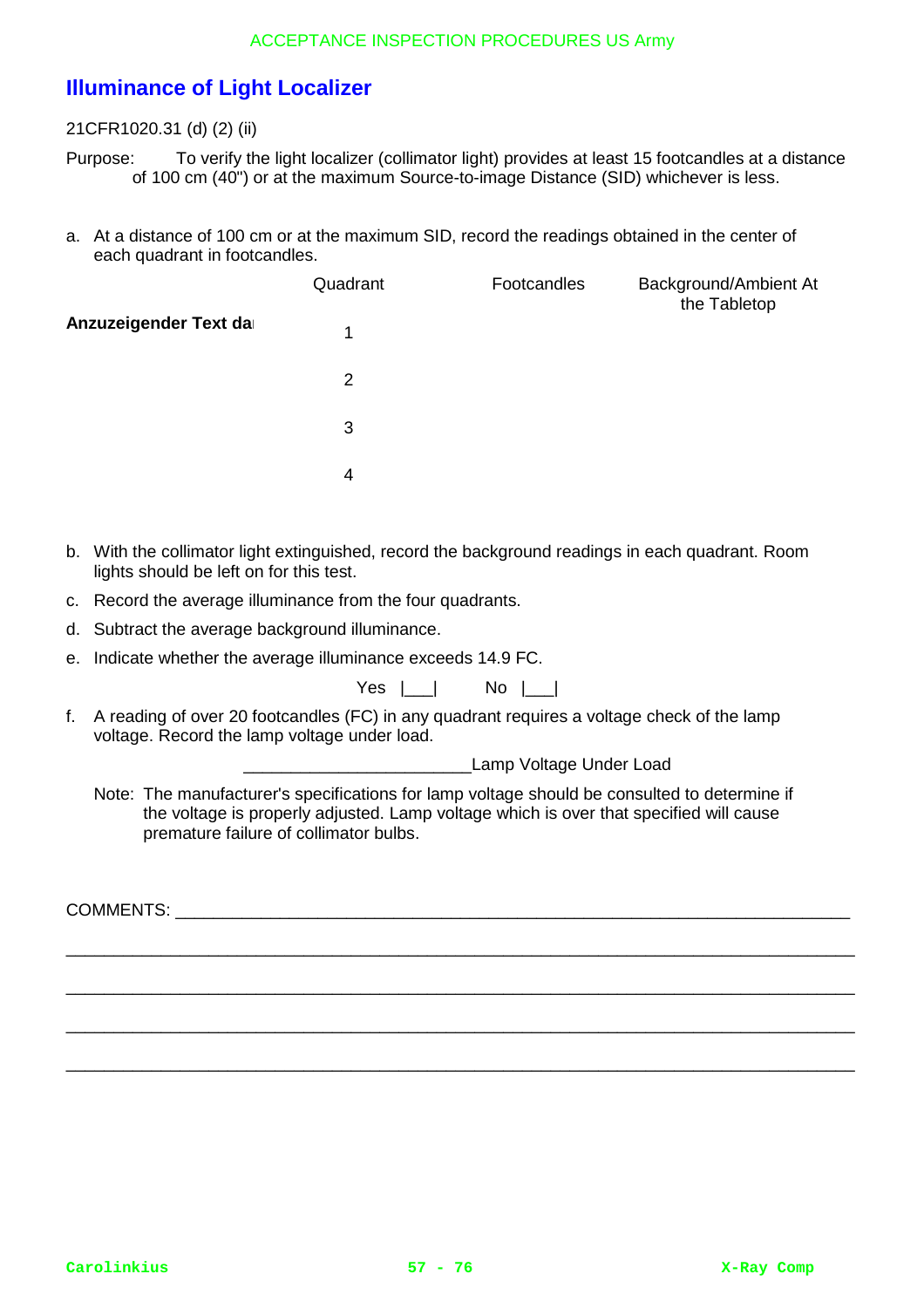# **POST-CALIBRATION RADIATION INSPECTION PROCEDURE**

# **RADIOGRAPHIC**

# **1. Purpose**

"Post-Calibration Radiation Inspection Procedure/Radiographic" provides maintenance technicians with procedures to inspect radiographic x-ray systems for compliance with federal regulations.

## **2. Procedure**

### **a. Documentation**

This procedure follows the same sequence as the form.The inspection record should be filled out in ist entirety. The results will be used as a baseline for all future inspections and calibrations.

### **b. Identification**

Identify all pertinent information. Some of the data may be taken from information annotated earlier in the report.

### **c. Timer Accuracy**

This information may be taken from page 43 of this report.

### **d. Radiation Leakage**

#### **21 CPR 1020.30 (k)**

Note: This test is an approximation of the radiation leakage and is used to find gross errors.

With the collimator shutters closed and the beam blocked with at least 10 HVL's (1/8" lead sheet), check the tubehead assembly for compliance with federal standards. The "maximum permissible leakage" is 100 mR in one hour while the tube\* is operated at it's maximum continuous rated current for the maximum rated tube potential.

(1) Select the unit's maximum KVP and a time setting approximately equal to the response time of the survey meter to be utilized (usually 1-3 seconds) and select the lowest mA station. The radiation leakage can be considered satisfactory if it is lower than the requirement of 100 mR/hr when tested at an mA station which is higher than the mA setting which would correspond to the "leakage technique factor." The lowest mA station is used to eliminate the necessity to miscalibrate the unit to the actual leakage technique factors as determined by the anode cooling rate of the tubehead.



(2) Position the survey meter approximately one meter (39.5") from the source.

Make sufficient exposures over an area of approximately 100 square centimeters and average the results.

(3) If the average value obtained in (2) above is less than 100 mR/hr, the radiation leakage can be considered satisfactory and there is no need to proceed any further with the test. If the value exceeds 100 mR/hr, the actual mR/hr will have to be calculated using the following procedure: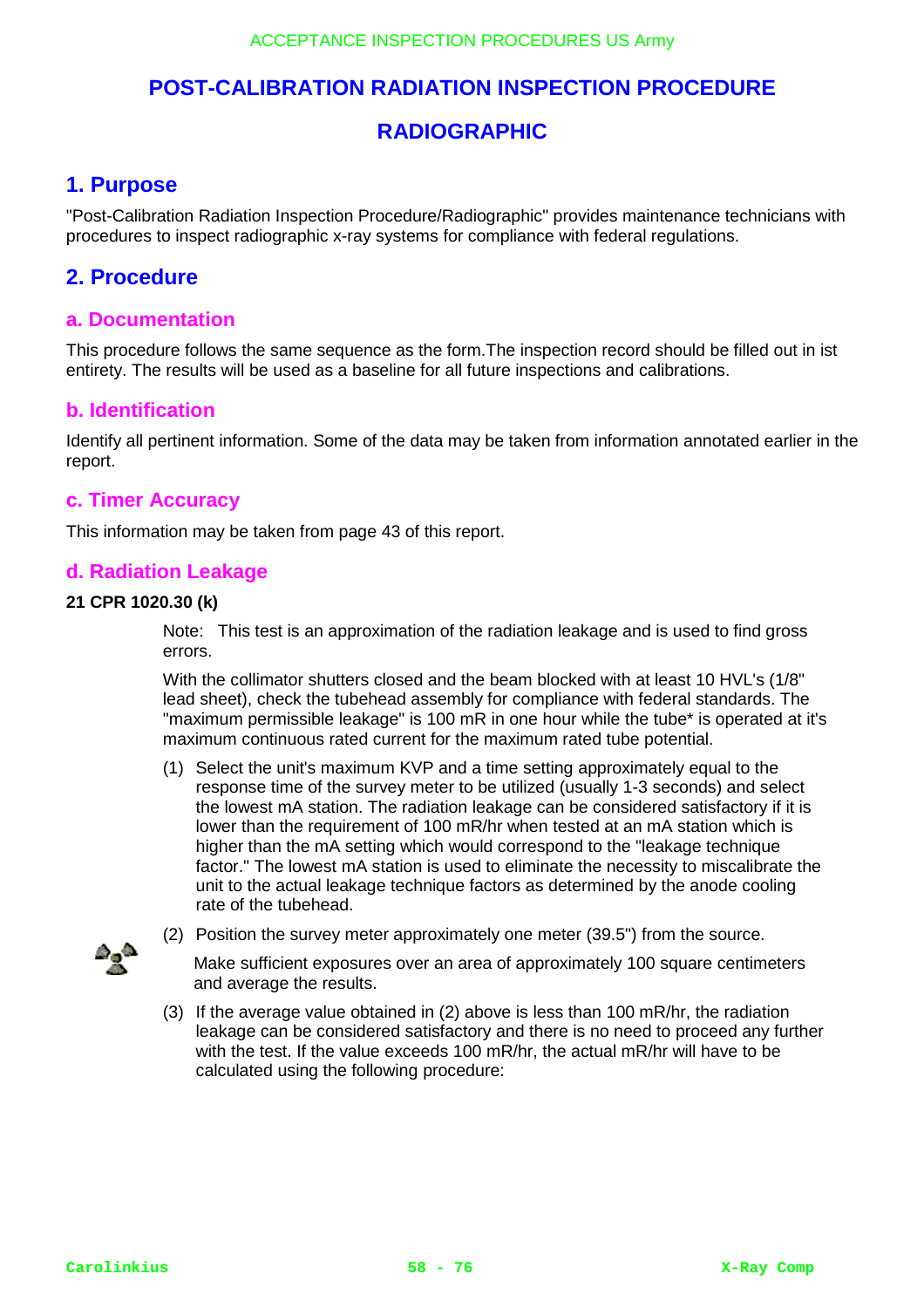(a) From the table on page 33, select the mA for continuous operation that corresponds to the maximum KVP of the unit and the anode cooling rate for the tubehead assembly being inspected. The anode cooling rate can be obtained by consulting the manufacturer's literature or the tube rating charts. The mA selected is then divided by the mA setting used for the test and this value is then multiplied by the average mR obtained in step 2.

For example: If an average of 300 mR/hr is obtained at 25 mA, 150 KVP and the anode cooling rate of the tubehead assembly is 30,000 heat units/minute, the value to be recorded is:

3.33 / 25 mA = .133 times 300 mR/hr = 39.9 mR/hr

Since this value is below the maximum permissible leakage of 100 mR/hr, it is considered satisfactory.

(b) Record the calculated leakage and indicate whether satisfactory or unsatisfactory

### **e. SID Accuracy**

#### **21 CFR 1020.31 (e) (1)**

This information can be taken from page 27 obtained earlier in the report.

### **f. Collimator Illumination**

### **21 CFR 1020.31 (d) (2) (ii)**

Record the data obtained from page 83 of this report.

### **g. Radiation vs Light Field**

#### **21 CFR 1020.31 (d) (2)**

- (1) Manually adjust the collimator shutters so the light field, when measured on an unexposed cassette at a SID of 40" or 48", equals a common field size (e.g., 8 X 10, 10 X 12). (Note: If the cassette is placed on the tabletop, the indicated SID will not be correct and the tube will have to be raised.)
- (2) Mark the edges of the light field so they will be visible on the exposed film. Expose and develop the film.
- (3) Measure the offset between the indicated and actual edges of the radiation field on the exposed film. Sum the two edges of the film ignoring sign and enter on the form.
- (4) Calculate the allowable errors in either dimension by multiplying the SID by .02 (2%).
- (5) If either the width or length exceeds allowable values, indicate unsatisfactory on the inspection form.

#### **h. Field Size vs Indicators**

#### **21 CFR 1020.31 (e) (iii)**

- (1) Place a cassette at a commonly used SID, observing the need to re-adjust SID if the cassette is on the tabletop.
- (2) Manually adjust the collimator field size indicators to indicate a commonly-used field size.



- (3) Make an exposure and develop the film.
- (4) Measure the actual length and width of the radiation field on the exposed film. Subtract from the indicated dimensions and enter the length and width errors.
- (5) Calculate and enter the allowable error by multiplying .02 times the SID used. Indicate whether satisfactory or unsatisfactory.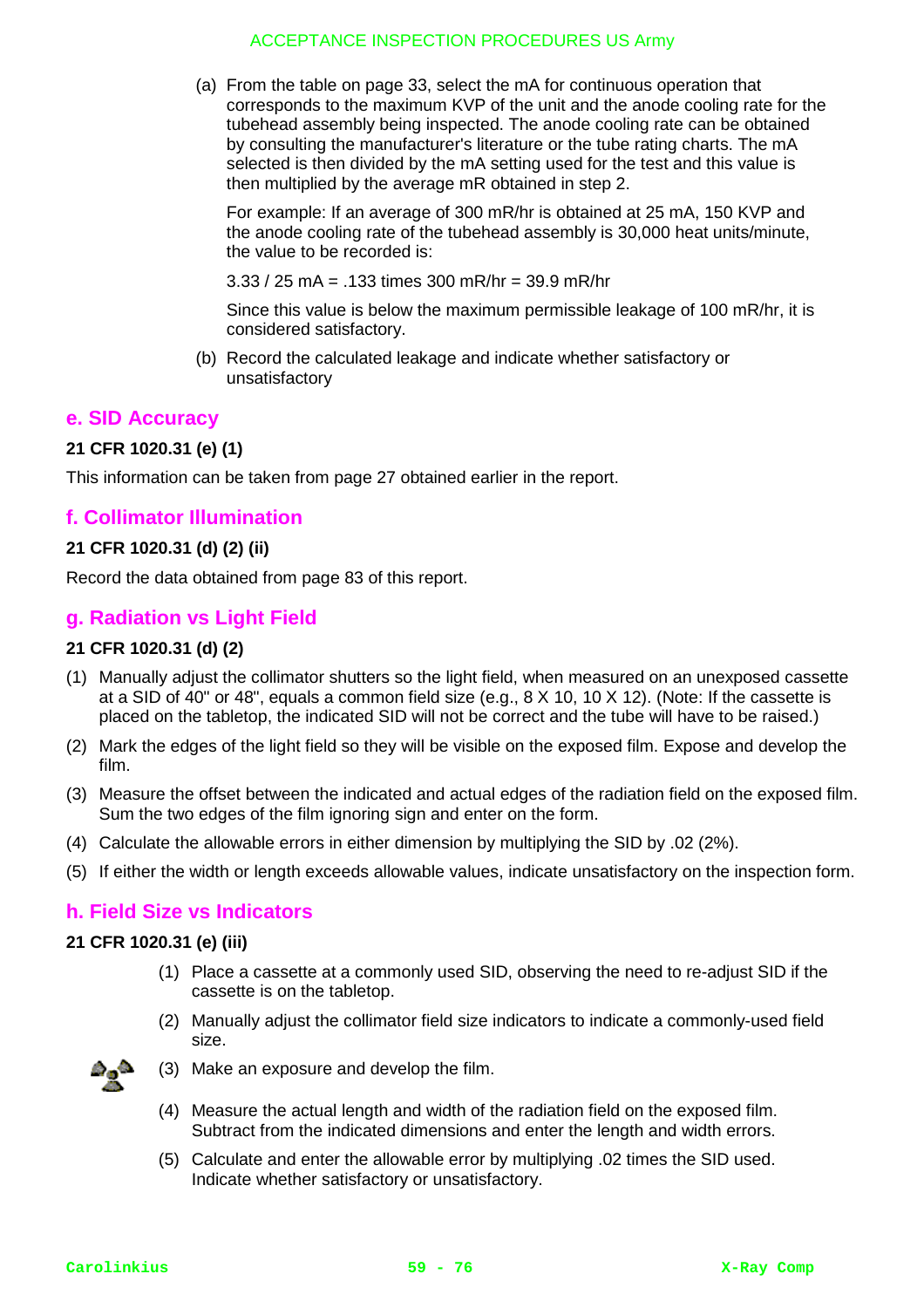## **i. Minimum Field Size**

### **21CFR1020.31 (e) (1) (iii)**

Verify that the minimum field size does not exceed a 5 cm square (2").

(1) Close the shutters completely and adjust the unit for the maximum Source-Image-Distance (SID).



(2) With a film in the cassette holder, initiate an exposure and measure the radiated area. Indicate whether satisfactory or unsatisfactory on the form.

# **j. Field vs Receptor (Center Offset)**

### **21 CFR 1020.31 (e) (1)**

This test is to be performed for each tubehead-receptor combination. Table-Horizontal and Table-Vertical are considered two different receptors for this test.

- Note 1: There are various test tools available which will simplify the center offset test and are acceptable for use.
- (1) Place a loaded cassette in the cassette tray.
- (2) Using applicable detents, angulation indicators and centering lights, center the tubehead and collimator to the receptor at a commonly used SID.
- (3) Manually adjust the collimator to a field smaller than the cassette. Expose and develop the film.
- (4) Draw two sets of cross hairs on the film, one connecting the corners of the film and one connecting the corners of the x-ray field as illustrated below:



- (5) Measure the offset between the film center and the field center and record on the form.
- (6) Calculate the allowable offset from .02 (2%) times SID and record.
- (7) Complete the above test for each remaining tubehead receptor combination.
- (8) Label and attach each film.
- Note 2: The use of metric size film in standard size cassettes may introduce errors in the center offset test.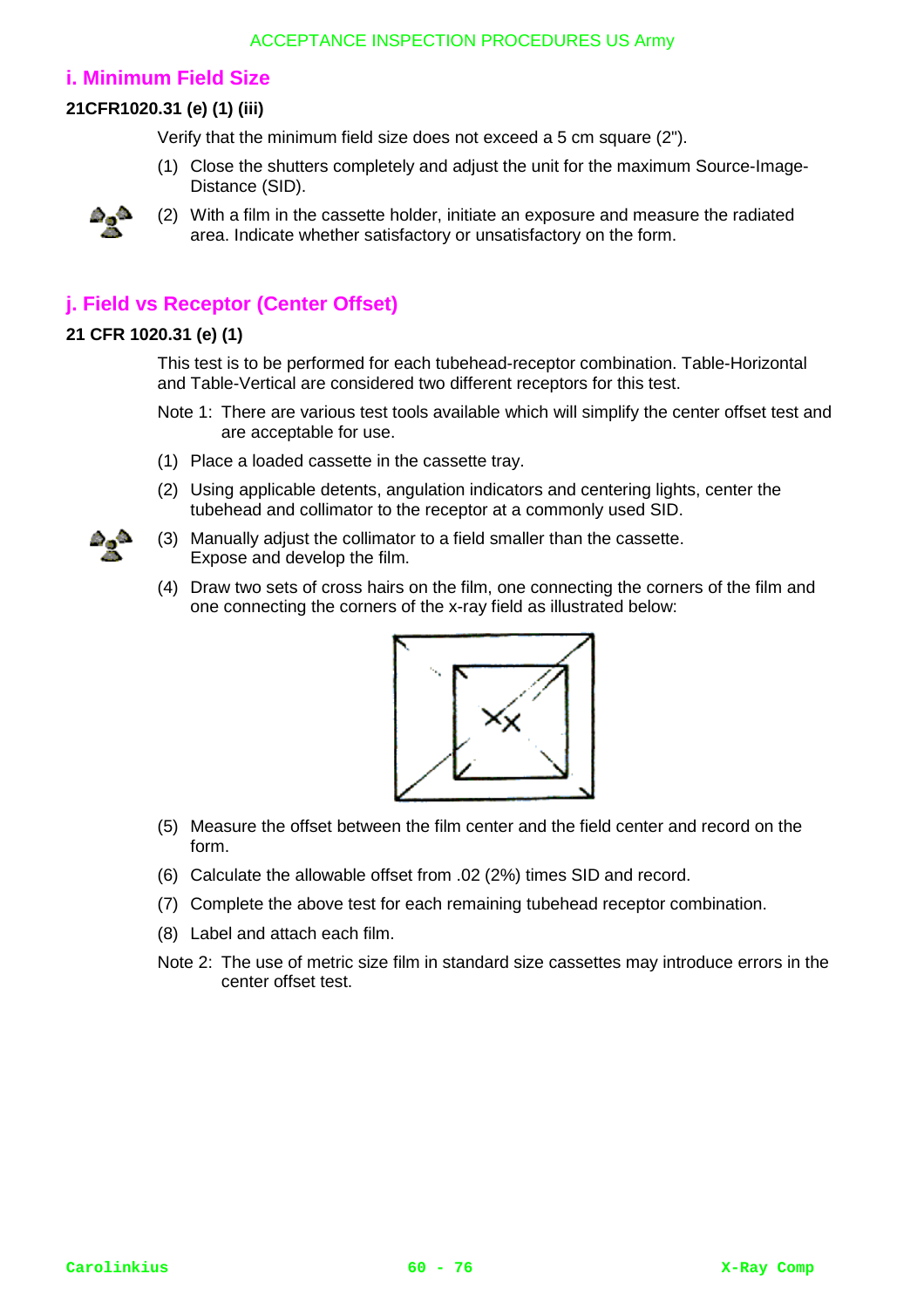## **k. Field Size (Automatic)**

#### **21 CFR 1020.31 (e) (2) (ii)**

This test is required for each tubehead-receptor combination. The table cassette holder is considered one receptor whether horizontal or vertical for this test.

- (1) Place an 8" **X** 10" cassette in the receptor and align the tube with the receptor at a commonly-used SID.
- (2) Place a cardboard cassette larger than the test cassette on the surface of the receptor insuring that it will intercept the entire x-ray beam.



- (3) Expose and develop both films.
- (4) Measure and record the difference in the length and width between the test film placed in the receptor and the film in the cardboard cassette. If the field is smaller than the film that was placed inside the receptor, the measurement can be taken directly from that film. If one or both of the field dimensions were larger than that film, obtain the measurements from the cardboard cassette film using the formula:

#### **w = (SID divided by x) times wt**

where:

- wt unknown width (or length) of the x-ray field in the plane of the image receptor.
- SID Test SID (distance from focal spot to image receptor)
- x Distance from focal spot to card board cassette.
- (5) Add the length and width differences and record.
- (6) Enter the allowable tolerances. The length and width error tolerances are 3% of SID. The sum tolerance of the length and width errors is 4% of SID. Repeat the test for tubehead-chest receptor if unit is so equipped.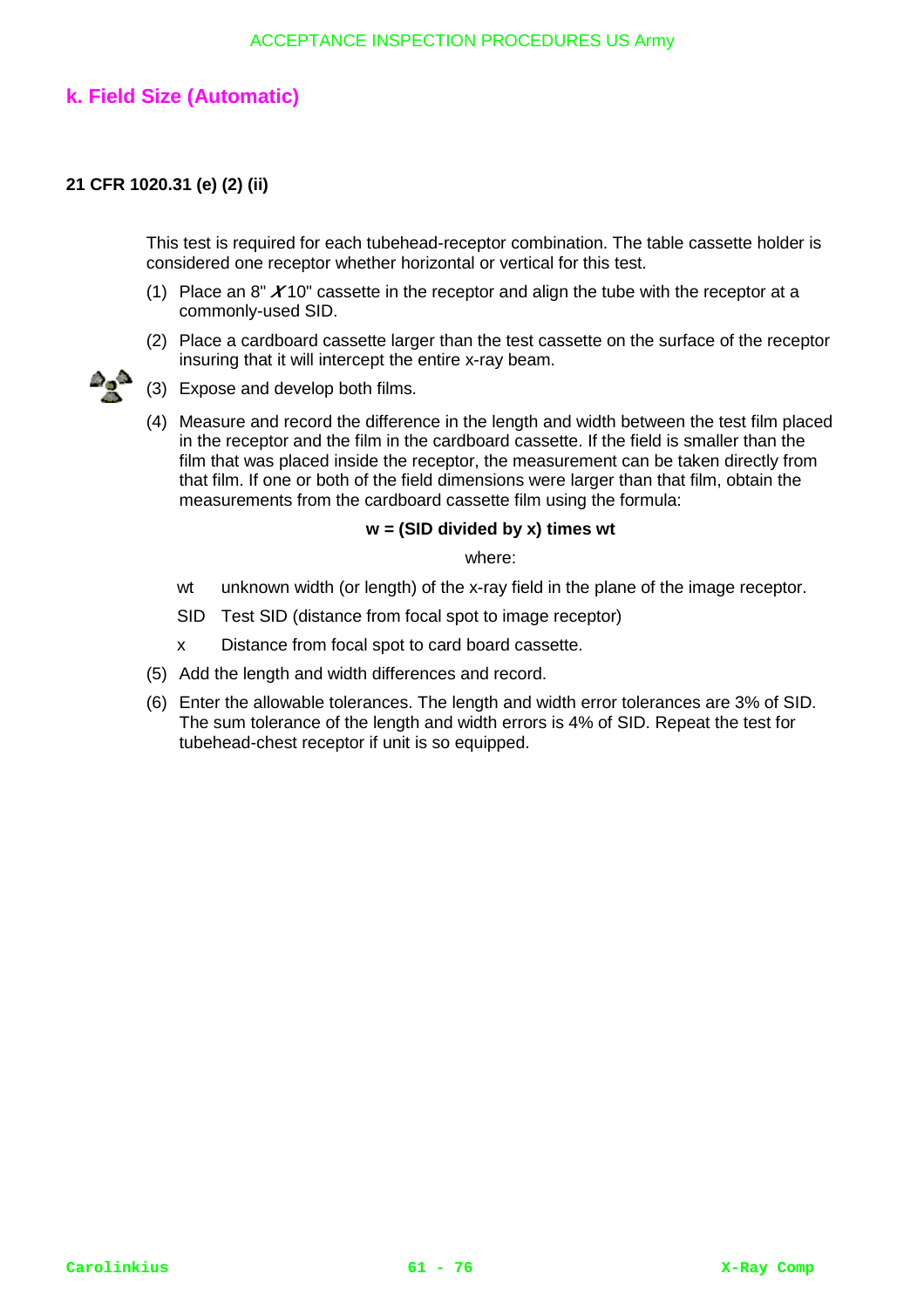## **l. Beam Quality**

### **21 CFR 1020.30 (m)**

Determine the half-value layer (HVL) of the useful beam for the radiographic tubehead.

- (1) Position a radiation detector and test stand capable of receiving calibrated thicknesses of 1100 alloy aluminum between the tubehead and detector.
- (2) Select 90 KVP and 100 mAs. Keep KVP, mA, time, and distance constant for each exposure.



(3) Remove all selectable filters and initiate an exposure. Record the mR value obtained in the "No Additional Filtration" blank on the form.



(4) Insert 2.5 mm of aluminum between the tubehead and detector. Initiate an exposure and record mR obtained in the "2.5 mm" additional filtration blank and plot mR versus mm of aluminum on the graph paper on page 90 and record the reading plotting mR versus mm\*s of aluminum.



 $\triangle$  (5) Insert 4.5 mm of aluminum between the tubehead and detector and initiate an averaging December 2014 exposure. Record the value obtained in the "4.5 mm" blank and plot this value on the graph paper.

- (6) Draw a line on the graph paper from the values obtained at 2.5 mm and 4.5 mm of additional filtration.
- (7) Find the point along the line which corresponds to 50% of the value obtained in step (3) above.
- (8) Draw a line down from this point. The value obtained is the half-value layer (HVL) of the useful beam.
- (9) If the value obtained in step (4) is less than 50% of the initial value, reduce the aluminum between the detector and tubehead in steps, taking additional mR values. Continue until the mR value exceeds 50% of the "No Additional Filtration" value. Plot thickness versus mR on a graph. The point where mR equals 50% of the initial value is the HVL. If it is less than 2.5 mm at 90 KVP, the difference between the calculated HVL and 2.5 mm is the amount of additional filtration that must be added to the tubehead assembly.

If corrective action cannot be accomplished at the time of inspection, annotate unsatisfactory on the form and notify the department that the unit cannot be operated at a KVP .that is higher than that specified in 21 CFR 1020.30, Table 1, for the actual HVL of the unit until this deficiency can be corrected. (Note: Some x-ray systems have a selectable filter which can be removed to reduce filtration at lower KVP's but will prohibit exposure at 90 KVP when removed.) When this occurs, steps (1) through (4) should be performed with the selectable filters in the beam. An additional test should be performed with the filter removed at the maximum KVP the filter interlock will permit. The HVL should be calculated and compared to the permissible value in 21 CFR 1020.30, Table 1.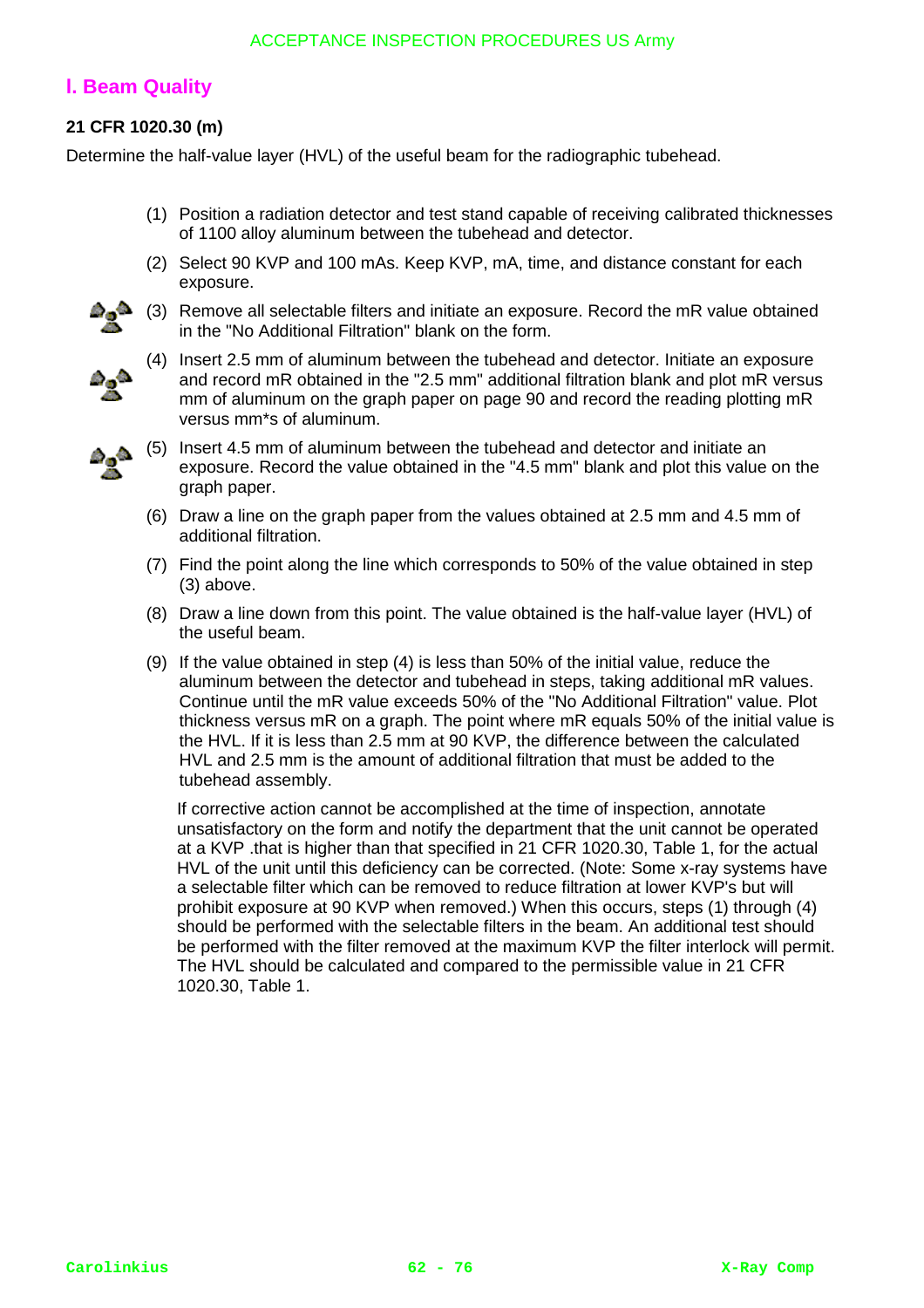## **m. Radiographic Reproducibility**

### **21 CFR 1020.31 (b)**



Check reproducibility by making four consecutive exposures and recording mR obtained. Allow at least one minute between exposures. If all values are within plus or minus 5% of the average, reproducibility can be considered satisifactory. If any mR reading exceeds plus or minus 5% of the average, calculate the coefficient of variation from:

$$
c = \frac{1}{mR} \sqrt{\frac{(mR - mR_1)^2 + (mR - mR_2)^2 + (mR - mR_3)^2 + (mR - mR_4)^2}{3}}
$$

 $mR$  is the average of the four readings. If C is greater than .05, circle the value and indicate unsatisfactory on the form.

## **n. Radiographic Linearity**

Check radiographic linearity by keeping KVP and distance to a radiation detector constant and measuring the ratio of radiation output to selectable mAs for each selectable mA station on the x-ray system. Perform the test at three different KVP settings, one at the neutral KVP (the KVP at which basic mA calibration is performed, usually 80-90 KVP), one at 50-70 KVP, and one at 100-130 KVP. Enter the distance used and the three KVPs tested in the blocks provided on the inspection form.

Note: It may be advantageous to establish a predetermined distance for comparison with future surveys.



For each KVP tested, make an exposure at each mA station recording mA and time selected and mR obtained. Times used should normally be in the range of 1/10 second to 1 second. Time can be varied between mA stations since this will be compensated for in the conversion to mAs. If the x-ray system has a mAs selector rather than mA and time, record the settings in the mAs blocks on the form.

Calculate mAs and mR/mAs for each exposure and record. Obtain the average mR/mAs value for all mA stations tested at each KVP by adding the individual mR/mAs values and dividing by the number of stations tested. The upper and lower limits are +/- 10 percent of this average. Determine whether any value falls below or above the limits and readjust the mA stations to obtain satisfactory results. These linearity limits are different from those contained in 21 CFR 1020.30 (c) , but should be obtainable if the unit is properly calibrated.

## **o. Action Required**

If any of the tests were unsatisfactory, indicate so on page 19 of this report regardless of whether or not the discrepancies were corrected during the inspection.

## **p. Technician**

The DoD inspector performing the inspection will enter his name, grade, and position title in block 18.

## **4. Disposition**

The original will be mailed with the Acceptance Inspection Package to DPSC. One copy will be provided to the medical maintenance activity, one copy to the radiology department, and one copy will be sent to the local bioenvironmental engineering activity for review.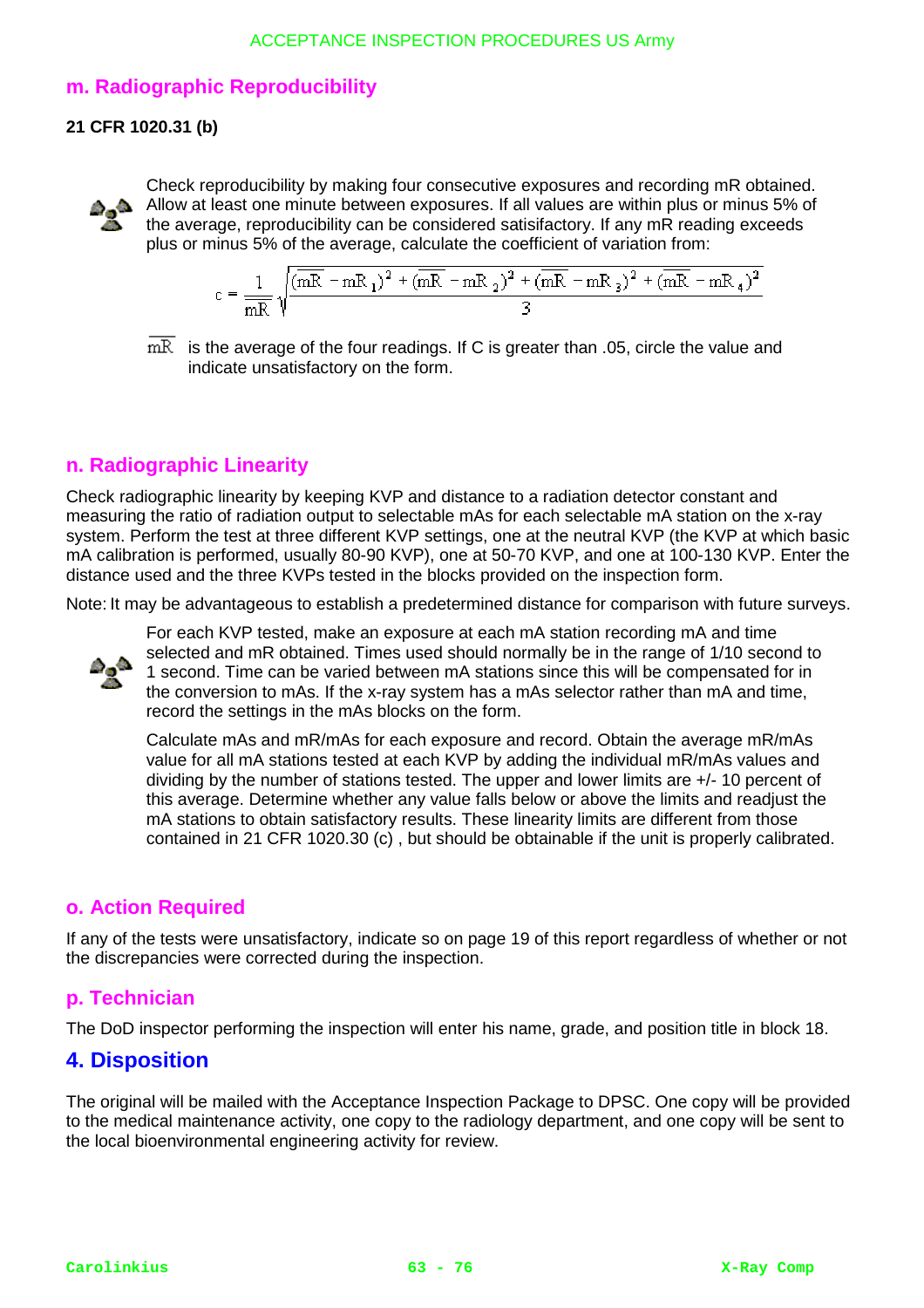# **POST-CALIBRATION RADIATION INSPECTION PROCEDURE**

# **FLUOROSCOPIC**

# **1. Purpose**

"Post-Calibration Radiation Inspection Procedure/Fluoroscopic" provides maintenance technicians with procedures to inspect radiographic x-ray systems for compliance with federal regulations.

## **2. Procedure**

### **a. Documentation**

This procedure follows the same sequence as the form. The inspection record should be filled out in ist entirety. The results will be used as a baseline for all future inspections and calibrations.

### **b. Identification**

Identify all pertinent information. Some of the data may be taken from information annotated earlier in the report.

#### **c. Timer Accuracy**

#### **21 CFR 1020.32 (g)**

Set the fluoroscopic timer for 30 seconds and activate a fluoro exposure. Insure that upon termination of the exposure time an audible .tone occurs and continues to occur while x-rays are produced until the timer is reset. Indicate the results on the form.

### **d. Radiation Leakage**

#### **21 CFR 1020.30 (k)**

With the collimator shutters closed and the beam blocked with at least 10 HVL's (1/8" lead sheet), check the tubehead assembly for compliance with federal standards. The maximum permissible leakage is 100 mR in one hour while the tube is operated at it's maximum continuous rated current for the maximum rated tube potential.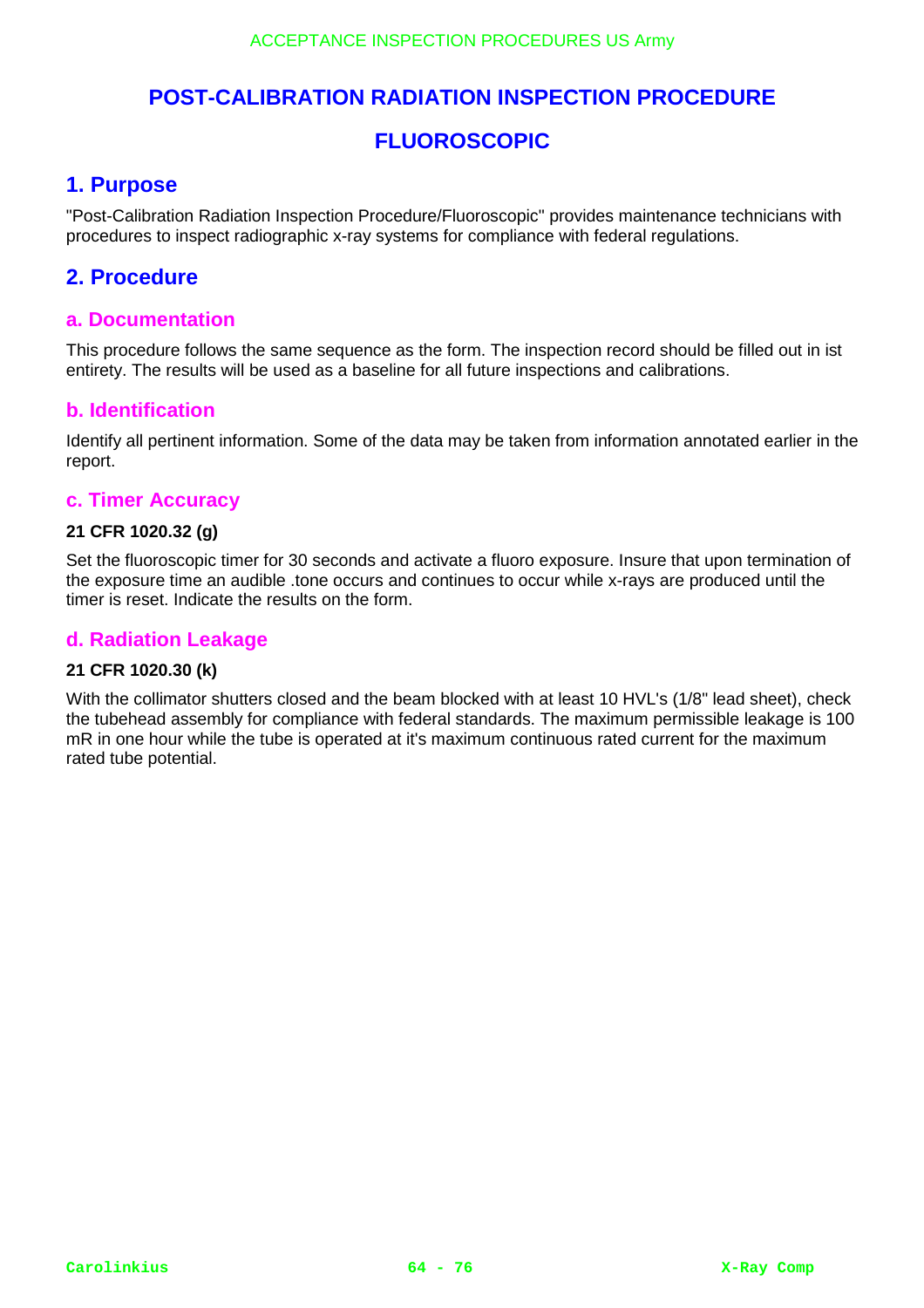- (1) Select the unit's maximum KVP and a time setting of 30 to 60 seconds. Select the mA setting which corresponds to the leakage technique factor in the manufacturer's literature or the MA for continuous operation can be taken from the table on page- 33. If, for some reason, this value cannot be selected, select the highest mA station obtainable.
- (2) Position the survey meter approximately one meter (39.5") from the source as illustrated below. Make sufficient exposures over an area of approximately 100 square centimeters and average the results. Record this value.



- (3) If the average value is less than 100 mR/hr, the radiation leakage can be considered satisfactory and there is no need to proceed any further with the test. If the value exceeds 100 mR/hr and the mA for continuous operation was not obtainable, the actual mR/hr will have to be calculated using the following procedure:
	- (a) From the table on page 33, select the mA for continuous operation that corresponds to the maximum KVP and the anode cooling rate for the tubehead assembly being inspected. This mA value is then divided by the mA setting which was used for the test. This value is then multiplied by the average mR obtained in step (2).

For example: If an average of 40 mR/hr is obtained at 4 mA, 150 KVP and the anode cooling rate of the tubehead assembly is 30,000 heat units/minute, the value to be recorded is:

$$
\frac{3.33 \text{ mA}}{4 \text{ mA}} = 0.83 \text{ times } 40 \text{ mNhr} = 32.8 \text{ mNhr} 4 \text{ mA}
$$

Since this value is below the maximum permissible leakage of 100 mR/hr, it is considered satisfactory.

(b) Record the calculated leakage and indicate whether satisfactory or unsatisfactory on the form.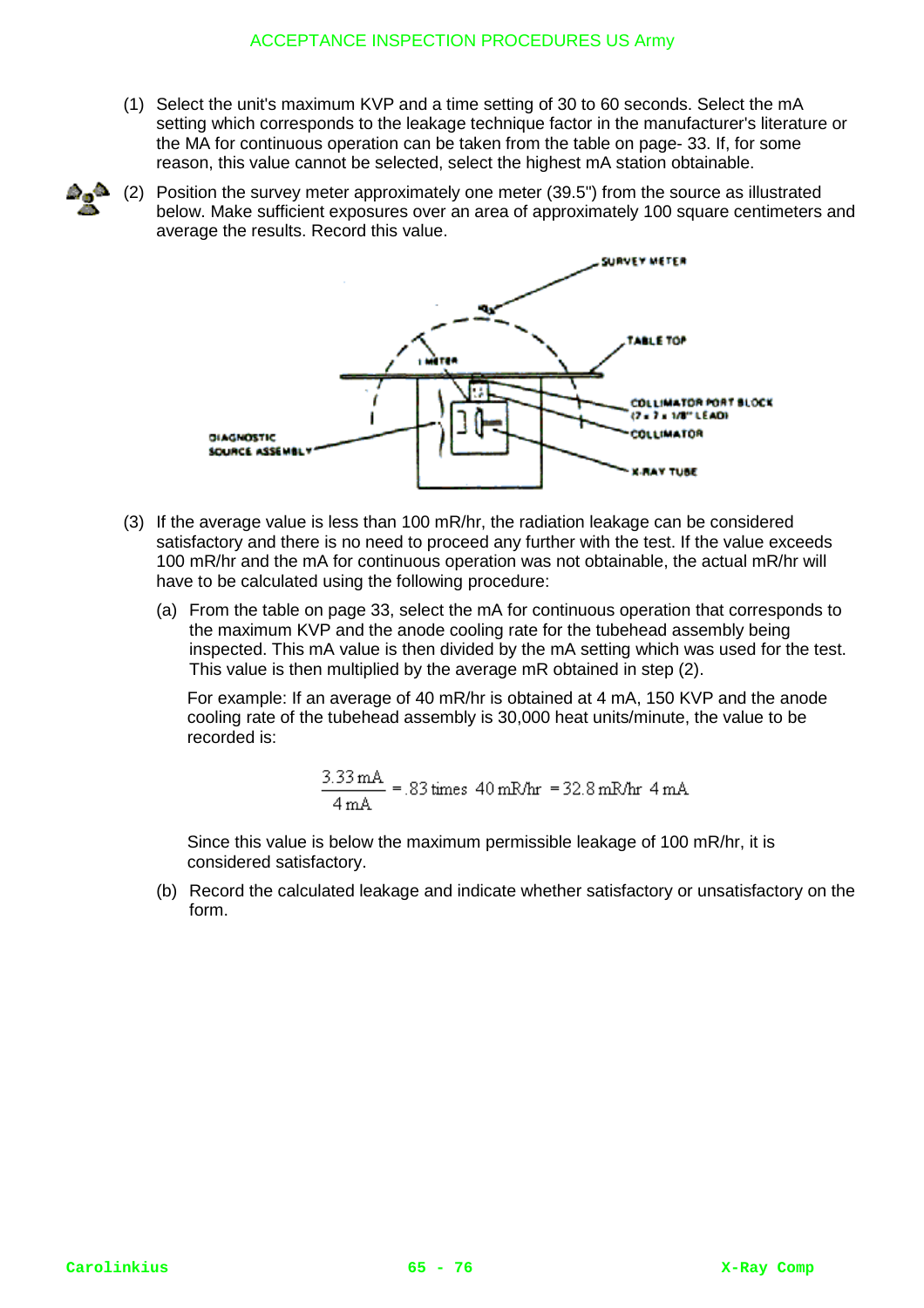## **e. Beam Quality**

### **21 CFR 1020.30 (m)**

Determine the HVL for the fluoroscopic tubehead.

- (1) Position a radiation detector and test stand capable of receiving calibrated thicknesses of 1100 alloy aluminum between the tubehead and detector. (Use position A on the BRH test stand if used.)
- (2) Select 90 KVP. Keep KVP, mA, time, and distance constant for each spot film exposure.

Note: Be sure to shut off the phototimer for this test so the unit will not try to compensate for the added filtration.



- (3) Remove all selectable filters and initiate a spot film**\*** exposure. Record the mR value obtained in the "No Additional Filtration" blank on the form and on the graph paper on page 104 plotting radiation (mR) versus mm of aluminum.
- (4) Insert 2.5 nun of aluminum between the tubehead and detector. Initiate an exposure and record mR obtained in the "2.5 mm Additional Filtration" blank and on the graph paper. If the value obtained is equal to or larger than 50% of the value without the 2.5 nun additional filtration, the HVL is satisfactory. Proceed to find the approximate HVL:



(5) Insert 4.5 mm of aluminum between the tubehead and detector and initiate an exposure.

Record this value in the 4.5 mm blank and plot this value on the graph paper.

- (6) Draw a line on the graph paper from the values obtained at 2.5 mm and 4.5 mm of additional filtration.
- (7) Find the point along the line which corresponds to 50% of the value obtained in step (3) above.
- (8) Draw a line down from this point. The value obtained is the half-value layer (HVL) of the useful beam.
- (9) If the value obtained in step (4) is less than 50% of the initial value, reduce the aluminum between the detector and tubehead in steps, taking additional mR values^ Continue until the mR value exceeds 50% of the "No Additional Filtration" value. Plot thickness versus mR on a graph. The point where mR equals 50% of the initial value is the HVL. If it is less than 2.5 mm at 90 KVP, the difference between the calculated HVL and 2.5 mm is the amount of additional filtration that must be added to the tubehead assembly.

If corrective action cannot be accomplished at the time of inspection, annotate unsatisfactory on the form and notify the department that the unit cannot be operated at a KVP that is higher than that specified in 21 CFR 1020.30, Table 1, for the actual HVL of the unit until this deficiency can be corrected. (Note: Some x-ray systems have a selectable filter which can be removed to reduce filtration at lower KVP's but will prohibit exposure at 90 KVP when removed.) When this occurs, steps (1) through (4) should be performed with the selectable filters in the beam. An additional test should be performed with the filter removed at the maximum KVP the filter interlock will permit.

The HVL should be calculated and compared to the permissible value in 21 CFR 1020.30, Table 1.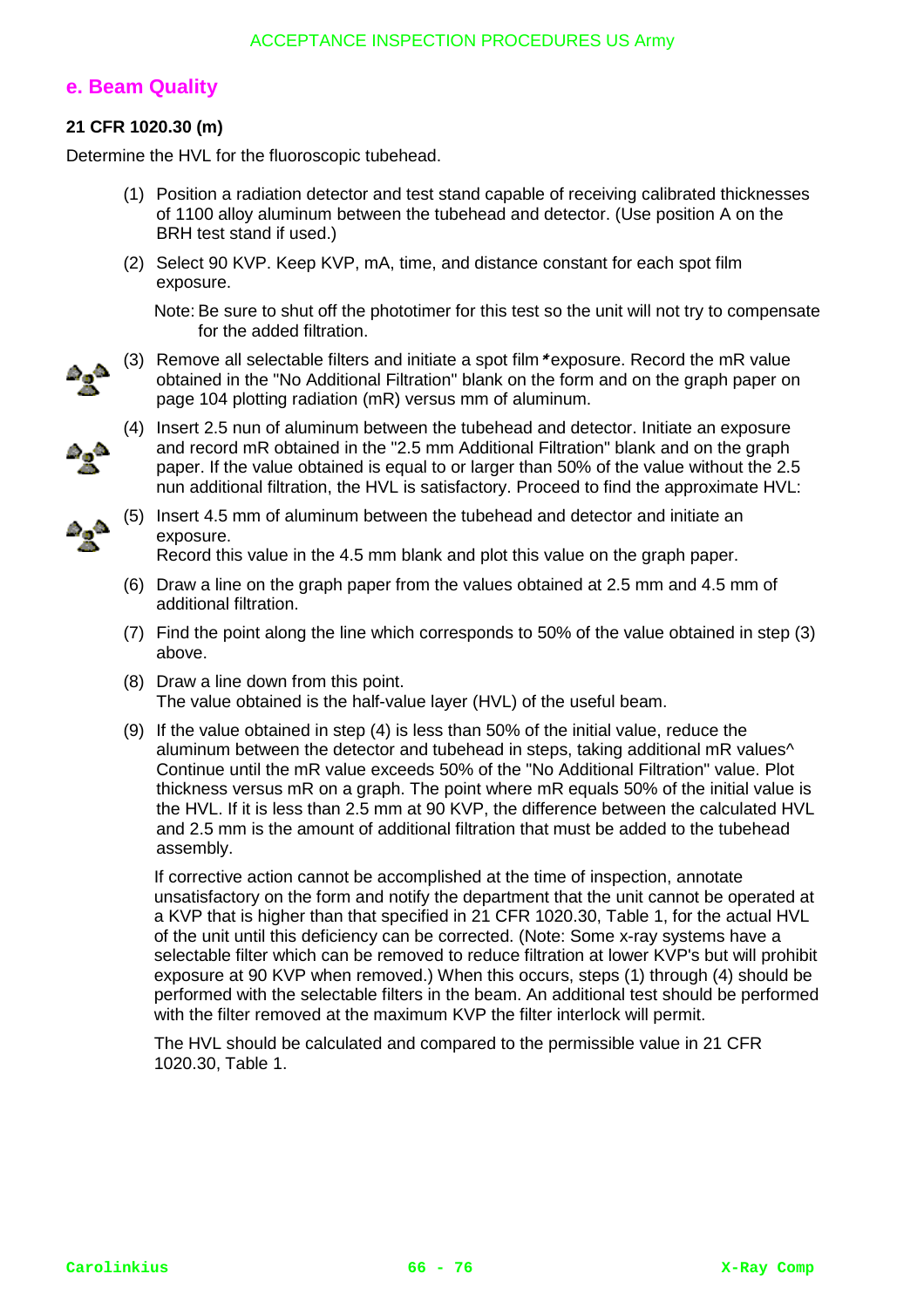## **f. Fluoro Output Measurements**

### **21 CFR 1020.32 (d)**

۵. ه

Measure and record the maximum exposure rates with the radiation detector one centimeter (position B on the BRH test stand) above the tabletop .in the fluoro mode as illustrated below and indicate whether satisfactory or unsatisfactory.



The established limits for determining compliance are:

- (1) 5 R/Minute for Manual Operation. 21 CFR 1020.32 (d) (2)
- (2) 10 R/Minute for Automatic if there is no High Level. 21 CFR 1020.32 (d)(1)
- (3) 5 R/Minute for Automatic if High Level Option is available but it is not activated. 21 CFR 1020.32 (d)(1)(ii)
- (4) No limit when High Level is activated but a continuous audible tone must occur. 21 CFR 1020.32 (d) (1) (ii)
	- Note 1: Depending on the available functions of the radiation meter (electrometer) being utilized, the exposure time may have to be determined with a stopwatch and the calculation of the maximum roentgen per hour made using the measured exposure time and the radiation meter reading (30-60 seconds is usually sufficient).
	- Note 2: Make sure the maximum technique'settings are used in order to measure the maximum possible exposure rate.
	- Note 3: Be sure to place a phantom on the test stand to keep raw (unattenuated) radiation from striking the image tube.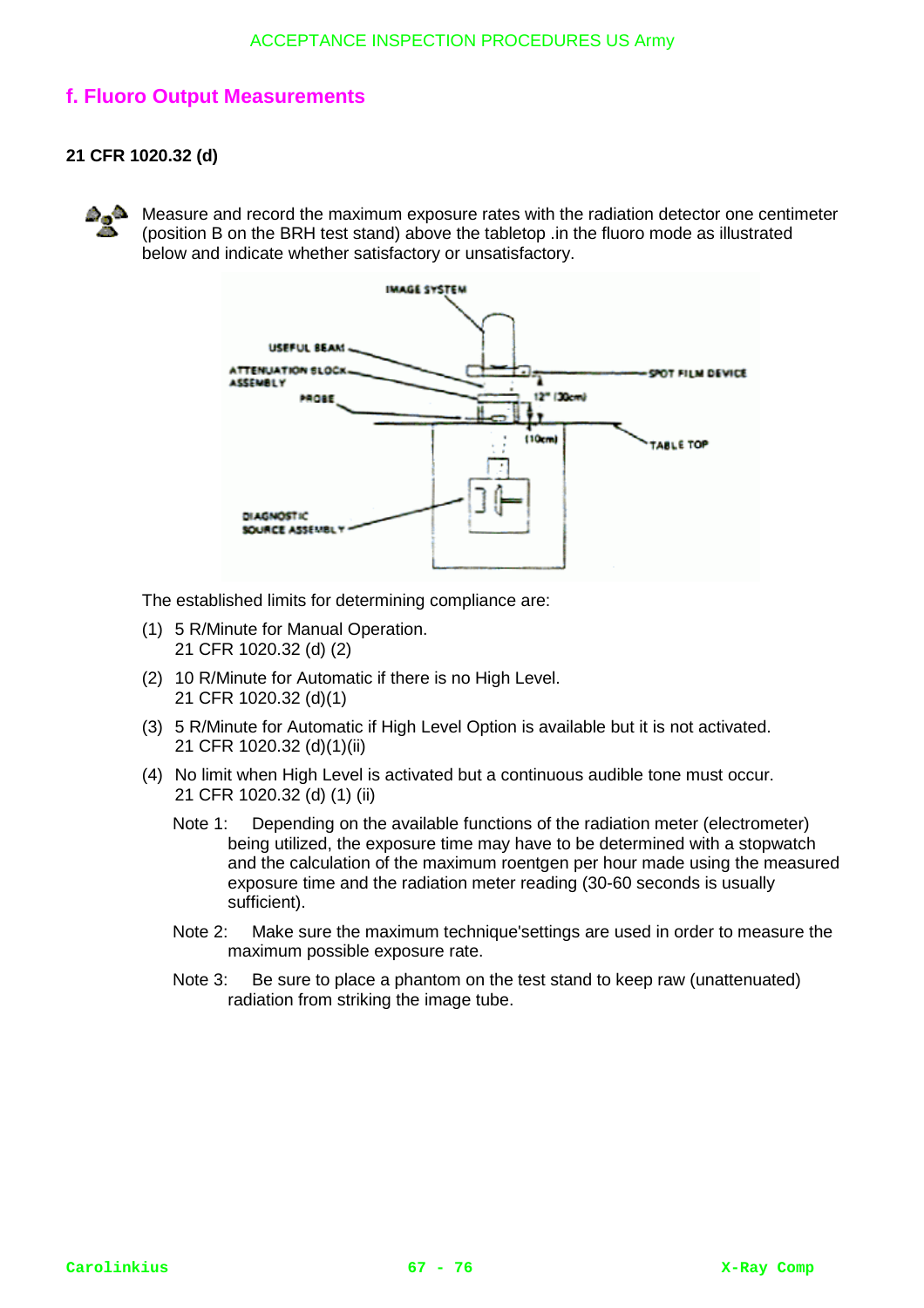### **g. Minimum Field Size**

### **21 CFR 1020.32 (b) (2) (iv)**

Verify that the minimum field size does not exceed a 5 cm square (2").

(1) Close the fluoro shutters completely and adjust the unit for the maximum Source-Image-Distance (SID).



(2) Initiate a fluoroscopic exposure. If the radiated area appears larger than 2" square, determine the actual dimensions and indicate satisfactory or unsatisfactory on the form.

## **h. Mininum SSD**

### **21 CFR 1020.32 (f)**

Verify that the minimum source to skin distance is not less than 38 cm (15") for stationary fluoroscopy or 30 cm (12") for mobile fluoroscopy. If the focal spot location has not been previously determined, it must be located by the following procedure:

- (1) Locate a 2" beam defining aperture on the table top. Using fluoroscopy, center the aperture in the radiation field and manually collimate the beam to the aperture.
- (2) Insert a film in a cardboard cassette and locate the film 14" above the beam-defining aperture.



(3) Initiate a one-on-one spot film exposure at 80 KVP, 10 mAs.

- (4) Develop both films. The exposed film in the spot film device can be used to determine the magnification factor of the system.
- (5) Measure the length and width of the image on the developed, film from the cardboard cassette. Take the average of the two readings. Hint: A ruler graduated in tenths of an inch will simplify averaging. Record the average as "Y" below.
- (6) The distance from the source (focal spot) to the tabletop can be determined from the table on page 33 or by using the formula:

$$
X = \frac{28}{N}
$$
 
$$
Y = \underline{\qquad \qquad }
$$

 $X =$  distance from aperture to the focal spot (SSD)

- $Y =$  dimensions on the film (avg. of length and width)
- $8 =$  two times the distance from the aperture to the cardboard cassette. If another distance is used, simply double that distance and insert in the formula.
- (7) Calculate the SSD and record. This value must not be less than 38 cm (15") for stationary fluoroscopy or 30 cm (12") for mobile fluoroscopy.

 $SSD =$  (1302)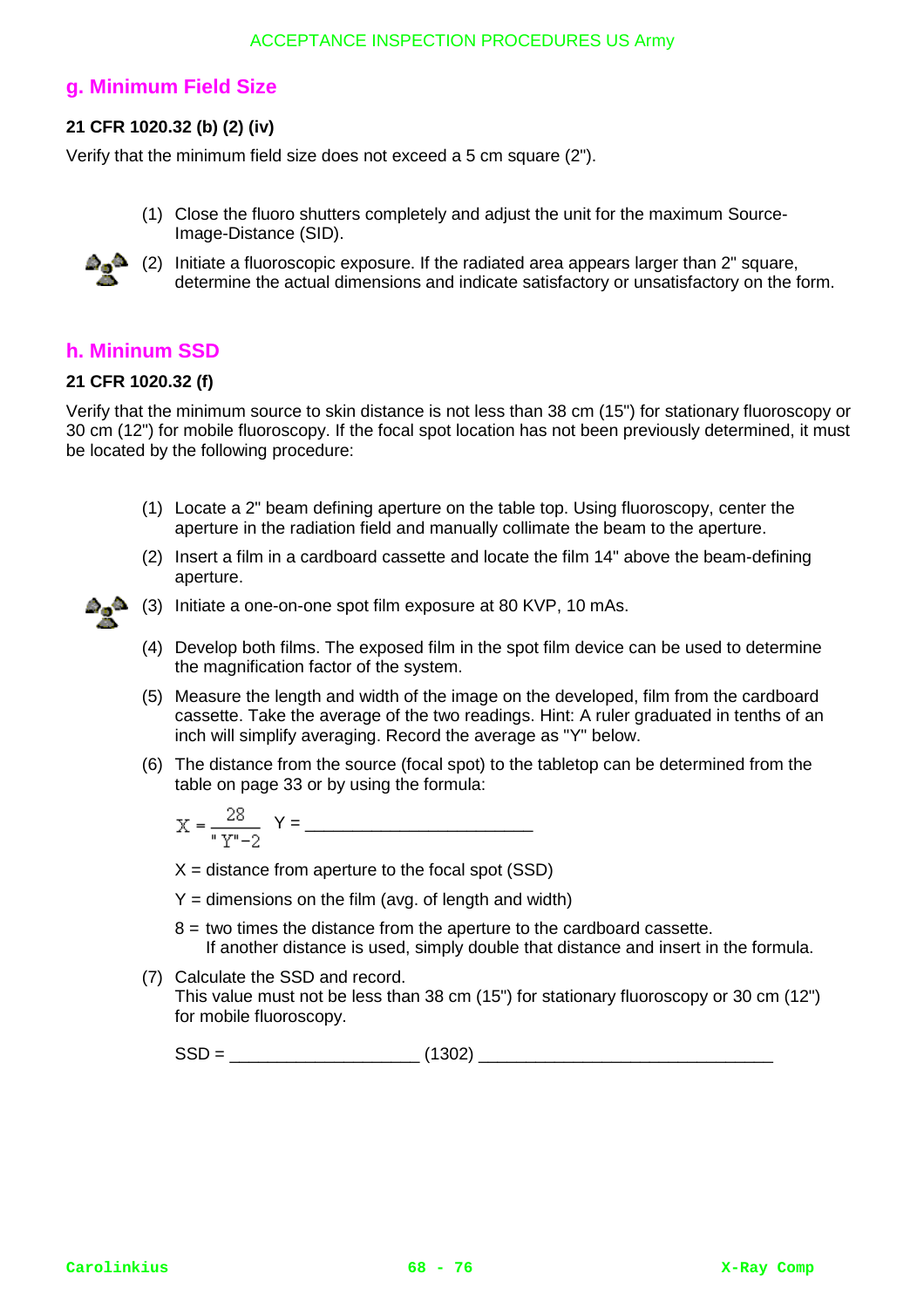## **i. Field Size vs Intensifier**

### **21 CFR 1020.32 (b) (2)**

Measure the offset between the edges of the x-ray field and the input phosphor of the intensifier as a percentage of the SID with the shutters wide open. If clipping of the image is visible at all SID's with the shutters wide open, enter 0% on the form. If clipping is not visible, proceed as follows:

- (1) Place a beam localizer phantom marked in inches or cm on the tabletop or in a test stand.
- (2) Center the image intensifier over the phantom with the input phosphor the same distance above the phantom as the focal spot is below. Measure the SSD from the previous test.



- (3) While making a fluoroscopic exposure, adjust the shutters until clipping of the x-ray field is just visible on the image. Record the field dimensions visible on the phantom or mark with lead.
- (4) Place a cardboard cassette over the phantom, open shutters fully, .and expose and develop the film.
- (5) Measure the total length and width offset of the actual field with the previously marked or recorded visible field.  $LI + L2$  equals the sum of the top and bottom offsets irrespective of sign; Wl + W2 equals the sum of the sides. Multiply these totals by two. (Since the film is halfway between source and image, offset at the image is magnified.) Divide each sum by SID (distance from source to input phosphor) and enter on the form as a percent. Add the two percentages.
- (6) Indicate unsatisfactory if the values exceed the tolerances.

## **j. Field Size vs Spot Film Size**

### **21 CFR 1020.32 (g) (4)**

- (1) Measure and record offsets of the edges and center of the spot film.
- (2) Place a loaded cassette in the spot film device and locate a cardboard cassette and beam localizer phantom midway between the undertable focal spot and the spot film cassette. Before placing the cardboard cassette, center the beam localizer using fluoroscopy.



- (3) Manually drive the fluoroscopic shutters wide open. Initiate a spot film exposure at the forma-t being inspected and develop both films.
	- (4) If the radiation field left visible unexposed borders on the spot film, measure and record the length and width offsets between the film and the field as a percentage of SID. L1  $+$ L2 is the sum irregardless of sign of the top and bottom offsets.  $W1 + W2$  is of the side offsets. (Note: The beam localizer phantom will leave visible coordinates on both films.) Compare the corresponding coordinates of the edges of the radiation field on the film on the cardboard cassette to insure they are the same. If they are not, the beam is being limited by the spot film orifice in the device rather than by the collimator. In this case proceed to step (5) below. Draw two sets of coordinates on the film, one connecting the film corners and one connecting the field corners. Measure the offset between the film center and field center and record as a percentage of SID.
	- (5) If one or more edges of the x-ray field did not leave visible unexposed borders on the film, or if a comparison of edge coordinates with the cardboard cassette indicated cutoff by the spot film device, proceed as follows: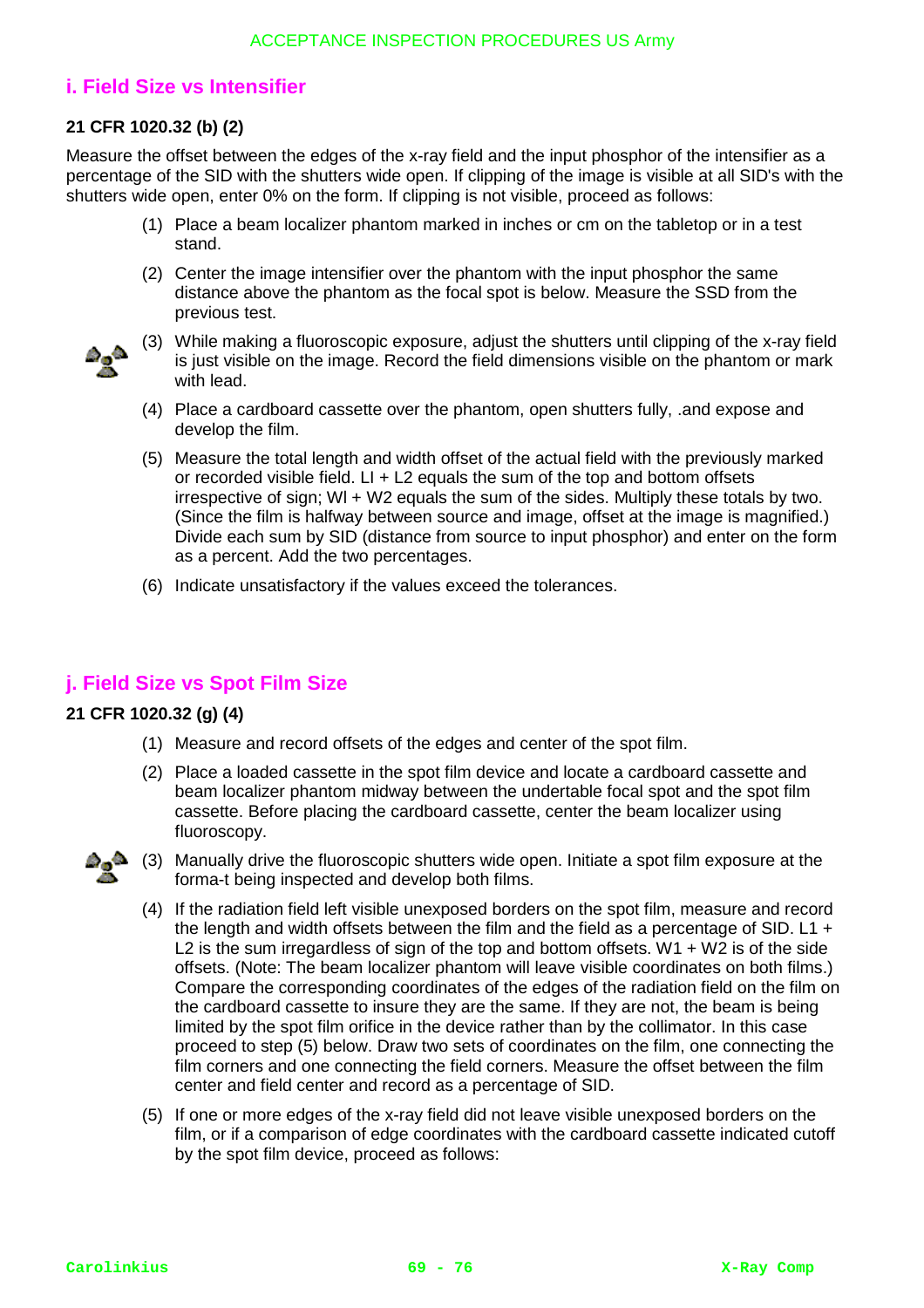- (a) Measure the distance between images of the phantom divisions on the spot film. This is necessary because the phantom has been magnified.
- (b) Count the number of phantom divisions to the spot film edge being measured. (Note: Phantom center may not correspond to film center. This is unimportant as long as the same reference is used in all steps.)
- (c) Count the number of phantom divisions to the corresponding edge of the radiation field shown on the cardboard cassette. Subtract step (b) from step (c) and multiply by step (a).. This gives the offset for that edge.
- (d) Repeat as necessary for other edges and record  $L1 + L2$  and  $W1 + W2$  as a percentage of SID.
- (e) On the film from the cardboard cassette, draw lines connecting the corners of the radiation field and determine the center.
- (f) Using the phantom coordinates, place a dot on the corresponding spot on the film from the spot film device.
- (g) Draw lines connecting the corners of the film and measure and record the center offset as a percentage of SID.
- (6) Add the  $L2 + L2$  and WI + W2 percentages and record.

## **k. Spot Film Reproducibility**

#### **21 CPR 1020.31 (b)**

**A**<sup>2</sup> Check reproducibility by making four consecutive exposures and recording mR obtained. Allow at least one minute between exposures. If all values are within plus or minus 5% of the average, reproducibility can be considered satisifactory. If any mR reading exceeds plus or minus 5% of the average, calculate the coefficient of variation from:

$$
c = \frac{1}{mR} \sqrt{\frac{(mR - mR_1)^2 + (mR - mR_2)^2 + (mR - mR_3)^2 + (mR - mR_4)^2}{3}}
$$

(where mR is the average of the four readings)

Then record.

If C is greater than .05, circle the value and indicate unsatisfactory on the form.

# **l. Spot Film Linearity**

#### **21 CPR 1020.31 (c)**

Measure film linearity at one KVP which should be entered on the form according to the following procedure:

Note: Some systems have only one spot film mA station. If this is the case enter "N/A" on the form.



- (2) Calculate mAs and mR/mAs for each exposure and record.
	- Obtain the average mR/mAs value for all mA stations by adding the individual mR/mAs values and dividing by the number of stations tested. The upper and lower limits are plus or minus 10% of this average. Determine whether any value falls below or above the lower and upper limits and readjust the mA stations to obtain satisfactory results. These linearity limits are more strict than those contained in 21 CFR 1020.30 (c).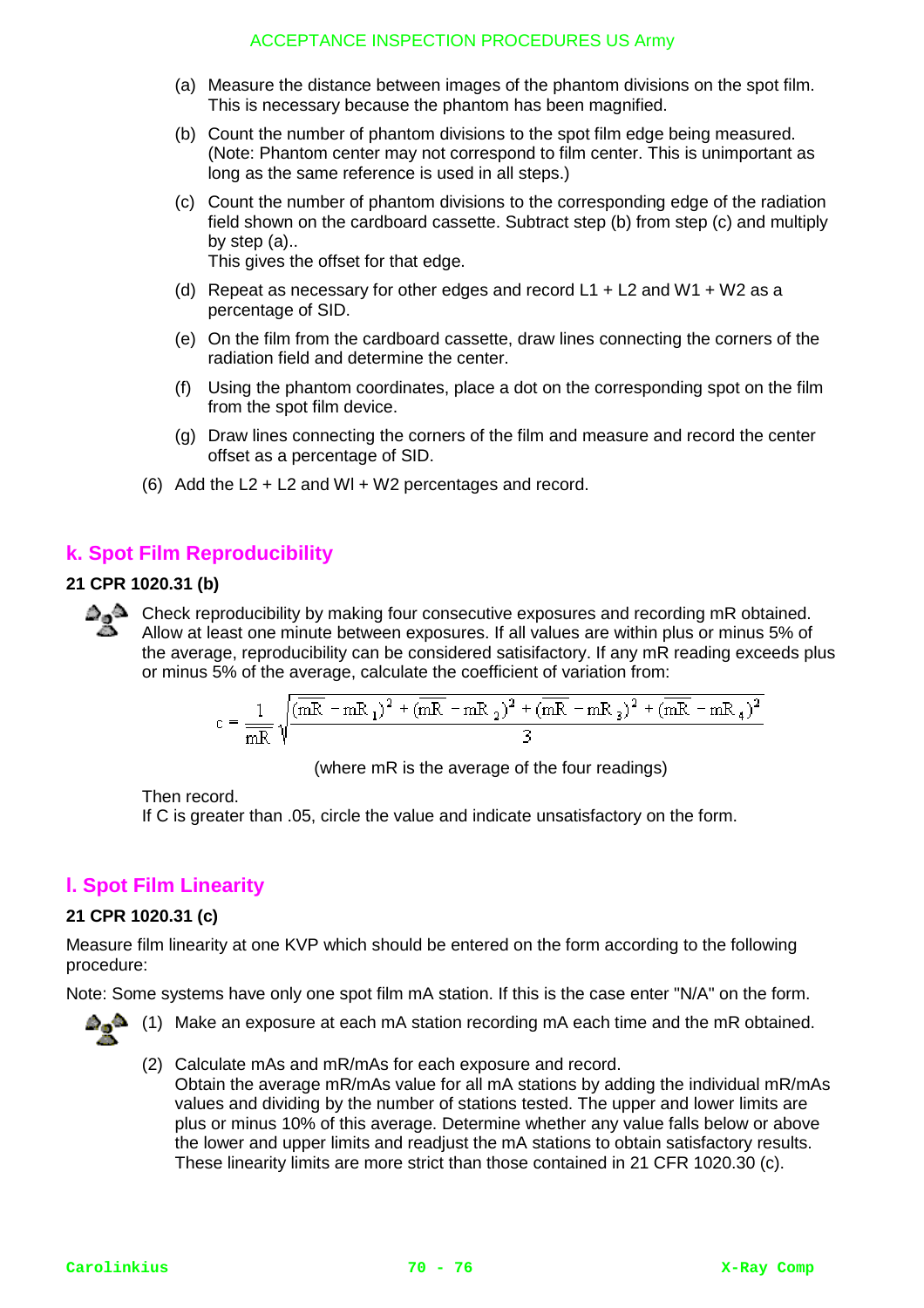### **m. Comments and Recommendations**

Annotate any data that would be helpful in analyzing the results of the tests or any recommendations to DPSC.

### **n. Action Required**

If any of the tests were unsatisfactory, indicate so on page 19 of this report regardless of whether or not the discrepancies were corrected during the inspection.

### **o. Technician**

The DoD inspector performing the inspection will enter his name, grade, and position title.

### **4. Disposition**

The original will be mailed with the Acceptance Inspection Package to DPSC. One copy will be provided to the medical maintenance activity, one copy to the radiology department, and one copy will be sent to the local bioenvironmental engineering activity for review.

# **Comparative Density Tests**

- Purpose: To insure the unit will provide radiographs of uniform densities on various mA stations with all factors of KVP, distance, and mAs remaining constant.
	- a. Place a loaded 8" X 10" cassette on the tabletop.
	- b. Using a step wedge, collimate the radiation field to the size of the stepwedge. Be sure to adjust the x-ray source to 40" SID. This distance should remain constant throughout the remainder of the test.
	- c. Adjust the KVP to the neutral KVP (the setting in which space charge compensation does not affect mA). This is usually in the range of 70-90 KVP, depending upon the manufacturer.



d. Choose a mAs setting which will allow the same mAs to be used on every mA station. If the exact mAs is not obtainable, more than one exposure may be made at a given mA station to get as close as possible to the required mAs.

e. Provide a stepwedge for every mA station. Do not cut the film strips and be sure to label the mA settings with respect to the film. Densities, as checked with a densitometer, should be uniform to one step.

Note: Be sure to use the same cassette throughout. Use a mAs setting which will provide a radiograph of varying densities from light to dark.

\_\_\_\_\_\_\_\_\_\_\_\_\_\_\_\_\_\_\_\_\_\_\_\_\_\_\_\_\_\_\_\_\_\_\_\_\_\_\_\_\_\_\_\_\_\_\_\_\_\_\_\_\_\_\_\_\_\_\_\_\_\_\_\_\_\_\_\_\_\_\_\_\_\_\_\_\_\_\_\_\_\_\_ \_\_\_\_\_\_\_\_\_\_\_\_\_\_\_\_\_\_\_\_\_\_\_\_\_\_\_\_\_\_\_\_\_\_\_\_\_\_\_\_\_\_\_\_\_\_\_\_\_\_\_\_\_\_\_\_\_\_\_\_\_\_\_\_\_\_\_\_\_\_\_\_\_\_\_\_\_\_\_\_\_\_\_ \_\_\_\_\_\_\_\_\_\_\_\_\_\_\_\_\_\_\_\_\_\_\_\_\_\_\_\_\_\_\_\_\_\_\_\_\_\_\_\_\_\_\_\_\_\_\_\_\_\_\_\_\_\_\_\_\_\_\_\_\_\_\_\_\_\_\_\_\_\_\_\_\_\_\_\_\_\_\_\_\_\_\_ \_\_\_\_\_\_\_\_\_\_\_\_\_\_\_\_\_\_\_\_\_\_\_\_\_\_\_\_\_\_\_\_\_\_\_\_\_\_\_\_\_\_\_\_\_\_\_\_\_\_\_\_\_\_\_\_\_\_\_\_\_\_\_\_\_\_\_\_\_\_\_\_\_\_\_\_\_\_\_\_\_\_\_

COMMENTS: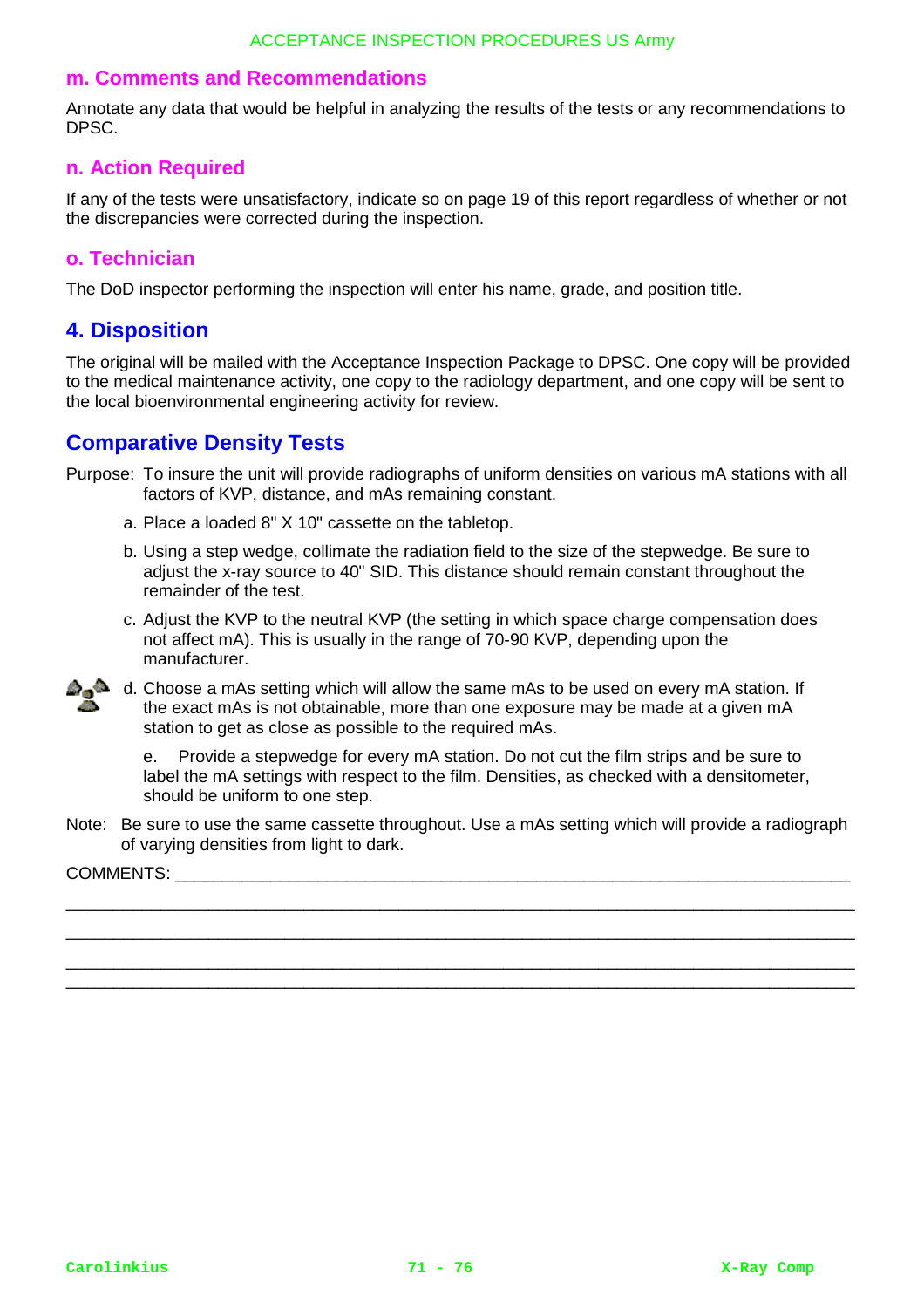| The following parameters should remain constant: |                                                                                   |                             |
|--------------------------------------------------|-----------------------------------------------------------------------------------|-----------------------------|
| KVP _______________                              |                                                                                   |                             |
| Do not cut the films.                            |                                                                                   |                             |
|                                                  |                                                                                   |                             |
|                                                  | mA $\_\_$                                                                         | mA $\_\_\_\_\_\_\_\_\_\_\_$ |
| Time ________________                            | Time ________________                                                             | Time _______________        |
| Focal Spot _______ mm                            | Focal Spot ______ mm                                                              | Focal Spot _______ mm       |
|                                                  |                                                                                   |                             |
|                                                  |                                                                                   |                             |
| Time ________________                            | $Time \begin{tabular}{c} \hline \rule[1mm]{1mm}{6mm} \textbf{Time} \end{tabular}$ |                             |
| Focal Spot _______ mm                            | Focal Spot ______ mm                                                              | Focal Spot _______ mm       |
|                                                  |                                                                                   |                             |
|                                                  |                                                                                   |                             |
|                                                  |                                                                                   |                             |
| Time ________________                            |                                                                                   |                             |
| Focal Spot _______ mm Focal Spot ______ mm       |                                                                                   | Focal Spot _______ mm       |
|                                                  |                                                                                   |                             |
|                                                  |                                                                                   |                             |
|                                                  |                                                                                   | Time _________________      |
|                                                  | Focal Spot _______ mm                                                             |                             |
| Focal Spot _______ mm                            |                                                                                   | Focal Spot ______ mm        |
| mA $\_\_$                                        |                                                                                   |                             |
| Time _________________                           | Time ________________                                                             | Time ________________       |

Be sure to record the ending reading on the exposure counter on page 19.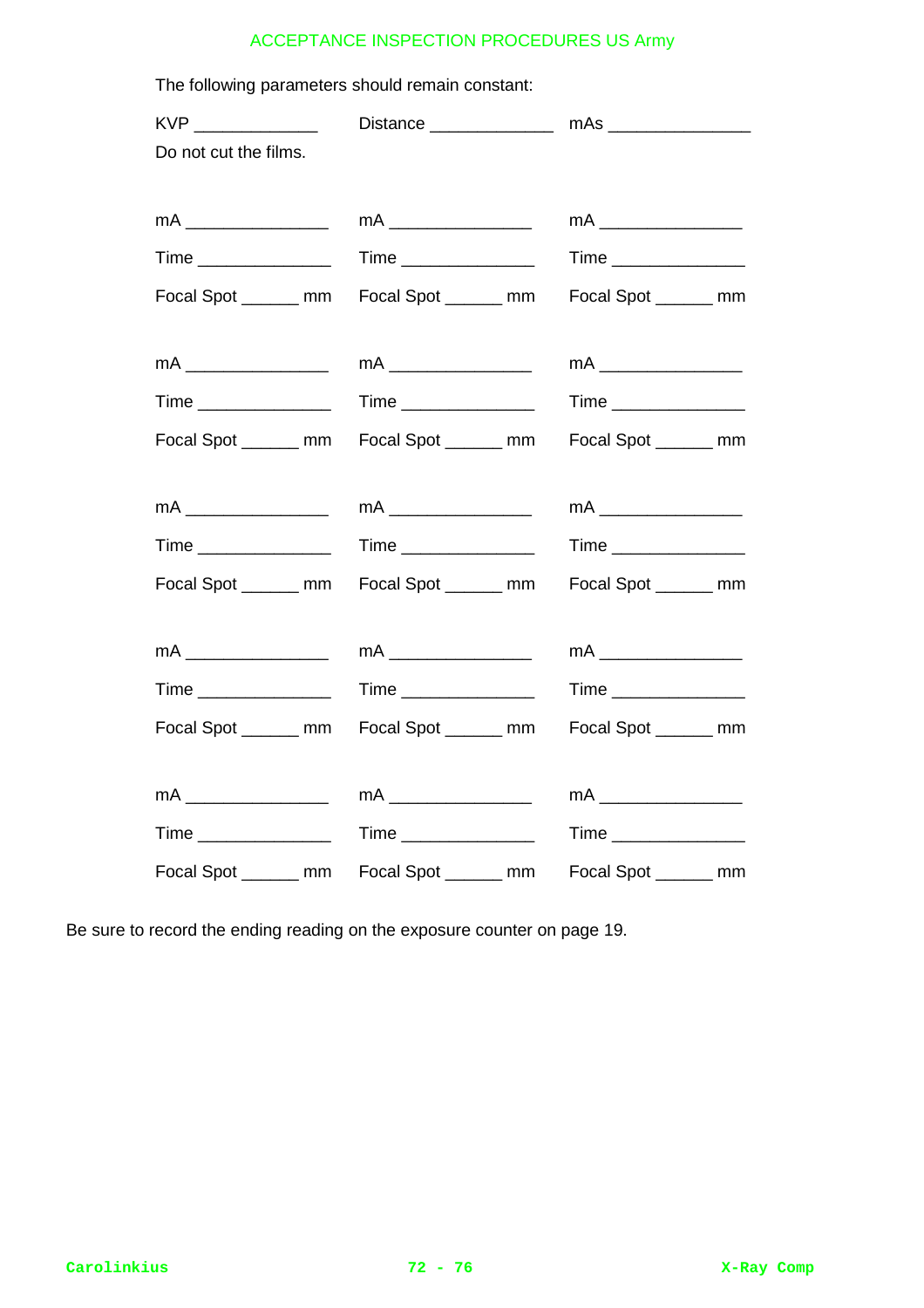## **POST-CALIBRATION RADIATION INSPECTION/RADIOGRAPHIC**

| 1. Organization                           | 2. Date                                                                                                                                                                                                                                               |                           | 3. Room |  |                               | 4. Inspecting Agency   |  |  |  |
|-------------------------------------------|-------------------------------------------------------------------------------------------------------------------------------------------------------------------------------------------------------------------------------------------------------|---------------------------|---------|--|-------------------------------|------------------------|--|--|--|
| 5. EQUIPMENT                              | TYPE: 1. __ Fixed Radiographic                                                                                                                                                                                                                        |                           |         |  |                               |                        |  |  |  |
| <b>IDENTIFICATION</b>                     | 2. Mobile Radiographic                                                                                                                                                                                                                                |                           |         |  | 3. Rad/Fluoro                 |                        |  |  |  |
| 6. TIMER ACCURACY                         | Setting                                                                                                                                                                                                                                               |                           |         |  |                               |                        |  |  |  |
|                                           | Actual                                                                                                                                                                                                                                                |                           |         |  |                               |                        |  |  |  |
| 7. RADIOGRAPHIC                           |                                                                                                                                                                                                                                                       |                           |         |  |                               |                        |  |  |  |
| LEAKAGE                                   | B. Anode Cooling Rate ________ mR/Hr _______                                                                                                                                                                                                          |                           |         |  |                               |                        |  |  |  |
| 8. SID ACCURACY                           |                                                                                                                                                                                                                                                       |                           |         |  |                               |                        |  |  |  |
|                                           |                                                                                                                                                                                                                                                       |                           |         |  |                               |                        |  |  |  |
|                                           | C. Tube to Chest Receptor: Indicated ________ Actual ______                                                                                                                                                                                           |                           |         |  |                               |                        |  |  |  |
| 9. ILLUMINANCE                            | Average _______ Ambient _______ Hluminance _______                                                                                                                                                                                                    |                           |         |  |                               |                        |  |  |  |
| 10. LIGHT FIELD<br><b>OFFSET</b>          |                                                                                                                                                                                                                                                       |                           |         |  |                               |                        |  |  |  |
| 11. FIELD SIZE Vs<br><b>INDICATORS</b>    | SID ________    ndicated Size __ __ __ Actual ___ __ __                                                                                                                                                                                               |                           |         |  |                               |                        |  |  |  |
| 12. FIELD Vs<br><b>RECEPTOR</b><br>OFFSET | A. Table Horiz:                                                                                                                                                                                                                                       | $SID$ ______              |         |  |                               | Center Offset _______  |  |  |  |
|                                           | B. Table Vert:<br>SID                                                                                                                                                                                                                                 |                           |         |  | Center Offset _______         |                        |  |  |  |
|                                           | C. Chest Recep: SID _________                                                                                                                                                                                                                         |                           |         |  |                               | Center Offset ________ |  |  |  |
| 13. FIELD SIZE<br>(Automatic)             | A. Table Horiz:                                                                                                                                                                                                                                       | $SID$ <sub>_____</sub> __ |         |  |                               | Sum of Errors ______   |  |  |  |
|                                           | Error: Length<br><u> 1989 - Jan Jan Jawa Barat, president populari president populari populari populari populari populari populari populari populari populari populari populari populari populari populari populari populari populari populari po</u> |                           |         |  | _____ Width _______           |                        |  |  |  |
|                                           | B. Chest Recept: SID ______                                                                                                                                                                                                                           |                           |         |  |                               | Sum of Errors ________ |  |  |  |
| 14. MINIMUM FIELD                         | Maximum SID ______                                                                                                                                                                                                                                    |                           |         |  | Shutters Closed: Size _______ |                        |  |  |  |
|                                           | Error: Length ________                                                                                                                                                                                                                                |                           |         |  |                               |                        |  |  |  |
| 15. BEAM QUALITY                          | 0 mm __ __ __ 2.5 mm __ _ _ _ 4.5 mm __ _ _ _ HVL _ _ _ _ _ _                                                                                                                                                                                         |                           |         |  |                               |                        |  |  |  |
| <b>16. REPRODUCIBILITY</b>                | A. KVP _________ mA ________ Time ._______                                                                                                                                                                                                            |                           |         |  |                               |                        |  |  |  |
|                                           | B. mR1 __ __ __ mR2 __ __ __ mR3 _ __ __ _ mR4 __ __ __                                                                                                                                                                                               |                           |         |  |                               |                        |  |  |  |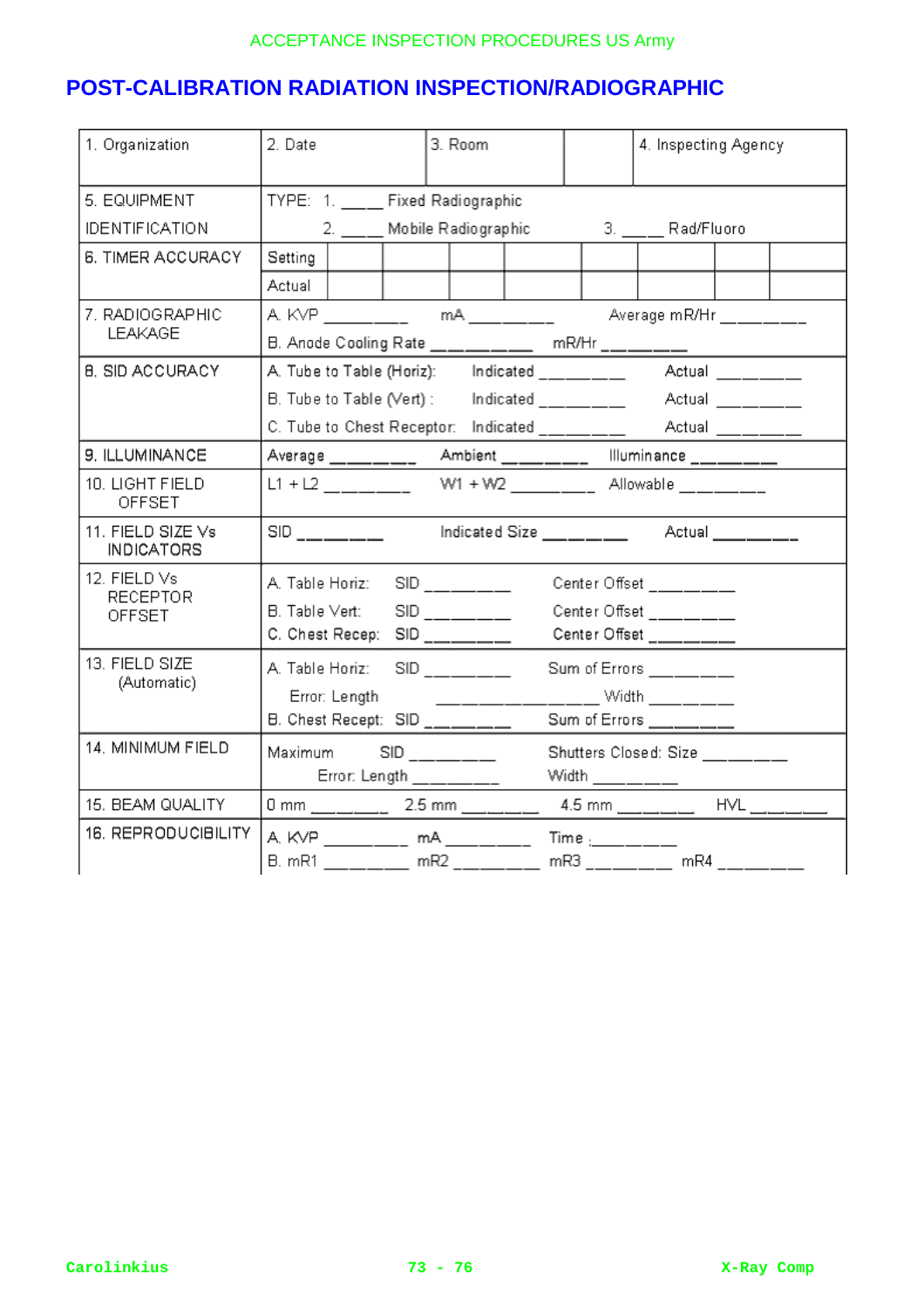| 17.                                         | Distance |      | Low KVP        |    | Med KVP |    | Hi KVP |    |        |
|---------------------------------------------|----------|------|----------------|----|---------|----|--------|----|--------|
| TUBE CURRENT                                | mA       | Time | mAs            | mR | mR/mAs  | mR | mR/mAs | mR | mR/mAs |
| OUTPUT                                      |          |      |                |    |         |    |        |    |        |
| AND                                         |          |      |                |    |         |    |        |    |        |
| <b>LINEARITY</b>                            |          |      |                |    |         |    |        |    |        |
|                                             |          |      |                |    |         |    |        |    |        |
|                                             |          |      |                |    |         |    |        |    |        |
|                                             |          |      |                |    |         |    |        |    |        |
|                                             |          |      |                |    |         |    |        |    |        |
|                                             |          |      |                |    |         |    |        |    |        |
|                                             |          |      |                |    |         |    |        |    |        |
|                                             |          |      |                |    |         |    |        |    |        |
|                                             |          |      |                |    |         |    |        |    |        |
|                                             |          |      |                |    |         |    |        |    |        |
|                                             |          |      |                |    |         |    |        |    |        |
|                                             |          |      |                |    |         |    |        |    |        |
| 18. ACTION REQUIRED<br>Yes  <br>$No$ $\Box$ |          |      | 19. TECHNICIAN |    |         |    |        |    |        |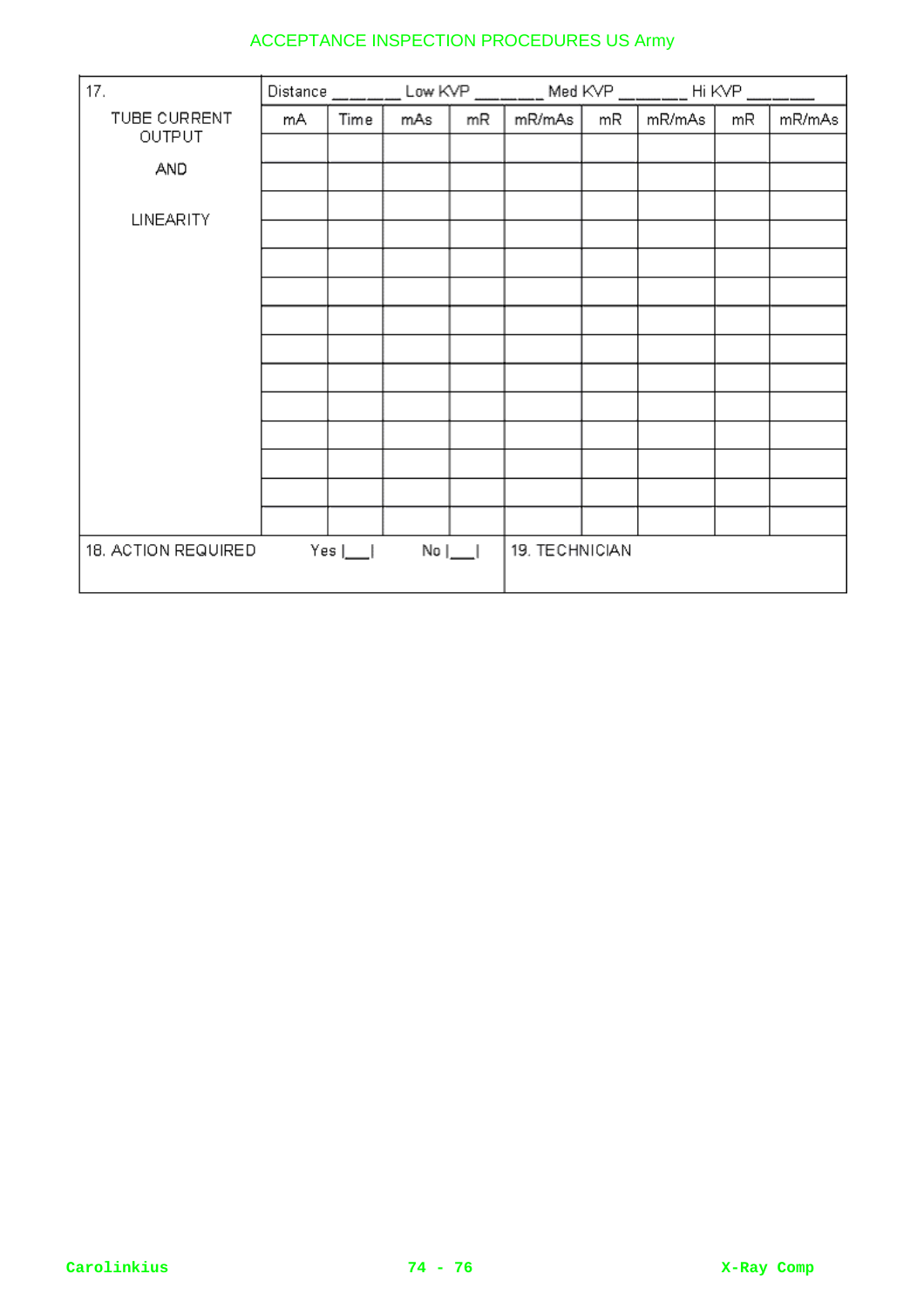# **POST-CALIBRATION RADIATION INSPECTION/FLUOROSCOPIC**

| 1. Organization                                          | 2. Date                                                                                                                             | 3. Room                                                      |                   |             | 4. Inspecting Agency |  |  |  |  |
|----------------------------------------------------------|-------------------------------------------------------------------------------------------------------------------------------------|--------------------------------------------------------------|-------------------|-------------|----------------------|--|--|--|--|
| 5. EQUIPMENT                                             | A. Type: 1. _____________ Rad/Fluoro 2. __________ Mobile Fluoro                                                                    |                                                              |                   |             |                      |  |  |  |  |
| <b>IDENTIFICATION</b>                                    | B. Control Manufacturer ___ _____ Model # __ __ __                                                                                  |                                                              |                   |             |                      |  |  |  |  |
|                                                          | C. Unit Equipped with Automatic Exposure Rate? Yes ____ No ____<br>D. Unit equipped with High Level Output Option? Yes ____ No ____ |                                                              |                   |             |                      |  |  |  |  |
|                                                          |                                                                                                                                     |                                                              |                   |             |                      |  |  |  |  |
| 6. TIMER                                                 | A. Tone Occurs After Timer is Set for 30 Seconds?                                                                                   |                                                              |                   |             |                      |  |  |  |  |
|                                                          | B. Audible Tone Continues Until Timer Is Reset? Yes ______ No _____                                                                 |                                                              |                   |             |                      |  |  |  |  |
| 7. FLUOROSCOPIC                                          |                                                                                                                                     |                                                              |                   |             |                      |  |  |  |  |
| <b>LEAKAGE</b>                                           | B. Anode Cooling Rate _____________ mR/Hr ______                                                                                    |                                                              |                   |             |                      |  |  |  |  |
| 8. BEAM QUALITY                                          |                                                                                                                                     |                                                              |                   |             |                      |  |  |  |  |
| 9. OUTPUT                                                |                                                                                                                                     |                                                              |                   |             |                      |  |  |  |  |
| MEASUREMENTS                                             | B. Automatic:                                                                                                                       |                                                              |                   |             |                      |  |  |  |  |
|                                                          |                                                                                                                                     | 1. No High Level Option: R/Minute                            |                   |             |                      |  |  |  |  |
|                                                          |                                                                                                                                     | 2. High Level Output:                                        |                   | R/Minute    |                      |  |  |  |  |
|                                                          |                                                                                                                                     | C. High Level Output Option: Audible Tone Yes _____ No _____ |                   |             |                      |  |  |  |  |
| 10. MINIMUM FIELD                                        |                                                                                                                                     | Shutters Closed At Max SID: (Min 5 cm) Yes ______ No ______  |                   |             |                      |  |  |  |  |
| 11. FIELD SIZE Vs                                        | A. Clipping Visible With Shutters Open? Yes _____ No ____                                                                           |                                                              |                   |             |                      |  |  |  |  |
| <b>INTENSIFIER</b>                                       | B. Length Error: L1 + L2 _________ % Error ______                                                                                   |                                                              |                   |             |                      |  |  |  |  |
|                                                          | C. Width Error: W1 + W2 ________ % Error ______                                                                                     |                                                              |                   |             |                      |  |  |  |  |
|                                                          |                                                                                                                                     | D. Sum of Length and Width Errors: Frror ______              |                   |             |                      |  |  |  |  |
| 12 FIELD SIZE Vs                                         | A. Length Error: L1 + L2 ________ % Error ______                                                                                    |                                                              |                   |             |                      |  |  |  |  |
| SPOT FILM SIZE                                           | B. Width Error: W1 + W2 ________ % Error ______                                                                                     |                                                              |                   |             |                      |  |  |  |  |
|                                                          | C. Sum of Length and Width Errors: % Error _____                                                                                    |                                                              |                   |             |                      |  |  |  |  |
|                                                          | D. Center Offset: _____________________ % Error _______                                                                             |                                                              |                   |             |                      |  |  |  |  |
| 13. SPOT FILM                                            | A KVP __________ mA _________ Time .___                                                                                             |                                                              |                   |             |                      |  |  |  |  |
| <b>REPRODUCIBILITY</b>                                   | B. mR1<br>mR4<br>mR2<br>mR3                                                                                                         |                                                              |                   |             |                      |  |  |  |  |
| 14. SPOT FILM                                            | KVP.<br>mA                                                                                                                          |                                                              |                   |             |                      |  |  |  |  |
| LINEARITY                                                | Time                                                                                                                                |                                                              |                   |             |                      |  |  |  |  |
|                                                          | mR                                                                                                                                  |                                                              |                   |             |                      |  |  |  |  |
|                                                          | mR/mAs                                                                                                                              |                                                              |                   |             |                      |  |  |  |  |
|                                                          | Average ______                                                                                                                      |                                                              | Upper Limit _____ | Lower Limit |                      |  |  |  |  |
| 15.                                                      |                                                                                                                                     |                                                              |                   |             |                      |  |  |  |  |
| COMMENTS AND                                             |                                                                                                                                     |                                                              |                   |             |                      |  |  |  |  |
| <b>RECOMMENDATIONS</b>                                   |                                                                                                                                     |                                                              |                   |             |                      |  |  |  |  |
| 17. TECHNICIAN<br>18. ACTION REQUIRED<br>Yes    <br>$No$ |                                                                                                                                     |                                                              |                   |             |                      |  |  |  |  |
|                                                          |                                                                                                                                     |                                                              |                   |             |                      |  |  |  |  |